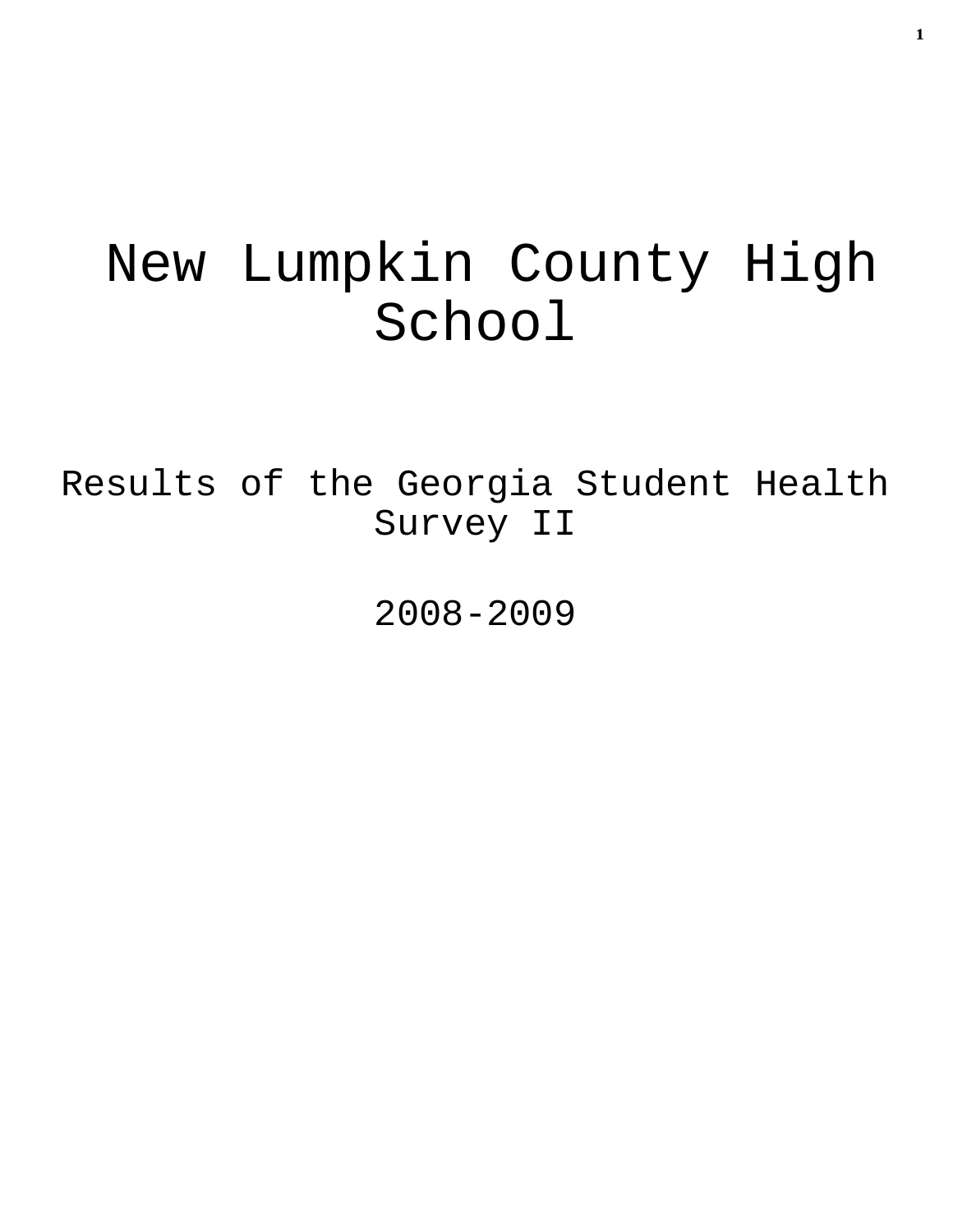# *Demographics* **2**

| Grade                    |     |  |  |  |
|--------------------------|-----|--|--|--|
| <b>Grade   Frequency</b> |     |  |  |  |
| 10                       | 113 |  |  |  |
| 12<br>80                 |     |  |  |  |

| Frequency      | <b>Table of Gender by Grade</b> |              |             |              |  |
|----------------|---------------------------------|--------------|-------------|--------------|--|
| <b>Col Pct</b> |                                 | Grade(Grade) |             |              |  |
|                | Gender(Gender)                  | 10           | 12          | <b>Total</b> |  |
|                | <b>Female</b>                   | 67<br>59.29  | 45<br>56.25 | 112          |  |
|                | <b>Male</b>                     | 46<br>40.71  | 35<br>43.75 | 81           |  |
|                | <b>Total</b>                    | 113          | 80          | 193          |  |

| <b>Frequency</b> |  |
|------------------|--|
| <b>Col Pct</b>   |  |

| <b>Table of Ethnicity by Grade</b> |              |                  |              |  |  |
|------------------------------------|--------------|------------------|--------------|--|--|
|                                    | Grade(Grade) |                  |              |  |  |
| <b>Ethnicity</b> (Ethnicity)       | 10           | 12               | <b>Total</b> |  |  |
| <b>Black</b>                       | 1<br>0.88    | 3<br>3.75        | 4            |  |  |
| <b>Hispanic</b>                    | 5<br>4.42    | 4<br>5.00        | 9            |  |  |
| <b>White</b>                       | 88<br>77.88  | 72<br>90.00      | 160          |  |  |
| <b>Asian</b>                       | 6<br>5.31    | 1<br>1.25        | 7            |  |  |
| <b>Other</b>                       | 13<br>11.50  | $\Omega$<br>0.00 | 13           |  |  |
| <b>Total</b>                       | 113          | 80               | 193          |  |  |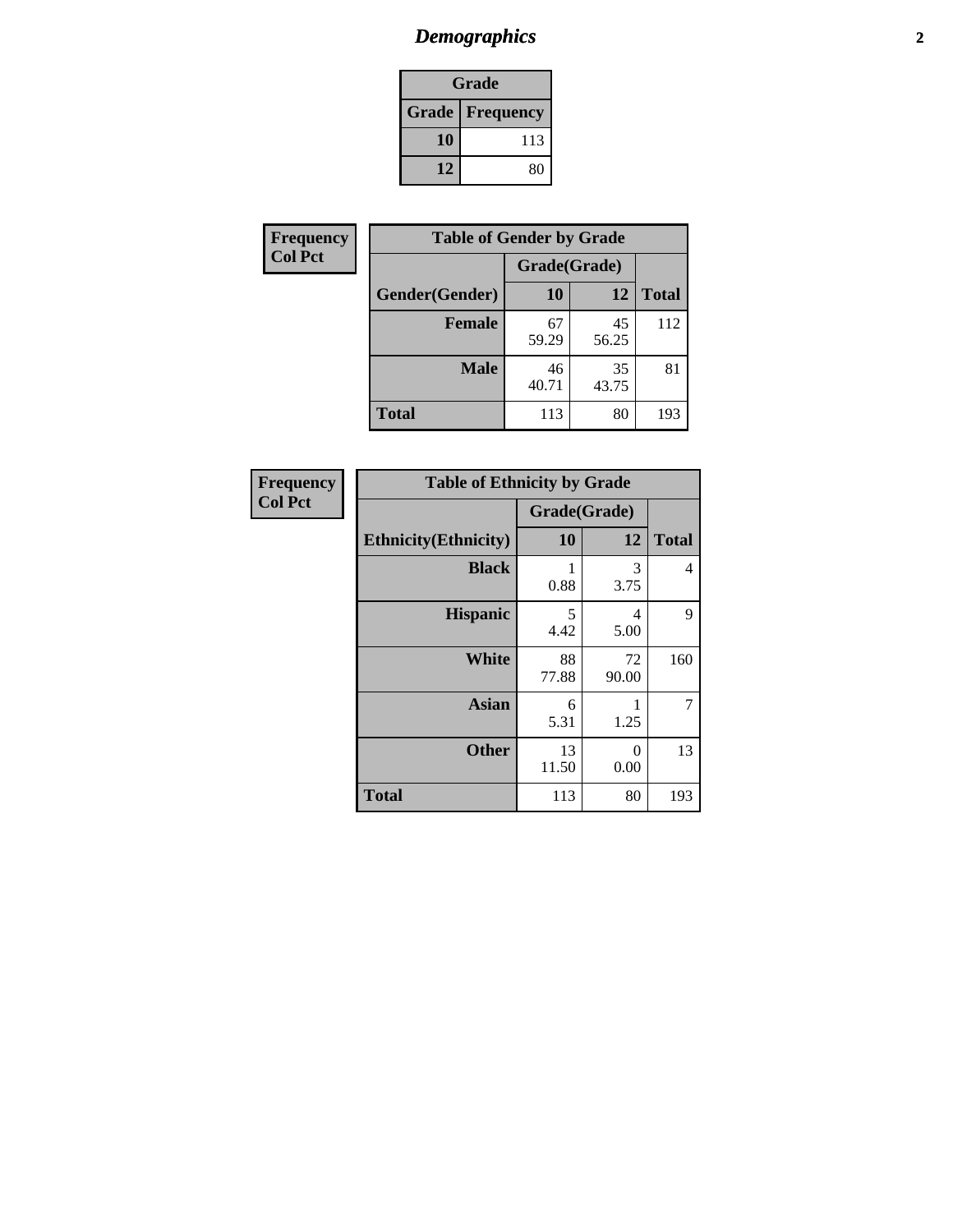### *Title IV, Part A, Schedule A* **3** *Goal 1: Ensure that all schools are drug-free Baseline Data: Year 2008-2009 Prevalence of Drug Use*

| Frequency<br><b>Col Pct</b> | <b>Table of AlcoholAlt by Grade</b> |              |             |              |  |  |
|-----------------------------|-------------------------------------|--------------|-------------|--------------|--|--|
|                             | AlcoholAlt(Alcohol                  | Grade(Grade) |             |              |  |  |
|                             | use, past 30 days)                  | <b>10</b>    | 12          | <b>Total</b> |  |  |
|                             | Yes                                 | 29<br>25.66  | 25<br>31.25 | 54           |  |  |
|                             | N <sub>0</sub>                      | 84<br>74.34  | 55<br>68.75 | 139          |  |  |
|                             | Total                               | 113          | 80          | 193          |  |  |

| <b>Frequency</b> | <b>Table of TobaccoAny by Grade</b> |              |             |              |  |  |
|------------------|-------------------------------------|--------------|-------------|--------------|--|--|
| <b>Col Pct</b>   | TobaccoAny(Tobacco                  | Grade(Grade) |             |              |  |  |
|                  | use, past 30 days)                  | 10           | 12          | <b>Total</b> |  |  |
|                  | Yes                                 | 34<br>30.09  | 30<br>37.50 | 64           |  |  |
|                  | N <sub>0</sub>                      | 79<br>69.91  | 50<br>62.50 | 129          |  |  |
|                  | Total                               | 113          | 80          | 193          |  |  |

| Frequency<br><b>Col Pct</b> | <b>Table of MarijuanaAlt by Grade</b> |              |             |              |  |
|-----------------------------|---------------------------------------|--------------|-------------|--------------|--|
|                             | MarijuanaAlt(Marijuana                | Grade(Grade) |             |              |  |
|                             | use, past 30 days)                    | 10           | 12          | <b>Total</b> |  |
|                             | Yes                                   | 27<br>23.89  | 13<br>16.25 | 40           |  |
|                             | N <sub>0</sub>                        | 86<br>76.11  | 67<br>83.75 | 153          |  |
|                             | <b>Total</b>                          | 113          | 80          | 193          |  |

| <b>Frequency</b> | <b>Table of OtherDrugAny by Grade</b>  |              |             |              |  |
|------------------|----------------------------------------|--------------|-------------|--------------|--|
| <b>Col Pct</b>   | <b>OtherDrugAny(Other</b><br>drug use, | Grade(Grade) |             |              |  |
|                  | past 30 days)                          | 10           | 12          | <b>Total</b> |  |
|                  | Yes                                    | 13<br>11.50  | 6<br>7.50   | 19           |  |
|                  | N <sub>0</sub>                         | 100<br>88.50 | 74<br>92.50 | 174          |  |
|                  | <b>Total</b>                           | 113          | 80          | 193          |  |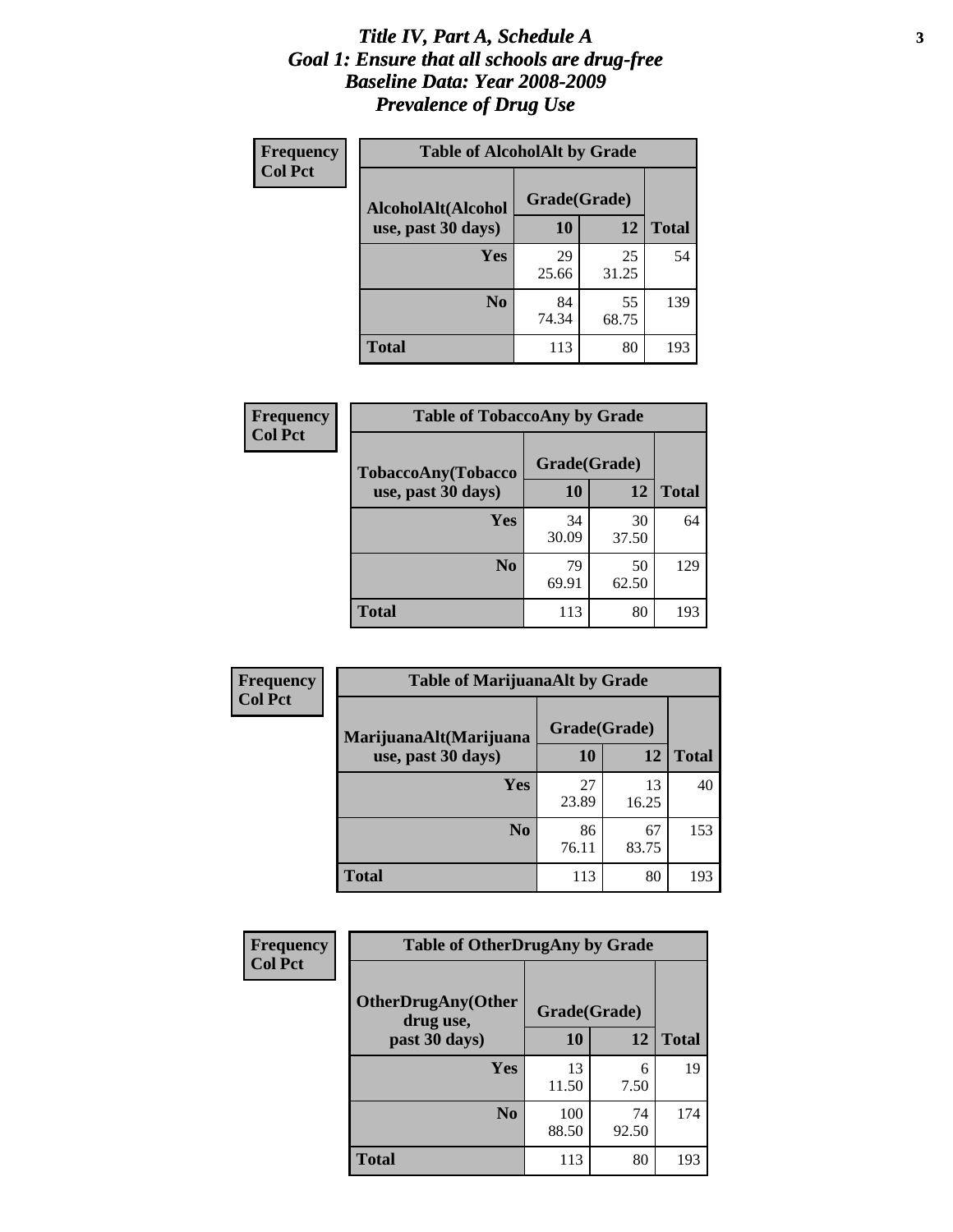### *Average Age of Onset of Use* **4** *Results for "Average Age of Onset of Use" questions exclude students who said they did not use that substance*

| <b>Variable</b>    | Label                                                              | <b>Mean</b> |
|--------------------|--------------------------------------------------------------------|-------------|
| Alcoholinit2       | I started using alcohol when I was                                 | 12.77       |
| Cigarettesinit2    | I started smoking tobacco when I was                               | 13.06       |
| Smokelessinit2     | I started chewing tobacco when I was                               | 14.04       |
| Marijuanainit2     | I started using marijuana when I was                               | 13.18       |
| Cocaineinit2       | I started using cocaine when I was                                 | 10.71       |
| Inhalantsinit2     | I started using inhalants when I was                               | 13.25       |
| Steroidsinit2      | I started using steroids when I was                                | 12.25       |
| Ecstasyinit2       | I started using ecstasy when I was                                 | 14.11       |
| Methinit2          | I started using methamphetamines when I was                        | 14.00       |
| Hallucinogensinit2 | I started using hallucinogens when I was                           | 12.33       |
| Prescriptioninit2  | I started using prescription drugs not prescribed to me when I was | 14.19       |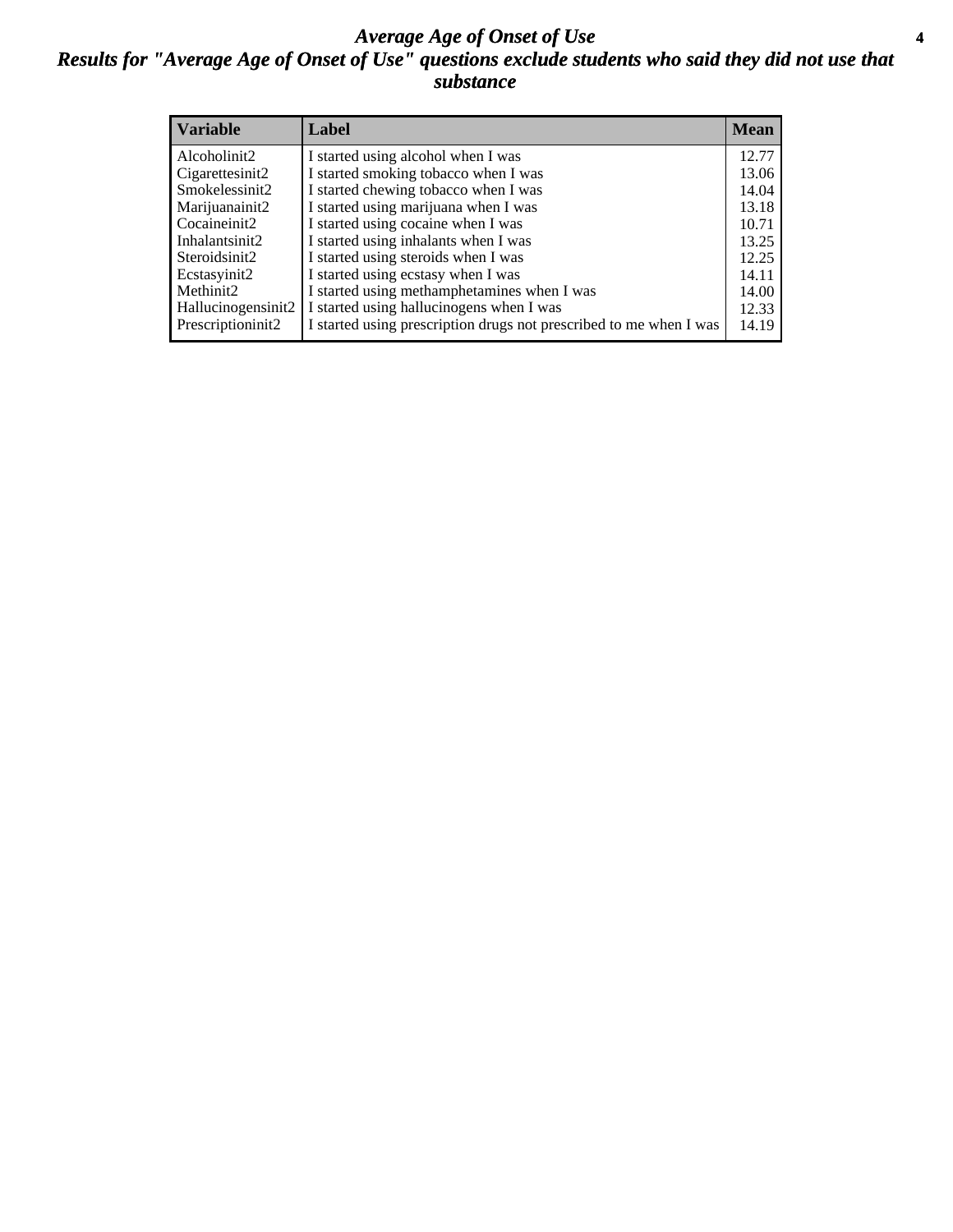# *Perception of Health Risk* **5**

| <b>Frequency</b> | <b>Table of Alcoholharmdich by Grade</b> |              |       |              |  |
|------------------|------------------------------------------|--------------|-------|--------------|--|
| <b>Col Pct</b>   | Alcoholharmdich(I<br>think alcohol is    | Grade(Grade) |       |              |  |
|                  | harmful)                                 | 10           | 12    | <b>Total</b> |  |
|                  | <b>Yes</b>                               | 89           | 63    | 152          |  |
|                  |                                          | 78.76        | 78.75 |              |  |
|                  | N <sub>0</sub>                           | 24           | 17    | 41           |  |
|                  |                                          | 21.24        | 21.25 |              |  |
|                  | <b>Total</b>                             | 113          | 80    | 193          |  |

| Frequency      | <b>Table of Tobaccoharmdich by Grade</b> |              |             |              |  |
|----------------|------------------------------------------|--------------|-------------|--------------|--|
| <b>Col Pct</b> | Tobaccoharmdich(I<br>think tobacco is    | Grade(Grade) |             |              |  |
|                | harmful)                                 | 10           | 12          | <b>Total</b> |  |
|                | Yes                                      | 103<br>91.15 | 75<br>93.75 | 178          |  |
|                | N <sub>0</sub>                           | 10<br>8.85   | 5<br>6.25   | 15           |  |
|                | <b>Total</b>                             | 113          | 80          | 193          |  |

| Frequency      | <b>Table of Marijuanaharmdich by Grade</b> |              |             |              |  |  |
|----------------|--------------------------------------------|--------------|-------------|--------------|--|--|
| <b>Col Pct</b> | Marijuanaharmdich(I<br>think marijuana is  | Grade(Grade) |             |              |  |  |
|                | harmful)                                   | 10           | 12          | <b>Total</b> |  |  |
|                | Yes                                        | 85<br>75.22  | 63<br>78.75 | 148          |  |  |
|                | N <sub>0</sub>                             | 28<br>24.78  | 17<br>21.25 | 45           |  |  |
|                | <b>Total</b>                               | 113          | 80          | 193          |  |  |

| Frequency      | <b>Table of Otherdrugharmdich by Grade</b>   |              |             |              |  |  |  |  |
|----------------|----------------------------------------------|--------------|-------------|--------------|--|--|--|--|
| <b>Col Pct</b> | Otherdrugharmdich(I<br>think other drugs are | Grade(Grade) |             |              |  |  |  |  |
|                | harmful)                                     | 10           | 12          | <b>Total</b> |  |  |  |  |
|                | <b>Yes</b>                                   | 96<br>84.96  | 79<br>98.75 | 175          |  |  |  |  |
|                | N <sub>0</sub>                               | 17<br>15.04  | 1.25        | 18           |  |  |  |  |
|                | <b>Total</b>                                 | 113          | 80          | 193          |  |  |  |  |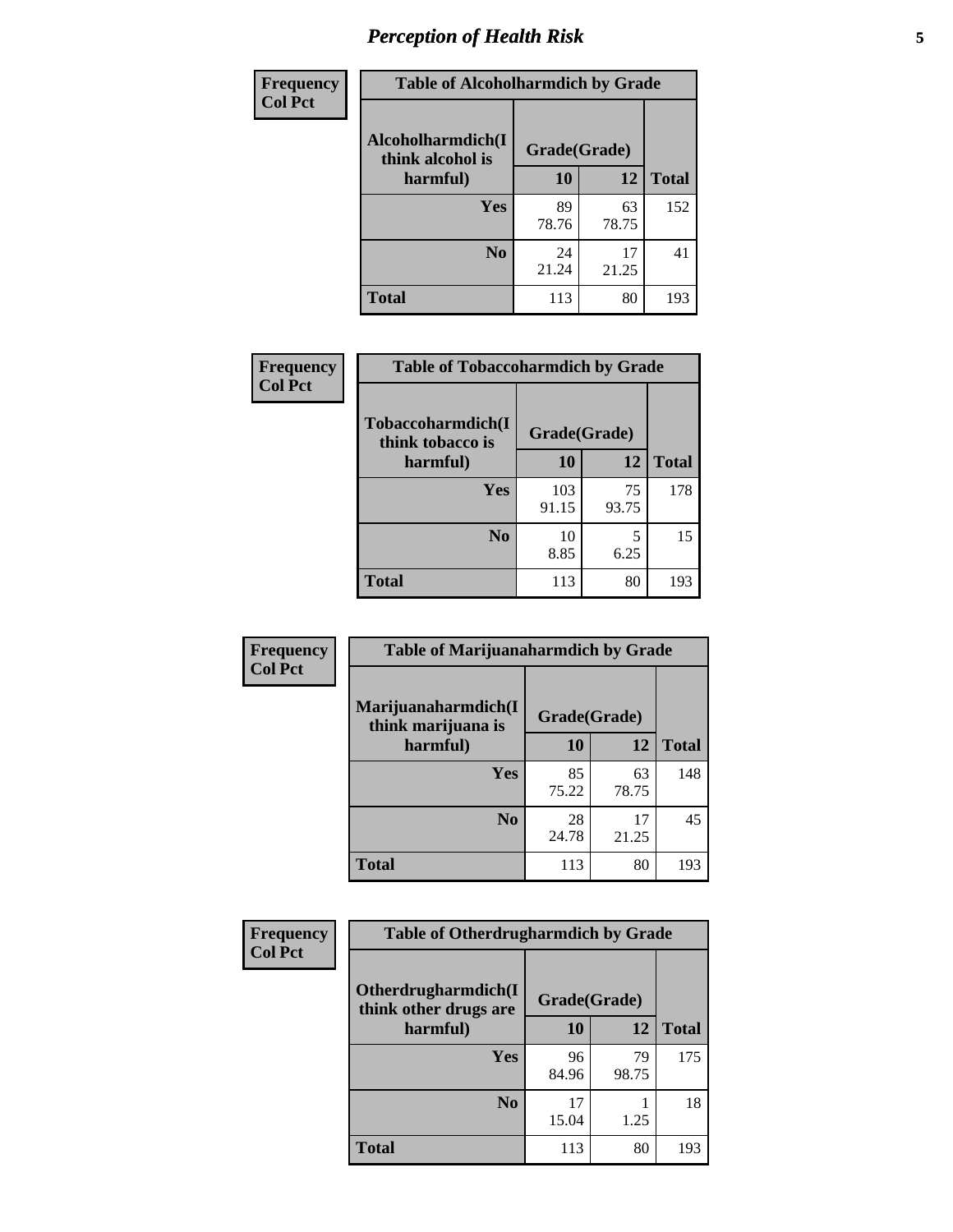# *Social Disapproval* **6**

| <b>Frequency</b> | <b>Table of Alcoholpeerdich by Grade</b>                    |              |             |              |  |  |  |
|------------------|-------------------------------------------------------------|--------------|-------------|--------------|--|--|--|
| <b>Col Pct</b>   | Alcoholpeerdich(My<br>friends would<br>disapprove if I used | Grade(Grade) |             |              |  |  |  |
|                  | alcohol)                                                    |              | 12          | <b>Total</b> |  |  |  |
|                  | <b>Yes</b>                                                  | 57<br>50.44  | 26<br>32.50 | 83           |  |  |  |
|                  | N <sub>0</sub>                                              | 56<br>49.56  | 54<br>67.50 | 110          |  |  |  |
|                  | <b>Total</b>                                                | 113          | 80          | 193          |  |  |  |

| <b>Frequency</b> |
|------------------|
| <b>Col Pct</b>   |

| <b>Table of Tobaccopeerdich by Grade</b>                            |              |             |              |  |  |  |  |
|---------------------------------------------------------------------|--------------|-------------|--------------|--|--|--|--|
| <b>Tobaccopeerdich</b> (My<br>friends would<br>disapprove if I used | Grade(Grade) |             |              |  |  |  |  |
| tobacco)                                                            | 10           | 12          | <b>Total</b> |  |  |  |  |
| Yes                                                                 | 71<br>62.83  | 25<br>31.25 | 96           |  |  |  |  |
| N <sub>0</sub>                                                      | 42<br>37.17  | 55<br>68.75 | 97           |  |  |  |  |
| <b>Total</b>                                                        | 113          | 80          | 193          |  |  |  |  |

| Frequency      | <b>Table of Marijuanapeerdich by Grade</b>                    |              |             |              |  |  |  |  |
|----------------|---------------------------------------------------------------|--------------|-------------|--------------|--|--|--|--|
| <b>Col Pct</b> | Marijuanapeerdich(My<br>friends would<br>disapprove if I used | Grade(Grade) |             |              |  |  |  |  |
|                | marijuana)                                                    | 10           | 12          | <b>Total</b> |  |  |  |  |
|                | <b>Yes</b>                                                    | 71<br>62.83  | 49<br>61.25 | 120          |  |  |  |  |
|                | N <sub>0</sub>                                                | 42<br>37.17  | 31<br>38.75 | 73           |  |  |  |  |
|                | <b>Total</b>                                                  | 113          | 80          | 193          |  |  |  |  |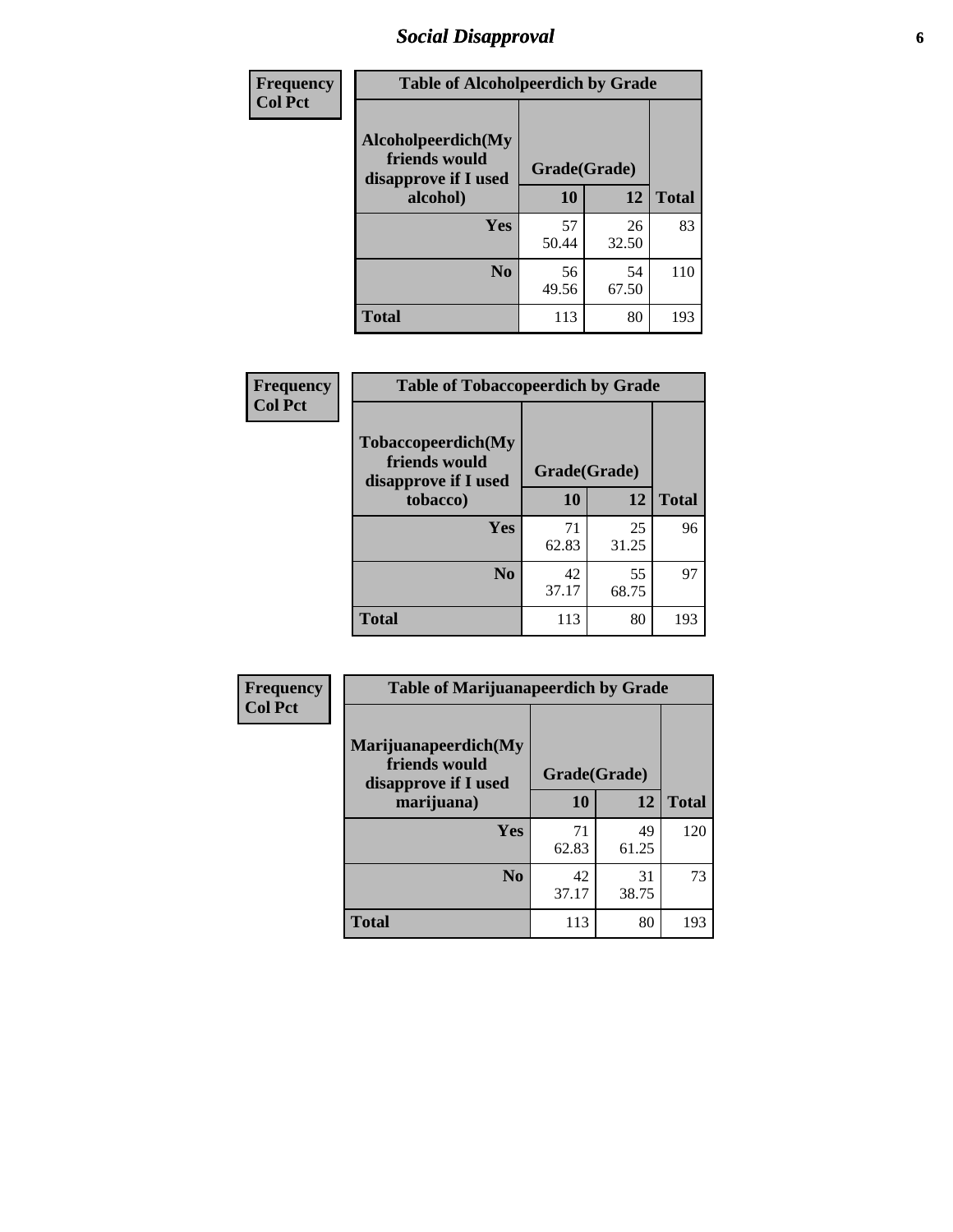# *Social Disapproval* **7**

| Frequency      | <b>Table of Otherdrugpeerdich by Grade</b>                    |              |             |              |  |  |  |  |
|----------------|---------------------------------------------------------------|--------------|-------------|--------------|--|--|--|--|
| <b>Col Pct</b> | Otherdrugpeerdich(My<br>friends would<br>disapprove if I used | Grade(Grade) |             |              |  |  |  |  |
|                | other drugs)                                                  | 10           | 12          | <b>Total</b> |  |  |  |  |
|                | <b>Yes</b>                                                    | 67<br>59.29  | 54<br>67.50 | 121          |  |  |  |  |
|                | N <sub>0</sub>                                                | 46<br>40.71  | 26<br>32.50 | 72           |  |  |  |  |
|                | <b>Total</b>                                                  | 113          | 80          | 193          |  |  |  |  |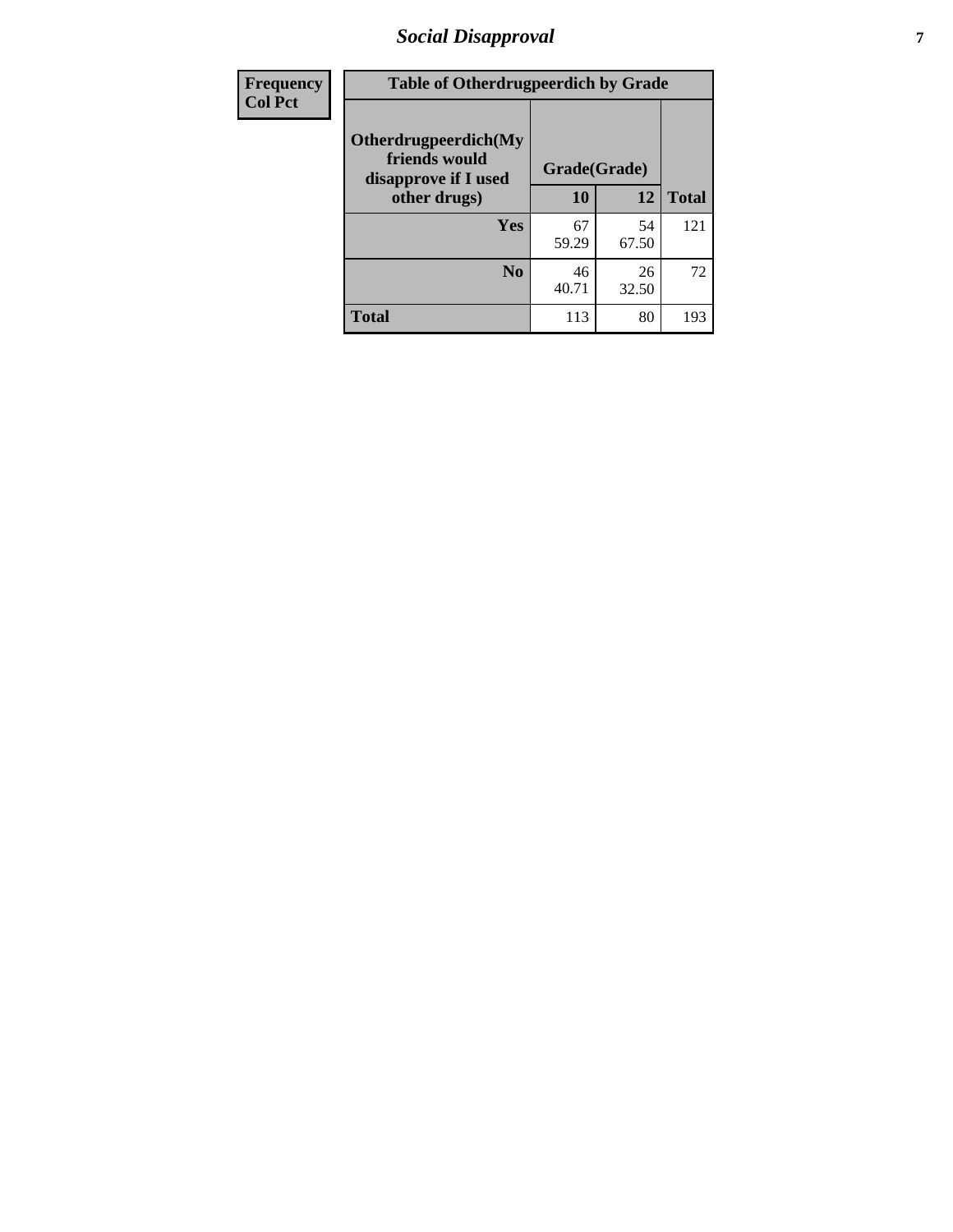### Title IV, Part A, Schedule A **8** *Goal 2: To help ensure that all schools are safe and disciplined Baseline Data: Year 2008-2009 Student Involvement in Gang Activity*

| Frequency      | <b>Table of Gangself by Grade</b>                   |                                           |              |     |  |  |
|----------------|-----------------------------------------------------|-------------------------------------------|--------------|-----|--|--|
| <b>Col Pct</b> | Gangself(I<br>have                                  |                                           |              |     |  |  |
|                | participated<br>in illegal<br>gang<br>activities in | Grade(Grade)                              |              |     |  |  |
|                | the past 30<br>days)                                | 10                                        | <b>Total</b> |     |  |  |
|                | Yes                                                 | 8<br>7.14                                 | 2<br>2.50    | 10  |  |  |
|                | N <sub>0</sub>                                      | 104<br>92.86                              | 78<br>97.50  | 182 |  |  |
|                | <b>Total</b>                                        | 112                                       | 80           | 192 |  |  |
|                |                                                     | <b>Frequency Missing <math>= 1</math></b> |              |     |  |  |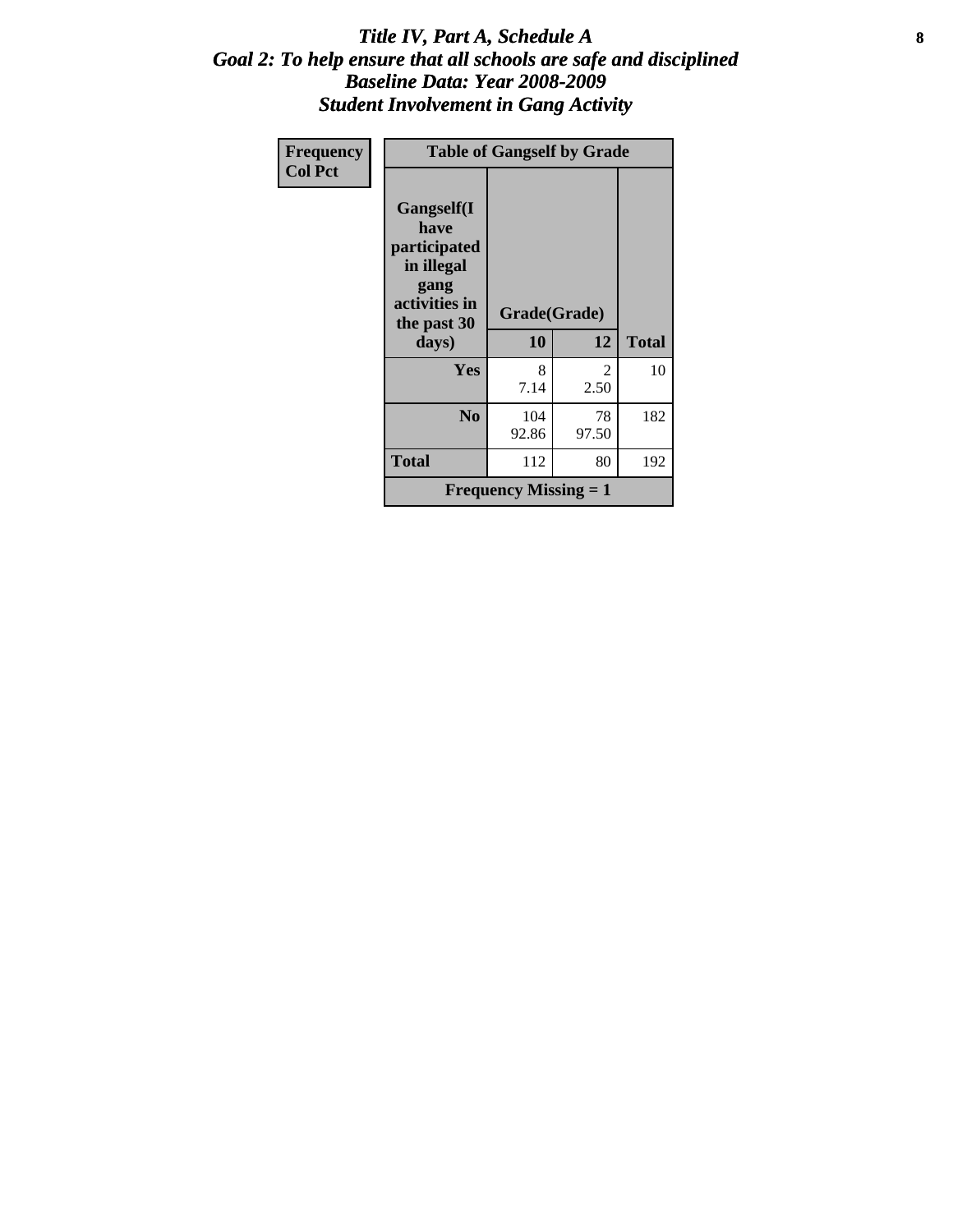# *Student Perception of School Safety* **9**

| Frequency           |
|---------------------|
| I<br><b>Row Pct</b> |

| <b>Table of Grade by Safeschool</b> |                          |                                                        |                                    |                                    |              |  |  |
|-------------------------------------|--------------------------|--------------------------------------------------------|------------------------------------|------------------------------------|--------------|--|--|
|                                     |                          | Safeschool (School is a place at which I feel<br>safe) |                                    |                                    |              |  |  |
| Grade(Grade)                        | <b>Strongly</b><br>Agree | Somewhat  <br>Agree                                    | <b>Somewhat</b><br><b>Disagree</b> | <b>Strongly</b><br><b>Disagree</b> | <b>Total</b> |  |  |
| 10                                  | 15<br>13.39              | 51<br>45.54                                            | 25<br>22.32                        | 21<br>18.75                        | 112          |  |  |
| 12                                  | 26<br>32.50              | 32<br>40.00                                            | 18<br>22.50                        | 4<br>5.00                          | 80           |  |  |
| <b>Total</b>                        | 41                       | 83                                                     | 43                                 | 25                                 | 192          |  |  |
| Frequency Missing $= 1$             |                          |                                                        |                                    |                                    |              |  |  |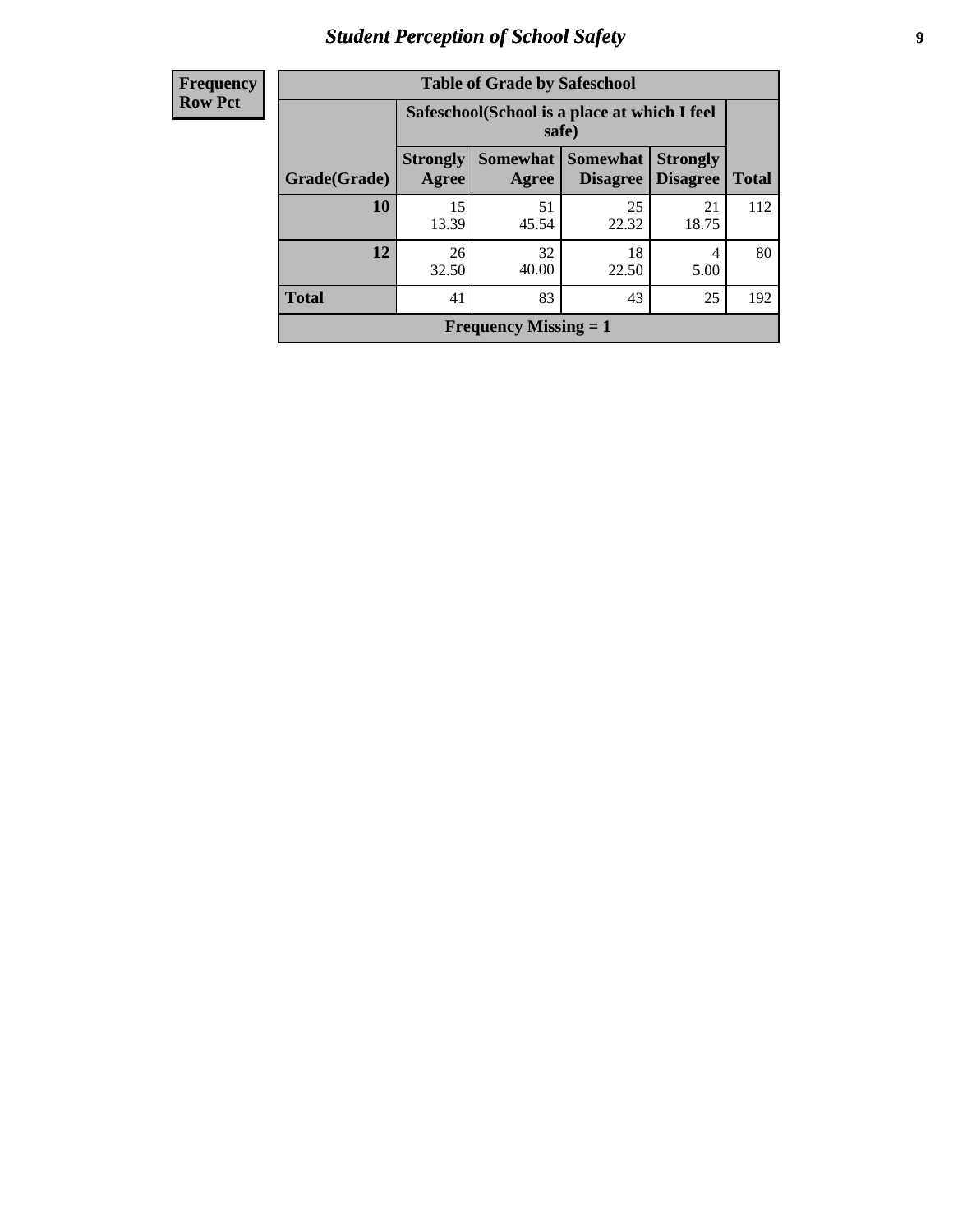### *Students Who Have Been Bullied* **10**

| <b>Frequency</b> |
|------------------|
| Row Pct          |

| <b>Table of Grade by Bullied</b> |                         |                                                                               |                              |                        |                               |                        |                   |              |
|----------------------------------|-------------------------|-------------------------------------------------------------------------------|------------------------------|------------------------|-------------------------------|------------------------|-------------------|--------------|
|                                  |                         | <b>Bullied</b> (I have been bullied by other<br>students in the past 30 days) |                              |                        |                               |                        |                   |              |
| Grade(Grade)                     | $\bf{0}$<br><b>Days</b> | 1 or<br>2<br>days                                                             | 3 <sub>to</sub><br>5<br>days | 6 to<br>9<br>days      | <b>10</b><br>to<br>19<br>days | 20<br>to<br>29<br>days | All<br>30<br>days | <b>Total</b> |
| 10                               | 97<br>85.84             | 9<br>7.96                                                                     | $\overline{2}$<br>1.77       | $\overline{2}$<br>1.77 | 0.88                          | 2<br>1.77              | $\theta$<br>0.00  | 113          |
| 12                               | 71<br>88.75             | 1.25                                                                          | $\theta$<br>0.00             | 1.25                   | 1.25                          | $\Omega$<br>0.00       | 6<br>7.50         | 80           |
| <b>Total</b>                     | 168                     | 10                                                                            | 2                            | 3                      | 2                             | 2                      | 6                 | 193          |

 $\blacksquare$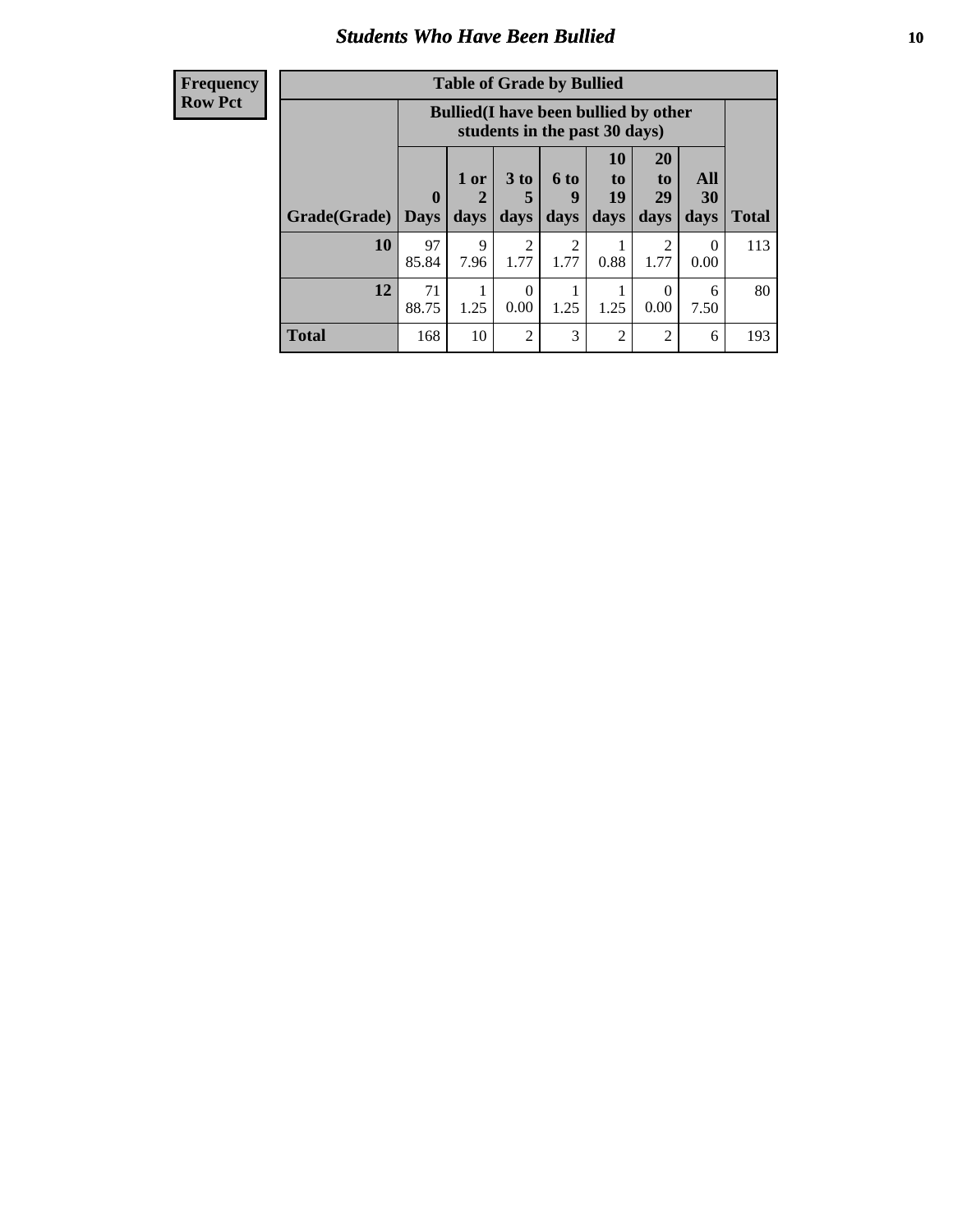### *School Climate* **11**

| Frequency      | <b>Table of SchoolClimate1 by Grade</b> |                    |             |              |  |  |  |
|----------------|-----------------------------------------|--------------------|-------------|--------------|--|--|--|
| <b>Col Pct</b> | SchoolClimate1(I<br>like school)        | Grade(Grade)<br>10 | 12          | <b>Total</b> |  |  |  |
|                | <b>Strongly Agree</b>                   | 18<br>15.93        | 9<br>11.25  | 27           |  |  |  |
|                | <b>Somewhat Agree</b>                   | 63<br>55.75        | 53<br>66.25 | 116          |  |  |  |
|                | <b>Somewhat Disagree</b>                | 22<br>19.47        | 11<br>13.75 | 33           |  |  |  |
|                | <b>Strongly Disagree</b>                | 10<br>8.85         | 8.75        | 17           |  |  |  |
|                | <b>Total</b>                            | 113                | 80          | 193          |  |  |  |

| Frequency      | <b>Table of SchoolClimate2 by Grade</b>           |                    |             |              |
|----------------|---------------------------------------------------|--------------------|-------------|--------------|
| <b>Col Pct</b> | SchoolClimate2(I<br>feel successful at<br>school) | Grade(Grade)<br>10 | 12          | <b>Total</b> |
|                | <b>Strongly Agree</b>                             | 25<br>22.12        | 17<br>21.25 | 42           |
|                | <b>Somewhat Agree</b>                             | 68<br>60.18        | 44<br>55.00 | 112          |
|                | <b>Somewhat Disagree</b>                          | 17<br>15.04        | 16<br>20.00 | 33           |
|                | <b>Strongly Disagree</b>                          | 3<br>2.65          | 3<br>3.75   | 6            |
|                | <b>Total</b>                                      | 113                | 80          | 193          |

| Frequency      | <b>Table of SchoolClimate3 by Grade</b>                                      |                                 |             |              |
|----------------|------------------------------------------------------------------------------|---------------------------------|-------------|--------------|
| <b>Col Pct</b> | <b>SchoolClimate3(My</b><br>school has high<br>standards for<br>achievement) | Grade(Grade)<br>12<br><b>10</b> |             | <b>Total</b> |
|                | <b>Strongly Agree</b>                                                        | 19<br>16.81                     | 17<br>21.25 | 36           |
|                | <b>Somewhat Agree</b>                                                        | 55<br>48.67                     | 36<br>45.00 | 91           |
|                | <b>Somewhat Disagree</b>                                                     | 22<br>19.47                     | 26<br>32.50 | 48           |
|                | <b>Strongly Disagree</b>                                                     | 17<br>15.04                     | 1.25        | 18           |
|                | Total                                                                        | 113                             | 80          | 193          |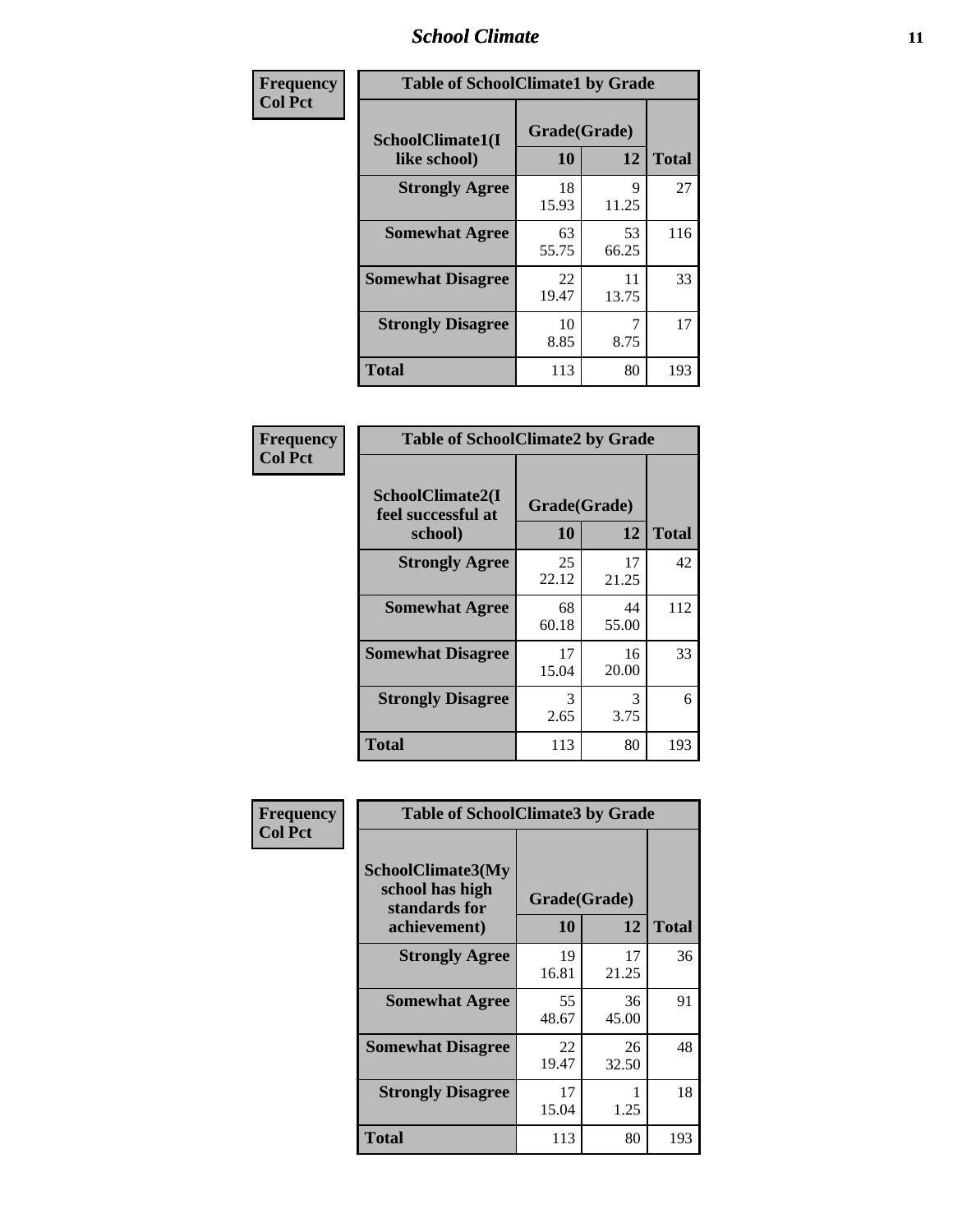### *School Climate* **12**

| Frequency      | <b>Table of SchoolClimate4 by Grade</b>                              |                    |             |              |
|----------------|----------------------------------------------------------------------|--------------------|-------------|--------------|
| <b>Col Pct</b> | <b>SchoolClimate4(My</b><br>school sets clear<br>rules for behavior) | Grade(Grade)<br>10 | 12          | <b>Total</b> |
|                | <b>Strongly Agree</b>                                                | 21<br>18.58        | 32<br>40.00 | 53           |
|                | <b>Somewhat Agree</b>                                                | 59<br>52.21        | 29<br>36.25 | 88           |
|                | <b>Somewhat Disagree</b>                                             | 23<br>20.35        | 18<br>22.50 | 41           |
|                | <b>Strongly Disagree</b>                                             | 10<br>8.85         | 1.25        | 11           |
|                | <b>Total</b>                                                         | 113                | 80          | 193          |

| <b>Table of SchoolClimate5 by Grade</b>                   |              |             |              |  |  |
|-----------------------------------------------------------|--------------|-------------|--------------|--|--|
| SchoolClimate5(I<br>know what to do in<br>an emergency at | Grade(Grade) |             |              |  |  |
| school)                                                   | 10           | 12          | <b>Total</b> |  |  |
| <b>Strongly Agree</b>                                     | 52<br>46.02  | 44<br>55.00 | 96           |  |  |
| <b>Somewhat Agree</b>                                     | 42<br>37.17  | 32<br>40.00 | 74           |  |  |
| <b>Somewhat Disagree</b>                                  | 14<br>12.39  | 4<br>5.00   | 18           |  |  |
| <b>Strongly Disagree</b>                                  | 5<br>4.42    | 0<br>0.00   | 5            |  |  |
| Total                                                     | 113          | 80          | 193          |  |  |

| Frequency      | <b>Table of SchoolClimate6 by Grade</b>                  |                    |             |              |  |
|----------------|----------------------------------------------------------|--------------------|-------------|--------------|--|
| <b>Col Pct</b> | <b>SchoolClimate6(Teachers</b><br>treat me with respect) | Grade(Grade)<br>10 | 12          | <b>Total</b> |  |
|                | <b>Strongly Agree</b>                                    | 30<br>26.55        | 31<br>38.75 | 61           |  |
|                | <b>Somewhat Agree</b>                                    | 46<br>40.71        | 31<br>38.75 | 77           |  |
|                | <b>Somewhat Disagree</b>                                 | 30<br>26.55        | 14<br>17.50 | 44           |  |
|                | <b>Strongly Disagree</b>                                 | 7<br>6.19          | 4<br>5.00   | 11           |  |
|                | <b>Total</b>                                             | 113                | 80          | 193          |  |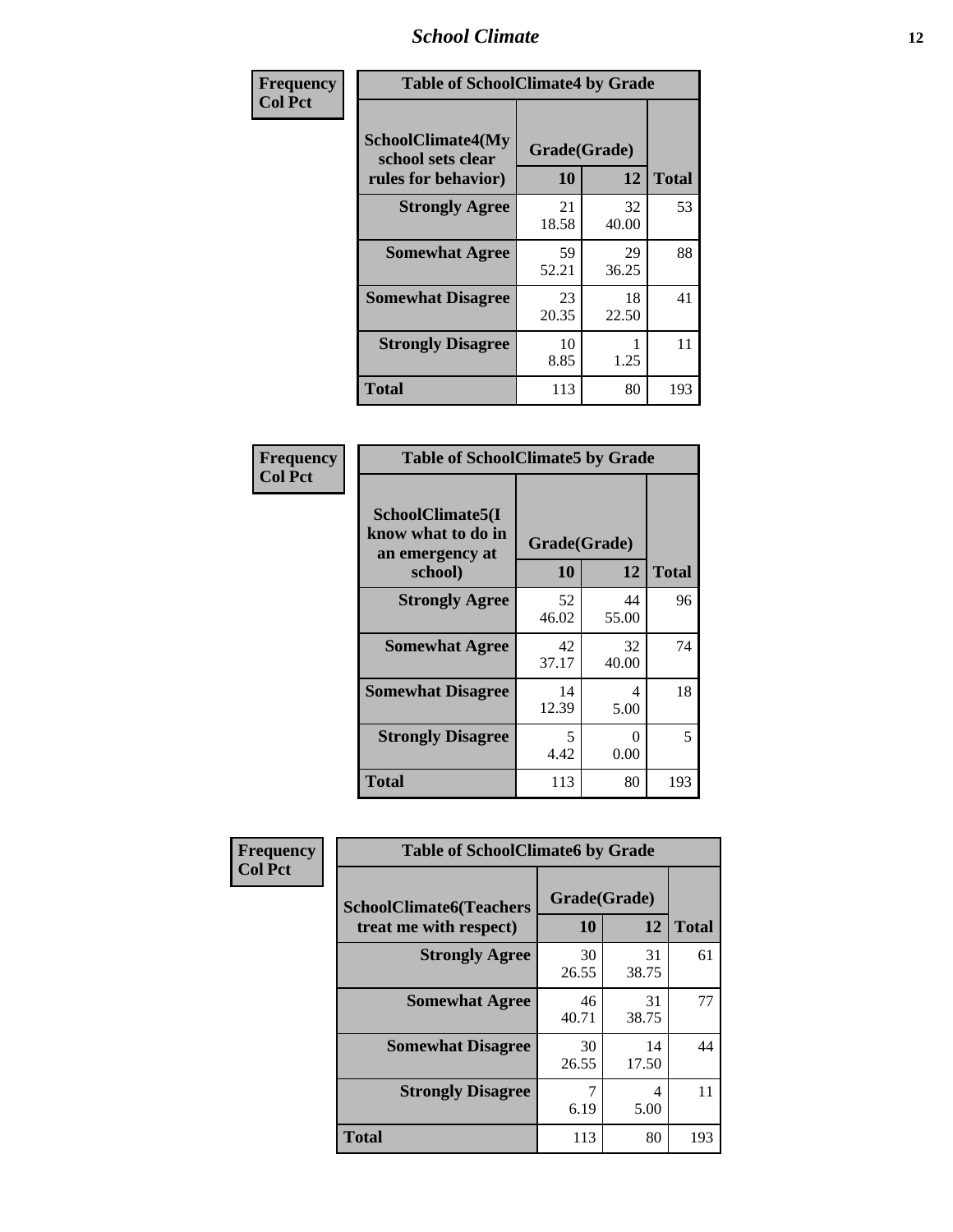### *School Climate* **13**

| Frequency      | <b>Table of SchoolClimate7 by Grade</b>                                       |                           |             |              |
|----------------|-------------------------------------------------------------------------------|---------------------------|-------------|--------------|
| <b>Col Pct</b> | <b>SchoolClimate7(Behaviors</b><br>in my class allow the<br>teacher to teach) | Grade(Grade)<br><b>10</b> | 12          | <b>Total</b> |
|                | <b>Strongly Agree</b>                                                         | 14<br>12.39               | 12<br>15.00 | 26           |
|                | <b>Somewhat Agree</b>                                                         | 54<br>47.79               | 29<br>36.25 | 83           |
|                | <b>Somewhat Disagree</b>                                                      | 27<br>23.89               | 23<br>28.75 | 50           |
|                | <b>Strongly Disagree</b>                                                      | 18<br>15.93               | 16<br>20.00 | 34           |
|                | <b>Total</b>                                                                  | 113                       | 80          | 193          |

| Frequency      | <b>Table of SchoolClimate8 by Grade</b>                                              |                    |             |              |
|----------------|--------------------------------------------------------------------------------------|--------------------|-------------|--------------|
| <b>Col Pct</b> | <b>SchoolClimate8(Students</b><br>are frequently<br>recognized for good<br>behavior) | Grade(Grade)<br>10 | 12          | <b>Total</b> |
|                | <b>Strongly Agree</b>                                                                | 16<br>14.16        | 7<br>8.75   | 23           |
|                | <b>Somewhat Agree</b>                                                                | 44<br>38.94        | 23<br>28.75 | 67           |
|                | <b>Somewhat Disagree</b>                                                             | 29<br>25.66        | 37<br>46.25 | 66           |
|                | <b>Strongly Disagree</b>                                                             | 24<br>21.24        | 13<br>16.25 | 37           |
|                | <b>Total</b>                                                                         | 113                | 80          | 193          |

| Frequency      | <b>Table of SchoolClimate9 by Grade</b>                                           |                    |             |              |
|----------------|-----------------------------------------------------------------------------------|--------------------|-------------|--------------|
| <b>Col Pct</b> | SchoolClimate9(School<br>counselor would be<br>helpful if I needed<br>assistance) | Grade(Grade)<br>10 | 12          | <b>Total</b> |
|                | <b>Strongly Agree</b>                                                             | 25<br>22.12        | 25<br>31.25 | 50           |
|                | <b>Somewhat Agree</b>                                                             | 45<br>39.82        | 39<br>48.75 | 84           |
|                | <b>Somewhat Disagree</b>                                                          | 32<br>28.32        | 12<br>15.00 | 44           |
|                | <b>Strongly Disagree</b>                                                          | 11<br>9.73         | 4<br>5.00   | 15           |
|                | <b>Total</b>                                                                      | 113                | 80          | 193          |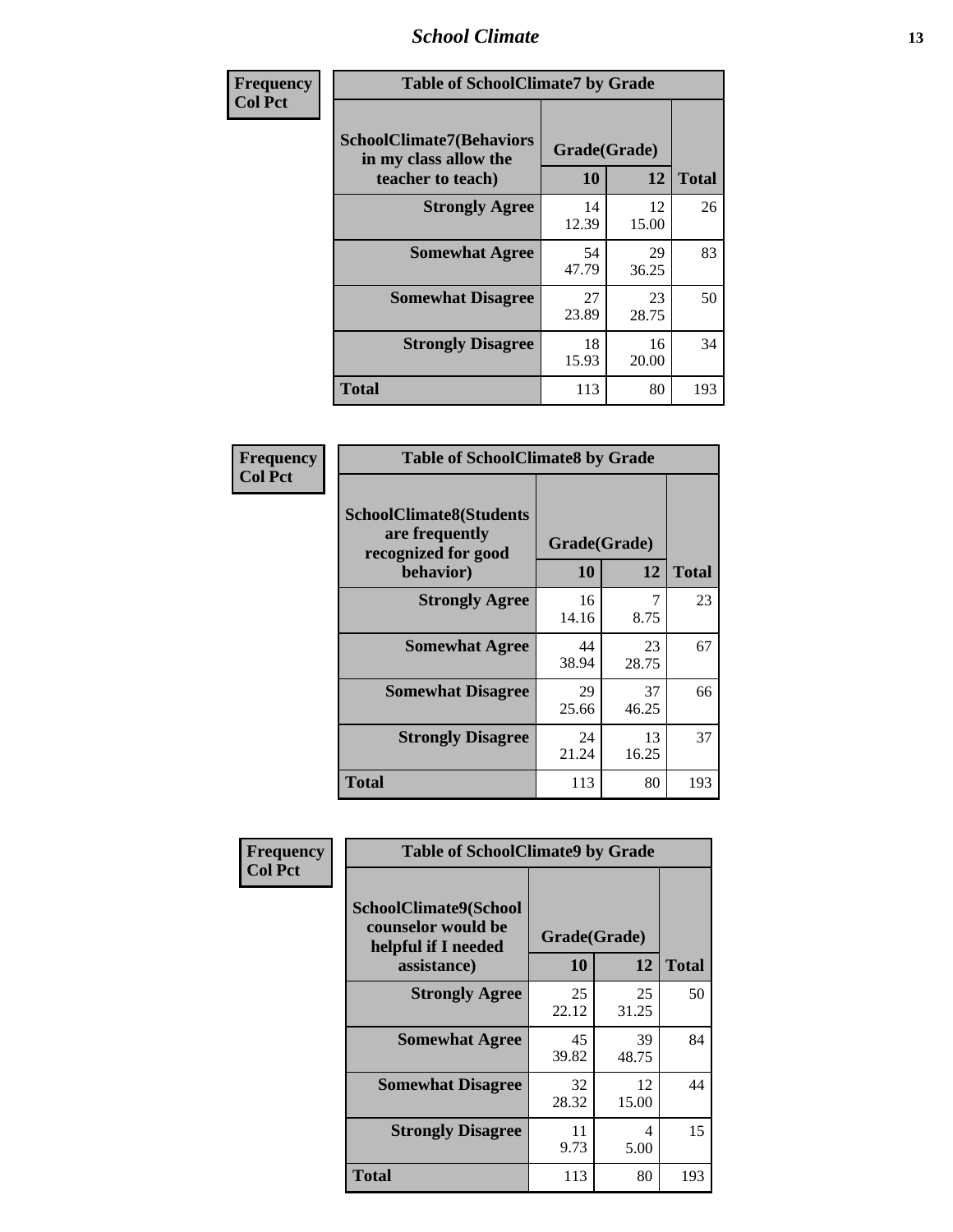# *Reasons for Dropping Out* **14**

| Frequency      | <b>Table of Dropoutreason by Grade</b>                                   |                                     |             |                |
|----------------|--------------------------------------------------------------------------|-------------------------------------|-------------|----------------|
| <b>Col Pct</b> | Dropoutreason(If<br>I dropped out the<br>reason would<br>most likely be) | Grade(Grade)<br><b>10</b>           | 12          | <b>Total</b>   |
|                | <b>Won't Drop out</b>                                                    | 57<br>50.89                         | 49<br>61.25 | 106            |
|                | <b>Bored</b>                                                             | 21<br>18.75                         | 12<br>15.00 | 33             |
|                | <b>Family Reasons</b>                                                    | $\overline{\mathcal{L}}$<br>4.46    | 0<br>0.00   | 5              |
|                | <b>Being Bullied</b>                                                     | $\mathcal{D}_{\mathcal{L}}$<br>1.79 | 0<br>0.00   | $\overline{2}$ |
|                | <b>Other</b>                                                             | 27<br>24.11                         | 19<br>23.75 | 46             |
|                | Total                                                                    | 112                                 | 80          | 192            |
|                |                                                                          | <b>Frequency Missing = 1</b>        |             |                |

| Frequency<br><b>Col Pct</b> | <b>Table of Dropout by Grade</b>                            |                              |             |              |
|-----------------------------|-------------------------------------------------------------|------------------------------|-------------|--------------|
|                             | Dropout(I<br>have<br>thought<br>about<br>dropping<br>out of | Grade(Grade)                 |             |              |
|                             | school)                                                     | 10                           | 12          | <b>Total</b> |
|                             | Yes                                                         | 46<br>41.07                  | 25<br>31.25 | 71           |
|                             | N <sub>0</sub>                                              | 66<br>58.93                  | 55<br>68.75 | 121          |
|                             | <b>Total</b>                                                | 112                          | 80          | 192          |
|                             |                                                             | <b>Frequency Missing = 1</b> |             |              |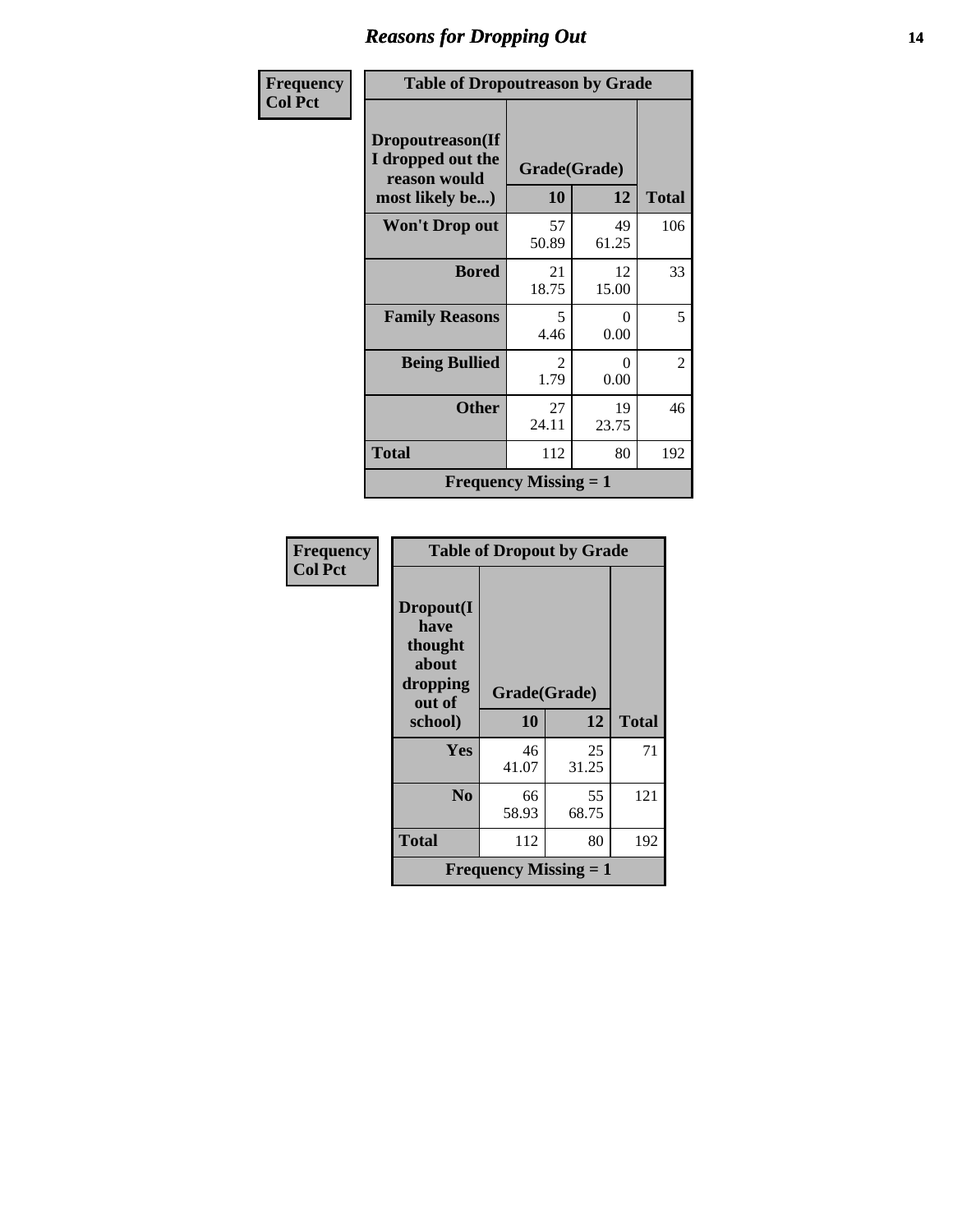*School Safety* **15**

| Frequency      | <b>Table of Gangself by Grade</b>    |                              |             |              |
|----------------|--------------------------------------|------------------------------|-------------|--------------|
| <b>Col Pct</b> |                                      |                              |             |              |
|                | Gangself(I                           |                              |             |              |
|                | have<br>participated<br>in illegal   |                              |             |              |
|                | gang<br>activities in<br>the past 30 | Grade(Grade)                 |             |              |
|                | days)                                | 10                           | 12          | <b>Total</b> |
|                | Yes                                  | 8<br>7.14                    | 2<br>2.50   | 10           |
|                | N <sub>0</sub>                       | 104<br>92.86                 | 78<br>97.50 | 182          |
|                | <b>Total</b>                         | 112                          | 80          | 192          |
|                |                                      | <b>Frequency Missing = 1</b> |             |              |

| Frequency<br><b>Col Pct</b> | <b>Table of Gangpeers by Grade</b>                                                                                    |                              |             |              |
|-----------------------------|-----------------------------------------------------------------------------------------------------------------------|------------------------------|-------------|--------------|
|                             | <b>Gangpeers</b> (I<br>have friends<br>who have<br>participated<br>in illegal<br>gang<br>activities in<br>the past 30 | Grade(Grade)                 |             |              |
|                             | days)                                                                                                                 | 10                           | 12          | <b>Total</b> |
|                             | Yes                                                                                                                   | 18<br>16.07                  | 14<br>17.50 | 32           |
|                             | N <sub>0</sub>                                                                                                        | 94<br>83.93                  | 66<br>82.50 | 160          |
|                             | <b>Total</b>                                                                                                          | 112                          | 80          | 192          |
|                             |                                                                                                                       | <b>Frequency Missing = 1</b> |             |              |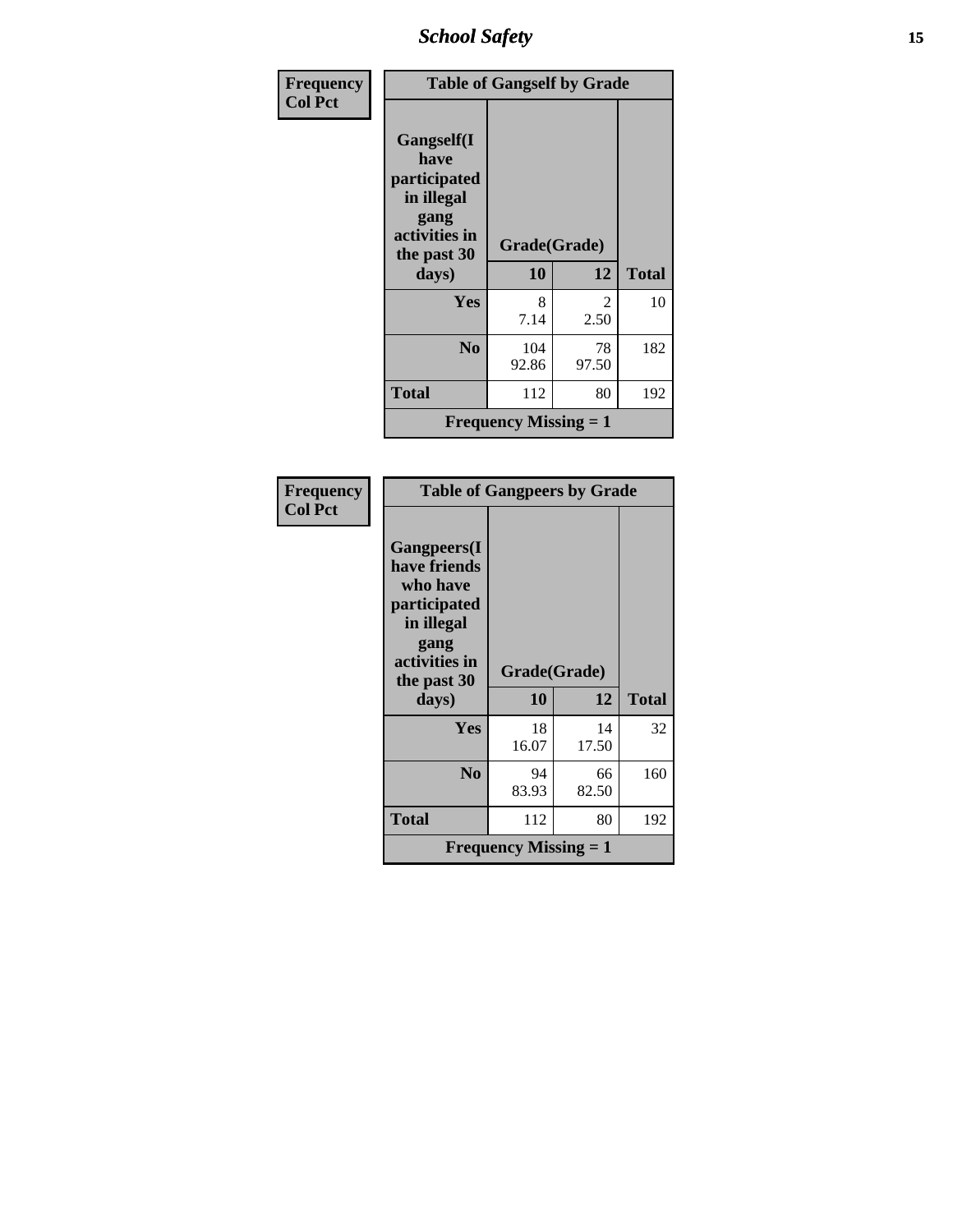*School Safety* **16**

| Frequency      |                                                                                          | <b>Table of Pickedon by Grade</b> |             |              |  |  |  |  |  |
|----------------|------------------------------------------------------------------------------------------|-----------------------------------|-------------|--------------|--|--|--|--|--|
| <b>Col Pct</b> | <b>Pickedon</b> (I have<br>been picked on or<br>teased at school in<br>the past 30 days) | Grade(Grade)<br><b>10</b>         | 12          | <b>Total</b> |  |  |  |  |  |
|                | <b>Strongly Agree</b>                                                                    | 16<br>14.29                       | 13<br>16.25 | 29           |  |  |  |  |  |
|                | <b>Somewhat Agree</b>                                                                    | 16<br>14.29                       | 10<br>12.50 | 26           |  |  |  |  |  |
|                | <b>Somewhat Disagree</b>                                                                 | 12<br>10.71                       | 6<br>7.50   | 18           |  |  |  |  |  |
|                | <b>Strongly Disagree</b>                                                                 | 68<br>60.71                       | 51<br>63.75 | 119          |  |  |  |  |  |
|                | <b>Total</b>                                                                             | 112                               | 80          | 192          |  |  |  |  |  |
|                | <b>Frequency Missing = 1</b>                                                             |                                   |             |              |  |  |  |  |  |

| <b>Frequency</b> |
|------------------|
| <b>Col Pct</b>   |

| <b>Table of Safeschool by Grade</b>                      |                    |             |              |
|----------------------------------------------------------|--------------------|-------------|--------------|
| Safeschool(School<br>is a place at which I<br>feel safe) | Grade(Grade)<br>10 | 12          | <b>Total</b> |
| <b>Strongly Agree</b>                                    | 15<br>13.39        | 26<br>32.50 | 41           |
| <b>Somewhat Agree</b>                                    | 51<br>45.54        | 32<br>40.00 | 83           |
| <b>Somewhat Disagree</b>                                 | 25<br>22.32        | 18<br>22.50 | 43           |
| <b>Strongly Disagree</b>                                 | 21<br>18.75        | 4<br>5.00   | 25           |
| <b>Total</b>                                             | 112                | 80          | 192          |
| <b>Frequency Missing <math>= 1</math></b>                |                    |             |              |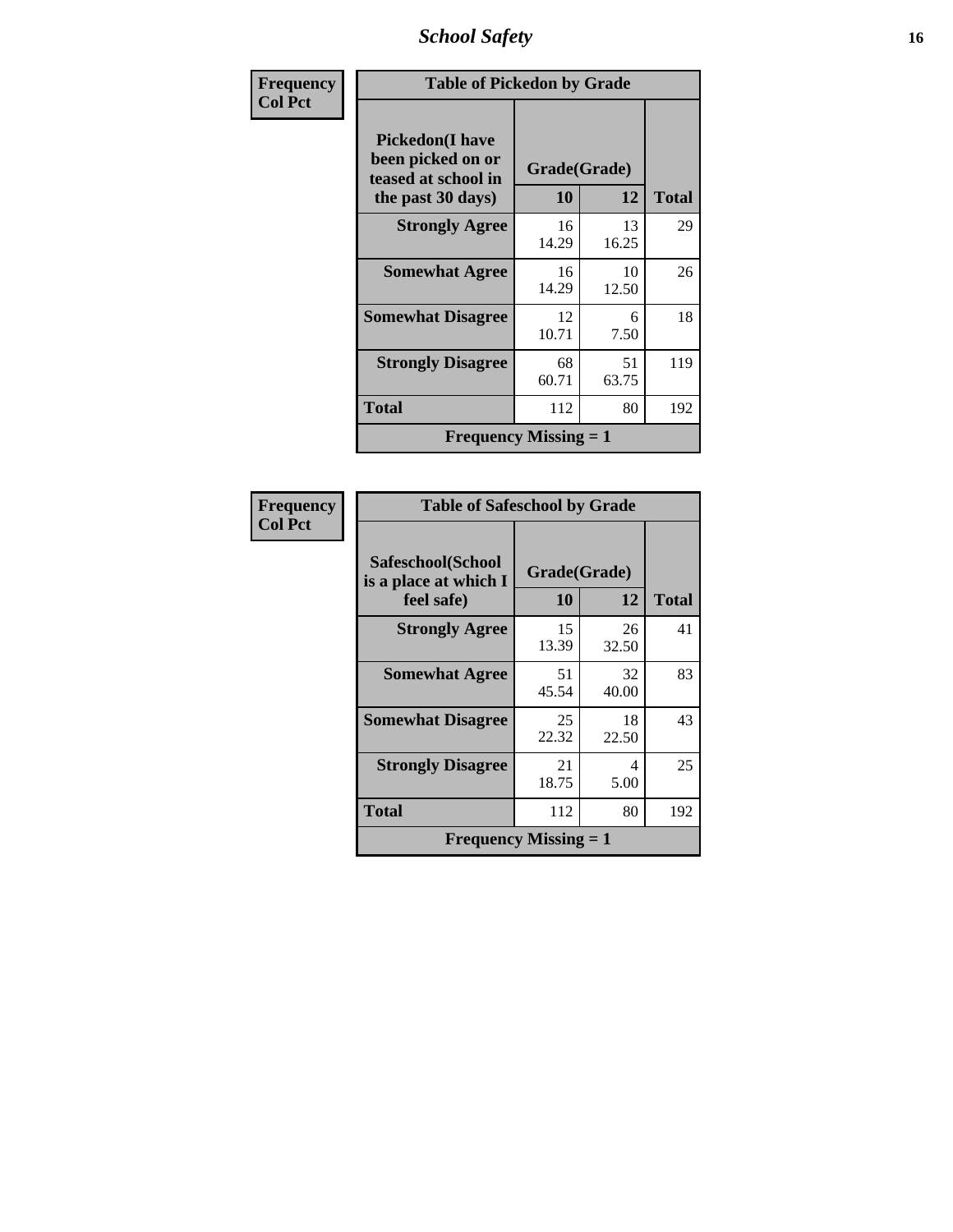*School Safety* **17**

| <b>Frequency</b><br>Row Pct |
|-----------------------------|
|                             |

| V | <b>Table of Grade by Bullied</b> |                    |                                                                               |                         |                        |                        |                               |                   |              |
|---|----------------------------------|--------------------|-------------------------------------------------------------------------------|-------------------------|------------------------|------------------------|-------------------------------|-------------------|--------------|
|   |                                  |                    | <b>Bullied</b> (I have been bullied by other<br>students in the past 30 days) |                         |                        |                        |                               |                   |              |
|   | Grade(Grade)                     | $\bf{0}$<br>  Days | 1 or<br>2<br>days                                                             | 3 <sub>to</sub><br>days | 6 to<br>9<br>days      | 10<br>to<br>19<br>days | <b>20</b><br>to<br>29<br>days | All<br>30<br>days | <b>Total</b> |
|   | 10                               | 97<br>85.84        | 9<br>7.96                                                                     | $\mathfrak{D}$<br>1.77  | $\mathfrak{D}$<br>1.77 | 0.88                   | $\mathfrak{D}$<br>1.77        | 0<br>0.00         | 113          |
|   | 12                               | 71<br>88.75        | 1.25                                                                          | ∩<br>0.00               | 1.25                   | 1.25                   | 0.00                          | 6<br>7.50         | 80           |
|   | <b>Total</b>                     | 168                | 10                                                                            | $\overline{2}$          | 3                      | $\overline{2}$         | $\mathfrak{D}$                | 6                 | 193          |

| <b>Frequency</b> |              | <b>Table of Grade by Bulliedothers</b> |                                               |                   |                               |                               |                   |              |  |  |
|------------------|--------------|----------------------------------------|-----------------------------------------------|-------------------|-------------------------------|-------------------------------|-------------------|--------------|--|--|
| <b>Row Pct</b>   |              |                                        | <b>Bulliedothers</b> (I bullied others in the | past 30 days)     |                               |                               |                   |              |  |  |
|                  | Grade(Grade) | $\bf{0}$<br><b>Days</b>                | 1 or<br>days                                  | 3 to<br>5<br>days | <b>10</b><br>to<br>19<br>days | <b>20</b><br>to<br>29<br>days | All<br>30<br>days | <b>Total</b> |  |  |
|                  | 10           | 104<br>92.04                           | 6<br>5.31                                     | 0.88              | 0.88                          | 0.88                          | $\Omega$<br>0.00  | 113          |  |  |
|                  | 12           | 69<br>86.25                            | 4<br>5.00                                     | 1.25              | 1.25                          | 2<br>2.50                     | 3<br>3.75         | 80           |  |  |
|                  | <b>Total</b> | 173                                    | 10                                            | $\overline{c}$    | $\overline{2}$                | 3                             | 3                 | 193          |  |  |

| <b>Frequency</b> |              | <b>Table of Grade by Weaponschool</b> |              |                              |                                         |                                                                   |                        |              |  |  |  |  |  |
|------------------|--------------|---------------------------------------|--------------|------------------------------|-----------------------------------------|-------------------------------------------------------------------|------------------------|--------------|--|--|--|--|--|
| <b>Row Pct</b>   |              |                                       |              |                              |                                         | Weaponschool(I brought a weapon<br>to school in the past 30 days) |                        |              |  |  |  |  |  |
|                  | Grade(Grade) | $\bf{0}$<br><b>Days</b>               | 1 or<br>days | 3 <sub>to</sub><br>5<br>days | <b>10</b><br>$\mathbf{t}$<br>19<br>days | <b>20</b><br>t <sub>0</sub><br>29<br>days                         | All<br>30<br>days      | <b>Total</b> |  |  |  |  |  |
|                  |              |                                       |              |                              |                                         |                                                                   |                        |              |  |  |  |  |  |
|                  | 10           | 104<br>92.04                          | 4<br>3.54    | $\Omega$<br>0.00             | 0<br>0.00                               | 3<br>2.65                                                         | $\overline{c}$<br>1.77 | 113          |  |  |  |  |  |
|                  | 12           | 74<br>92.50                           | 4<br>5.00    | 1.25                         | 1.25                                    | $\Omega$<br>0.00                                                  | 0<br>0.00              | 80           |  |  |  |  |  |
|                  | <b>Total</b> | 178                                   | 8            |                              |                                         | 3                                                                 | $\overline{2}$         | 193          |  |  |  |  |  |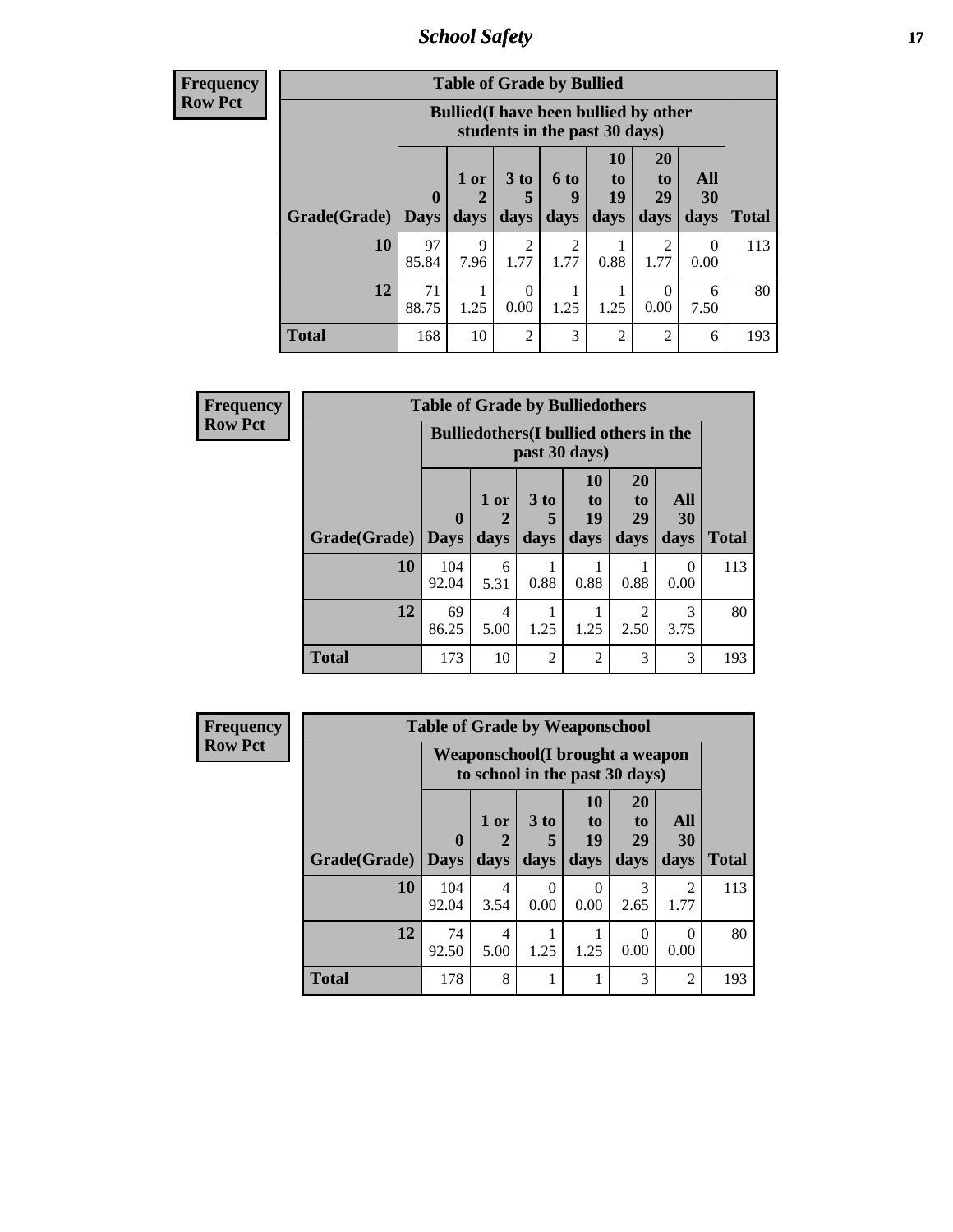*School Safety* **18**

| <b>Frequency</b> |              | <b>Table of Grade by Absentunsafe</b> |                                                                           |                              |                                         |                               |                   |              |  |  |  |  |  |
|------------------|--------------|---------------------------------------|---------------------------------------------------------------------------|------------------------------|-----------------------------------------|-------------------------------|-------------------|--------------|--|--|--|--|--|
| <b>Row Pct</b>   |              |                                       | Absentunsafe(I have missed school<br>because I felt unsafe in the past 30 | days)                        |                                         |                               |                   | <b>Total</b> |  |  |  |  |  |
|                  | Grade(Grade) | $\mathbf 0$<br><b>Days</b>            | 1 or<br>2<br>days                                                         | 3 <sub>to</sub><br>5<br>days | <b>10</b><br>$\mathbf{t}$<br>19<br>days | <b>20</b><br>to<br>29<br>days | All<br>30<br>days |              |  |  |  |  |  |
|                  | 10           | 109<br>96.46                          | $\mathfrak{D}$<br>1.77                                                    | $\overline{2}$<br>1.77       | 0<br>0.00                               | 0<br>0.00                     | 0<br>0.00         | 113          |  |  |  |  |  |
|                  | 12           | 76<br>95.00                           | 1.25                                                                      | 0<br>0.00                    | 1.25                                    | 1.25                          | 1.25              | 80           |  |  |  |  |  |
|                  | <b>Total</b> | 185                                   | 3                                                                         | $\mathfrak{D}$               |                                         |                               |                   | 193          |  |  |  |  |  |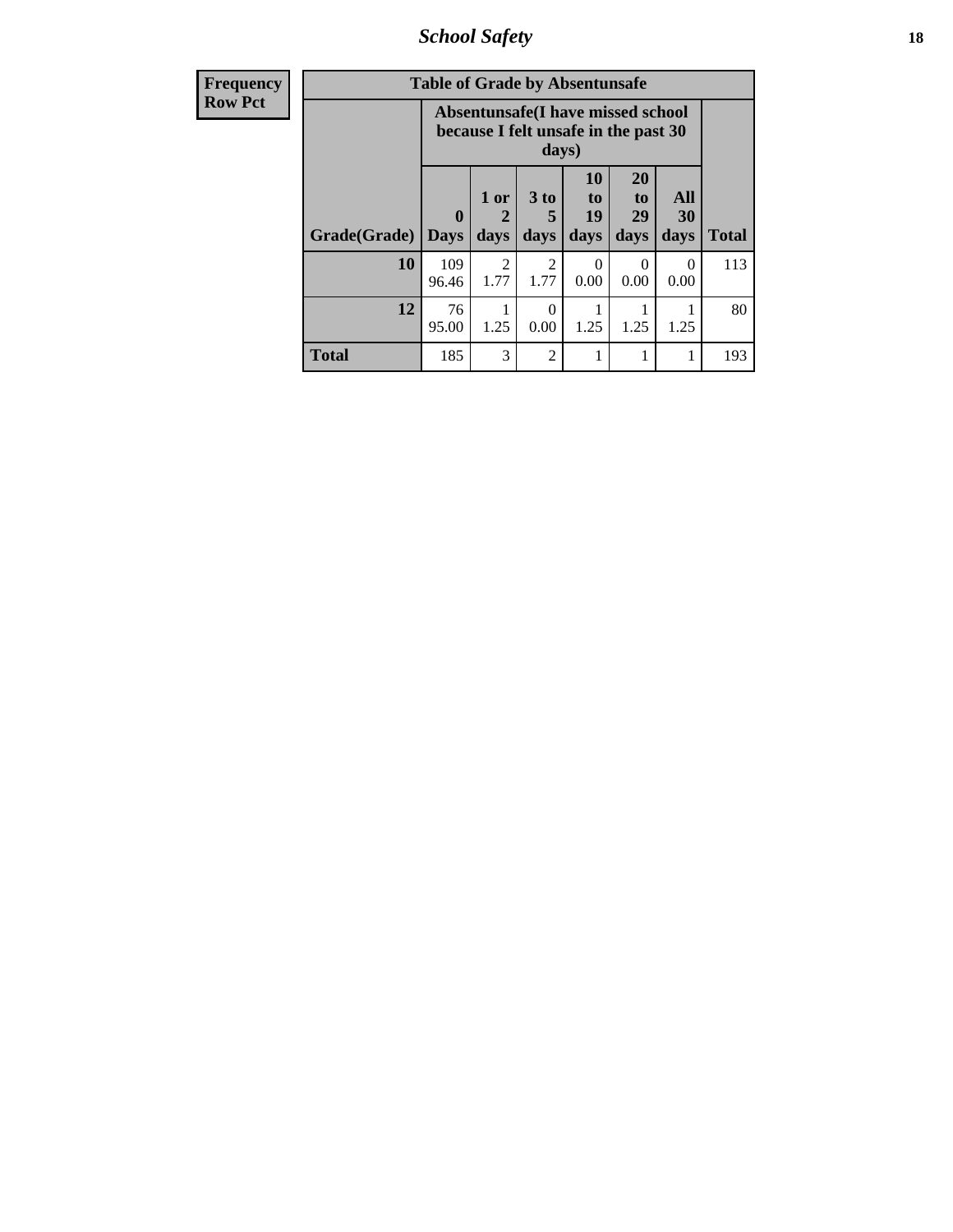# *Drug Use During Last 30 Days* **19**

#### **Frequency Row Pct**

| <b>Table of Grade by Alcohol</b> |                          |                                    |                 |               |                        |               |                     |       |  |  |
|----------------------------------|--------------------------|------------------------------------|-----------------|---------------|------------------------|---------------|---------------------|-------|--|--|
|                                  |                          | Alcohol(Alcohol use, past 30 days) |                 |               |                        |               |                     |       |  |  |
| Grade(Grade)                     | <b>Did</b><br>not<br>use | $1-2$<br>days                      | $3 - 5$<br>days | $6-9$<br>days | 10-19<br>days          | 20-29<br>days | <b>Every</b><br>day | Total |  |  |
| 10                               | 84<br>74.34              | 14<br>12.39                        | 6<br>5.31       | 0.88          | 3<br>2.65              | 4<br>3.54     | 0.88                | 113   |  |  |
| 12                               | 55<br>68.75              | $\overline{7}$<br>8.75             | 7<br>8.75       | 4<br>5.00     | $\overline{2}$<br>2.50 | 3<br>3.75     | 2<br>2.50           | 80    |  |  |
| <b>Total</b>                     | 139                      | 21                                 | 13              | 5             | 5                      | 7             | 3                   | 193   |  |  |

#### **Frequency Row Pct**

| <b>Table of Grade by Cigarettes</b> |                                 |                                                |                 |                 |                |                |                     |       |  |  |
|-------------------------------------|---------------------------------|------------------------------------------------|-----------------|-----------------|----------------|----------------|---------------------|-------|--|--|
|                                     |                                 | Cigarettes (Smoking tobacco use, past 30 days) |                 |                 |                |                |                     |       |  |  |
| Grade(Grade)                        | <b>Did</b><br>not<br><b>use</b> | $1 - 2$<br>days                                | $3 - 5$<br>days | $6 - 9$<br>days | 10-19<br>days  | 20-29<br>days  | <b>Every</b><br>day | Total |  |  |
| 10                                  | 82<br>72.57                     | 24<br>21.24                                    | 2<br>1.77       | 0.88            | 0.00           | 0.88           | 3<br>2.65           | 113   |  |  |
| 12                                  | 57<br>71.25                     | 13<br>16.25                                    | 0<br>0.00       | 1.25            | 2<br>2.50      | 1.25           | 6<br>7.50           | 80    |  |  |
| <b>Total</b>                        | 139                             | 37                                             | 2               | $\overline{2}$  | $\overline{2}$ | $\mathfrak{D}$ | 9                   | 193   |  |  |

**Frequency Row Pct**

| <b>Table of Grade by Smokeless</b> |              |                                 |                                                        |                        |                 |                        |                        |              |              |  |
|------------------------------------|--------------|---------------------------------|--------------------------------------------------------|------------------------|-----------------|------------------------|------------------------|--------------|--------------|--|
|                                    |              |                                 | <b>Smokeless</b> (Chewing tobaccouse,<br>past 30 days) |                        |                 |                        |                        |              |              |  |
|                                    | Grade(Grade) | <b>Did</b><br>not<br><b>use</b> | $1 - 2$<br>days                                        | $3 - 5$<br>days        | $6 - 9$<br>days | $10-19$<br>days        | $20 - 29$<br>days      | Every<br>day | <b>Total</b> |  |
|                                    | 10           | 98<br>86.73                     | 7<br>6.19                                              | $\theta$<br>0.00       | 0.88            | 6<br>5.31              | 0.88                   | 0<br>0.00    | 113          |  |
|                                    | 12           | 61<br>76.25                     | 4<br>5.00                                              | $\overline{2}$<br>2.50 | 8.75            | $\overline{c}$<br>2.50 | $\overline{2}$<br>2.50 | 2<br>2.50    | 80           |  |
|                                    | <b>Total</b> | 159                             | 11                                                     | $\overline{2}$         | 8               | 8                      | 3                      | 2            | 193          |  |

| <b>Frequency</b> |
|------------------|
| <b>Row Pct</b>   |

| <b>Table of Grade by Marijuana</b> |                                 |                                         |                 |                  |                 |                                  |                     |       |
|------------------------------------|---------------------------------|-----------------------------------------|-----------------|------------------|-----------------|----------------------------------|---------------------|-------|
|                                    |                                 | Marijuana (Marijuana use, past 30 days) |                 |                  |                 |                                  |                     |       |
| Grade(Grade)                       | <b>Did</b><br>not<br><b>use</b> | $1 - 2$<br>days                         | $3 - 5$<br>days | $6-9$<br>days    | $10-19$<br>days | 20-29<br>days                    | <b>Every</b><br>day | Total |
| 10                                 | 86<br>76.11                     | 17<br>15.04                             | 4<br>3.54       | $\Omega$<br>0.00 | 3<br>2.65       | $\overline{\mathcal{L}}$<br>1.77 | 0.88                | 113   |
| 12                                 | 67<br>83.75                     | 1.25                                    | 8<br>10.00      | 1.25             | 1.25            | 0<br>0.00                        | 2.50                | 80    |
| <b>Total</b>                       | 153                             | 18                                      | 12              |                  | 4               | 2                                | 3                   | 193   |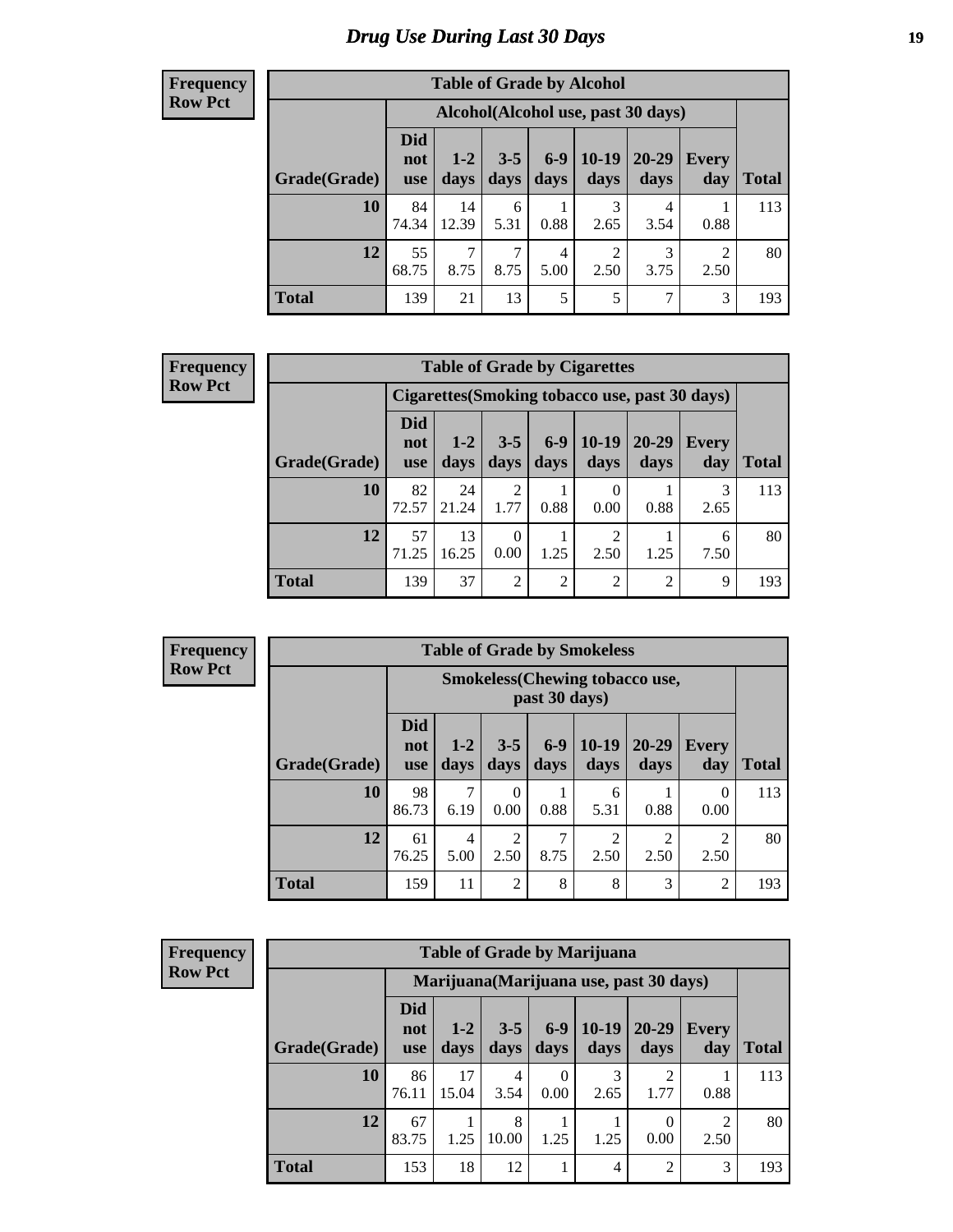# *Drug Use During Last 30 Days* 20

| <b>Frequency</b> | <b>Table of Grade by Cocaine</b> |                                 |                                               |                 |              |  |
|------------------|----------------------------------|---------------------------------|-----------------------------------------------|-----------------|--------------|--|
| <b>Row Pct</b>   |                                  |                                 | <b>Cocaine</b> (Cocaine<br>use, past 30 days) |                 |              |  |
|                  | Grade(Grade)                     | <b>Did</b><br>not<br><b>use</b> | $1 - 2$<br>days                               | $10-19$<br>days | <b>Total</b> |  |
|                  | 10                               | 110<br>97.35                    | $\overline{2}$<br>1.77                        | 0.88            | 113          |  |
|                  | 12                               | 78<br>97.50                     | 0<br>0.00                                     | 2<br>2.50       | 80           |  |
|                  | <b>Total</b>                     | 188                             | $\overline{2}$                                | 3               | 193          |  |

| <b>Frequency</b> |                                                  | <b>Table of Grade by Inhalants</b> |                 |                 |                   |              |
|------------------|--------------------------------------------------|------------------------------------|-----------------|-----------------|-------------------|--------------|
| <b>Row Pct</b>   | <b>Inhalants</b> (Inhalant use,<br>past 30 days) |                                    |                 |                 |                   |              |
|                  | Grade(Grade)                                     | <b>Did</b><br>not<br><b>use</b>    | $1 - 2$<br>days | $3 - 5$<br>days | $20 - 29$<br>days | <b>Total</b> |
|                  | 10                                               | 106<br>93.81                       | 3<br>2.65       | 3<br>2.65       | 0.88              | 113          |
|                  | 12                                               | 78<br>97.50                        | 1.25            | 1.25            | 0.00              | 80           |
|                  | <b>Total</b>                                     | 184                                | 4               | 4               |                   | 193          |

| <b>Frequency</b> | <b>Table of Grade by Steroids</b> |                                 |                 |                                         |                 |              |
|------------------|-----------------------------------|---------------------------------|-----------------|-----------------------------------------|-----------------|--------------|
| <b>Row Pct</b>   |                                   |                                 |                 | Steroids (Steroid use,<br>past 30 days) |                 |              |
|                  | Grade(Grade)                      | <b>Did</b><br>not<br><b>use</b> | $1 - 2$<br>days | $3 - 5$<br>days                         | $10-19$<br>days | <b>Total</b> |
|                  | 10                                | 111<br>98.23                    | 0.88            | 0.88                                    | 0<br>0.00       | 113          |
|                  | 12                                | 78<br>97.50                     | 0<br>0.00       | 0<br>0.00                               | 2<br>2.50       | 80           |
|                  | <b>Total</b>                      | 189                             | 1               |                                         | $\overline{2}$  | 193          |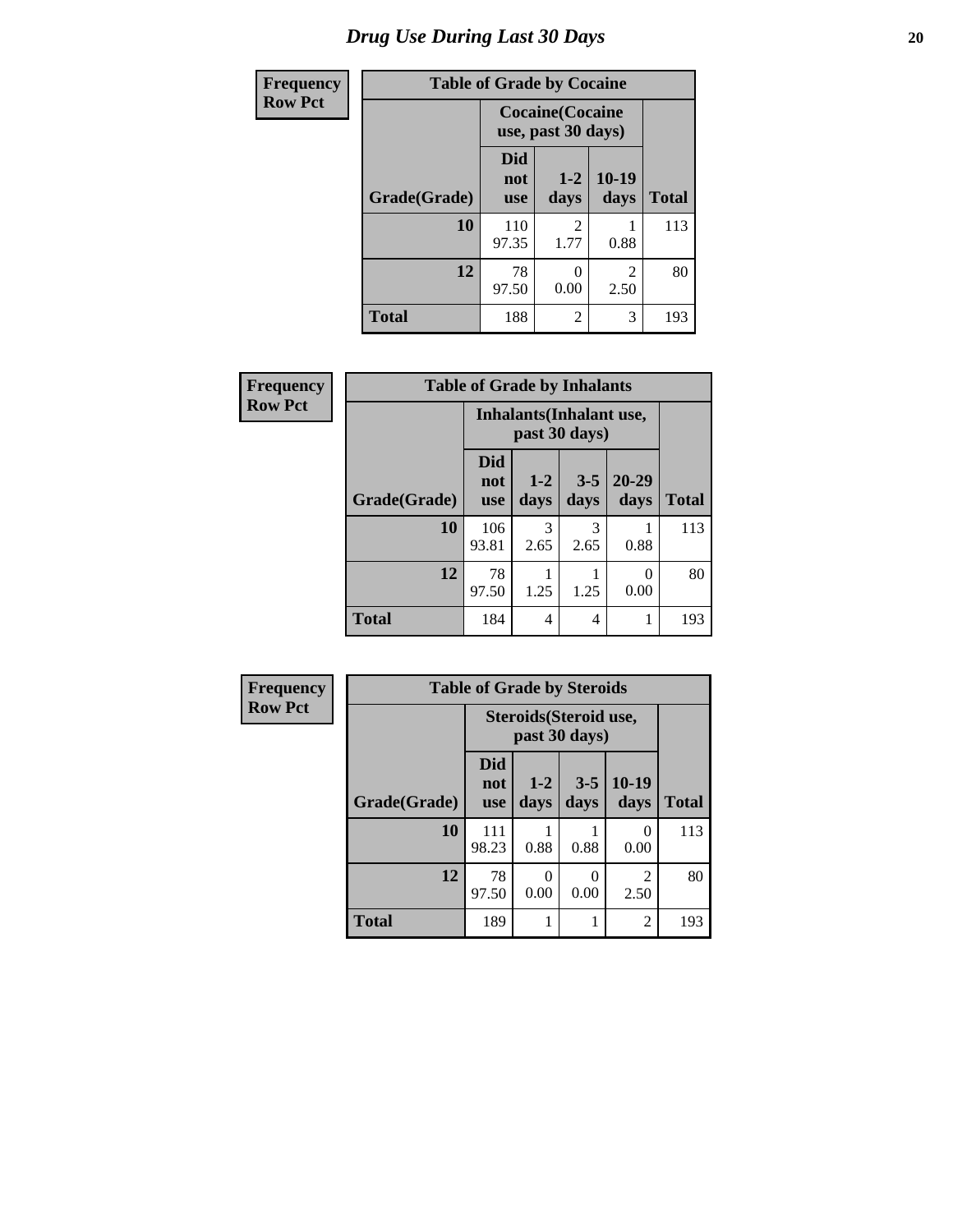# *Drug Use During Last 30 Days* **21**

| <b>Frequency</b> | <b>Table of Grade by Ecstasy</b> |                                 |                                        |                 |                     |              |  |
|------------------|----------------------------------|---------------------------------|----------------------------------------|-----------------|---------------------|--------------|--|
| <b>Row Pct</b>   |                                  |                                 | Ecstasy (Ecstasy use,<br>past 30 days) |                 |                     |              |  |
|                  | Grade(Grade)                     | <b>Did</b><br>not<br><b>use</b> | $1-2$<br>days                          | $3 - 5$<br>days | <b>Every</b><br>day | <b>Total</b> |  |
|                  | 10                               | 109<br>96.46                    | 2<br>1.77                              | 2<br>1.77       | 0<br>0.00           | 113          |  |
|                  | 12                               | 79<br>98.75                     | 0<br>0.00                              | 0.00            | 1.25                | 80           |  |
|                  | <b>Total</b>                     | 188                             | $\overline{c}$                         | $\overline{2}$  | 1                   | 193          |  |

| Frequency      |              | <b>Table of Grade by Meth</b> |                                             |                 |                   |                     |              |  |  |
|----------------|--------------|-------------------------------|---------------------------------------------|-----------------|-------------------|---------------------|--------------|--|--|
| <b>Row Pct</b> |              |                               | Meth (Methamphetamine use,<br>past 30 days) |                 |                   |                     |              |  |  |
|                | Grade(Grade) | <b>Did</b><br>not<br>use      | $1-2$<br>days                               | $3 - 5$<br>days | $20 - 29$<br>days | <b>Every</b><br>day | <b>Total</b> |  |  |
|                | 10           | 110<br>97.35                  | $\mathfrak{D}$<br>1.77                      | 0<br>0.00       | 0.88              | 0<br>0.00           | 113          |  |  |
|                | 12           | 78<br>97.50                   | $\Omega$<br>0.00                            | 1.25            | $\Omega$<br>0.00  | 1.25                | 80           |  |  |
|                | <b>Total</b> | 188                           | $\overline{2}$                              |                 |                   |                     | 193          |  |  |

| Frequency      | <b>Table of Grade by Hallucinogens</b> |                                  |                        |                   |                     |              |  |
|----------------|----------------------------------------|----------------------------------|------------------------|-------------------|---------------------|--------------|--|
| <b>Row Pct</b> |                                        | Hallucinogens (Hallucinogen use, |                        |                   |                     |              |  |
|                | Grade(Grade)                           | <b>Did</b><br>not use            | $1 - 2$<br>days        | $20 - 29$<br>days | <b>Every</b><br>day | <b>Total</b> |  |
|                | 10                                     | 109<br>96.46                     | $\mathfrak{D}$<br>1.77 | 0.88              | 0.88                | 113          |  |
|                | 12                                     | 80<br>100.00                     | 0.00                   | 0.00              | 0.00                | 80           |  |
|                | <b>Total</b>                           | 189                              | $\mathfrak{D}$         |                   |                     | 193          |  |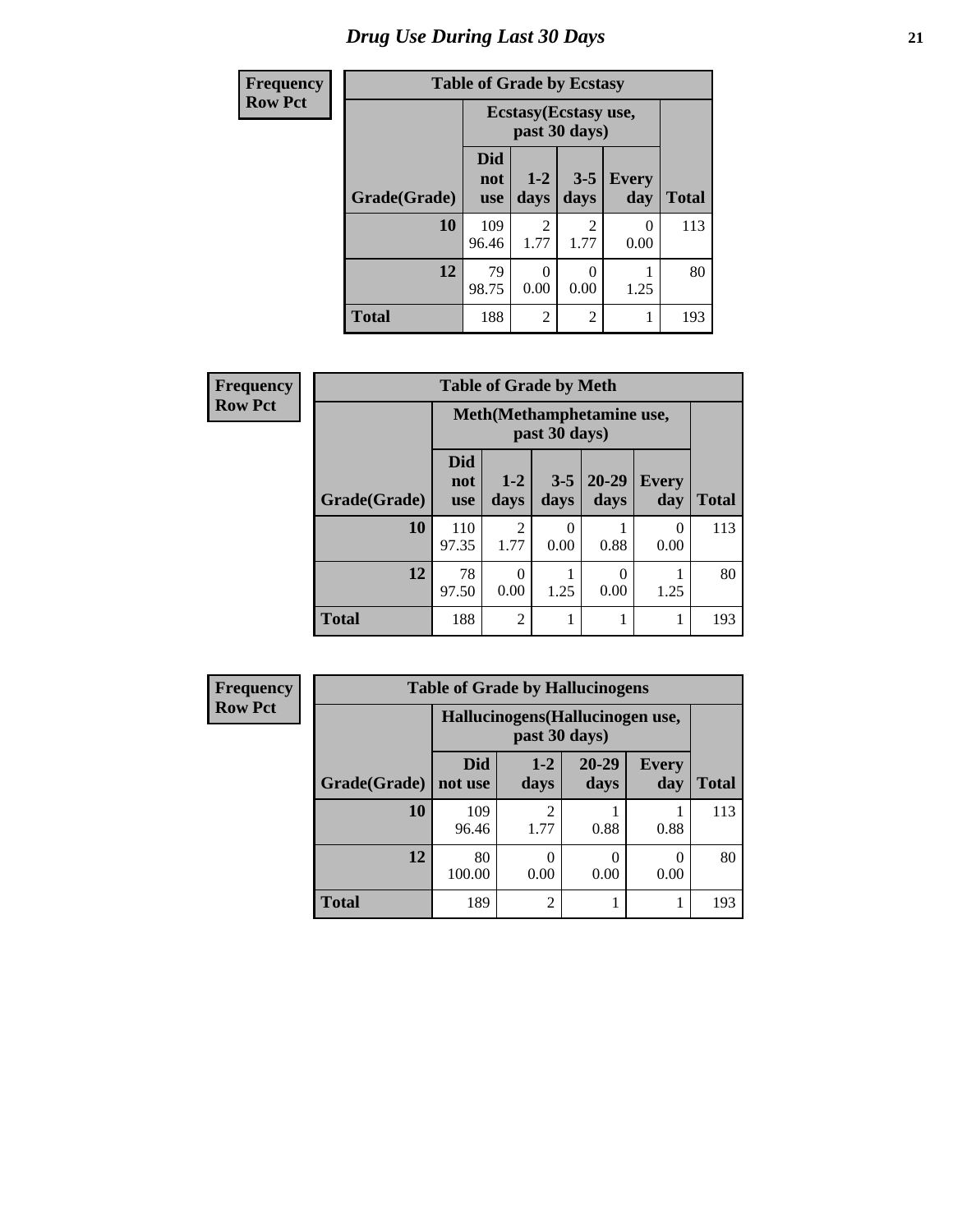#### **Frequency Row Pct**

| <b>Table of Grade by Prescription</b> |                          |                                                                                                                 |                        |           |           |      |     |  |
|---------------------------------------|--------------------------|-----------------------------------------------------------------------------------------------------------------|------------------------|-----------|-----------|------|-----|--|
|                                       |                          | <b>Prescription</b> (Prescription drugs not<br>prescribed to me, past 30 days)                                  |                        |           |           |      |     |  |
| Grade(Grade)                          | Did<br>not<br><b>use</b> | $10-19$<br>$20 - 29$<br>$3 - 5$<br>$1-2$<br><b>Every</b><br>days<br><b>Total</b><br>days<br>day<br>days<br>days |                        |           |           |      |     |  |
| 10                                    | 102<br>90.27             | 5<br>4.42                                                                                                       | $\mathfrak{D}$<br>1.77 | 3<br>2.65 | 0<br>0.00 | 0.88 | 113 |  |
| 12                                    | 76<br>95.00              | $\mathfrak{D}$<br>0<br>0<br>1.25<br>2.50<br>0.00<br>1.25<br>0.00                                                |                        |           |           |      |     |  |
| <b>Total</b>                          | 178                      | 5                                                                                                               | 3                      | 5         |           |      | 193 |  |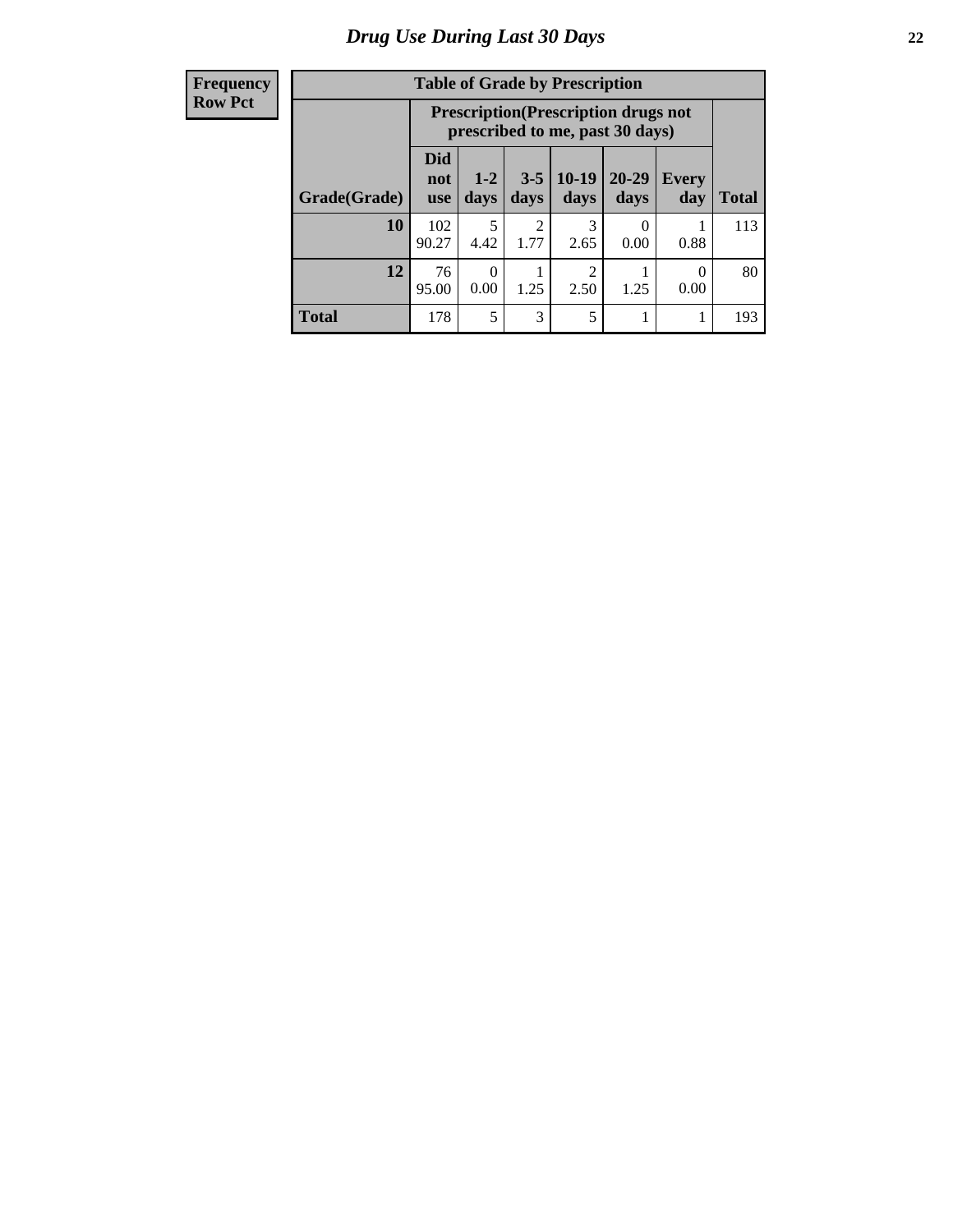| Frequency      | <b>Table of Alcoholease by Grade</b>              |                    |              |     |  |  |
|----------------|---------------------------------------------------|--------------------|--------------|-----|--|--|
| <b>Col Pct</b> | <b>Alcoholease</b> (It is<br>easy to get alcohol) | Grade(Grade)<br>10 | <b>Total</b> |     |  |  |
|                | <b>Strongly Agree</b>                             | 48<br>42.48        | 54<br>67.50  | 102 |  |  |
|                | <b>Somewhat Agree</b>                             | 36<br>31.86        | 18<br>22.50  | 54  |  |  |
|                | <b>Somewhat Disagree</b>                          | 18<br>15.93        | 5<br>6.25    | 23  |  |  |
|                | <b>Strongly Disagree</b>                          | 11<br>9.73         | 3<br>3.75    | 14  |  |  |
|                | <b>Total</b>                                      | 113                | 80           | 193 |  |  |

| Frequency      | <b>Table of Cigarettesease by Grade</b>                  |                    |                                     |              |  |  |
|----------------|----------------------------------------------------------|--------------------|-------------------------------------|--------------|--|--|
| <b>Col Pct</b> | Cigarettesease (It is<br>easy to get smoking<br>tobacco) | Grade(Grade)<br>10 | 12                                  | <b>Total</b> |  |  |
|                | <b>Strongly Agree</b>                                    | 48<br>42.48        | 60<br>75.00                         | 108          |  |  |
|                | <b>Somewhat Agree</b>                                    | 39<br>34.51        | 15<br>18.75                         | 54           |  |  |
|                | <b>Somewhat Disagree</b>                                 | 16<br>14.16        | 3<br>3.75                           | 19           |  |  |
|                | <b>Strongly Disagree</b>                                 | 10<br>8.85         | $\mathcal{D}_{\mathcal{L}}$<br>2.50 | 12           |  |  |
|                | <b>Total</b>                                             | 113                | 80                                  | 193          |  |  |

| Frequency      | <b>Table of Smokelessease by Grade</b>             |              |             |              |
|----------------|----------------------------------------------------|--------------|-------------|--------------|
| <b>Col Pct</b> | <b>Smokelessease</b> (It is<br>easy to get chewing | Grade(Grade) |             |              |
|                | tobacco)                                           | <b>10</b>    | 12          | <b>Total</b> |
|                | <b>Strongly Agree</b>                              | 59<br>52.21  | 63<br>78.75 | 122          |
|                | <b>Somewhat Agree</b>                              | 26<br>23.01  | 13<br>16.25 | 39           |
|                | <b>Somewhat Disagree</b>                           | 19<br>16.81  | 1.25        | 20           |
|                | <b>Strongly Disagree</b>                           | 9<br>7.96    | 3<br>3.75   | 12           |
|                | <b>Total</b>                                       | 113          | 80          | 193          |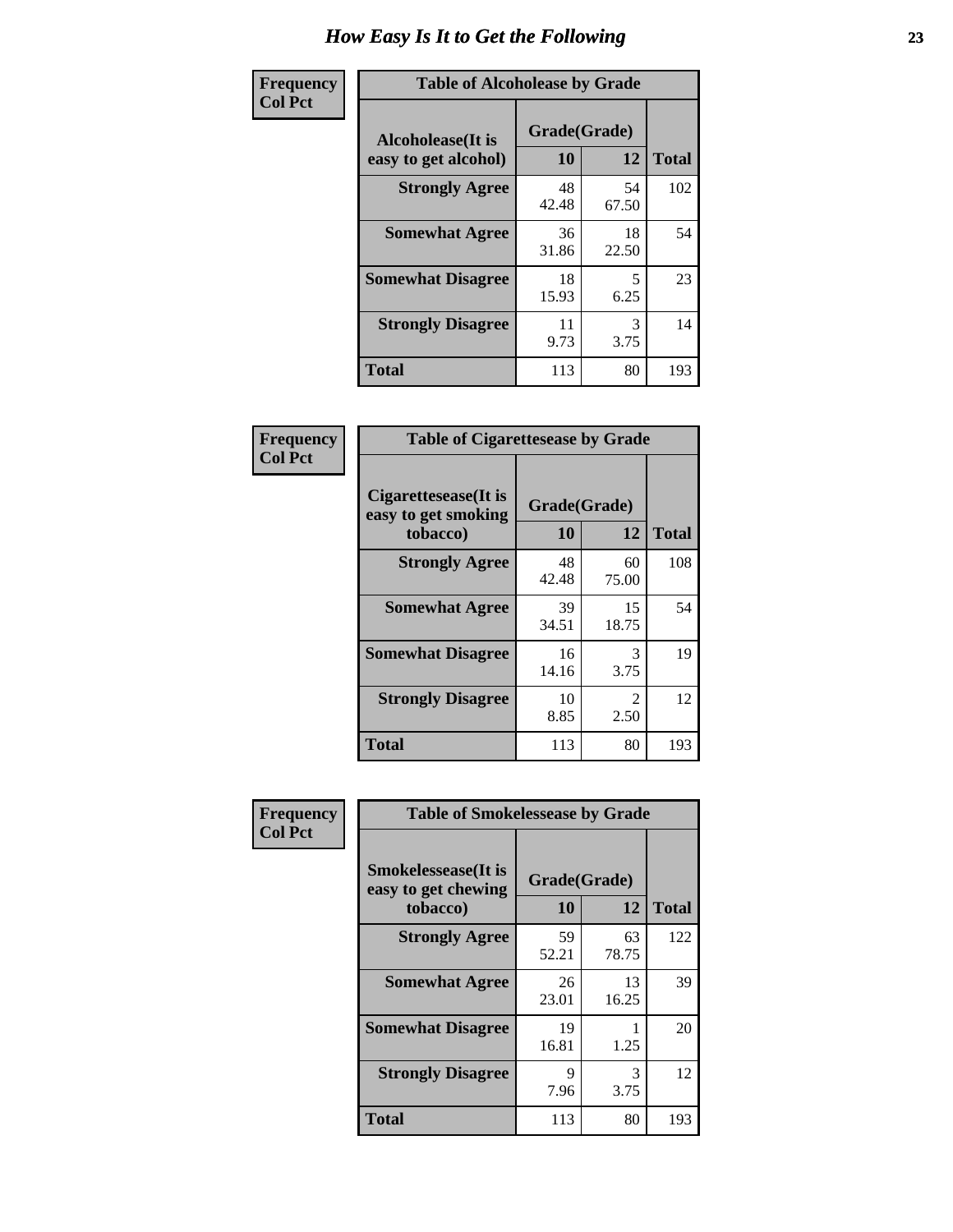| Frequency      | <b>Table of Marijuanaease by Grade</b>           |                    |             |              |  |  |
|----------------|--------------------------------------------------|--------------------|-------------|--------------|--|--|
| <b>Col Pct</b> | Marijuanaease(It is<br>easy to get<br>marijuana) | Grade(Grade)<br>10 | 12          | <b>Total</b> |  |  |
|                | <b>Strongly Agree</b>                            | 40<br>35.40        | 43<br>53.75 | 83           |  |  |
|                | <b>Somewhat Agree</b>                            | 34<br>30.09        | 21<br>26.25 | 55           |  |  |
|                | <b>Somewhat Disagree</b>                         | 15<br>13.27        | 9<br>11.25  | 24           |  |  |
|                | <b>Strongly Disagree</b>                         | 24<br>21.24        | 7<br>8.75   | 31           |  |  |
|                | <b>Total</b>                                     | 113                | 80          | 193          |  |  |

| <b>Table of Cocaineease by Grade</b>              |                    |              |     |  |  |  |  |  |  |  |
|---------------------------------------------------|--------------------|--------------|-----|--|--|--|--|--|--|--|
| <b>Cocaineease</b> (It is<br>easy to get cocaine) | Grade(Grade)<br>10 | <b>Total</b> |     |  |  |  |  |  |  |  |
| <b>Strongly Agree</b>                             | 10<br>8.85         | 27<br>33.75  | 37  |  |  |  |  |  |  |  |
| <b>Somewhat Agree</b>                             | 21<br>18.58        | 16<br>20.00  | 37  |  |  |  |  |  |  |  |
| <b>Somewhat Disagree</b>                          | 32<br>28.32        | 19<br>23.75  | 51  |  |  |  |  |  |  |  |
| <b>Strongly Disagree</b>                          | 50<br>44.25        | 18<br>22.50  | 68  |  |  |  |  |  |  |  |
| <b>Total</b>                                      | 113                | 80           | 193 |  |  |  |  |  |  |  |

| Frequency      | <b>Table of Inhalantsease by Grade</b>                   |                    |              |     |
|----------------|----------------------------------------------------------|--------------------|--------------|-----|
| <b>Col Pct</b> | <b>Inhalantsease</b> (It is<br>easy to get<br>inhalants) | Grade(Grade)<br>10 | <b>Total</b> |     |
|                | <b>Strongly Agree</b>                                    | 48<br>42.48        | 44<br>55.00  | 92  |
|                | <b>Somewhat Agree</b>                                    | 18<br>15.93        | 18<br>22.50  | 36  |
|                | <b>Somewhat Disagree</b>                                 | 18<br>15.93        | 9<br>11.25   | 27  |
|                | <b>Strongly Disagree</b>                                 | 29<br>25.66        | 9<br>11.25   | 38  |
|                | <b>Total</b>                                             | 113                | 80           | 193 |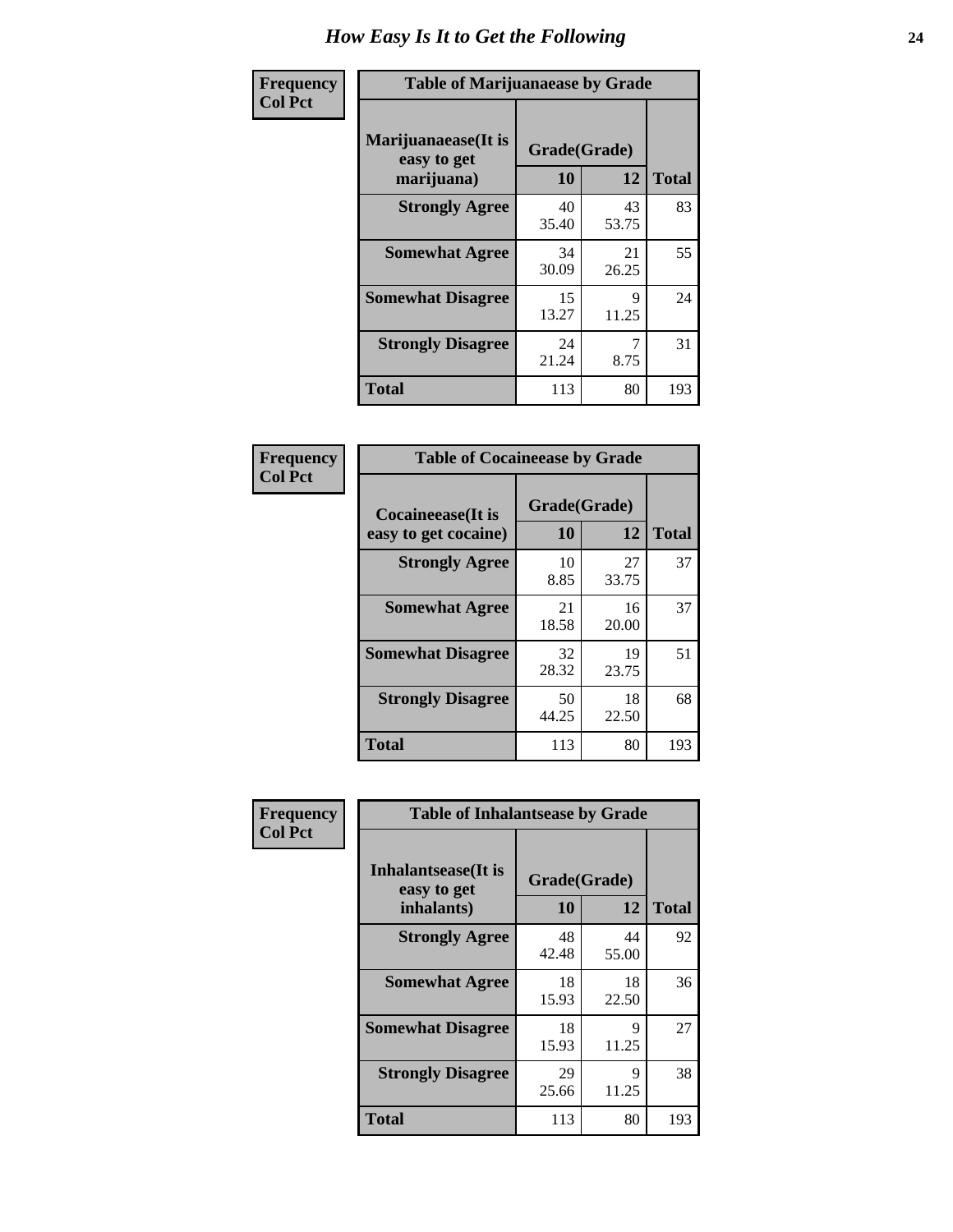| Frequency      | <b>Table of Steroidsease by Grade</b>               |                    |             |              |  |  |  |  |  |  |  |
|----------------|-----------------------------------------------------|--------------------|-------------|--------------|--|--|--|--|--|--|--|
| <b>Col Pct</b> | <b>Steroidsease</b> (It is<br>easy to get steroids) | Grade(Grade)<br>10 | 12          | <b>Total</b> |  |  |  |  |  |  |  |
|                | <b>Strongly Agree</b>                               | 14<br>12.39        | 29<br>36.25 | 43           |  |  |  |  |  |  |  |
|                | <b>Somewhat Agree</b>                               | 19<br>16.81        | 21<br>26.25 | 40           |  |  |  |  |  |  |  |
|                | <b>Somewhat Disagree</b>                            | 31<br>27.43        | 14<br>17.50 | 45           |  |  |  |  |  |  |  |
|                | <b>Strongly Disagree</b>                            | 49<br>43.36        | 16<br>20.00 | 65           |  |  |  |  |  |  |  |
|                | <b>Total</b>                                        | 113                | 80          | 193          |  |  |  |  |  |  |  |

| Frequency      | <b>Table of Ecstasyease by Grade</b>              |                    |             |              |  |  |  |  |  |  |  |  |
|----------------|---------------------------------------------------|--------------------|-------------|--------------|--|--|--|--|--|--|--|--|
| <b>Col Pct</b> | <b>Ecstasyease</b> (It is<br>easy to get ecstasy) | Grade(Grade)<br>10 | 12          | <b>Total</b> |  |  |  |  |  |  |  |  |
|                | <b>Strongly Agree</b>                             | 15<br>13.27        | 28<br>35.00 | 43           |  |  |  |  |  |  |  |  |
|                | <b>Somewhat Agree</b>                             | 23<br>20.35        | 19<br>23.75 | 42           |  |  |  |  |  |  |  |  |
|                | <b>Somewhat Disagree</b>                          | 27<br>23.89        | 12<br>15.00 | 39           |  |  |  |  |  |  |  |  |
|                | <b>Strongly Disagree</b>                          | 48<br>42.48        | 21<br>26.25 | 69           |  |  |  |  |  |  |  |  |
|                | <b>Total</b>                                      | 113                | 80          | 193          |  |  |  |  |  |  |  |  |

| Frequency      | <b>Table of Methease by Grade</b>                          |                    |              |     |
|----------------|------------------------------------------------------------|--------------------|--------------|-----|
| <b>Col Pct</b> | <b>Methease</b> (It is easy<br>to get<br>methamphetamines) | Grade(Grade)<br>10 | <b>Total</b> |     |
|                | <b>Strongly Agree</b>                                      | 21<br>18.58        | 32<br>40.00  | 53  |
|                | <b>Somewhat Agree</b>                                      | 20<br>17.70        | 20<br>25.00  | 40  |
|                | <b>Somewhat Disagree</b>                                   | 21<br>18.58        | 12<br>15.00  | 33  |
|                | <b>Strongly Disagree</b>                                   | 51<br>45.13        | 16<br>20.00  | 67  |
|                | Total                                                      | 113                | 80           | 193 |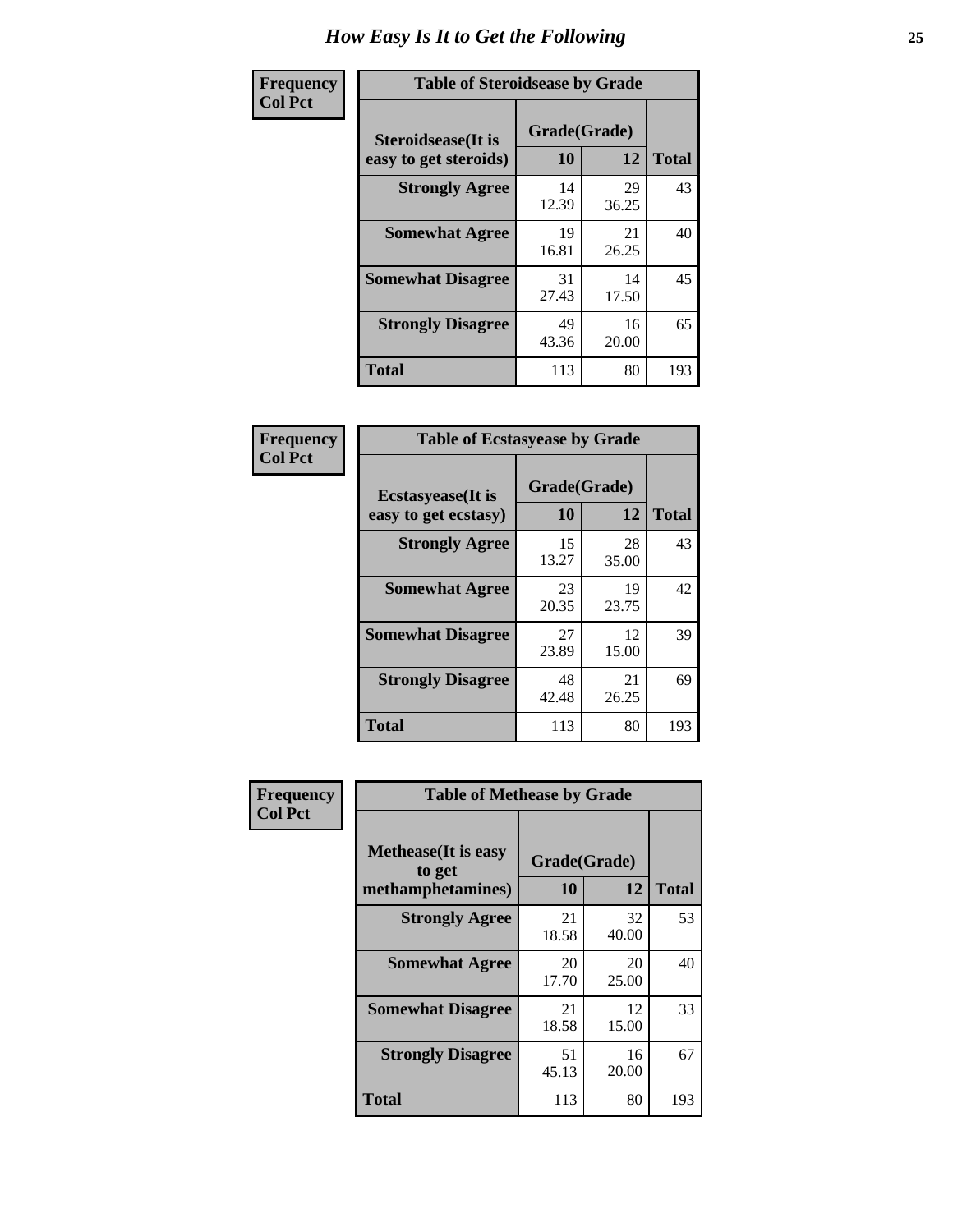| <b>Frequency</b> | <b>Table of Hallucinogensease by Grade</b>               |                    |             |              |  |  |  |  |  |  |  |  |
|------------------|----------------------------------------------------------|--------------------|-------------|--------------|--|--|--|--|--|--|--|--|
| <b>Col Pct</b>   | Hallucinogensease(It<br>is easy to get<br>hallucinogens) | Grade(Grade)<br>10 | 12          | <b>Total</b> |  |  |  |  |  |  |  |  |
|                  | <b>Strongly Agree</b>                                    | 20<br>17.70        | 33<br>41.25 | 53           |  |  |  |  |  |  |  |  |
|                  | <b>Somewhat Agree</b>                                    | 18<br>15.93        | 16<br>20.00 | 34           |  |  |  |  |  |  |  |  |
|                  | <b>Somewhat Disagree</b>                                 | 22<br>19.47        | 16<br>20.00 | 38           |  |  |  |  |  |  |  |  |
|                  | <b>Strongly Disagree</b>                                 | 53<br>46.90        | 15<br>18.75 | 68           |  |  |  |  |  |  |  |  |
|                  | <b>Total</b>                                             | 113                | 80          | 193          |  |  |  |  |  |  |  |  |

| Frequency<br>  Col Pct |
|------------------------|
|                        |

г

| <b>Table of Prescriptionease by Grade</b>                                                |              |             |              |  |  |  |  |  |  |  |
|------------------------------------------------------------------------------------------|--------------|-------------|--------------|--|--|--|--|--|--|--|
| <b>Prescriptionease</b> (It<br>is easy to get<br>prescription drugs<br>not prescribed to | Grade(Grade) |             |              |  |  |  |  |  |  |  |
| me)                                                                                      | 10           | 12          | <b>Total</b> |  |  |  |  |  |  |  |
| <b>Strongly Agree</b>                                                                    | 51<br>45.13  | 47<br>58.75 | 98           |  |  |  |  |  |  |  |
| <b>Somewhat Agree</b>                                                                    | 14<br>12.39  | 18<br>22.50 | 32           |  |  |  |  |  |  |  |
| <b>Somewhat Disagree</b>                                                                 | 13<br>11.50  | 8.75        | 20           |  |  |  |  |  |  |  |
| <b>Strongly Disagree</b>                                                                 | 35<br>30.97  | 8<br>10.00  | 43           |  |  |  |  |  |  |  |
| Total                                                                                    | 113          | 80          | 193          |  |  |  |  |  |  |  |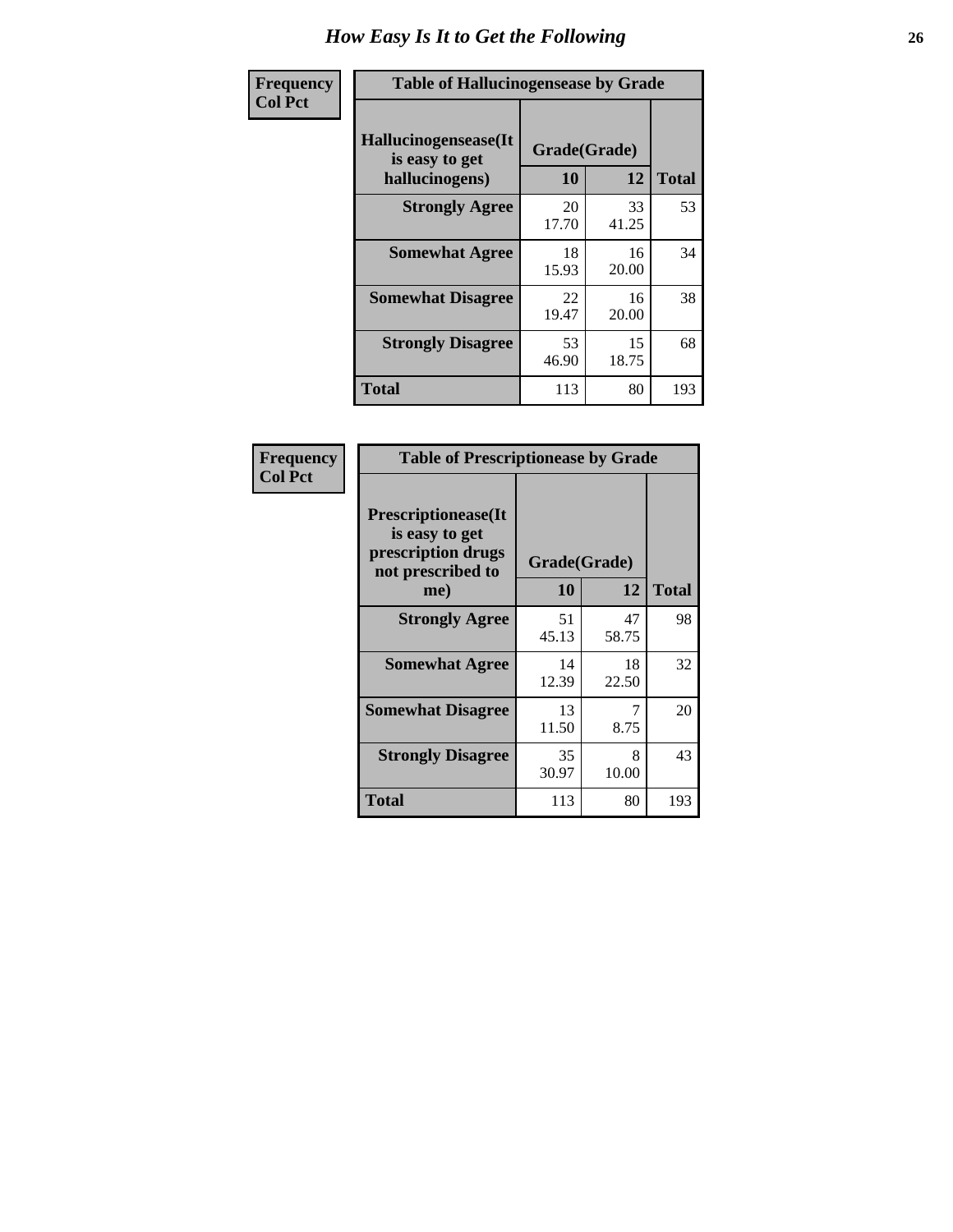### *Age at Onset of Use* **27** *Results for "Age at Onset of Use" questions exclude students who said they did not use that substance*

| <b>Frequency</b> | <b>Table of Grade by Alcoholinit</b> |                        |                  |                |                  |             |                                                  |             |                  |            |           |                       |              |
|------------------|--------------------------------------|------------------------|------------------|----------------|------------------|-------------|--------------------------------------------------|-------------|------------------|------------|-----------|-----------------------|--------------|
| <b>Row Pct</b>   |                                      |                        |                  |                |                  |             | Alcoholinit (I started using alcohol when I was) |             |                  |            |           |                       |              |
|                  | Grade(Grade)                         | <b>8 or</b><br>younger | 9                | <b>10</b>      | 11               | 12          | 13                                               | 14          | 15 <sup>15</sup> | <b>16</b>  | 17        | <b>18 or</b><br>older | <b>Total</b> |
|                  | 10                                   | 4<br>6.90              | 10<br>17.24      | 1.72           | 8.62             | 12<br>20.69 | 8<br> 13.79                                      | 9<br>15.52  | 6<br>10.34       | 1.72       | ↑<br>3.45 | $\Omega$<br>0.00      | 58           |
|                  | 12                                   | 6<br>12.50             | $\Omega$<br>0.00 | 2.08           | $\Omega$<br>0.00 | 2<br>4.17   | ℸ<br>14.58                                       | 14<br>29.17 | 9<br>18.75       | 5<br>10.42 | 3<br>6.25 | 2.08                  | 48           |
|                  | <b>Total</b>                         | 10                     | 10               | $\overline{2}$ | 5                | 14          | 15                                               | 23          | 15               | 6          | 5         |                       | 106          |
|                  |                                      |                        |                  |                |                  |             | <b>Frequency Missing = 87</b>                    |             |                  |            |           |                       |              |

| <b>Frequency</b> |                                                      | <b>Table of Grade by Cigarettesinit</b> |                  |           |             |           |                                |       |             |                  |            |              |  |  |
|------------------|------------------------------------------------------|-----------------------------------------|------------------|-----------|-------------|-----------|--------------------------------|-------|-------------|------------------|------------|--------------|--|--|
| <b>Row Pct</b>   | Cigarettesinit(I started smoking tobacco when I was) |                                         |                  |           |             |           |                                |       |             |                  |            |              |  |  |
|                  | Grade(Grade)   younger                               | 8 or                                    | 9                | <b>10</b> | 11          | 12        | 13                             | 14    | 15          | 16               | 17         | <b>Total</b> |  |  |
|                  | 10                                                   | 10.81                                   | 2.70             | 13.51     | 11<br>29.73 | 2.70      | 4<br>10.81                     | 13.51 | 13.51       | $\theta$<br>0.00 | 2.70       | 37           |  |  |
|                  | 12                                                   | 2.86                                    | $\Omega$<br>0.00 | 2.86      | 5.71        | ∍<br>5.71 | $\mathfrak{D}$<br>5.71         | 14.29 | 14<br>40.00 | 4<br>11.43       | 4<br>11.43 | 35           |  |  |
|                  | <b>Total</b>                                         | 5                                       |                  | 6         | 13          | 3         | 6                              | 10    | 19          | 4                |            | 72           |  |  |
|                  |                                                      |                                         |                  |           |             |           | <b>Frequency Missing = 121</b> |       |             |                  |            |              |  |  |

**Frequency Row Pct**

|                        | <b>Table of Grade by Smokelessinit</b> |                  |                |                                                     |                         |            |                         |            |                  |                       |       |  |  |  |
|------------------------|----------------------------------------|------------------|----------------|-----------------------------------------------------|-------------------------|------------|-------------------------|------------|------------------|-----------------------|-------|--|--|--|
|                        |                                        |                  |                | Smokelessinit(I started chewing tobacco when I was) |                         |            |                         |            |                  |                       |       |  |  |  |
| Grade(Grade)   younger | 8 or                                   | 9                | 10             | <b>12</b>                                           | 13                      | 14         | 15                      | 16         | 17               | <b>18 or</b><br>older | Total |  |  |  |
| 10                     | 3<br>16.67                             | 5.56             | 5.56           | 4<br>22.22                                          | $\overline{2}$<br>11.11 | 4<br>22.22 | $\overline{2}$<br>11.11 | 5.56       | $\theta$<br>0.00 | 0.00                  | 18    |  |  |  |
| 12                     | $\Omega$<br>0.00                       | $\Omega$<br>0.00 | 3.70           | 3<br>11.11                                          | 2<br>7.41               | 7.41       | 3<br>11.11              | 5<br>18.52 | 10<br>37.04      | 3.70                  | 27    |  |  |  |
| <b>Total</b>           | 3                                      |                  | $\mathfrak{D}$ | $\mathcal{I}$                                       | $\overline{4}$          | 6          | 5                       | 6          | 10               |                       | 45    |  |  |  |
|                        |                                        |                  |                | Frequency Missing $= 148$                           |                         |            |                         |            |                  |                       |       |  |  |  |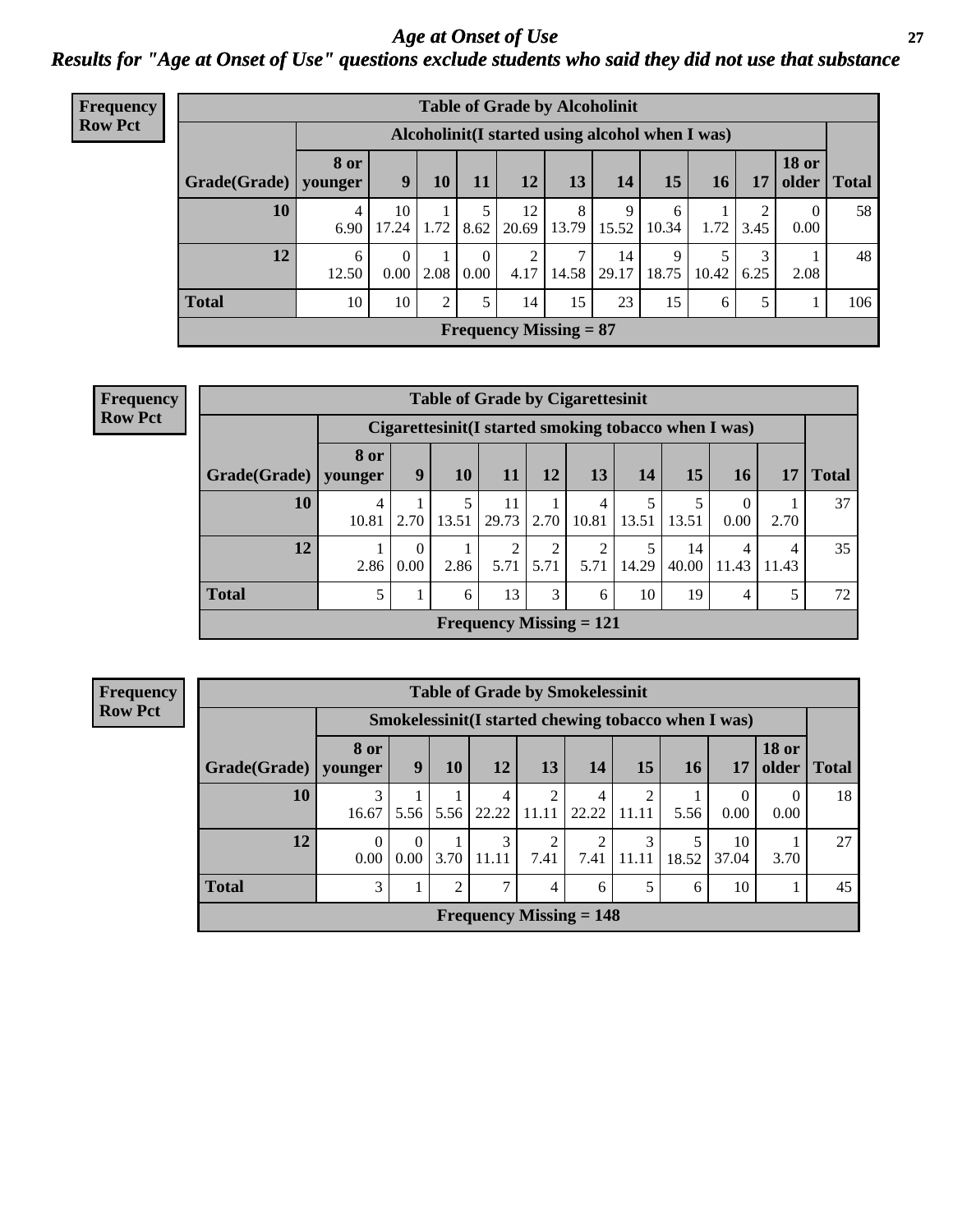#### *Age at Onset of Use* **28**

*Results for "Age at Onset of Use" questions exclude students who said they did not use that substance*

| <b>Frequency</b> | <b>Table of Grade by Marijuanainit</b> |                        |                                                      |                  |                        |                                |            |            |                        |                       |              |  |  |  |
|------------------|----------------------------------------|------------------------|------------------------------------------------------|------------------|------------------------|--------------------------------|------------|------------|------------------------|-----------------------|--------------|--|--|--|
| <b>Row Pct</b>   |                                        |                        | Marijuanainit (I started using marijuana when I was) |                  |                        |                                |            |            |                        |                       |              |  |  |  |
|                  | Grade(Grade)                           | <b>8 or</b><br>vounger | 9                                                    | 11               | 12                     | 13                             | 14         | 15         | 16                     | <b>18 or</b><br>older | <b>Total</b> |  |  |  |
|                  | 10                                     | 2<br>6.06              | 3<br>9.09                                            | 11<br>33.33      | $\mathfrak{D}$<br>6.06 | 5<br>15.15                     | 3<br>9.09  | 5<br>15.15 | $\mathfrak{D}$<br>6.06 | $\Omega$<br>0.00      | 33           |  |  |  |
|                  | 12                                     | $\Omega$<br>0.00       | 3<br>13.04                                           | $\Omega$<br>0.00 | $\Omega$<br>0.00       | $\mathfrak{D}$<br>8.70         | 3<br>13.04 | 4.35       | 13<br>56.52            | 4.35                  | 23           |  |  |  |
|                  | <b>Total</b>                           | $\overline{2}$         | 6                                                    | 11               | $\overline{c}$         | $\tau$                         | 6          | 6          | 15                     |                       | 56           |  |  |  |
|                  |                                        |                        |                                                      |                  |                        | <b>Frequency Missing = 137</b> |            |            |                        |                       |              |  |  |  |

| Frequency      | <b>Table of Grade by Cocaineinit</b>                       |                           |       |            |           |                |  |
|----------------|------------------------------------------------------------|---------------------------|-------|------------|-----------|----------------|--|
| <b>Row Pct</b> | <b>Cocaineinit</b> (I started using<br>cocaine when I was) |                           |       |            |           |                |  |
|                | Grade(Grade)                                               | 8 or<br>younger           | 9     | 12         | 14        | <b>Total</b>   |  |
|                | 10                                                         | 50.00                     | 50.00 | 0.00       | 0<br>0.00 | $\mathfrak{D}$ |  |
|                | 12                                                         | 20.00                     | 0.00  | 3<br>60.00 | 20.00     | 5              |  |
|                | <b>Total</b>                                               | $\mathfrak{D}$            |       | 3          |           |                |  |
|                |                                                            | Frequency Missing $= 186$ |       |            |           |                |  |

| <b>Frequency</b> |                                                         | <b>Table of Grade by Inhalantsinit</b> |       |           |       |            |              |
|------------------|---------------------------------------------------------|----------------------------------------|-------|-----------|-------|------------|--------------|
| <b>Row Pct</b>   | Inhalantsinit (I started using<br>inhalants when I was) |                                        |       |           |       |            |              |
|                  | Grade(Grade)   younger                                  | 8 or                                   | 9     | 12        | 13    | 16         | <b>Total</b> |
|                  | 10                                                      | 33.33                                  | 33.33 | 0<br>0.00 | 0.00  | 33.33      | 3            |
|                  | 12                                                      | 0<br>0.00                              | 0.00  | 20.00     | 20.00 | 3<br>60.00 | 5            |
|                  | <b>Total</b>                                            |                                        |       |           |       | 4          | 8            |
|                  |                                                         | Frequency Missing $= 185$              |       |           |       |            |              |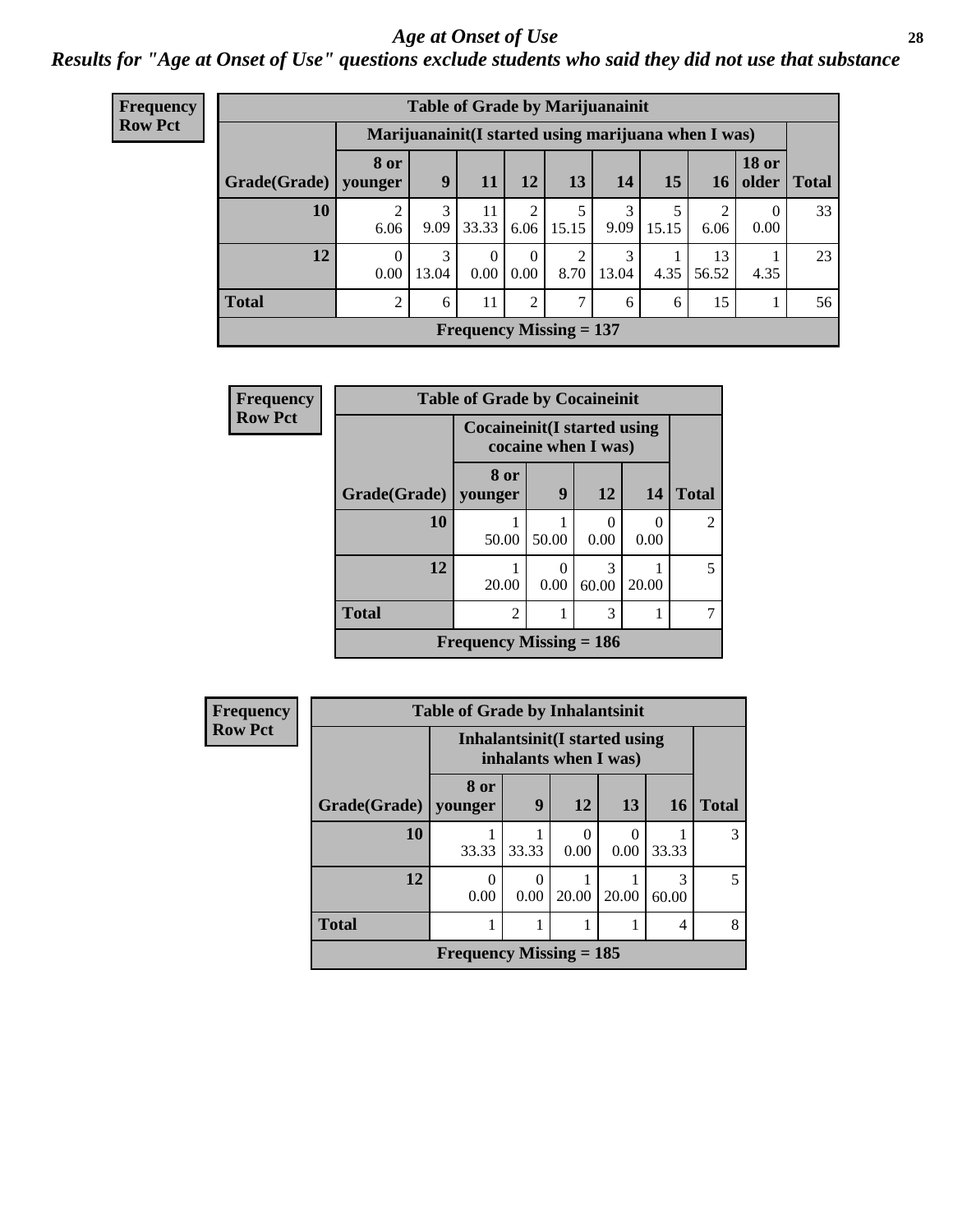#### *Age at Onset of Use* **29**

### *Results for "Age at Onset of Use" questions exclude students who said they did not use that substance*

| Frequency      | <b>Table of Grade by Steroidsinit</b>                       |                                |       |                  |                  |                |  |  |
|----------------|-------------------------------------------------------------|--------------------------------|-------|------------------|------------------|----------------|--|--|
| <b>Row Pct</b> | <b>Steroidsinit(I started using</b><br>steroids when I was) |                                |       |                  |                  |                |  |  |
|                | Grade(Grade)                                                | 8 or<br>younger                | 9     | 15               | 17               | <b>Total</b>   |  |  |
|                | 10                                                          | 50.00                          | 50.00 | $\Omega$<br>0.00 | $\Omega$<br>0.00 |                |  |  |
|                | 12                                                          | 0<br>0.00                      | 0.00  | 50.00            | 50.00            | $\mathfrak{D}$ |  |  |
|                | <b>Total</b>                                                |                                |       |                  |                  |                |  |  |
|                |                                                             | <b>Frequency Missing = 189</b> |       |                  |                  |                |  |  |

| Frequency      |              | <b>Table of Grade by Ecstasyinit</b>        |                     |            |                  |               |
|----------------|--------------|---------------------------------------------|---------------------|------------|------------------|---------------|
| <b>Row Pct</b> |              | <b>Ecstasyinit</b> (I started using         | ecstasy when I was) |            |                  |               |
|                | Grade(Grade) | 8 or<br>younger                             | 15                  | <b>16</b>  | 17               | <b>Total</b>  |
|                | 10           | 2<br>66.67                                  | 33.33               | 0.00       | $\theta$<br>0.00 | $\mathcal{R}$ |
|                | 12           | $\Omega$<br>0.00                            | 16.67               | 4<br>66.67 | 16.67            | 6             |
|                | <b>Total</b> | $\overline{2}$                              | $\overline{c}$      | 4          |                  | 9             |
|                |              | <b>Frequency Missing <math>= 184</math></b> |                     |            |                  |               |

| <b>Frequency</b> |                                                                     | <b>Table of Grade by Methinit</b> |           |       |            |                |  |  |
|------------------|---------------------------------------------------------------------|-----------------------------------|-----------|-------|------------|----------------|--|--|
| <b>Row Pct</b>   | <b>Methinit</b> (I started using<br>methamphetamines when I<br>was) |                                   |           |       |            |                |  |  |
|                  | Grade(Grade)                                                        | 8 or<br>younger                   | 9         | 16    | 17         | <b>Total</b>   |  |  |
|                  | 10                                                                  | 50.00                             | 50.00     | 0.00  | 0.00       | $\mathfrak{D}$ |  |  |
|                  | 12                                                                  | $\theta$<br>0.00                  | 0<br>0.00 | 25.00 | 3<br>75.00 | 4              |  |  |
|                  | <b>Total</b>                                                        |                                   |           |       | 3          | 6              |  |  |
|                  |                                                                     | Frequency Missing $= 187$         |           |       |            |                |  |  |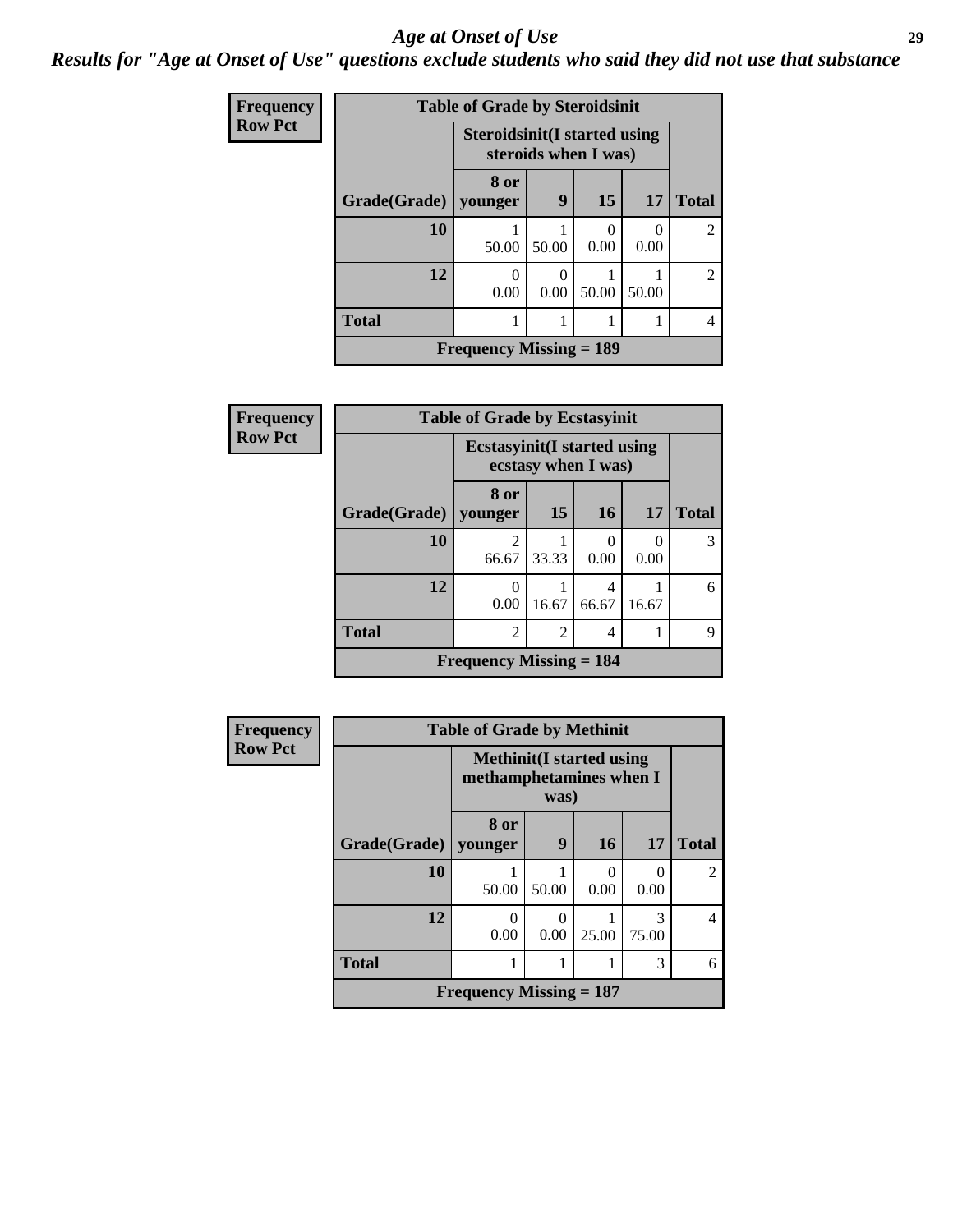#### Age at Onset of Use **30**

*Results for "Age at Onset of Use" questions exclude students who said they did not use that substance*

| <b>Frequency</b> |                                                                      | <b>Table of Grade by Hallucinogensinit</b> |                  |                         |              |  |  |  |
|------------------|----------------------------------------------------------------------|--------------------------------------------|------------------|-------------------------|--------------|--|--|--|
| <b>Row Pct</b>   | Hallucinogensinit(I<br>started using<br>hallucinogens when I<br>was) |                                            |                  |                         |              |  |  |  |
|                  | Grade(Grade)                                                         | 8 or<br>younger                            | 13               | 15                      | <b>Total</b> |  |  |  |
|                  | 10                                                                   | $\mathfrak{D}$<br>50.00                    | $\Omega$<br>0.00 | $\mathfrak{D}$<br>50.00 | 4            |  |  |  |
|                  | 12                                                                   | $\mathbf{\Omega}$<br>0.00                  | 5<br>100.00      | 0<br>0.00               | 5            |  |  |  |
|                  | <b>Total</b>                                                         | $\mathfrak{D}$                             | 5                | $\mathfrak{D}$          | 9            |  |  |  |
|                  | <b>Frequency Missing <math>= 184</math></b>                          |                                            |                  |                         |              |  |  |  |

| <b>Frequency</b>                                        | <b>Table of Grade by Prescriptioninit</b>                                                        |                  |                               |           |                  |                           |                         |                 |            |              |
|---------------------------------------------------------|--------------------------------------------------------------------------------------------------|------------------|-------------------------------|-----------|------------------|---------------------------|-------------------------|-----------------|------------|--------------|
| <b>Row Pct</b>                                          | <b>Prescriptioninit (I started using prescription drugs)</b><br>not prescribed to me when I was) |                  |                               |           |                  |                           |                         |                 |            |              |
|                                                         | Grade(Grade)   younger                                                                           | 8 or             | <b>11</b>                     | <b>12</b> | <b>13</b>        | 14                        | 15                      | 16 <sup>1</sup> | 17         | <b>Total</b> |
|                                                         | 10                                                                                               | 3<br>21.43       | 7.14                          | 7.14      | 6<br>42.86       | 14.29                     | 7.14                    | 0.00            | 0.00       | 14           |
|                                                         | 12                                                                                               | $\Omega$<br>0.00 | $\Omega$<br>0.00 <sub>l</sub> | 5.56      | $\theta$<br>0.00 | $\mathcal{D}$<br>11.11    | $\overline{2}$<br>11.11 | 27.78           | 8<br>44.44 | 18           |
| <b>Total</b><br>3<br>$\overline{2}$<br>3<br>5<br>6<br>4 |                                                                                                  |                  |                               |           |                  |                           |                         | 8               | 32         |              |
|                                                         |                                                                                                  |                  |                               |           |                  | Frequency Missing $= 161$ |                         |                 |            |              |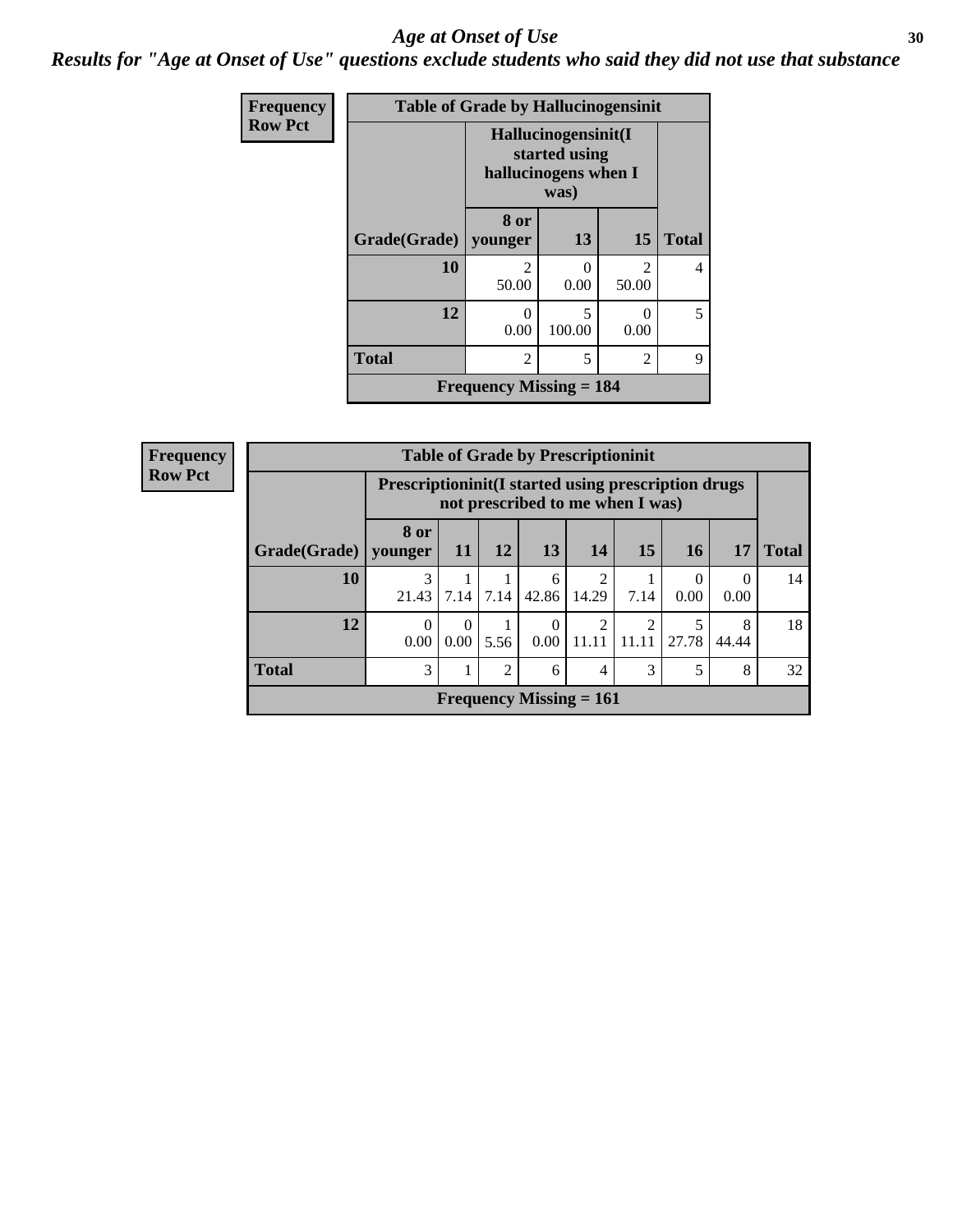| Frequency      | <b>Table of Alcoholharm by Grade</b>          |                    |             |              |  |
|----------------|-----------------------------------------------|--------------------|-------------|--------------|--|
| <b>Col Pct</b> | Alcoholharm(I<br>think alcohol is<br>harmful) | Grade(Grade)<br>10 | 12          | <b>Total</b> |  |
|                | <b>Strongly Agree</b>                         | 52<br>46.02        | 41<br>51.25 | 93           |  |
|                | <b>Somewhat Agree</b>                         | 37<br>32.74        | 22<br>27.50 | 59           |  |
|                | <b>Somewhat Disagree</b>                      | 14<br>12.39        | 12<br>15.00 | 26           |  |
|                | <b>Strongly Disagree</b>                      | 10<br>8.85         | 5<br>6.25   | 15           |  |
|                | <b>Total</b>                                  | 113                | 80          | 193          |  |

| <b>Table of Cigarettesharm by Grade</b>                  |                    |             |              |  |  |  |  |
|----------------------------------------------------------|--------------------|-------------|--------------|--|--|--|--|
| Cigarettesharm(I<br>think smoking<br>tobacco is harmful) | Grade(Grade)<br>10 | 12          | <b>Total</b> |  |  |  |  |
| <b>Strongly Agree</b>                                    | 81<br>71.68        | 61<br>76.25 | 142          |  |  |  |  |
| <b>Somewhat Agree</b>                                    | 22<br>19.47        | 13<br>16.25 | 35           |  |  |  |  |
| <b>Somewhat Disagree</b>                                 | 3<br>2.65          | 5<br>6.25   | 8            |  |  |  |  |
| <b>Strongly Disagree</b>                                 | 7<br>6.19          | 1.25        | 8            |  |  |  |  |
| <b>Total</b>                                             | 113                | 80          | 193          |  |  |  |  |

| Frequency      | <b>Table of Smokelessharm by Grade</b>                  |                    |             |              |
|----------------|---------------------------------------------------------|--------------------|-------------|--------------|
| <b>Col Pct</b> | Smokelessharm(I<br>think chewing<br>tobacco is harmful) | Grade(Grade)<br>10 | 12          | <b>Total</b> |
|                | <b>Strongly Agree</b>                                   | 73<br>64.60        | 57<br>71.25 | 130          |
|                | <b>Somewhat Agree</b>                                   | 29<br>25.66        | 13<br>16.25 | 42           |
|                | <b>Somewhat Disagree</b>                                | 4<br>3.54          | 3<br>3.75   |              |
|                | <b>Strongly Disagree</b>                                | 6.19               | 8.75        | 14           |
|                | <b>Total</b>                                            | 113                | 80          | 193          |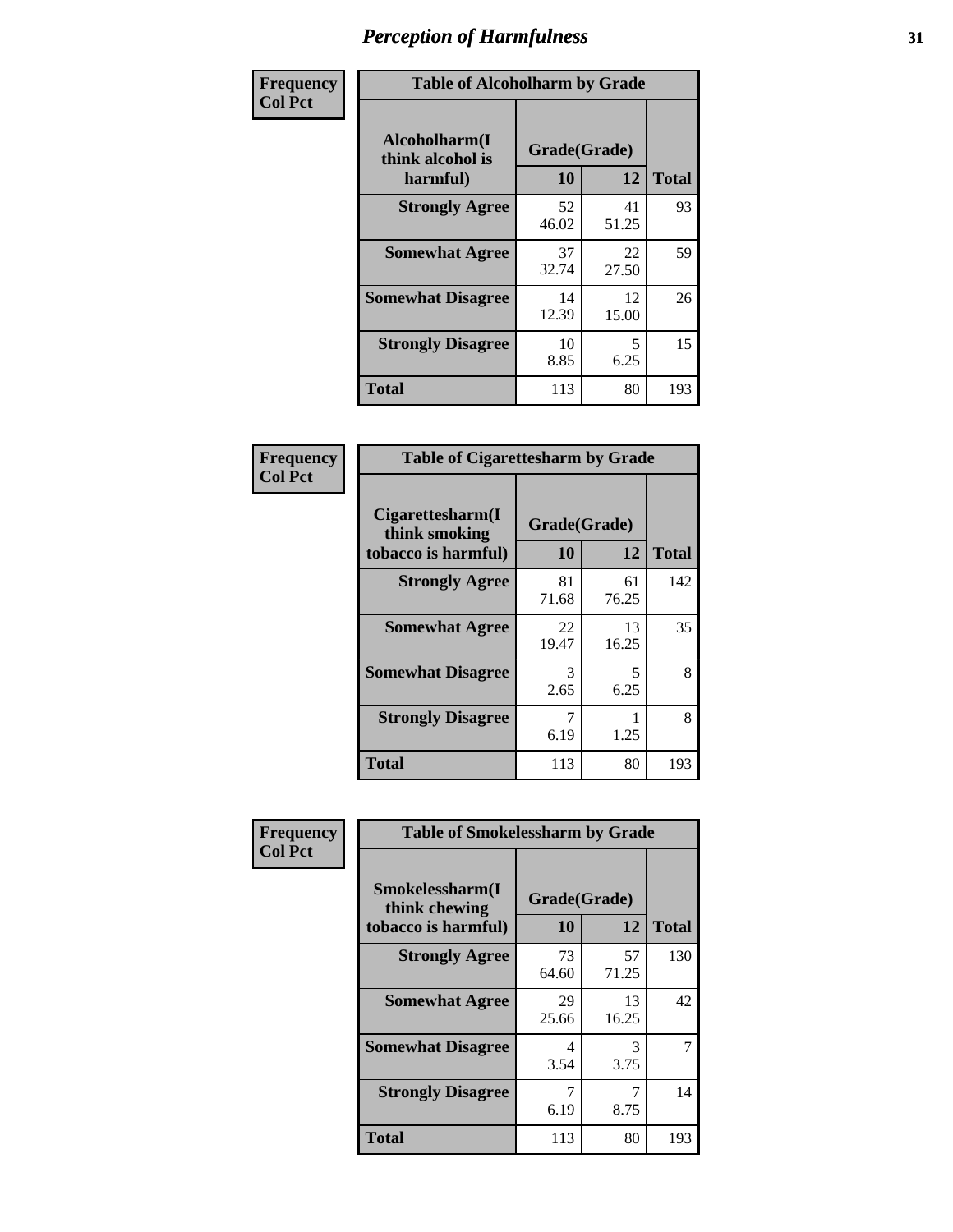| Frequency      | <b>Table of Marijuanaharm by Grade</b>            |                    |             |              |  |  |
|----------------|---------------------------------------------------|--------------------|-------------|--------------|--|--|
| <b>Col Pct</b> | Marijuanaharm(I<br>think marijuana is<br>harmful) | Grade(Grade)<br>10 | 12          | <b>Total</b> |  |  |
|                | <b>Strongly Agree</b>                             | 70<br>61.95        | 51<br>63.75 | 121          |  |  |
|                | <b>Somewhat Agree</b>                             | 15<br>13.27        | 12<br>15.00 | 27           |  |  |
|                | <b>Somewhat Disagree</b>                          | 8<br>7.08          | 9<br>11.25  | 17           |  |  |
|                | <b>Strongly Disagree</b>                          | 20<br>17.70        | 8<br>10.00  | 28           |  |  |
|                | <b>Total</b>                                      | 113                | 80          | 193          |  |  |

| <b>Table of Cocaineharm by Grade</b>          |                    |                        |              |  |  |  |  |
|-----------------------------------------------|--------------------|------------------------|--------------|--|--|--|--|
| Cocaineharm(I<br>think cocaine is<br>harmful) | Grade(Grade)<br>10 | 12                     | <b>Total</b> |  |  |  |  |
| <b>Strongly Agree</b>                         | 91<br>80.53        | 67<br>83.75            | 158          |  |  |  |  |
| <b>Somewhat Agree</b>                         | 1<br>0.88          | 10<br>12.50            | 11           |  |  |  |  |
| <b>Somewhat Disagree</b>                      | 5<br>4.42          | $\mathfrak{D}$<br>2.50 | 7            |  |  |  |  |
| <b>Strongly Disagree</b>                      | 16<br>14.16        | 1.25                   | 17           |  |  |  |  |
| <b>Total</b>                                  | 113                | 80                     | 193          |  |  |  |  |

| Frequency      | <b>Table of Inhalantsharm by Grade</b>             |             |                    |              |
|----------------|----------------------------------------------------|-------------|--------------------|--------------|
| <b>Col Pct</b> | Inhalantsharm(I<br>think inhalants are<br>harmful) | <b>10</b>   | Grade(Grade)<br>12 | <b>Total</b> |
|                | <b>Strongly Agree</b>                              | 85<br>75.22 | 69<br>86.25        | 154          |
|                | <b>Somewhat Agree</b>                              | 8<br>7.08   | 8<br>10.00         | 16           |
|                | <b>Somewhat Disagree</b>                           | 4<br>3.54   | 3<br>3.75          | 7            |
|                | <b>Strongly Disagree</b>                           | 16<br>14.16 | 0<br>0.00          | 16           |
|                | <b>Total</b>                                       | 113         | 80                 | 193          |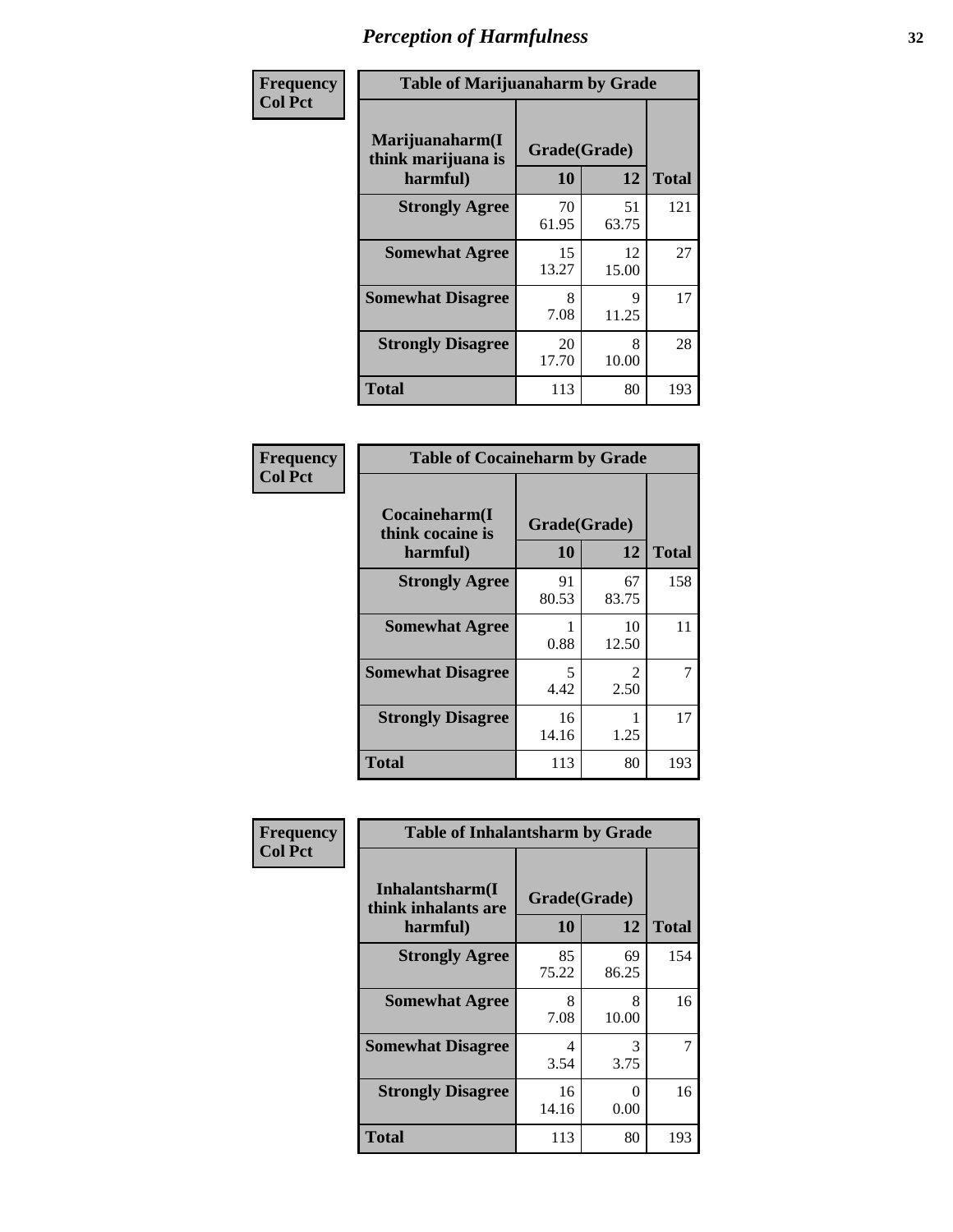| Frequency      | <b>Table of Steroidsharm by Grade</b>            |                        |             |              |
|----------------|--------------------------------------------------|------------------------|-------------|--------------|
| <b>Col Pct</b> | Steroidsharm(I<br>think steroids are<br>harmful) | Grade(Grade)<br>10     | 12          | <b>Total</b> |
|                | <b>Strongly Agree</b>                            | 87<br>76.99            | 64<br>80.00 | 151          |
|                | <b>Somewhat Agree</b>                            | 6.19                   | 11<br>13.75 | 18           |
|                | <b>Somewhat Disagree</b>                         | $\mathfrak{D}$<br>1.77 | 4<br>5.00   | 6            |
|                | <b>Strongly Disagree</b>                         | 17<br>15.04            | 1.25        | 18           |
|                | <b>Total</b>                                     | 113                    | 80          | 193          |

| <b>Table of Ecstasyharm by Grade</b>          |                    |                        |     |  |  |
|-----------------------------------------------|--------------------|------------------------|-----|--|--|
| Ecstasyharm(I<br>think ecstasy is<br>harmful) | Grade(Grade)<br>10 | <b>Total</b>           |     |  |  |
| <b>Strongly Agree</b>                         | 82<br>72.57        | 64<br>80.00            | 146 |  |  |
| <b>Somewhat Agree</b>                         | 10<br>8.85         | 11<br>13.75            | 21  |  |  |
| <b>Somewhat Disagree</b>                      | 4<br>3.54          | 3<br>3.75              | 7   |  |  |
| <b>Strongly Disagree</b>                      | 17<br>15.04        | $\mathfrak{D}$<br>2.50 | 19  |  |  |
| <b>Total</b>                                  | 113                | 80                     | 193 |  |  |

| Frequency      | <b>Table of Methharm by Grade</b>                            |                           |             |              |
|----------------|--------------------------------------------------------------|---------------------------|-------------|--------------|
| <b>Col Pct</b> | <b>Methharm</b> (I think<br>methamphetamines<br>are harmful) | Grade(Grade)<br><b>10</b> | 12          | <b>Total</b> |
|                | <b>Strongly Agree</b>                                        | 92<br>81.42               | 73<br>91.25 | 165          |
|                | <b>Somewhat Agree</b>                                        | 3<br>2.65                 | 6<br>7.50   | 9            |
|                | <b>Somewhat Disagree</b>                                     | $\mathfrak{D}$<br>1.77    | 1.25        | 3            |
|                | <b>Strongly Disagree</b>                                     | 16<br>14.16               | 0<br>0.00   | 16           |
|                | <b>Total</b>                                                 | 113                       | 80          | 193          |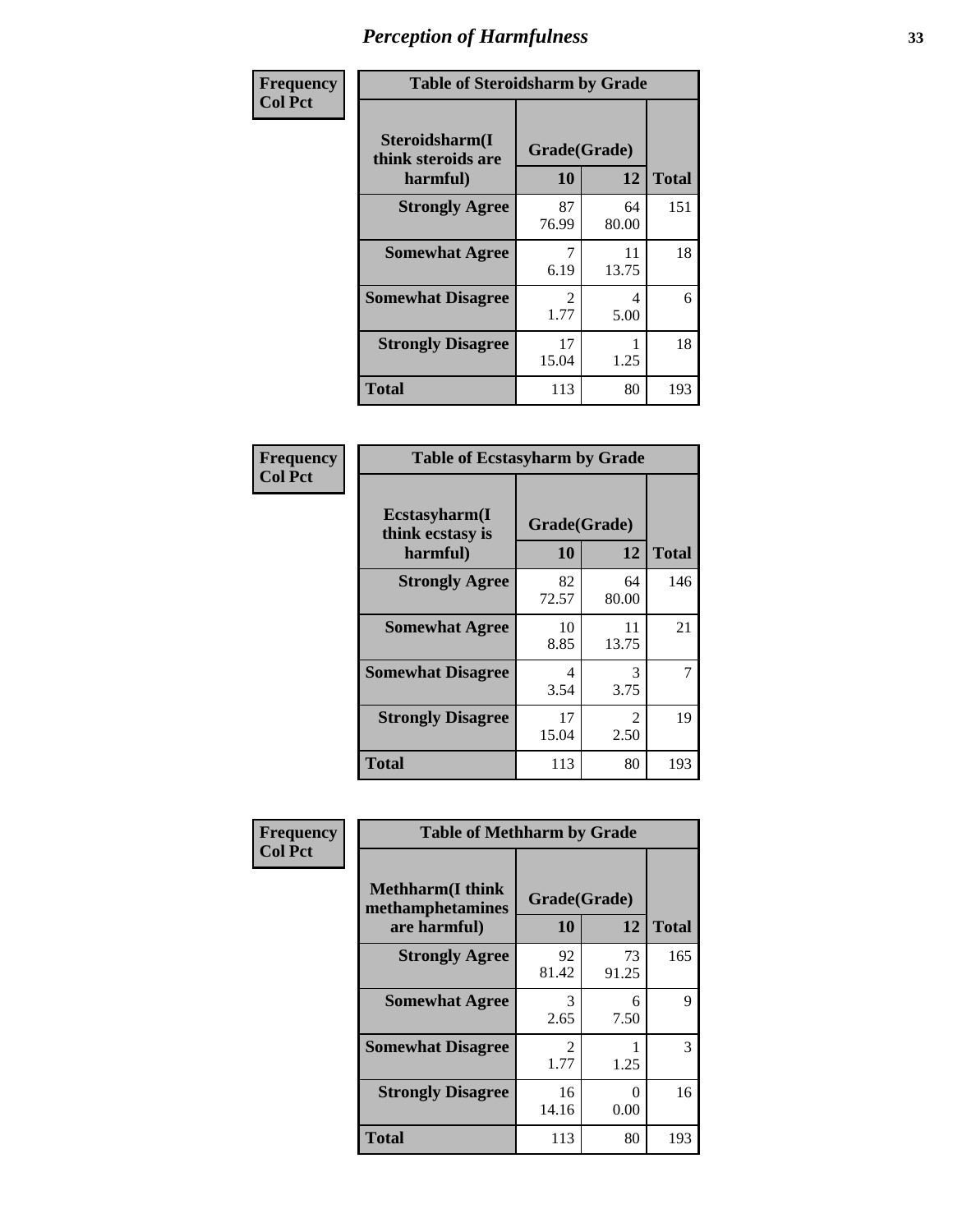| Frequency      | <b>Table of Hallucinogensharm by Grade</b>                 |                    |             |                |
|----------------|------------------------------------------------------------|--------------------|-------------|----------------|
| <b>Col Pct</b> | Hallucinogensharm(I<br>think hallucinogens<br>are harmful) | Grade(Grade)<br>10 | 12          | <b>Total</b>   |
|                | <b>Strongly Agree</b>                                      | 86<br>76.11        | 66<br>82.50 | 152            |
|                | <b>Somewhat Agree</b>                                      | 6.19               | 13<br>16.25 | 20             |
|                | <b>Somewhat Disagree</b>                                   | 3<br>2.65          | 1.25        | $\overline{4}$ |
|                | <b>Strongly Disagree</b>                                   | 17<br>15.04        | 0<br>0.00   | 17             |
|                | <b>Total</b>                                               | 113                | 80          | 193            |

| <b>Table of Prescriptionharm by Grade</b>                                 |              |             |              |  |  |
|---------------------------------------------------------------------------|--------------|-------------|--------------|--|--|
| Prescriptionharm(I<br>think prescription<br>drugs not<br>prescribed to me | Grade(Grade) |             |              |  |  |
| are harmful)                                                              | 10           | 12          | <b>Total</b> |  |  |
| <b>Strongly Agree</b>                                                     | 75<br>66.37  | 61<br>76.25 | 136          |  |  |
| <b>Somewhat Agree</b>                                                     | 11<br>9.73   | 14<br>17.50 | 25           |  |  |
| <b>Somewhat Disagree</b>                                                  | 9<br>7.96    | 5<br>6.25   | 14           |  |  |
| <b>Strongly Disagree</b>                                                  | 18<br>15.93  | 0<br>0.00   | 18           |  |  |
| <b>Total</b>                                                              | 113          | 80          | 193          |  |  |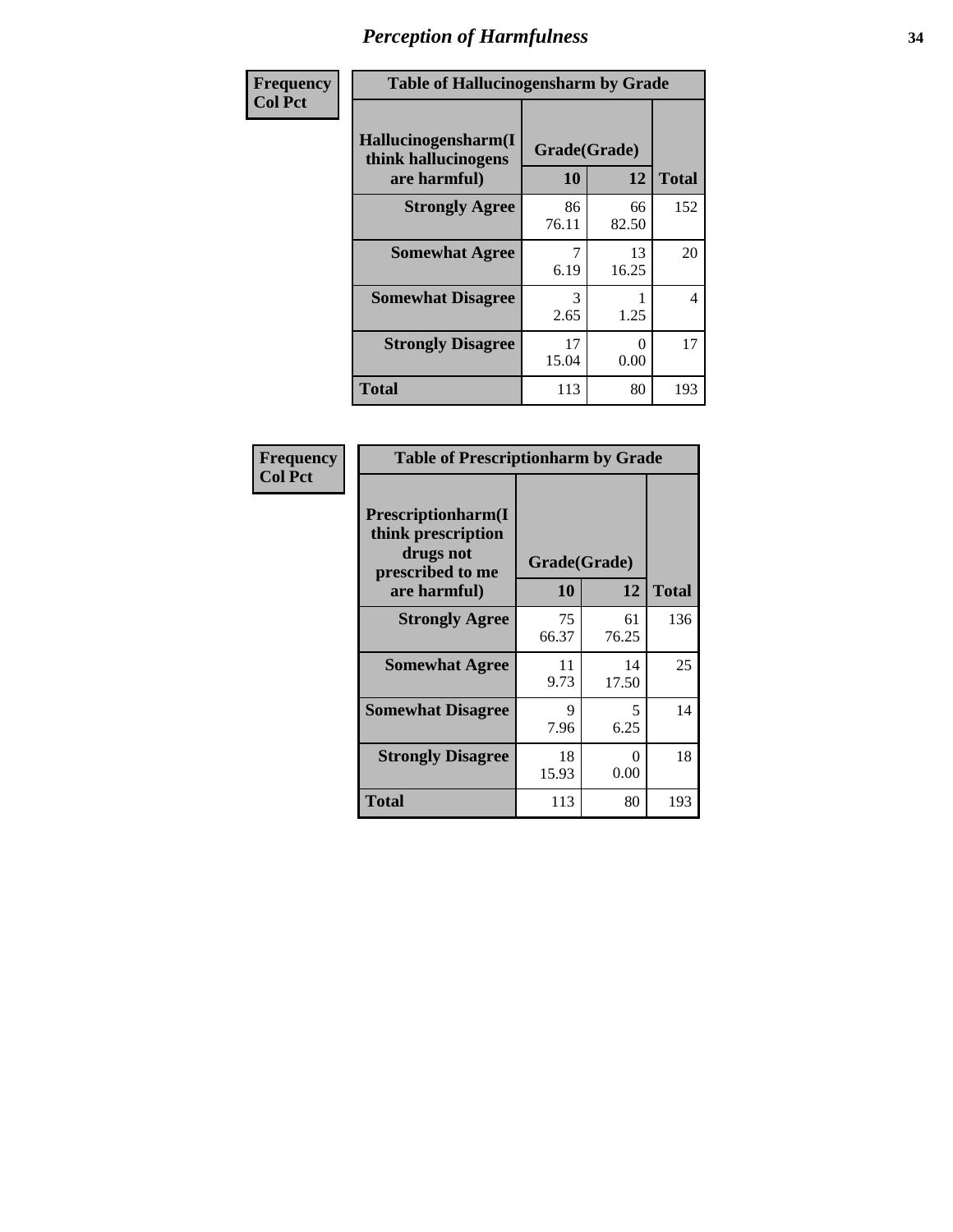# *Disapproval by Adults* **35**

| Frequency      | <b>Table of Alcoholadult by Grade</b>                                 |                    |             |              |  |
|----------------|-----------------------------------------------------------------------|--------------------|-------------|--------------|--|
| <b>Col Pct</b> | <b>Alcoholadult</b> (Adults<br>would disapprove if<br>I used alcohol) | Grade(Grade)<br>10 | 12          | <b>Total</b> |  |
|                | <b>Strongly Agree</b>                                                 | 62<br>54.87        | 49<br>61.25 | 111          |  |
|                | <b>Somewhat Agree</b>                                                 | 26<br>23.01        | 17<br>21.25 | 43           |  |
|                | <b>Somewhat Disagree</b>                                              | 19<br>16.81        | 8<br>10.00  | 27           |  |
|                | <b>Strongly Disagree</b>                                              | 6<br>5.31          | 6<br>7.50   | 12           |  |
|                | <b>Total</b>                                                          | 113                | 80          | 193          |  |

| <b>Table of Tobaccoadult by Grade</b>                         |                    |             |              |  |  |
|---------------------------------------------------------------|--------------------|-------------|--------------|--|--|
| Tobaccoadult(Adults<br>would disapprove if<br>I used tobacco) | Grade(Grade)<br>10 | 12          | <b>Total</b> |  |  |
| <b>Strongly Agree</b>                                         | 75<br>66.37        | 50<br>62.50 | 125          |  |  |
| <b>Somewhat Agree</b>                                         | 12<br>10.62        | 16<br>20.00 | 28           |  |  |
| <b>Somewhat Disagree</b>                                      | 20<br>17.70        | 9<br>11.25  | 29           |  |  |
| <b>Strongly Disagree</b>                                      | 6<br>5.31          | 5<br>6.25   | 11           |  |  |
| <b>Total</b>                                                  | 113                | 80          | 193          |  |  |

| Frequency      | <b>Table of Marijuanaadult by Grade</b>                           |                    |                        |              |  |
|----------------|-------------------------------------------------------------------|--------------------|------------------------|--------------|--|
| <b>Col Pct</b> | Marijuanaadult(Adults<br>would disapprove if I<br>used marijuana) | Grade(Grade)<br>10 | 12                     | <b>Total</b> |  |
|                | <b>Strongly Agree</b>                                             | 81<br>71.68        | 65<br>81.25            | 146          |  |
|                | <b>Somewhat Agree</b>                                             | 6.19               | 7<br>8.75              | 14           |  |
|                | <b>Somewhat Disagree</b>                                          | 16<br>14.16        | $\mathfrak{D}$<br>2.50 | 18           |  |
|                | <b>Strongly Disagree</b>                                          | 9<br>7.96          | 6<br>7.50              | 15           |  |
|                | <b>Total</b>                                                      | 113                | 80                     | 193          |  |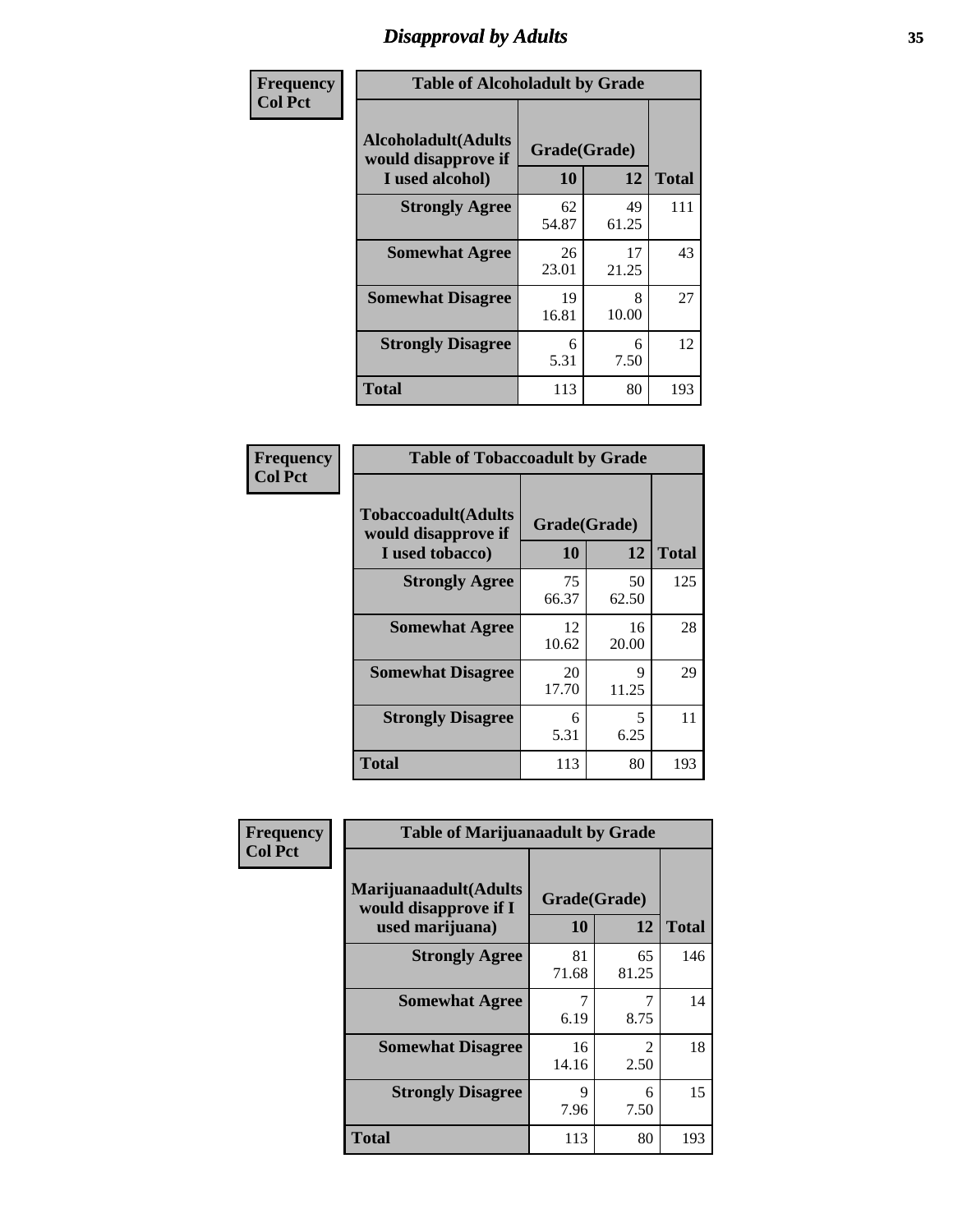### *Disapproval by Adults* **36**

| <b>Frequency</b> | <b>Table of Otherdrugadult by Grade</b>                                     |                    |                           |              |
|------------------|-----------------------------------------------------------------------------|--------------------|---------------------------|--------------|
| <b>Col Pct</b>   | <b>Otherdrugadult</b> (Adults<br>would disapprove if I<br>used other drugs) | Grade(Grade)<br>10 | 12                        | <b>Total</b> |
|                  | <b>Strongly Agree</b>                                                       | 88<br>77.88        | 72<br>90.00               | 160          |
|                  | <b>Somewhat Agree</b>                                                       | 6<br>5.31          | 3<br>3.75                 | 9            |
|                  | <b>Somewhat Disagree</b>                                                    | 0.88               | $\mathbf{\Omega}$<br>0.00 |              |
|                  | <b>Strongly Disagree</b>                                                    | 18<br>15.93        | 5<br>6.25                 | 23           |
|                  | <b>Total</b>                                                                | 113                | 80                        | 193          |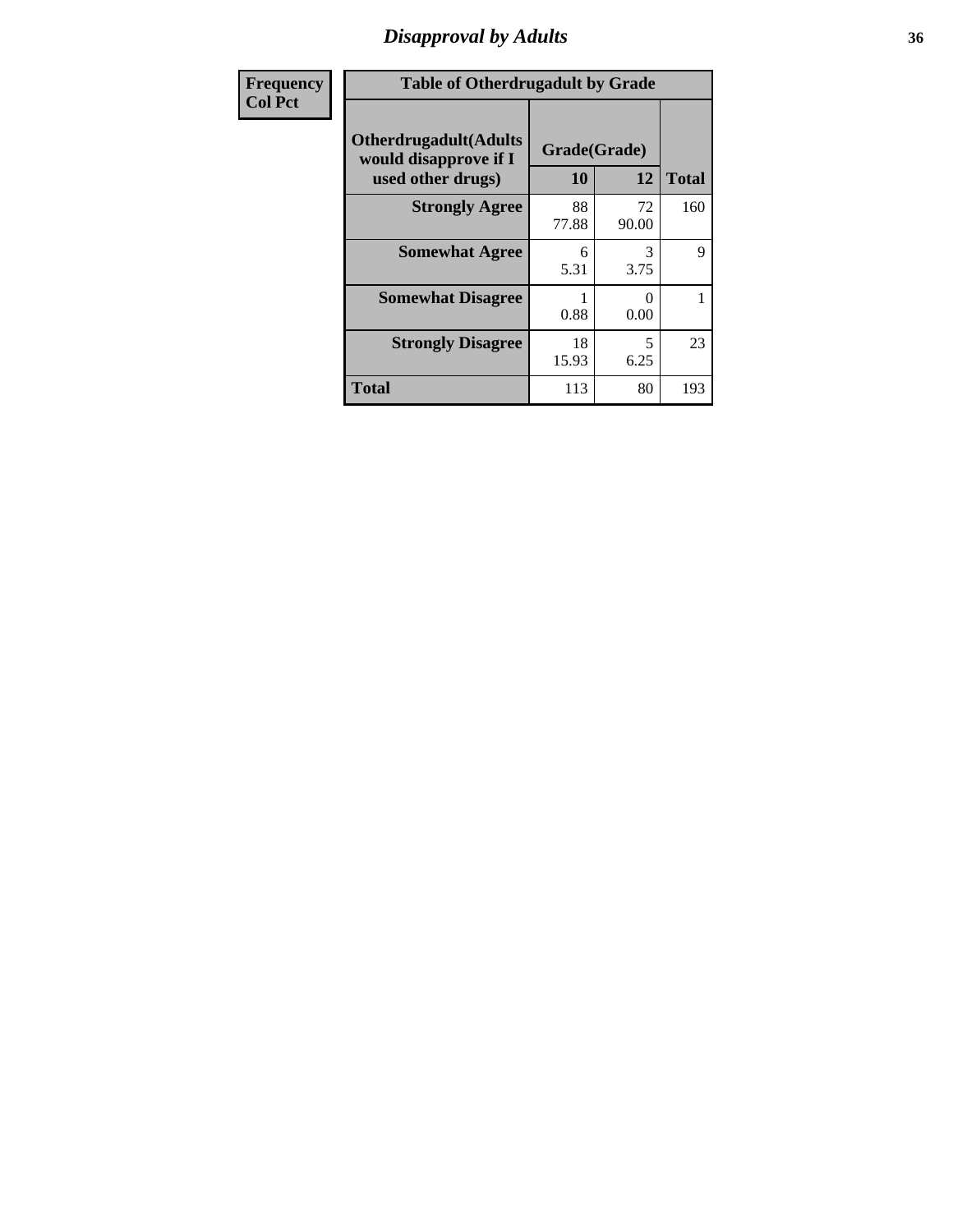## *Disapproval by Peers* **37**

| Frequency      | <b>Table of Alcoholpeer by Grade</b>                    |              |             |              |  |
|----------------|---------------------------------------------------------|--------------|-------------|--------------|--|
| <b>Col Pct</b> | Alcoholpeer(My<br>friends would<br>disapprove if I used | Grade(Grade) |             |              |  |
|                | alcohol)                                                | 10           | 12          | <b>Total</b> |  |
|                | <b>Strongly Agree</b>                                   | 36<br>31.86  | 15<br>18.75 | 51           |  |
|                | <b>Somewhat Agree</b>                                   | 21<br>18.58  | 11<br>13.75 | 32           |  |
|                | <b>Somewhat Disagree</b>                                | 20<br>17.70  | 22<br>27.50 | 42           |  |
|                | <b>Strongly Disagree</b>                                | 36<br>31.86  | 32<br>40.00 | 68           |  |
|                | Total                                                   | 113          | 80          | 193          |  |

| Frequency      | <b>Table of Tobaccopeer by Grade</b>                                |                    |             |              |  |
|----------------|---------------------------------------------------------------------|--------------------|-------------|--------------|--|
| <b>Col Pct</b> | Tobaccopeer(My<br>friends would<br>disapprove if I used<br>tobacco) | Grade(Grade)<br>10 | 12          | <b>Total</b> |  |
|                | <b>Strongly Agree</b>                                               | 47<br>41.59        | 19<br>23.75 | 66           |  |
|                | <b>Somewhat Agree</b>                                               | 24<br>21.24        | 6<br>7.50   | 30           |  |
|                | <b>Somewhat Disagree</b>                                            | 9<br>7.96          | 23<br>28.75 | 32           |  |
|                | <b>Strongly Disagree</b>                                            | 33<br>29.20        | 32<br>40.00 | 65           |  |
|                | Total                                                               | 113                | 80          | 193          |  |

| Frequency<br><b>Col Pct</b> | <b>Table of Marijuanapeer by Grade</b> |              |             |              |  |
|-----------------------------|----------------------------------------|--------------|-------------|--------------|--|
|                             | Marijuanapeer(My<br>friends would      | Grade(Grade) |             |              |  |
|                             | disapprove if I used<br>marijuana)     | 10           | 12          | <b>Total</b> |  |
|                             | <b>Strongly Agree</b>                  | 52<br>46.02  | 37<br>46.25 | 89           |  |
|                             | <b>Somewhat Agree</b>                  | 19<br>16.81  | 12<br>15.00 | 31           |  |
|                             | <b>Somewhat Disagree</b>               | 10<br>8.85   | 15<br>18.75 | 25           |  |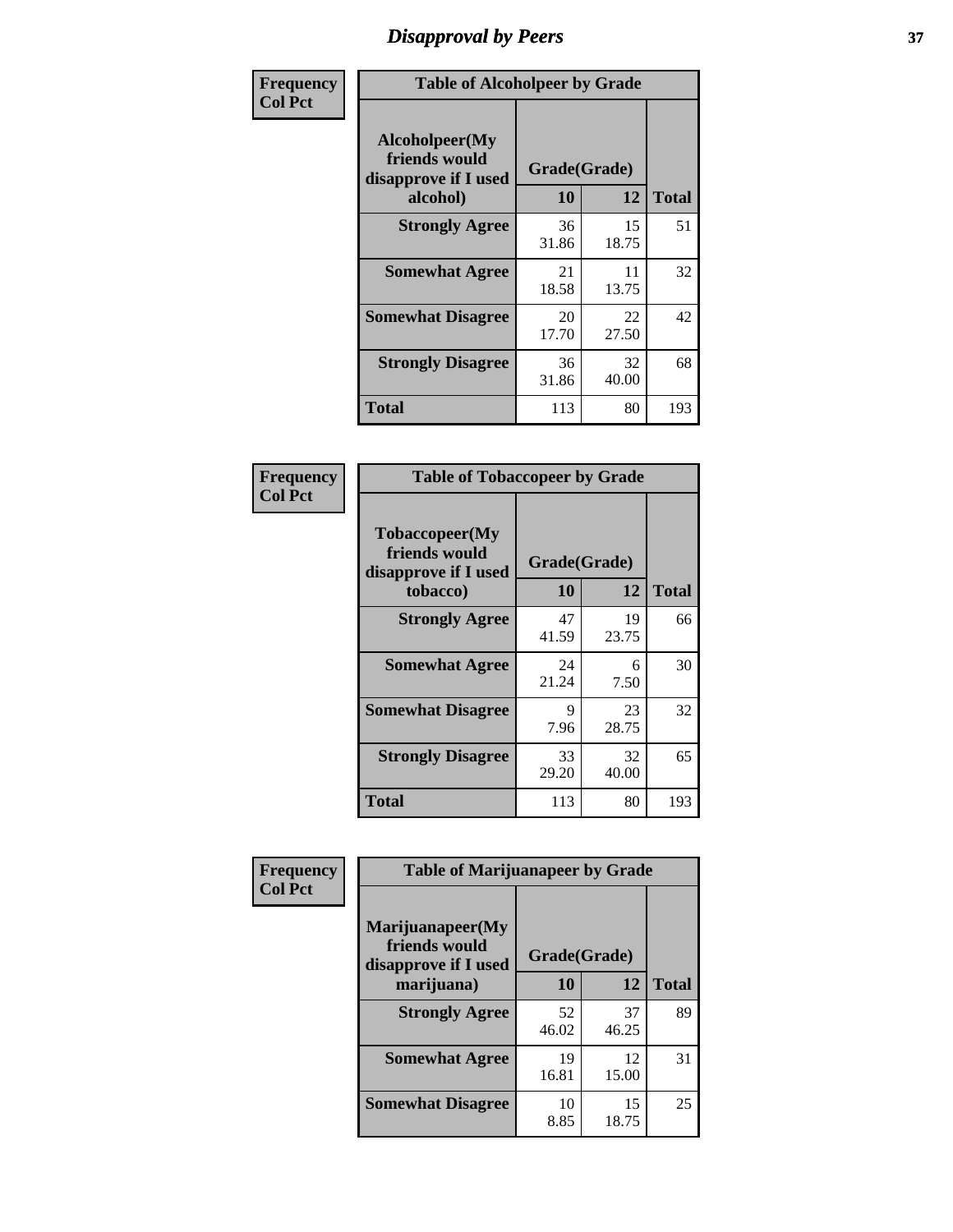# *Disapproval by Peers* **38**

| Frequency<br><b>Col Pct</b> | <b>Table of Marijuanapeer by Grade</b>                                  |                    |             |              |
|-----------------------------|-------------------------------------------------------------------------|--------------------|-------------|--------------|
|                             | Marijuanapeer(My<br>friends would<br>disapprove if I used<br>marijuana) | Grade(Grade)<br>10 | 12          | <b>Total</b> |
|                             | <b>Strongly Disagree</b>                                                | 32<br>28.32        | 16<br>20.00 | 48           |
|                             | Total                                                                   | 113                | 80          | 193          |

| Frequency      | <b>Table of Otherdrugpeer by Grade</b>                                    |                           |             |              |  |
|----------------|---------------------------------------------------------------------------|---------------------------|-------------|--------------|--|
| <b>Col Pct</b> | Otherdrugpeer(My<br>friends would<br>disapprove if I used<br>other drugs) | Grade(Grade)<br><b>10</b> | 12          | <b>Total</b> |  |
|                | <b>Strongly Agree</b>                                                     | 57<br>50.44               | 41<br>51.25 | 98           |  |
|                | <b>Somewhat Agree</b>                                                     | 10<br>8.85                | 13<br>16.25 | 23           |  |
|                | <b>Somewhat Disagree</b>                                                  | 9<br>7.96                 | 19<br>23.75 | 28           |  |
|                | <b>Strongly Disagree</b>                                                  | 37<br>32.74               | 7<br>8.75   | 44           |  |
|                | <b>Total</b>                                                              | 113                       | 80          | 193          |  |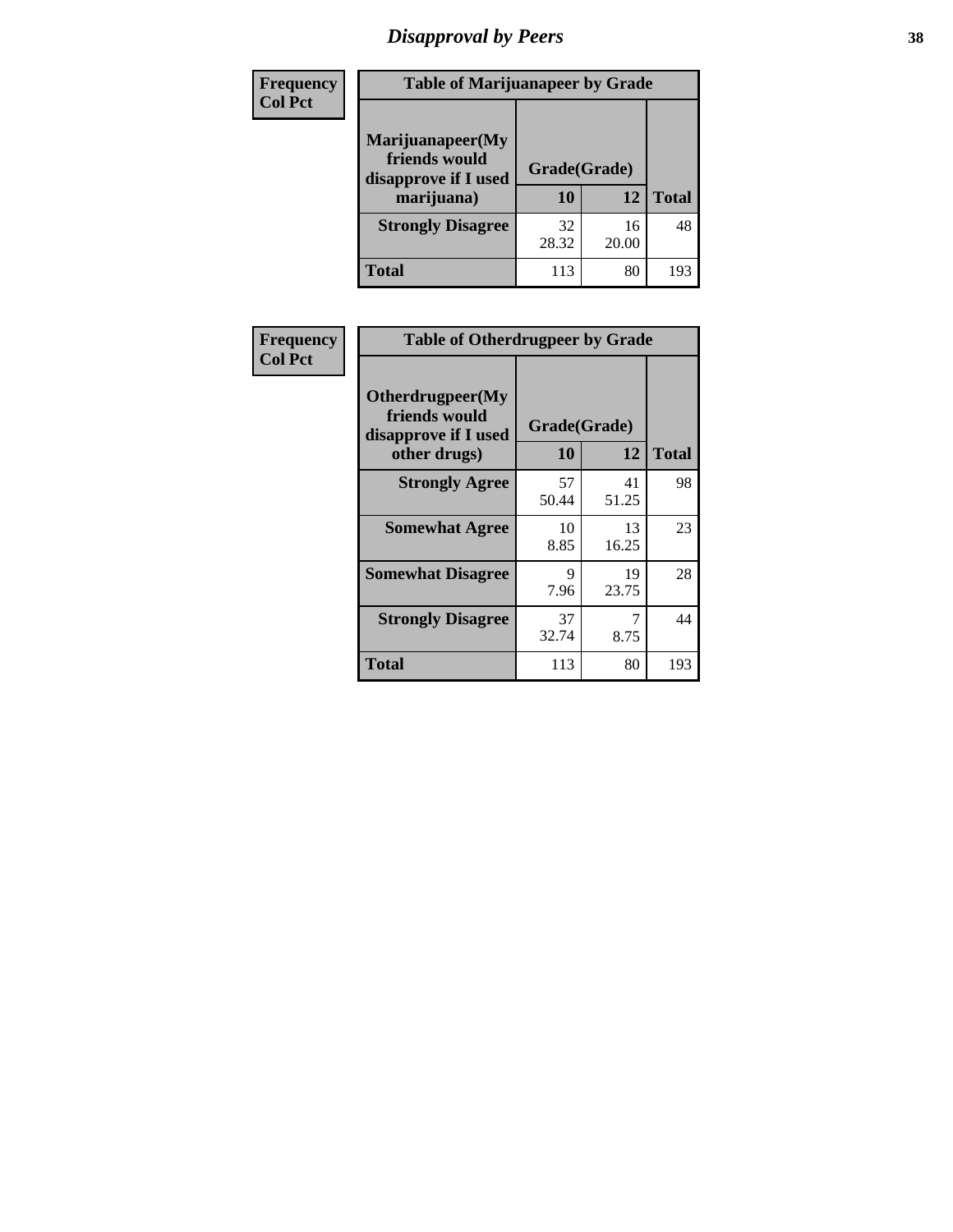| Frequency<br><b>Col Pct</b> | <b>Table of Alcohollocation1 by Grade</b> |              |             |              |  |  |
|-----------------------------|-------------------------------------------|--------------|-------------|--------------|--|--|
|                             | <b>Alcohollocation1(Places</b>            | Grade(Grade) |             |              |  |  |
|                             | <b>Friends Use Alcohol)</b>               | 10           | 12          | <b>Total</b> |  |  |
|                             |                                           | 78<br>69.03  | 61<br>76.25 | 139          |  |  |
|                             | Do Not Use                                | 35<br>30.97  | 19<br>23.75 | 54           |  |  |
|                             | <b>Total</b>                              | 113          | 80          | 193          |  |  |

| Frequency      | <b>Table of Alcohollocation2 by Grade</b>                     |                           |             |              |
|----------------|---------------------------------------------------------------|---------------------------|-------------|--------------|
| <b>Col Pct</b> | <b>Alcohollocation2(Places</b><br><b>Friends Use Alcohol)</b> | Grade(Grade)<br><b>10</b> | <b>12</b>   | <b>Total</b> |
|                |                                                               | 51<br>45.13               | 34<br>42.50 | 85           |
|                | Home                                                          | 62<br>54.87               | 46<br>57.50 | 108          |
|                | <b>Total</b>                                                  | 113                       | 80          | 193          |

| Frequency<br><b>Col Pct</b> | <b>Table of Alcohollocation 3 by Grade</b>                    |              |             |              |
|-----------------------------|---------------------------------------------------------------|--------------|-------------|--------------|
|                             | <b>Alcohollocation3(Places</b><br><b>Friends Use Alcohol)</b> | Grade(Grade) |             |              |
|                             |                                                               | 10           | 12          | <b>Total</b> |
|                             |                                                               | 84<br>74.34  | 67<br>83.75 | 151          |
|                             | <b>School</b>                                                 | 29<br>25.66  | 13<br>16.25 | 42           |
|                             | <b>Total</b>                                                  | 113          | 80          | 193          |

| <b>Frequency</b> | <b>Table of Alcohollocation4 by Grade</b> |              |             |              |  |
|------------------|-------------------------------------------|--------------|-------------|--------------|--|
| <b>Col Pct</b>   | <b>Alcohollocation4(Places</b>            | Grade(Grade) |             |              |  |
|                  | <b>Friends Use Alcohol)</b>               | 10           | 12          | <b>Total</b> |  |
|                  |                                           | 90<br>79.65  | 60<br>75.00 | 150          |  |
|                  | Car                                       | 23<br>20.35  | 20<br>25.00 | 43           |  |
|                  | <b>Total</b>                              | 113          | 80          | 193          |  |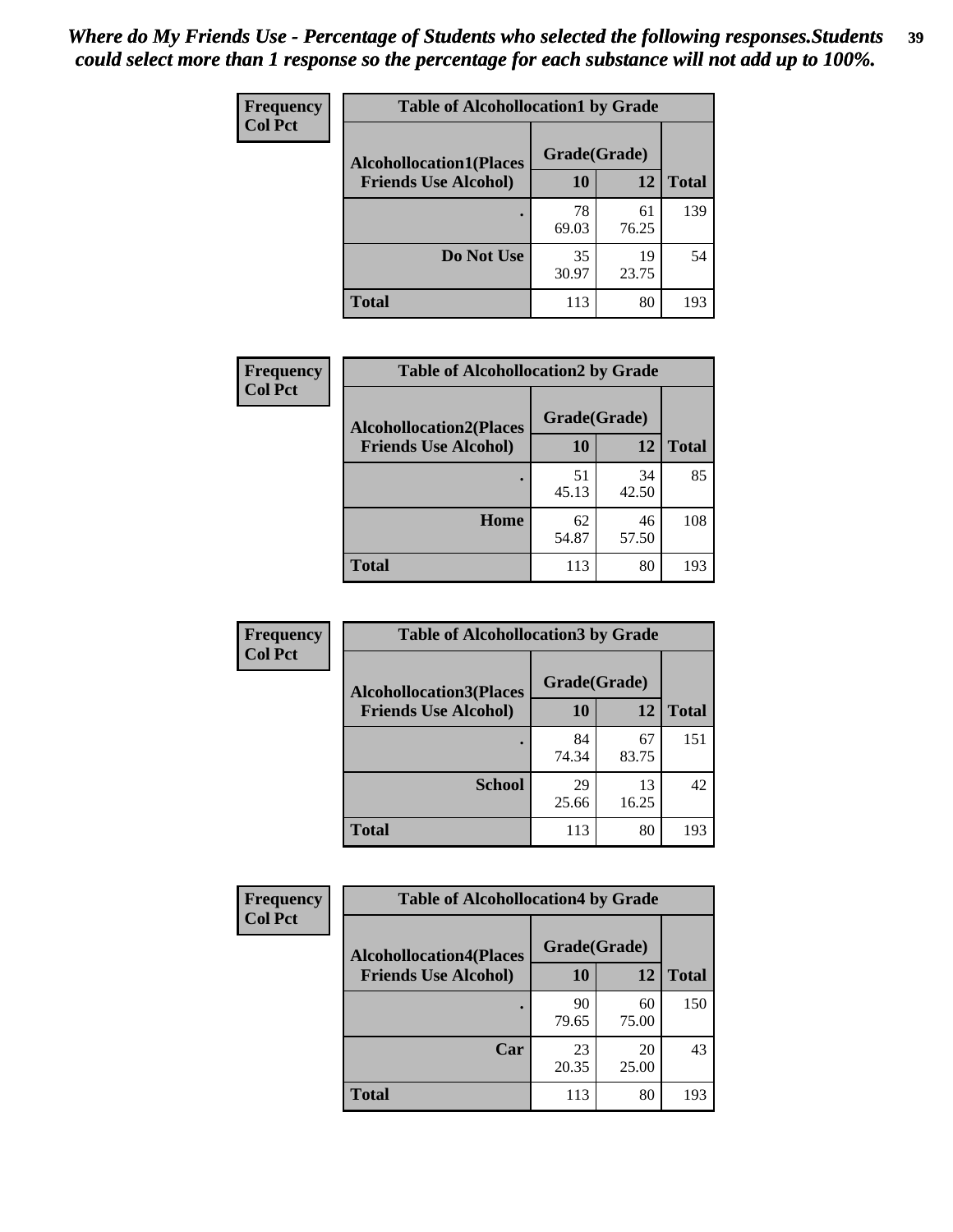| Frequency<br><b>Col Pct</b> | <b>Table of Alcohollocation5 by Grade</b>      |             |             |              |  |
|-----------------------------|------------------------------------------------|-------------|-------------|--------------|--|
|                             | Grade(Grade)<br><b>Alcohollocation5(Places</b> |             |             |              |  |
|                             | <b>Friends Use Alcohol)</b>                    | 10          | 12          | <b>Total</b> |  |
|                             |                                                | 39<br>34.51 | 16<br>20.00 | 55           |  |
|                             | <b>Friend's House</b>                          | 74<br>65.49 | 64<br>80.00 | 138          |  |
|                             | <b>Total</b>                                   | 113         | 80          | 193          |  |

| <b>Frequency</b> | <b>Table of Alcohollocation6 by Grade</b>                     |                    |             |              |
|------------------|---------------------------------------------------------------|--------------------|-------------|--------------|
| <b>Col Pct</b>   | <b>Alcohollocation6(Places</b><br><b>Friends Use Alcohol)</b> | Grade(Grade)<br>10 | 12          | <b>Total</b> |
|                  |                                                               |                    |             |              |
|                  |                                                               | 65<br>57.52        | 39<br>48.75 | 104          |
|                  | <b>Other</b>                                                  | 48<br>42.48        | 41<br>51.25 | 89           |
|                  | <b>Total</b>                                                  | 113                | 80          | 193          |

| Frequency      | <b>Table of Tobaccolocation1 by Grade</b>                     |                    |             |              |
|----------------|---------------------------------------------------------------|--------------------|-------------|--------------|
| <b>Col Pct</b> | <b>Tobaccolocation1(Places</b><br><b>Friends Use Tobacco)</b> | Grade(Grade)<br>10 | 12          | <b>Total</b> |
|                |                                                               |                    |             |              |
|                |                                                               | 73<br>64.60        | 59<br>73.75 | 132          |
|                | Do Not Use                                                    | 40<br>35.40        | 21<br>26.25 | 61           |
|                | <b>Total</b>                                                  | 113                | 80          | 193          |

| <b>Frequency</b> | <b>Table of Tobaccolocation2 by Grade</b> |              |             |              |  |
|------------------|-------------------------------------------|--------------|-------------|--------------|--|
| <b>Col Pct</b>   | <b>Tobaccolocation2(Places</b>            | Grade(Grade) |             |              |  |
|                  | <b>Friends Use Tobacco)</b>               | 10           | 12          | <b>Total</b> |  |
|                  |                                           | 43<br>38.05  | 23<br>28.75 | 66           |  |
|                  | Home                                      | 70<br>61.95  | 57<br>71.25 | 127          |  |
|                  | <b>Total</b>                              | 113          | 80          | 193          |  |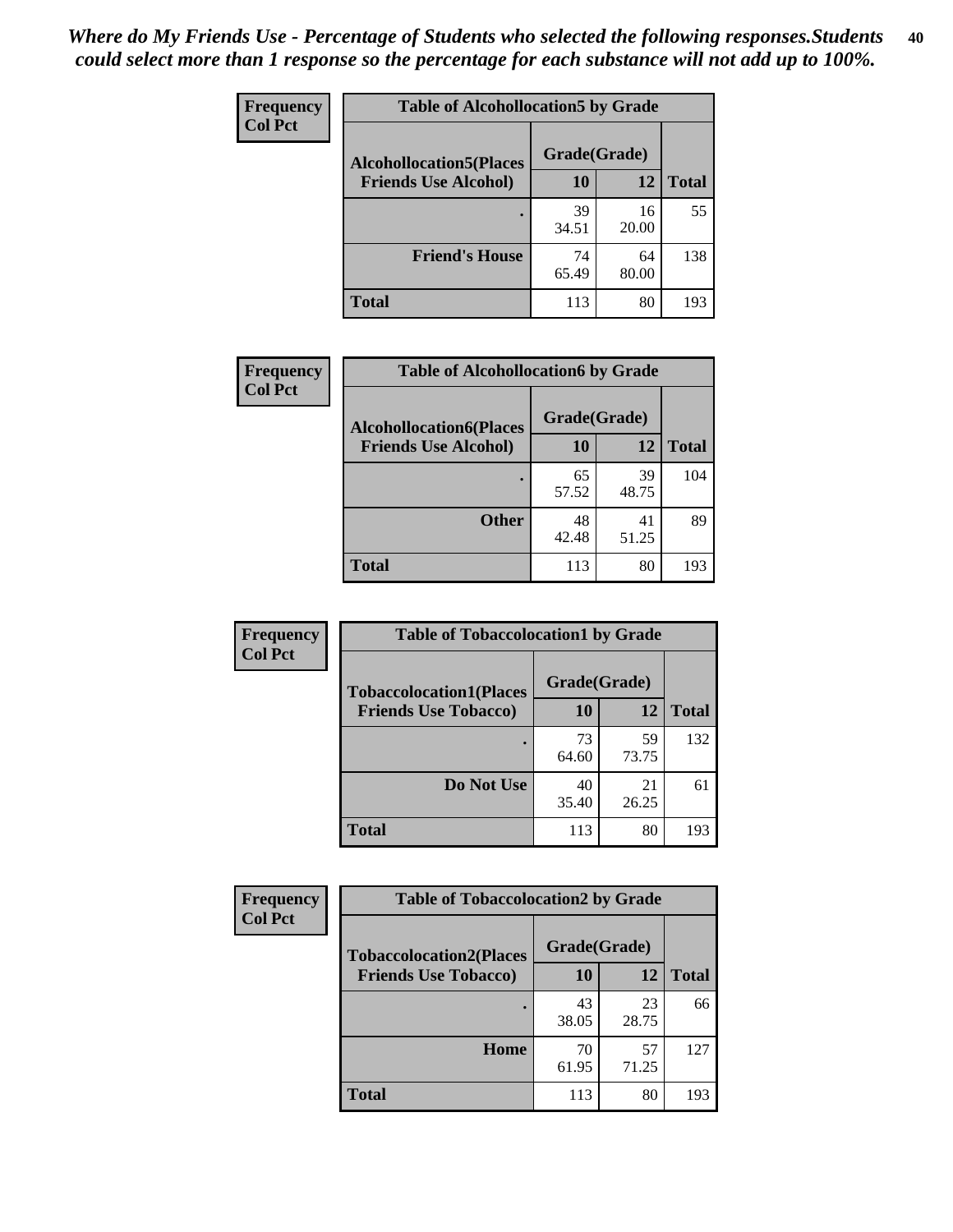| Frequency      | <b>Table of Tobaccolocation 3 by Grade</b> |              |             |              |
|----------------|--------------------------------------------|--------------|-------------|--------------|
| <b>Col Pct</b> | <b>Tobaccolocation3(Places</b>             | Grade(Grade) |             |              |
|                | <b>Friends Use Tobacco)</b>                | 10           | 12          | <b>Total</b> |
|                |                                            | 63<br>55.75  | 35<br>43.75 | 98           |
|                | <b>School</b>                              | 50<br>44.25  | 45<br>56.25 | 95           |
|                | <b>Total</b>                               | 113          | 80          | 193          |

| Frequency<br><b>Col Pct</b> | <b>Table of Tobaccolocation4 by Grade</b> |              |             |              |
|-----------------------------|-------------------------------------------|--------------|-------------|--------------|
|                             | <b>Tobaccolocation4(Places</b>            | Grade(Grade) |             |              |
|                             | <b>Friends Use Tobacco)</b>               | 10           | <b>12</b>   | <b>Total</b> |
|                             |                                           | 52<br>46.02  | 34<br>42.50 | 86           |
|                             | Car                                       | 61<br>53.98  | 46<br>57.50 | 107          |
|                             | <b>Total</b>                              | 113          | 80          | 193          |

| Frequency      | <b>Table of Tobaccolocation5 by Grade</b> |              |             |              |
|----------------|-------------------------------------------|--------------|-------------|--------------|
| <b>Col Pct</b> | <b>Tobaccolocation5(Places</b>            | Grade(Grade) |             |              |
|                | <b>Friends Use Tobacco)</b>               | 10           | <b>12</b>   | <b>Total</b> |
|                |                                           | 49<br>43.36  | 22<br>27.50 | 71           |
|                | <b>Friend's House</b>                     | 64<br>56.64  | 58<br>72.50 | 122          |
|                | <b>Total</b>                              | 113          | 80          | 193          |

| <b>Frequency</b> | <b>Table of Tobaccolocation6 by Grade</b> |              |             |              |  |
|------------------|-------------------------------------------|--------------|-------------|--------------|--|
| <b>Col Pct</b>   | <b>Tobaccolocation6(Places</b>            | Grade(Grade) |             |              |  |
|                  | <b>Friends Use Tobacco)</b>               | 10           | 12          | <b>Total</b> |  |
|                  |                                           | 61<br>53.98  | 36<br>45.00 | 97           |  |
|                  | <b>Other</b>                              | 52<br>46.02  | 44<br>55.00 | 96           |  |
|                  | <b>Total</b>                              | 113          | 80          | 193          |  |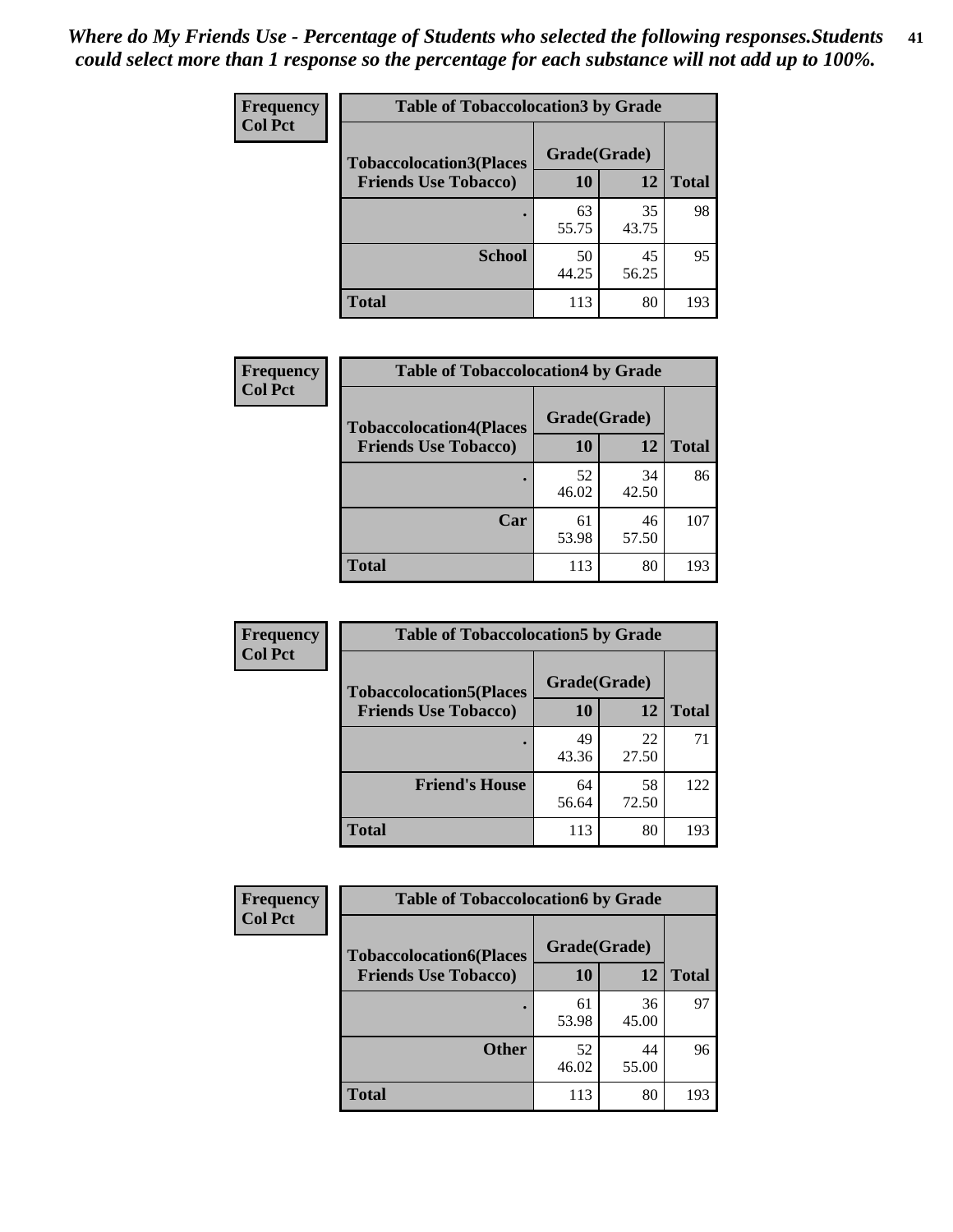| <b>Frequency</b> | <b>Table of Marijuanalocation1 by Grade</b> |              |             |              |
|------------------|---------------------------------------------|--------------|-------------|--------------|
| <b>Col Pct</b>   | <b>Marijuanalocation1(Places</b>            | Grade(Grade) |             |              |
|                  | <b>Friends Use Marijuana</b> )              | 10           | 12          | <b>Total</b> |
|                  |                                             | 57<br>50.44  | 37<br>46.25 | 94           |
|                  | Do Not Use                                  | 56<br>49.56  | 43<br>53.75 | 99           |
|                  | Total                                       | 113          | 80          | 193          |

| <b>Frequency</b> | <b>Table of Marijuanalocation2 by Grade</b>                        |                    |             |              |
|------------------|--------------------------------------------------------------------|--------------------|-------------|--------------|
| <b>Col Pct</b>   | <b>Marijuanalocation2(Places</b><br><b>Friends Use Marijuana</b> ) | Grade(Grade)<br>10 | 12          | <b>Total</b> |
|                  |                                                                    | 67<br>59.29        | 44<br>55.00 | 111          |
|                  | Home                                                               | 46<br>40.71        | 36<br>45.00 | 82           |
|                  | <b>Total</b>                                                       | 113                | 80          | 193          |

| <b>Frequency</b><br><b>Col Pct</b> | <b>Table of Marijuanalocation3 by Grade</b> |              |             |              |
|------------------------------------|---------------------------------------------|--------------|-------------|--------------|
|                                    | <b>Marijuanalocation3(Places</b>            | Grade(Grade) |             |              |
|                                    | <b>Friends Use Marijuana</b> )              | <b>10</b>    | 12          | <b>Total</b> |
|                                    |                                             | 89<br>78.76  | 63<br>78.75 | 152          |
|                                    | <b>School</b>                               | 24<br>21.24  | 17<br>21.25 | 41           |
|                                    | <b>Total</b>                                | 113          | 80          | 193          |

| <b>Frequency</b> | <b>Table of Marijuanalocation4 by Grade</b> |              |             |              |  |
|------------------|---------------------------------------------|--------------|-------------|--------------|--|
| <b>Col Pct</b>   | <b>Marijuanalocation4(Places</b>            | Grade(Grade) |             |              |  |
|                  | <b>Friends Use Marijuana</b> )              | <b>10</b>    | 12          | <b>Total</b> |  |
|                  |                                             | 73<br>64.60  | 52<br>65.00 | 125          |  |
|                  | Car                                         | 40<br>35.40  | 28<br>35.00 | 68           |  |
|                  | <b>Total</b>                                | 113          | 80          | 193          |  |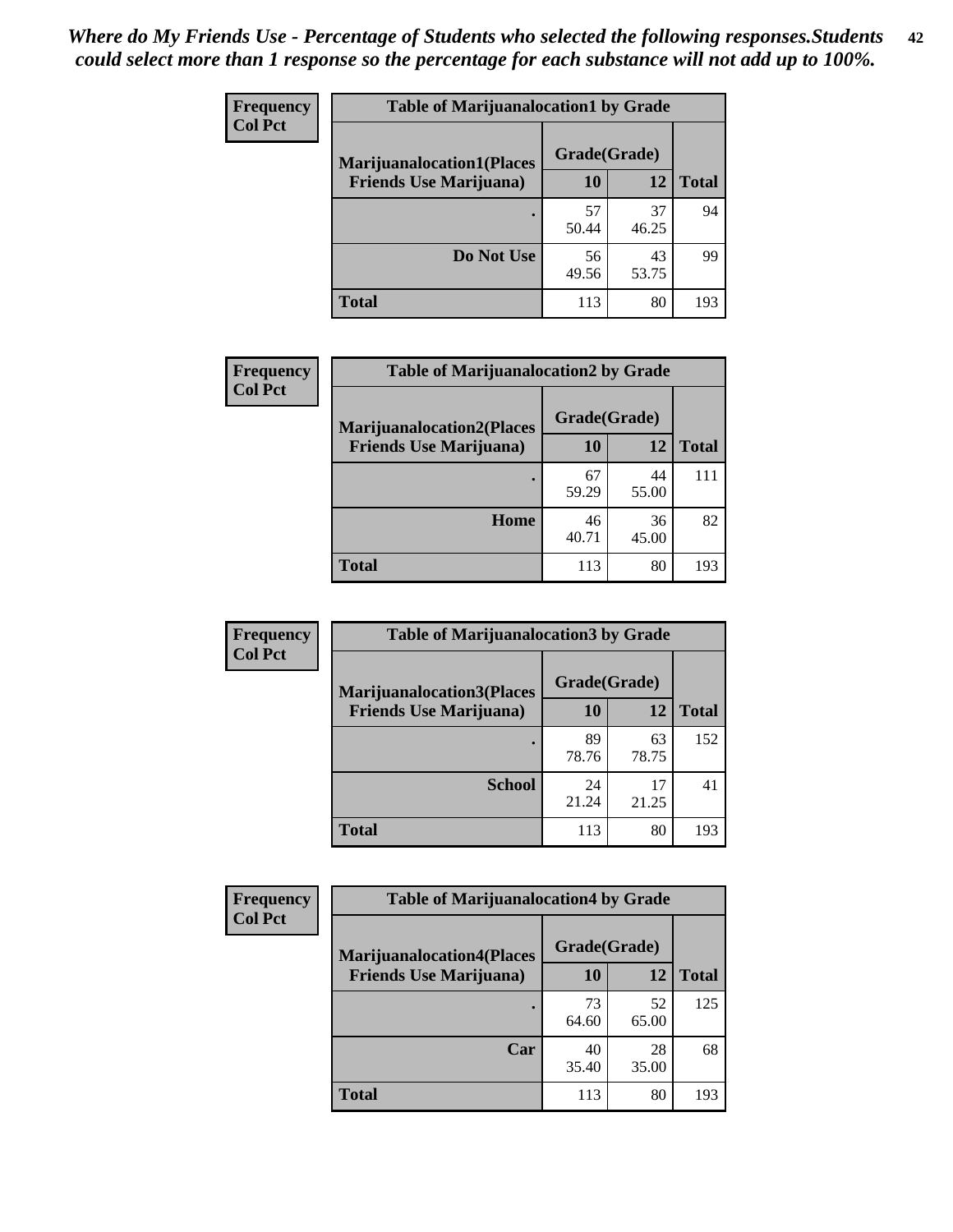| <b>Frequency</b> | <b>Table of Marijuanalocation5 by Grade</b> |              |             |              |
|------------------|---------------------------------------------|--------------|-------------|--------------|
| <b>Col Pct</b>   | <b>Marijuanalocation5</b> (Places           | Grade(Grade) |             |              |
|                  | <b>Friends Use Marijuana</b> )              | 10           | 12          | <b>Total</b> |
|                  |                                             | 65<br>57.52  | 39<br>48.75 | 104          |
|                  | <b>Friend's House</b>                       | 48<br>42.48  | 41<br>51.25 | 89           |
|                  | <b>Total</b>                                | 113          | 80          | 193          |

| <b>Frequency</b> | <b>Table of Marijuanalocation6 by Grade</b>                        |                    |             |              |
|------------------|--------------------------------------------------------------------|--------------------|-------------|--------------|
| <b>Col Pct</b>   | <b>Marijuanalocation6(Places</b><br><b>Friends Use Marijuana</b> ) | Grade(Grade)<br>10 | 12          | <b>Total</b> |
|                  |                                                                    | 78<br>69.03        | 49<br>61.25 | 127          |
|                  | <b>Other</b>                                                       | 35<br>30.97        | 31<br>38.75 | 66           |
|                  | <b>Total</b>                                                       | 113                | 80          | 193          |

| <b>Frequency</b> | <b>Table of Otherdruglocation1 by Grade</b>                          |              |             |              |
|------------------|----------------------------------------------------------------------|--------------|-------------|--------------|
| <b>Col Pct</b>   | <b>Otherdruglocation1(Places</b><br><b>Friends Use Other Illegal</b> | Grade(Grade) |             |              |
|                  | Drugs)                                                               | 10           | 12          | <b>Total</b> |
|                  |                                                                      | 33<br>29.20  | 28<br>35.00 | 61           |
|                  | Do Not Use                                                           | 80<br>70.80  | 52<br>65.00 | 132          |
|                  | <b>Total</b>                                                         | 113          | 80          | 193          |

| <b>Frequency</b> | <b>Table of Otherdruglocation2 by Grade</b>                          |              |             |              |
|------------------|----------------------------------------------------------------------|--------------|-------------|--------------|
| <b>Col Pct</b>   | <b>Otherdruglocation2(Places</b><br><b>Friends Use Other Illegal</b> | Grade(Grade) |             |              |
|                  | Drugs)                                                               | 10           | 12          | <b>Total</b> |
|                  |                                                                      | 87<br>76.99  | 53<br>66.25 | 140          |
|                  | Home                                                                 | 26<br>23.01  | 27<br>33.75 | 53           |
|                  | <b>Total</b>                                                         | 113          | 80          | 193          |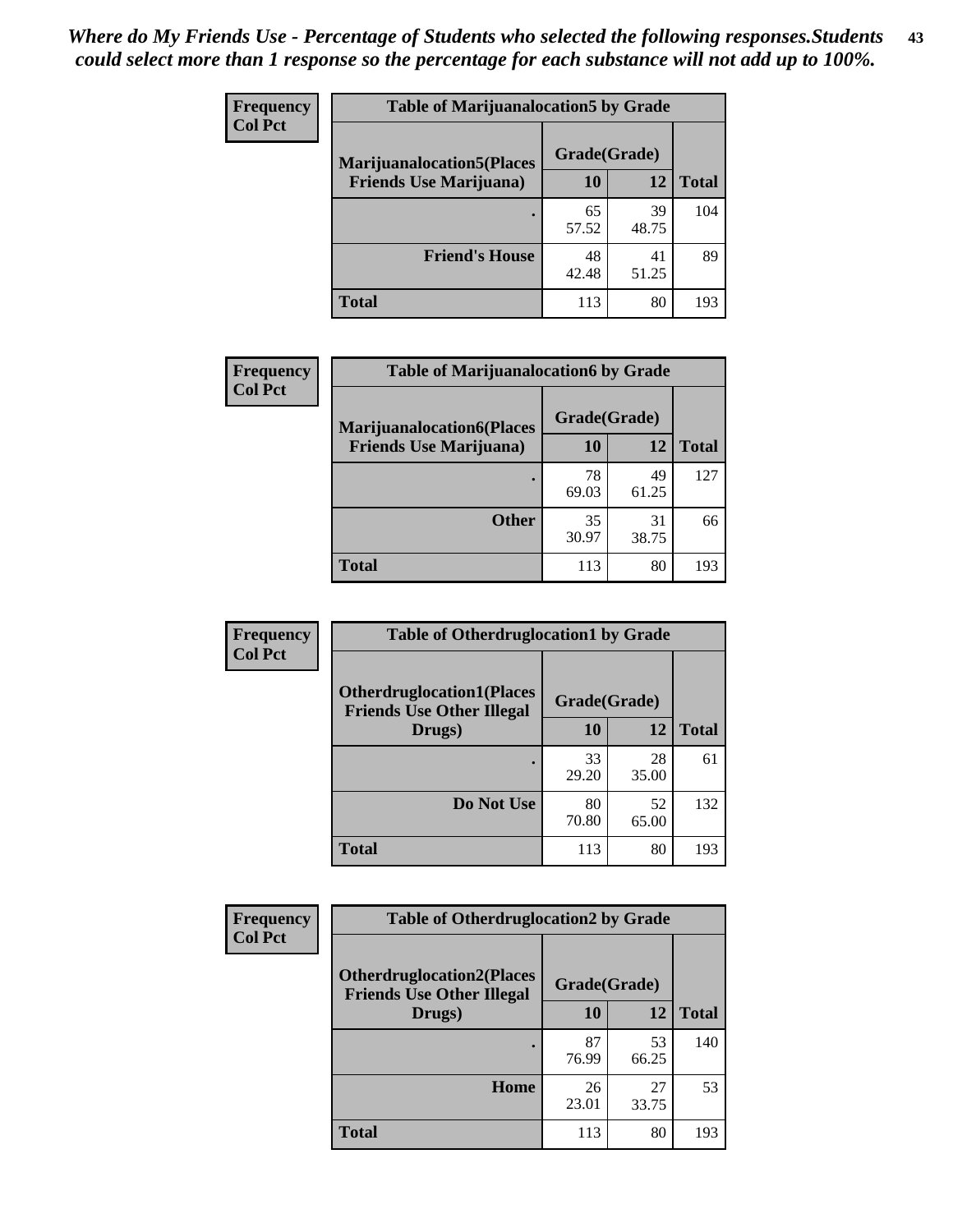| <b>Frequency</b> | <b>Table of Otherdruglocation 3 by Grade</b>                          |              |             |              |
|------------------|-----------------------------------------------------------------------|--------------|-------------|--------------|
| <b>Col Pct</b>   | <b>Otherdruglocation3(Places)</b><br><b>Friends Use Other Illegal</b> | Grade(Grade) |             |              |
|                  | Drugs)                                                                | 10           | 12          | <b>Total</b> |
|                  |                                                                       | 88<br>77.88  | 62<br>77.50 | 150          |
|                  | <b>School</b>                                                         | 25<br>22.12  | 18<br>22.50 | 43           |
|                  | <b>Total</b>                                                          | 113          | 80          | 193          |

| Frequency      | <b>Table of Otherdruglocation4 by Grade</b>                           |              |             |              |
|----------------|-----------------------------------------------------------------------|--------------|-------------|--------------|
| <b>Col Pct</b> | <b>Otherdruglocation4(Places)</b><br><b>Friends Use Other Illegal</b> | Grade(Grade) |             |              |
|                | Drugs)                                                                | 10           | 12          | <b>Total</b> |
|                |                                                                       | 91<br>80.53  | 60<br>75.00 | 151          |
|                | Car                                                                   | 22<br>19.47  | 20<br>25.00 | 42           |
|                | <b>Total</b>                                                          | 113          | 80          | 193          |

| <b>Frequency</b> | <b>Table of Otherdruglocation5 by Grade</b>                          |              |             |              |
|------------------|----------------------------------------------------------------------|--------------|-------------|--------------|
| <b>Col Pct</b>   | <b>Otherdruglocation5(Places</b><br><b>Friends Use Other Illegal</b> | Grade(Grade) |             |              |
|                  | Drugs)                                                               | <b>10</b>    | 12          | <b>Total</b> |
|                  |                                                                      | 90<br>79.65  | 49<br>61.25 | 139          |
|                  | <b>Friend's House</b>                                                | 23<br>20.35  | 31<br>38.75 | 54           |
|                  | <b>Total</b>                                                         | 113          | 80          | 193          |

| <b>Frequency</b> | <b>Table of Otherdruglocation6 by Grade</b>                          |              |             |              |
|------------------|----------------------------------------------------------------------|--------------|-------------|--------------|
| <b>Col Pct</b>   | <b>Otherdruglocation6(Places</b><br><b>Friends Use Other Illegal</b> | Grade(Grade) |             |              |
|                  | Drugs)                                                               | <b>10</b>    | 12          | <b>Total</b> |
|                  |                                                                      | 95<br>84.07  | 53<br>66.25 | 148          |
|                  | <b>Other</b>                                                         | 18<br>15.93  | 27<br>33.75 | 45           |
|                  | <b>Total</b>                                                         | 113          | 80          | 193          |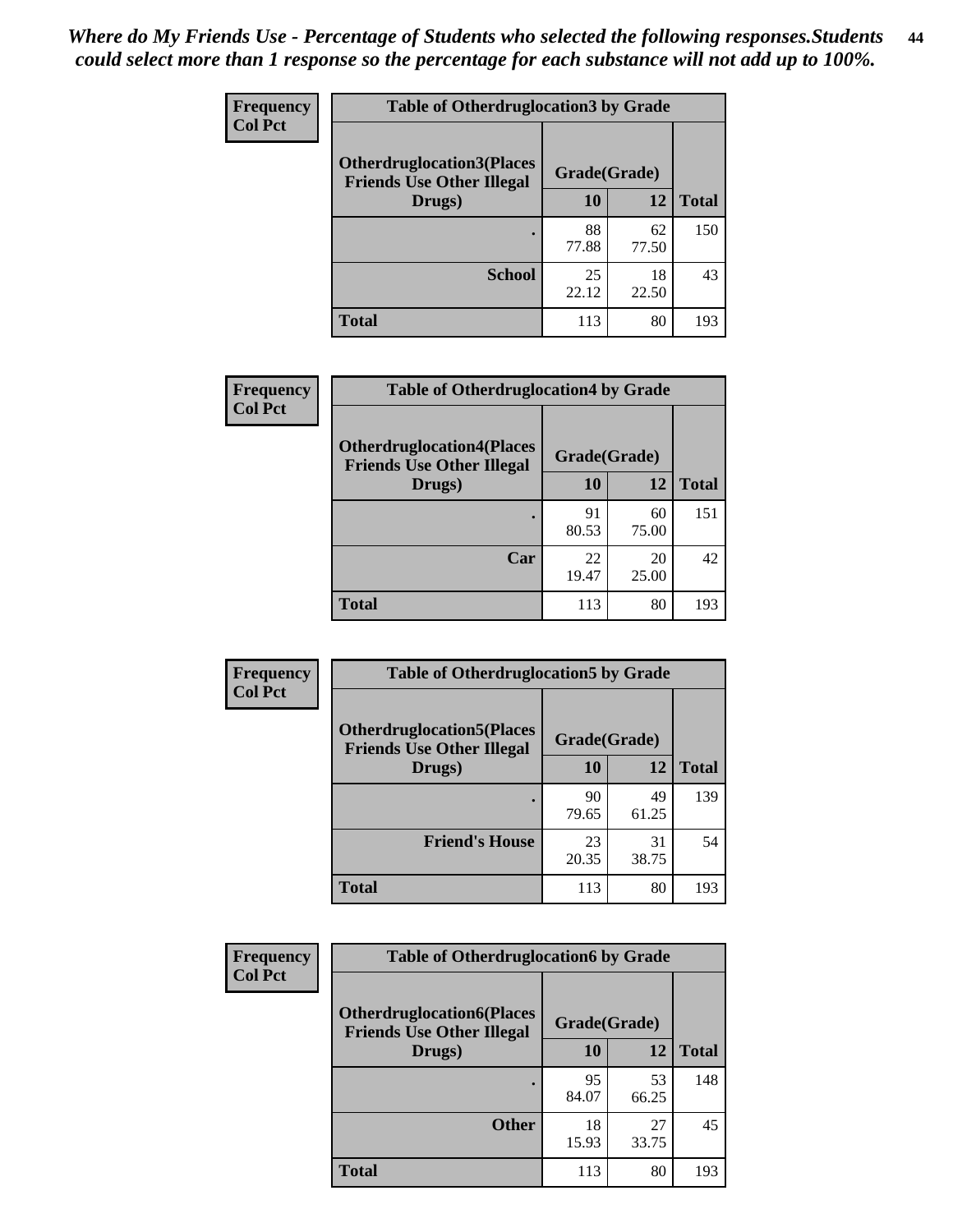| Frequency      | <b>Table of Alcoholtime1 by Grade</b>           |              |             |              |
|----------------|-------------------------------------------------|--------------|-------------|--------------|
| <b>Col Pct</b> | <b>Alcoholtime1(Times</b><br><b>Friends Use</b> | Grade(Grade) |             |              |
|                | Alcohol)                                        | 10           | 12          | <b>Total</b> |
|                |                                                 | 88<br>77.88  | 61<br>76.25 | 149          |
|                | Do Not Use                                      | 25<br>22.12  | 19<br>23.75 | 44           |
|                | <b>Total</b>                                    | 113          | 80          | 193          |

| Frequency      | <b>Table of Alcoholtime2 by Grade</b>           |              |             |              |
|----------------|-------------------------------------------------|--------------|-------------|--------------|
| <b>Col Pct</b> | <b>Alcoholtime2(Times</b><br><b>Friends Use</b> | Grade(Grade) |             |              |
|                | Alcohol)                                        | 10           | 12          | <b>Total</b> |
|                |                                                 | 96<br>84.96  | 62<br>77.50 | 158          |
|                | <b>On Way to School</b>                         | 17<br>15.04  | 18<br>22.50 | 35           |
|                | <b>Total</b>                                    | 113          | 80          | 193          |

| Frequency      | <b>Table of Alcoholtime3 by Grade</b>    |              |             |              |
|----------------|------------------------------------------|--------------|-------------|--------------|
| <b>Col Pct</b> | Alcoholtime3(Times<br><b>Friends Use</b> | Grade(Grade) |             |              |
|                | Alcohol)                                 | 10           | 12          | <b>Total</b> |
|                |                                          | 92<br>81.42  | 72<br>90.00 | 164          |
|                | <b>During School</b>                     | 21<br>18.58  | 8<br>10.00  | 29           |
|                | <b>Total</b>                             | 113          | 80          | 193          |

| <b>Frequency</b><br><b>Col Pct</b> | <b>Table of Alcoholtime4 by Grade</b> |              |             |              |
|------------------------------------|---------------------------------------|--------------|-------------|--------------|
|                                    | <b>Alcoholtime4(Times</b>             | Grade(Grade) |             |              |
|                                    | <b>Friends Use Alcohol)</b>           | 10           | 12          | <b>Total</b> |
|                                    |                                       | 97<br>85.84  | 59<br>73.75 | 156          |
|                                    | <b>On Way Home From School</b>        | 16<br>14.16  | 21<br>26.25 | 37           |
|                                    | <b>Total</b>                          | 113          | 80          | 193          |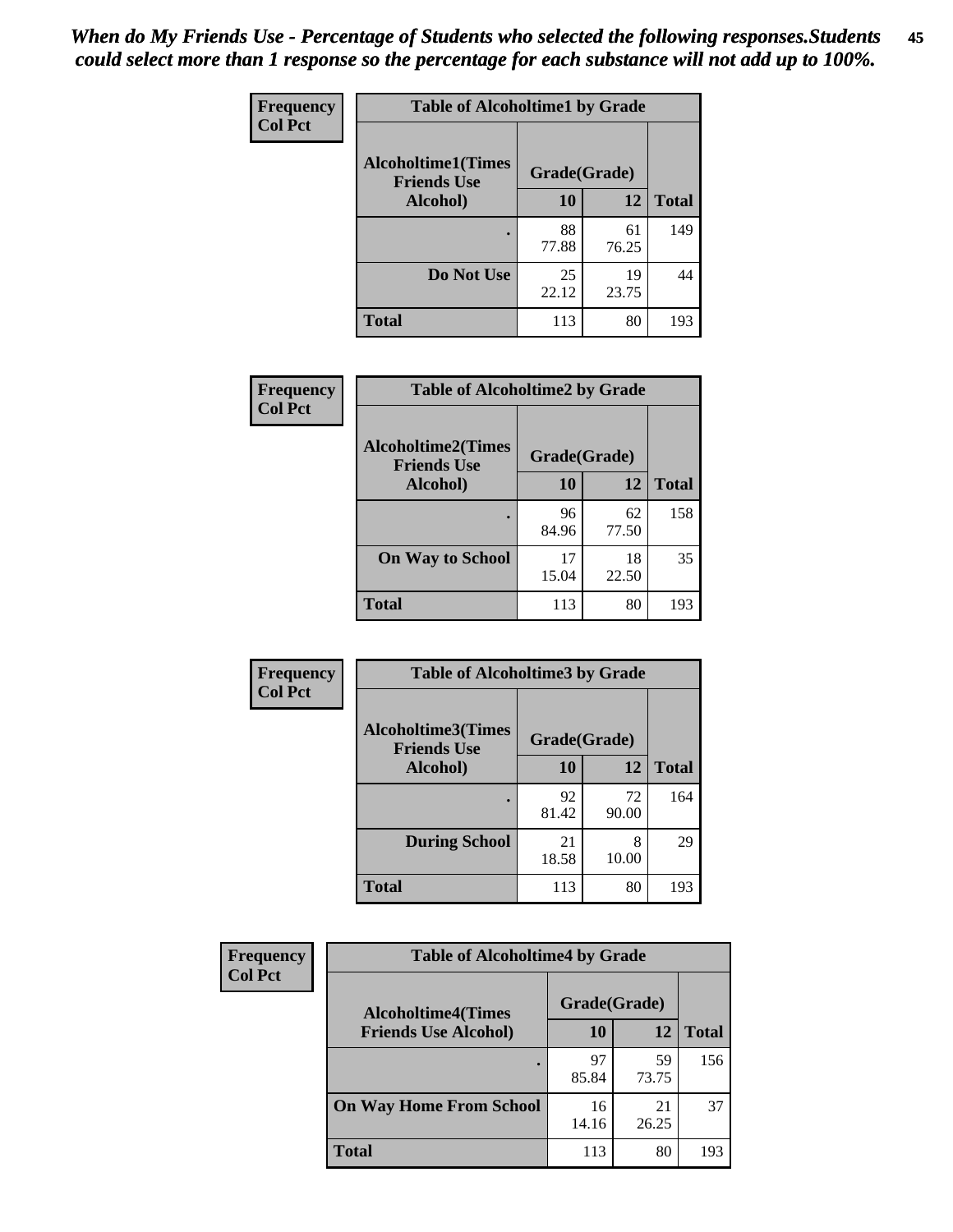*When do My Friends Use - Percentage of Students who selected the following responses.Students could select more than 1 response so the percentage for each substance will not add up to 100%.* **46**

| Frequency      | <b>Table of Alcoholtime5 by Grade</b>           |              |             |              |
|----------------|-------------------------------------------------|--------------|-------------|--------------|
| <b>Col Pct</b> | <b>Alcoholtime5(Times</b><br><b>Friends Use</b> | Grade(Grade) |             |              |
|                | Alcohol)                                        | 10           | 12          | <b>Total</b> |
|                |                                                 | 77<br>68.14  | 45<br>56.25 | 122          |
|                | Weeknights                                      | 36<br>31.86  | 35<br>43.75 | 71           |
|                | <b>Total</b>                                    | 113          | 80          | 193          |

| Frequency      | <b>Table of Alcoholtime6 by Grade</b>           |              |             |              |
|----------------|-------------------------------------------------|--------------|-------------|--------------|
| <b>Col Pct</b> | <b>Alcoholtime6(Times</b><br><b>Friends Use</b> | Grade(Grade) |             |              |
|                | Alcohol)                                        | 10           | 12          | <b>Total</b> |
|                | ٠                                               | 29<br>25.66  | 16<br>20.00 | 45           |
|                | Weekends                                        | 84<br>74.34  | 64<br>80.00 | 148          |
|                | <b>Total</b>                                    | 113          | 80          | 193          |

| Frequency      | <b>Table of Tobaccotime1 by Grade</b>           |              |             |              |
|----------------|-------------------------------------------------|--------------|-------------|--------------|
| <b>Col Pct</b> | <b>Tobaccotime1(Times</b><br><b>Friends Use</b> | Grade(Grade) |             |              |
|                | <b>Tobacco</b> )                                | 10           | 12          | <b>Total</b> |
|                | ٠                                               | 81<br>71.68  | 60<br>75.00 | 141          |
|                | Do Not Use                                      | 32<br>28.32  | 20<br>25.00 | 52           |
|                | <b>Total</b>                                    | 113          | 80          | 193          |

| <b>Frequency</b> |                                                 | <b>Table of Tobaccotime2 by Grade</b> |             |              |  |
|------------------|-------------------------------------------------|---------------------------------------|-------------|--------------|--|
| <b>Col Pct</b>   | <b>Tobaccotime2(Times</b><br><b>Friends Use</b> | Grade(Grade)                          |             |              |  |
|                  | <b>Tobacco</b> )                                | 10                                    | 12          | <b>Total</b> |  |
|                  |                                                 | 46<br>40.71                           | 31<br>38.75 | 77           |  |
|                  | <b>On Way to School</b>                         | 67<br>59.29                           | 49<br>61.25 | 116          |  |
|                  | <b>Total</b>                                    | 113                                   | 80          | 193          |  |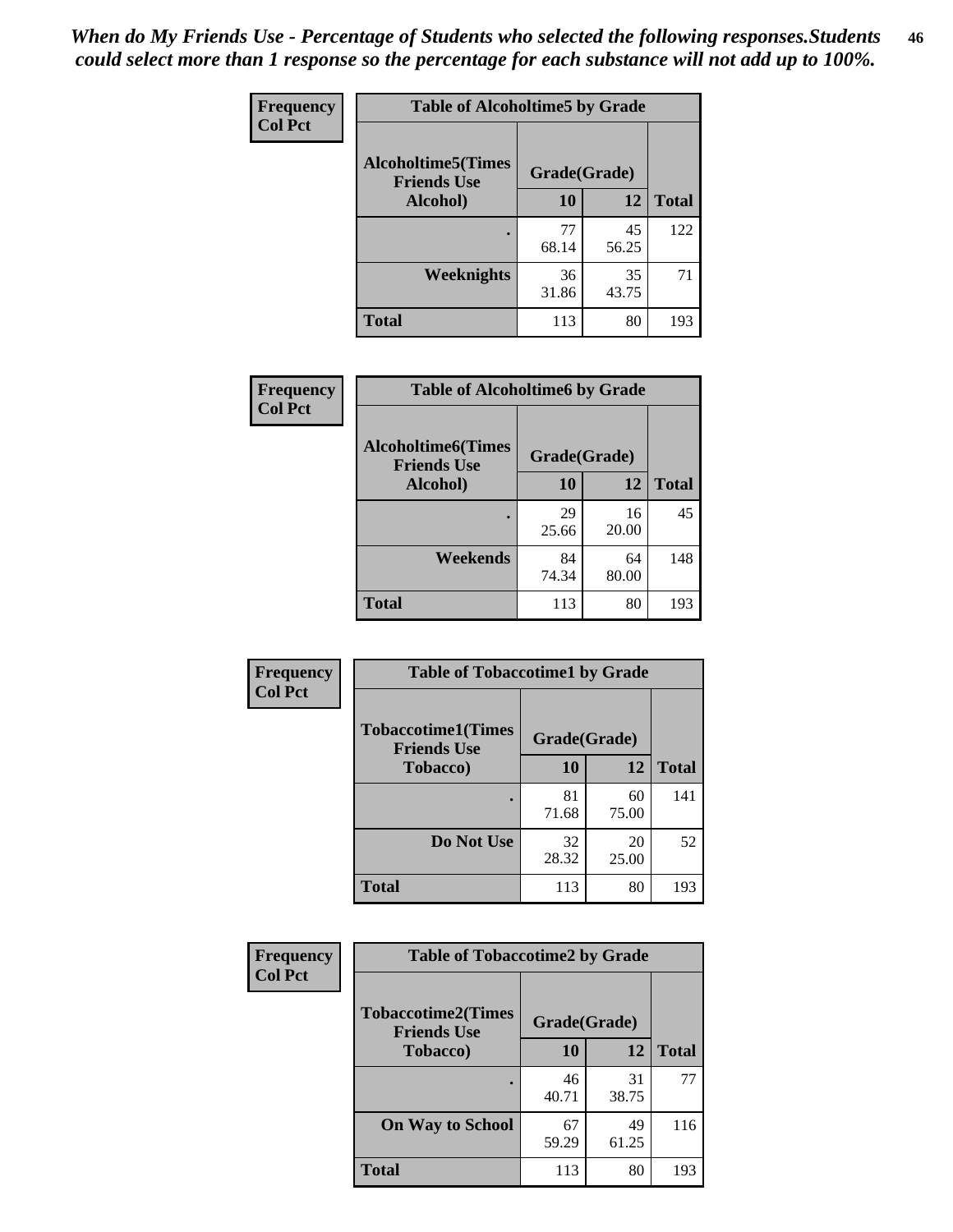*When do My Friends Use - Percentage of Students who selected the following responses.Students could select more than 1 response so the percentage for each substance will not add up to 100%.* **47**

| <b>Frequency</b> | <b>Table of Tobaccotime3 by Grade</b>           |              |             |              |  |
|------------------|-------------------------------------------------|--------------|-------------|--------------|--|
| <b>Col Pct</b>   | <b>Tobaccotime3(Times</b><br><b>Friends Use</b> | Grade(Grade) |             |              |  |
|                  | <b>Tobacco</b> )                                | 10           | 12          | <b>Total</b> |  |
|                  |                                                 | 60<br>53.10  | 38<br>47.50 | 98           |  |
|                  | <b>During School</b>                            | 53<br>46.90  | 42<br>52.50 | 95           |  |
|                  | <b>Total</b>                                    | 113          | 80          | 193          |  |

| Frequency<br><b>Col Pct</b> | <b>Table of Tobaccotime4 by Grade</b> |              |             |              |
|-----------------------------|---------------------------------------|--------------|-------------|--------------|
|                             | <b>Tobaccotime4(Times</b>             | Grade(Grade) |             |              |
|                             | <b>Friends Use Tobacco)</b>           | 10           | 12          | <b>Total</b> |
|                             |                                       | 97<br>85.84  | 59<br>73.75 | 156          |
|                             | <b>On Way Home From School</b>        | 16<br>14.16  | 21<br>26.25 | 37           |
|                             | Total                                 | 113          | 80          | 193          |

| <b>Frequency</b> | <b>Table of Tobaccotime5 by Grade</b>           |              |             |              |  |
|------------------|-------------------------------------------------|--------------|-------------|--------------|--|
| <b>Col Pct</b>   | <b>Tobaccotime5(Times</b><br><b>Friends Use</b> | Grade(Grade) |             |              |  |
|                  | Tobacco)                                        | 10           | 12          | <b>Total</b> |  |
|                  |                                                 | 47<br>41.59  | 23<br>28.75 | 70           |  |
|                  | Weeknights                                      | 66<br>58.41  | 57<br>71.25 | 123          |  |
|                  | <b>Total</b>                                    | 113          | 80          | 193          |  |

| <b>Frequency</b><br><b>Col Pct</b> | <b>Table of Tobaccotime6 by Grade</b>           |              |             |              |  |
|------------------------------------|-------------------------------------------------|--------------|-------------|--------------|--|
|                                    | <b>Tobaccotime6(Times</b><br><b>Friends Use</b> | Grade(Grade) |             |              |  |
|                                    | <b>Tobacco</b> )                                | 10           | 12          | <b>Total</b> |  |
|                                    | ٠                                               | 42<br>37.17  | 25<br>31.25 | 67           |  |
|                                    | Weekends                                        | 71<br>62.83  | 55<br>68.75 | 126          |  |
|                                    | <b>Total</b>                                    | 113          | 80          | 193          |  |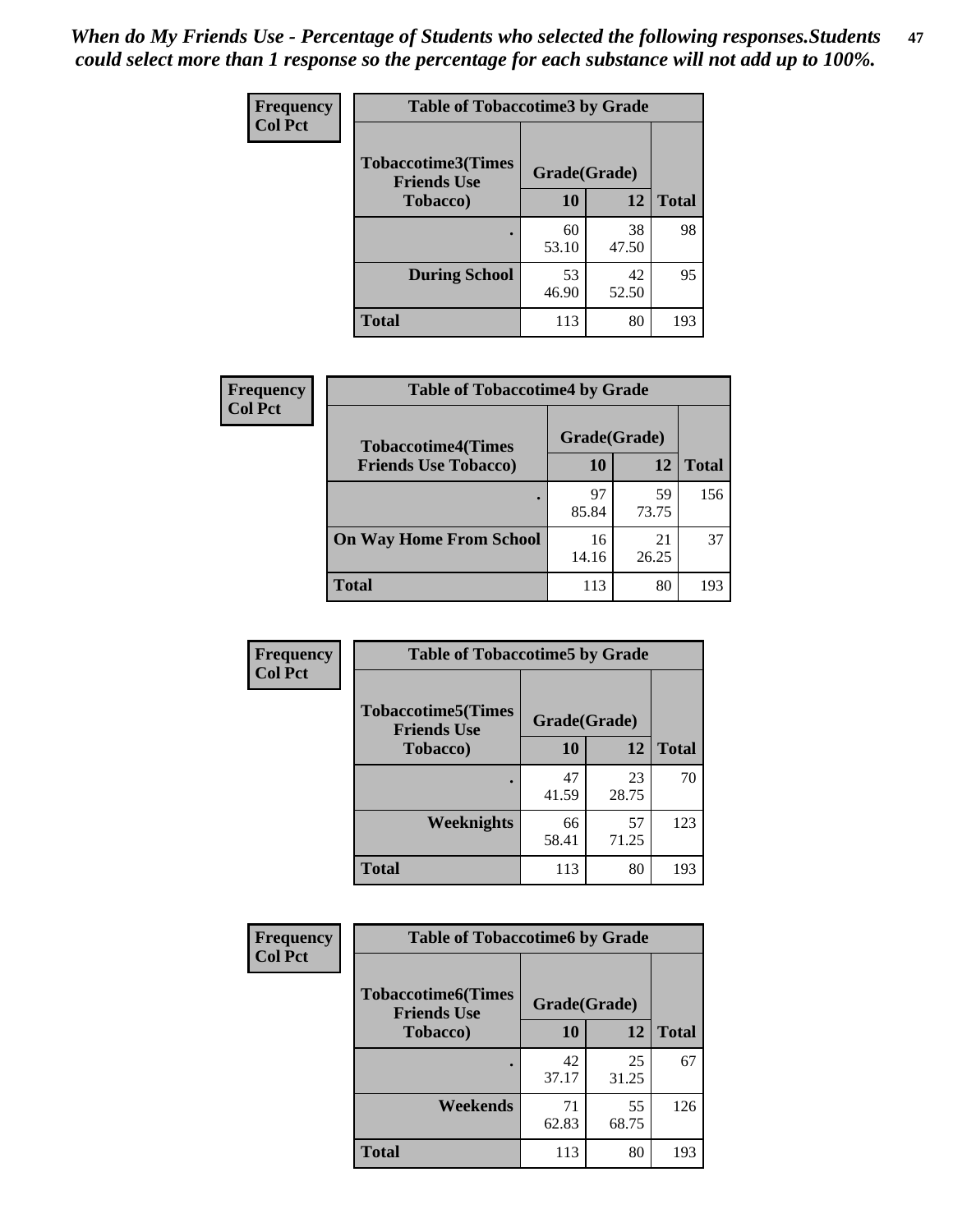| Frequency      | <b>Table of Marijuanatime1 by Grade</b>           |              |             |              |
|----------------|---------------------------------------------------|--------------|-------------|--------------|
| <b>Col Pct</b> | <b>Marijuanatime1(Times</b><br><b>Friends Use</b> | Grade(Grade) |             |              |
|                | Marijuana)                                        | 10           | 12          | <b>Total</b> |
|                |                                                   | 57<br>50.44  | 38<br>47.50 | 95           |
|                | Do Not Use                                        | 56<br>49.56  | 42<br>52.50 | 98           |
|                | <b>Total</b>                                      | 113          | 80          | 193          |

| Frequency      | <b>Table of Marijuanatime2 by Grade</b>           |              |             |              |
|----------------|---------------------------------------------------|--------------|-------------|--------------|
| <b>Col Pct</b> | <b>Marijuanatime2(Times</b><br><b>Friends Use</b> | Grade(Grade) |             |              |
|                | Marijuana)                                        | 10           | 12          | <b>Total</b> |
|                |                                                   | 87<br>76.99  | 56<br>70.00 | 143          |
|                | <b>On Way to School</b>                           | 26<br>23.01  | 24<br>30.00 | 50           |
|                | <b>Total</b>                                      | 113          | 80          | 193          |

| Frequency<br><b>Col Pct</b> | <b>Table of Marijuanatime3 by Grade</b>    |              |             |              |
|-----------------------------|--------------------------------------------|--------------|-------------|--------------|
|                             | Marijuanatime3(Times<br><b>Friends Use</b> | Grade(Grade) |             |              |
|                             | Marijuana)                                 | 10           | 12          | <b>Total</b> |
|                             |                                            | 91<br>80.53  | 72<br>90.00 | 163          |
|                             | <b>During School</b>                       | 22<br>19.47  | 8<br>10.00  | 30           |
|                             | Total                                      | 113          | 80          | 193          |

| <b>Frequency</b> | <b>Table of Marijuanatime4 by Grade</b> |              |             |              |
|------------------|-----------------------------------------|--------------|-------------|--------------|
| <b>Col Pct</b>   | <b>Marijuanatime4(Times</b>             | Grade(Grade) |             |              |
|                  | <b>Friends Use Marijuana</b> )          | 10           | 12          | <b>Total</b> |
|                  |                                         | 93<br>82.30  | 58<br>72.50 | 151          |
|                  | <b>On Way Home From School</b>          | 20<br>17.70  | 22<br>27.50 | 42           |
|                  | <b>Total</b>                            | 113          | 80          | 193          |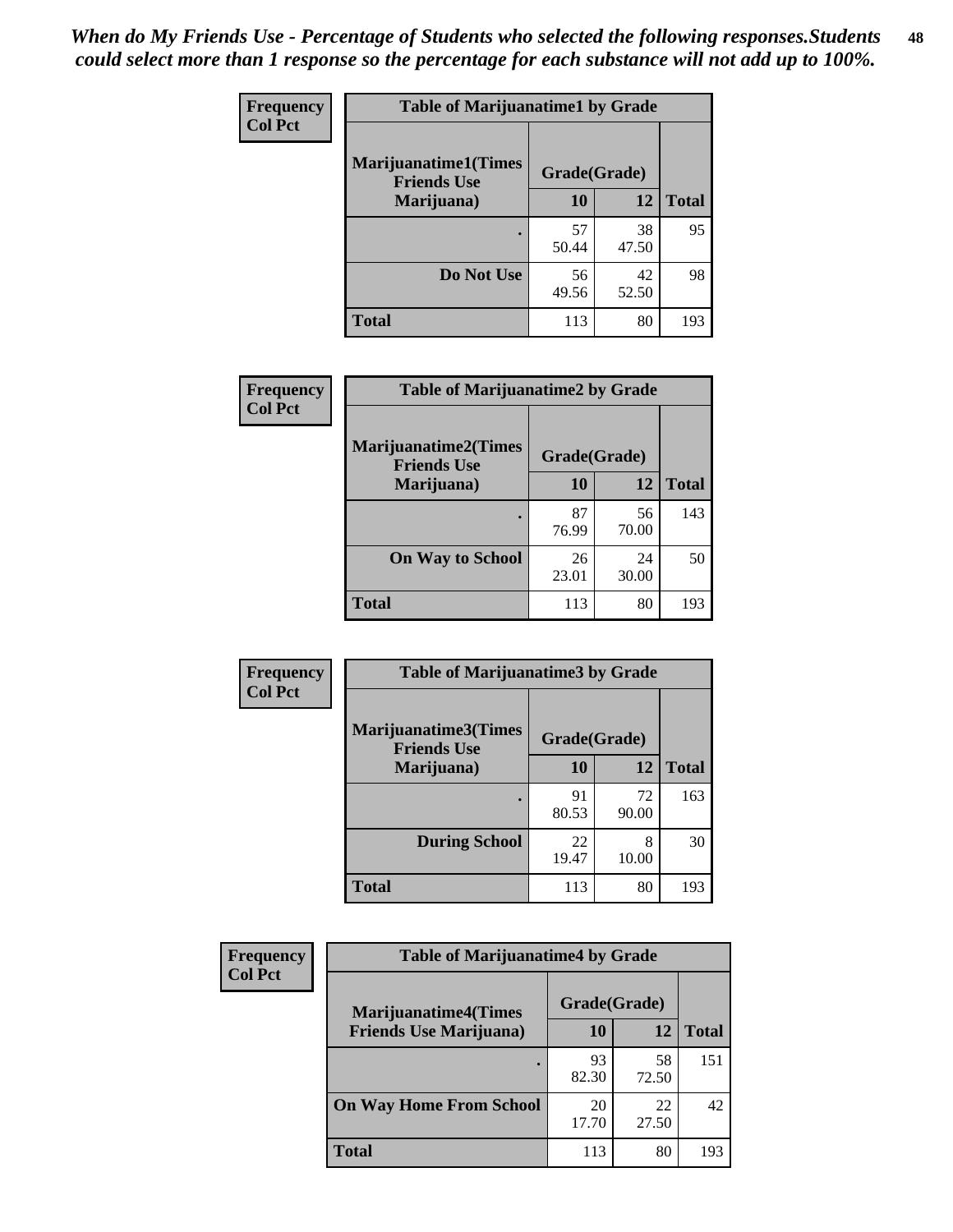| Frequency      | <b>Table of Marijuanatime5 by Grade</b>            |              |             |              |  |
|----------------|----------------------------------------------------|--------------|-------------|--------------|--|
| <b>Col Pct</b> | <b>Marijuanatime5</b> (Times<br><b>Friends Use</b> | Grade(Grade) |             |              |  |
|                | Marijuana)                                         | 10           | 12          | <b>Total</b> |  |
|                |                                                    | 71<br>62.83  | 47<br>58.75 | 118          |  |
|                | Weeknights                                         | 42<br>37.17  | 33<br>41.25 | 75           |  |
|                | <b>Total</b>                                       | 113          | 80          | 193          |  |

| Frequency      |                                                    | <b>Table of Marijuanatime6 by Grade</b>                            |       |              |  |
|----------------|----------------------------------------------------|--------------------------------------------------------------------|-------|--------------|--|
| <b>Col Pct</b> | <b>Marijuanatime6</b> (Times<br><b>Friends Use</b> | Grade(Grade)<br>10<br>12<br>62<br>36<br>45.00<br>54.87<br>44<br>51 |       |              |  |
|                | Marijuana)                                         |                                                                    |       | <b>Total</b> |  |
|                |                                                    |                                                                    |       | 98           |  |
|                | Weekends                                           | 45.13                                                              | 55.00 | 95           |  |
|                | <b>Total</b>                                       | 113                                                                | 80    | 193          |  |

| <b>Frequency</b> | <b>Table of Otherdrugtime1 by Grade</b>                  |              |             |              |
|------------------|----------------------------------------------------------|--------------|-------------|--------------|
| <b>Col Pct</b>   | <b>Otherdrugtime1</b> (Times<br><b>Friends Use Other</b> | Grade(Grade) |             |              |
|                  | <b>Illegal Drugs</b> )                                   | 10           | 12          | <b>Total</b> |
|                  |                                                          | 31<br>27.43  | 27<br>33.75 | 58           |
|                  | Do Not Use                                               | 82<br>72.57  | 53<br>66.25 | 135          |
|                  | <b>Total</b>                                             | 113          | 80          | 193          |

| Frequency      | <b>Table of Otherdrugtime2 by Grade</b>                 |              |             |              |
|----------------|---------------------------------------------------------|--------------|-------------|--------------|
| <b>Col Pct</b> | <b>Otherdrugtime2(Times</b><br><b>Friends Use Other</b> | Grade(Grade) |             |              |
|                | <b>Illegal Drugs</b> )                                  | 10           | 12          | <b>Total</b> |
|                |                                                         | 94<br>83.19  | 65<br>81.25 | 159          |
|                | <b>On Way to School</b>                                 | 19<br>16.81  | 15<br>18.75 | 34           |
|                | <b>Total</b>                                            | 113          | 80          | 193          |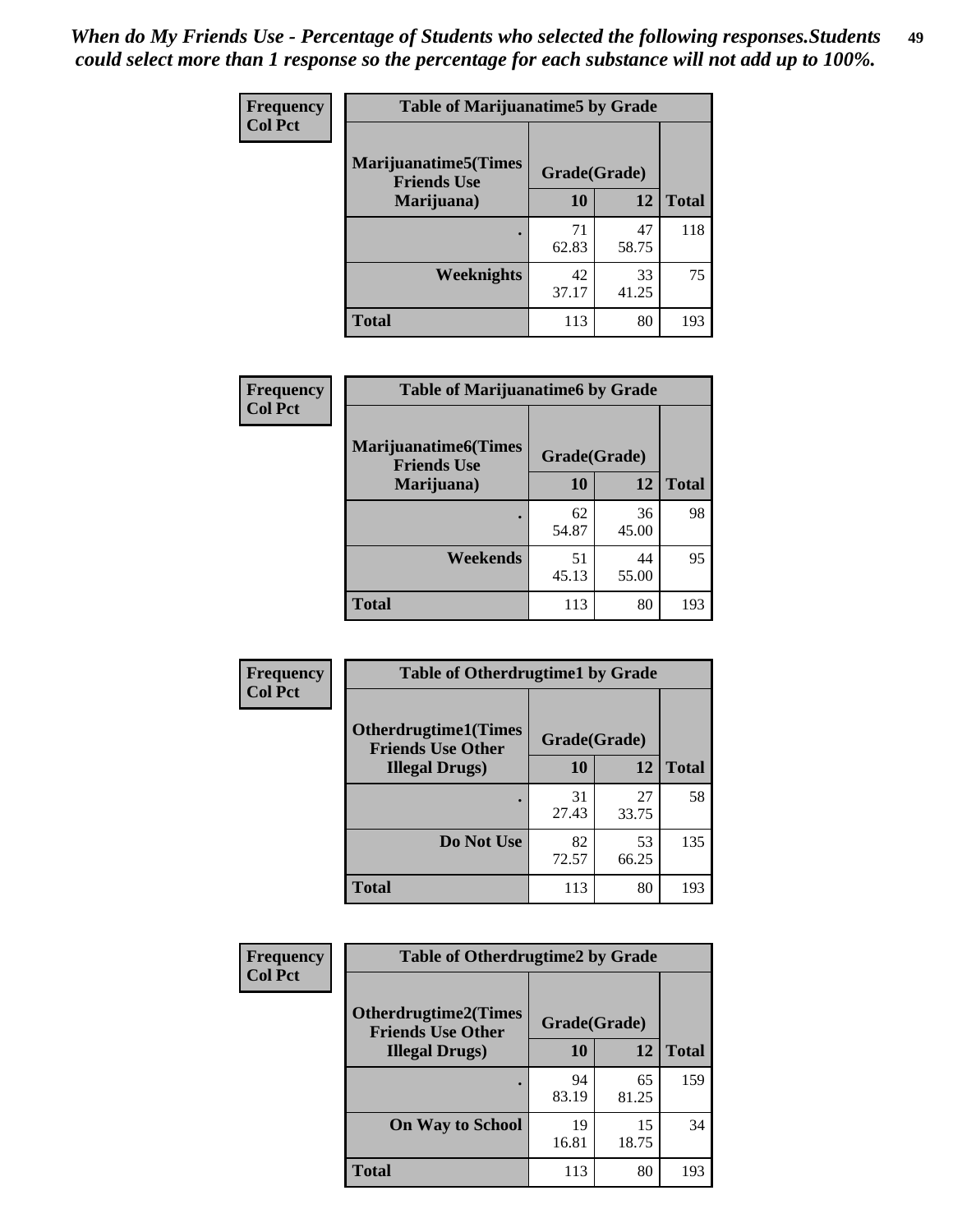| <b>Frequency</b><br><b>Col Pct</b> | <b>Table of Otherdrugtime3 by Grade</b>                 |              |             |              |
|------------------------------------|---------------------------------------------------------|--------------|-------------|--------------|
|                                    | <b>Otherdrugtime3(Times</b><br><b>Friends Use Other</b> | Grade(Grade) |             |              |
|                                    | <b>Illegal Drugs</b> )                                  | 10           | 12          | <b>Total</b> |
|                                    |                                                         | 90<br>79.65  | 73<br>91.25 | 163          |
|                                    | <b>During School</b>                                    | 23<br>20.35  | ℸ<br>8.75   | 30           |
|                                    | <b>Total</b>                                            | 113          | 80          | 193          |

| Frequency      | <b>Table of Otherdrugtime4 by Grade</b>                         |              |             |              |  |
|----------------|-----------------------------------------------------------------|--------------|-------------|--------------|--|
| <b>Col Pct</b> | <b>Otherdrugtime4(Times</b><br><b>Friends Use Other Illegal</b> | Grade(Grade) |             |              |  |
|                | Drugs)                                                          | 10           | 12          | <b>Total</b> |  |
|                | $\bullet$                                                       | 97<br>85.84  | 65<br>81.25 | 162          |  |
|                | <b>On Way Home From School</b>                                  | 16<br>14.16  | 15<br>18.75 | 31           |  |
|                | <b>Total</b>                                                    | 113          | 80          | 193          |  |

| <b>Frequency</b><br><b>Col Pct</b> | <b>Table of Otherdrugtime5 by Grade</b>                  |              |             |              |
|------------------------------------|----------------------------------------------------------|--------------|-------------|--------------|
|                                    | <b>Otherdrugtime5</b> (Times<br><b>Friends Use Other</b> | Grade(Grade) |             |              |
|                                    | <b>Illegal Drugs</b> )                                   | 10           | 12          | <b>Total</b> |
|                                    |                                                          | 92<br>81.42  | 56<br>70.00 | 148          |
|                                    | Weeknights                                               | 21<br>18.58  | 24<br>30.00 | 45           |
|                                    | Total                                                    | 113          | 80          | 193          |

| <b>Frequency</b> | <b>Table of Otherdrugtime6 by Grade</b>                                 |             |             |              |
|------------------|-------------------------------------------------------------------------|-------------|-------------|--------------|
| <b>Col Pct</b>   | <b>Otherdrugtime6(Times</b><br>Grade(Grade)<br><b>Friends Use Other</b> |             |             |              |
|                  | <b>Illegal Drugs</b> )                                                  | 10          | 12          | <b>Total</b> |
|                  |                                                                         | 89<br>78.76 | 47<br>58.75 | 136          |
|                  | Weekends                                                                | 24<br>21.24 | 33<br>41.25 | 57           |
|                  | Total                                                                   | 113         | 80          | 193          |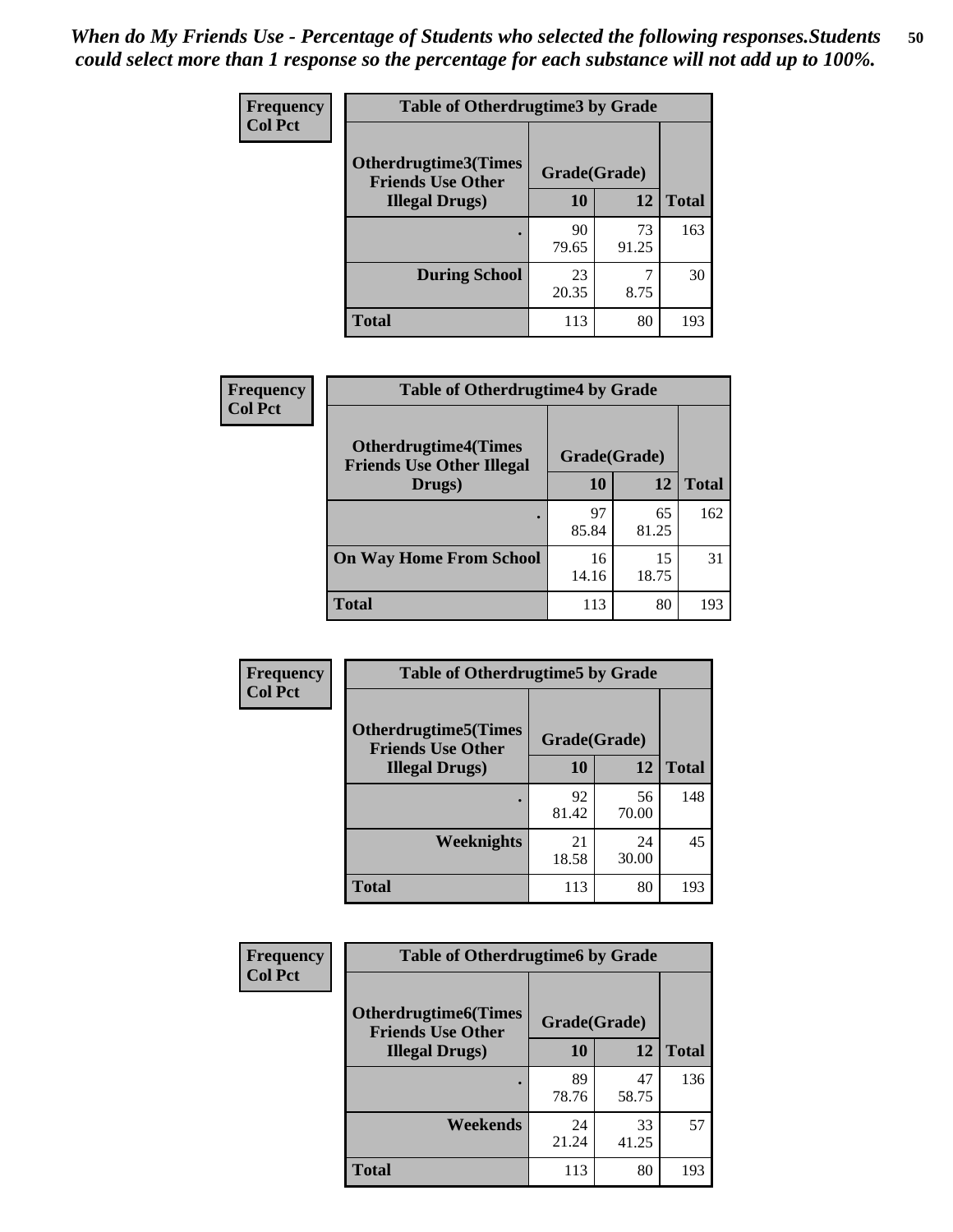| Frequency      | <b>Table of Educationalcohol by Grade</b>                                                                  |              |             |              |
|----------------|------------------------------------------------------------------------------------------------------------|--------------|-------------|--------------|
| <b>Col Pct</b> | Educationalcohol(I<br>have been taught<br>about alcohol,<br>tobacco,<br>and other drugs<br>within the last | Grade(Grade) |             |              |
|                | year at school)                                                                                            | 10           | 12          | <b>Total</b> |
|                | Yes                                                                                                        | 77<br>68.75  | 32<br>40.00 | 109          |
|                | N <sub>0</sub>                                                                                             | 35<br>31.25  | 48<br>60.00 | 83           |
|                | <b>Total</b>                                                                                               | 112          | 80          | 192          |
|                | <b>Frequency Missing = 1</b>                                                                               |              |             |              |

| Frequency<br>Col Pct |
|----------------------|
|                      |

| <b>Table of Eversmoked by Grade</b> |              |       |              |  |  |
|-------------------------------------|--------------|-------|--------------|--|--|
| Eversmoked(I<br>have smoked         | Grade(Grade) |       |              |  |  |
| a cigarette)                        | 10           | 12    | <b>Total</b> |  |  |
| Yes                                 | 44           | 44    | 88           |  |  |
|                                     | 39.29        | 55.00 |              |  |  |
| N <sub>0</sub>                      | 68           | 36    | 104          |  |  |
|                                     | 60.71        | 45.00 |              |  |  |
| <b>Total</b>                        | 112          | 80    | 192          |  |  |
| <b>Frequency Missing = 1</b>        |              |       |              |  |  |

| Frequency      | <b>Table of Drovedrinking by Grade</b>                                                         |              |             |              |
|----------------|------------------------------------------------------------------------------------------------|--------------|-------------|--------------|
| <b>Col Pct</b> | Drovedrinking(In<br>the past 30 days I<br>have driven a car<br>or other vehicle<br>while I was | Grade(Grade) |             |              |
|                | drinking alcohol)                                                                              | 10           | 12          | <b>Total</b> |
|                | <b>Yes</b>                                                                                     | 6.25         | 5<br>6.25   | 12           |
|                | N <sub>0</sub>                                                                                 | 105<br>93.75 | 75<br>93.75 | 180          |
|                | <b>Total</b>                                                                                   | 112          | 80          | 192          |
|                | <b>Frequency Missing = 1</b>                                                                   |              |             |              |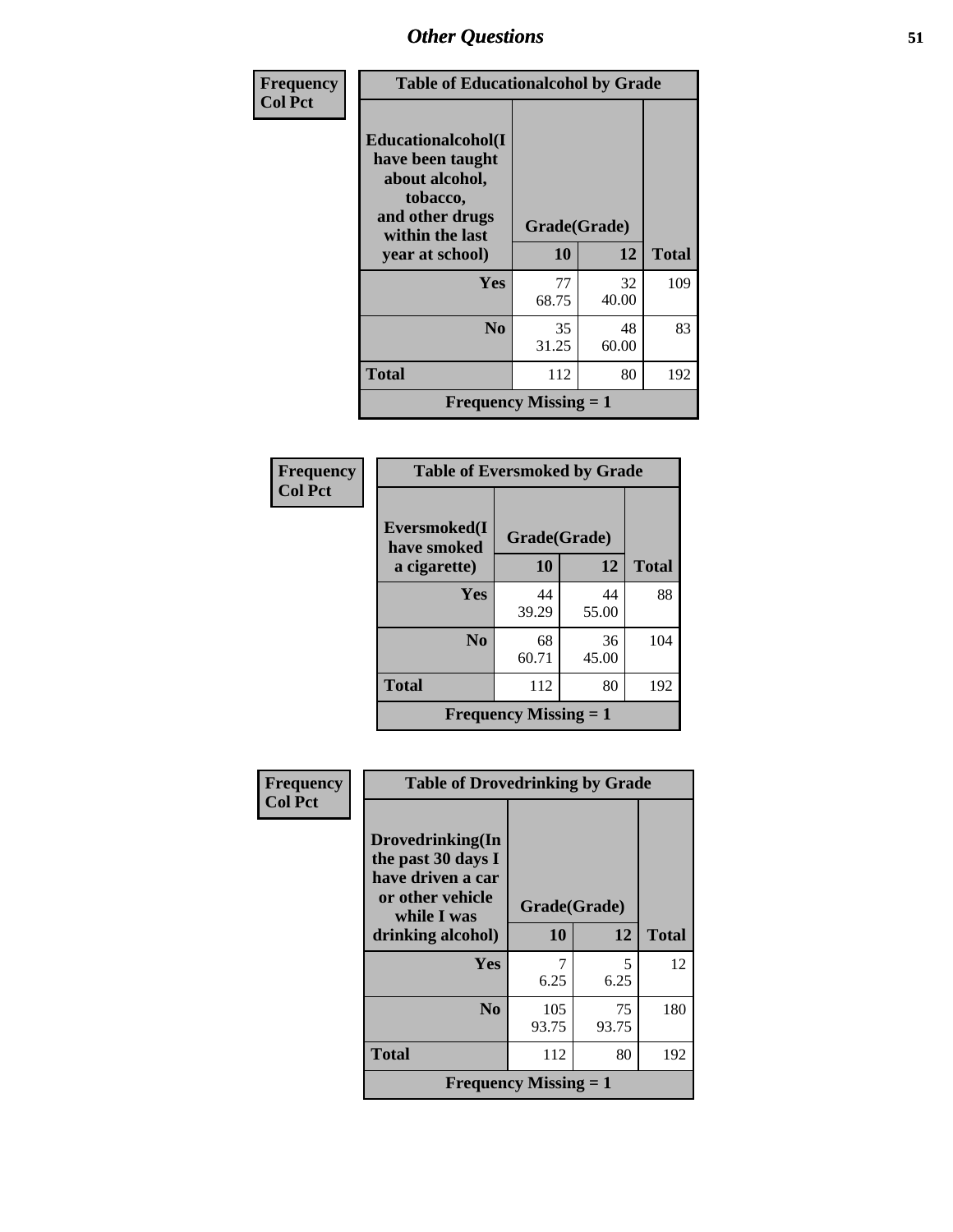| Frequency<br><b>Col Pct</b> | <b>Table of Rodedrinking by Grade</b>                                                                      |                              |             |              |  |
|-----------------------------|------------------------------------------------------------------------------------------------------------|------------------------------|-------------|--------------|--|
|                             | Rodedrinking(In<br>the past 30 days<br>I have ridden in<br>a car with a<br>driver who had<br>been drinking | Grade(Grade)                 |             |              |  |
|                             | alcohol)                                                                                                   | 10                           | 12          | <b>Total</b> |  |
|                             | <b>Yes</b>                                                                                                 | 20<br>17.86                  | 9<br>11.25  | 29           |  |
|                             | N <sub>0</sub>                                                                                             | 92<br>82.14                  | 71<br>88.75 | 163          |  |
|                             | <b>Total</b>                                                                                               | 112                          | 80          | 192          |  |
|                             |                                                                                                            | <b>Frequency Missing = 1</b> |             |              |  |

| Frequency      | <b>Table of Drugsschool by Grade</b>                                                                                      |              |             |              |
|----------------|---------------------------------------------------------------------------------------------------------------------------|--------------|-------------|--------------|
| <b>Col Pct</b> | <b>Drugsschool</b> (During<br>the past 12 months,<br>I have been offered,<br>sold,<br>or given illegal<br>drugs on school | Grade(Grade) |             |              |
|                | property)                                                                                                                 | 10           | 12          | <b>Total</b> |
|                | Yes                                                                                                                       | 30<br>26.79  | 29<br>36.25 | 59           |
|                | N <sub>0</sub>                                                                                                            | 82<br>73.21  | 51<br>63.75 | 133          |
|                | <b>Total</b>                                                                                                              | 112          | 80          | 192          |
|                | <b>Frequency Missing = 1</b>                                                                                              |              |             |              |
|                |                                                                                                                           |              |             |              |

| Frequency      | <b>Table of Helpbullied by Grade</b>                 |              |                       |              |
|----------------|------------------------------------------------------|--------------|-----------------------|--------------|
| <b>Col Pct</b> | $Helpb$ ullied $(I$<br>would help<br>someone who was | Grade(Grade) |                       |              |
|                | being bullied)                                       | 10           | 12                    | <b>Total</b> |
|                | <b>Strongly Agree</b>                                | 43<br>38.39  | 44<br>55.00           | 87           |
|                | <b>Somewhat Agree</b>                                | 45<br>40.18  | 29<br>36.25           | 74           |
|                | <b>Somewhat Disagree</b>                             | 19<br>16.96  | $\mathcal{R}$<br>3.75 | 22           |
|                | <b>Strongly Disagree</b>                             | 5<br>4.46    | 4<br>5.00             | 9            |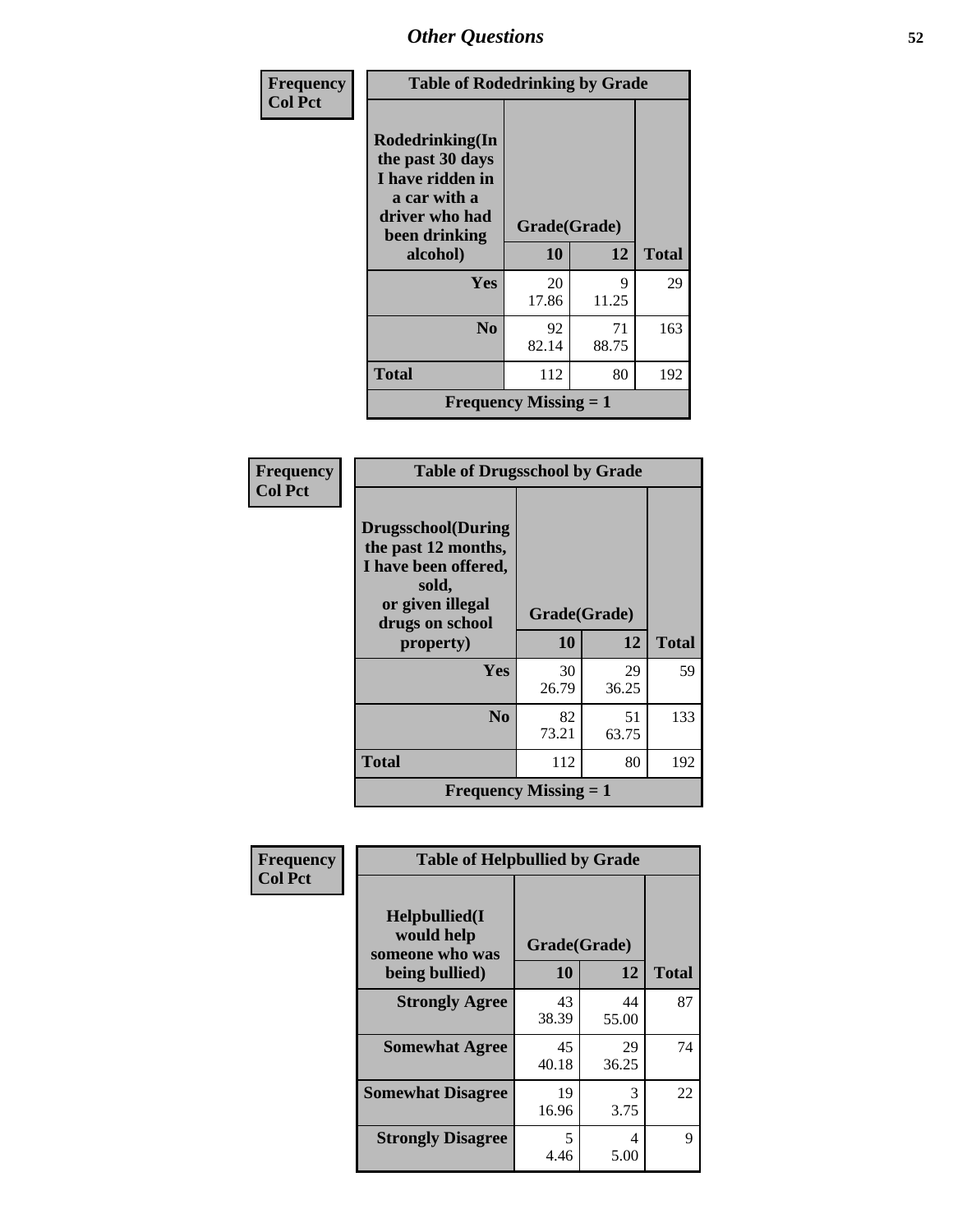| Frequency<br><b>Col Pct</b> | <b>Table of Helpbullied by Grade</b>                              |                    |    |              |  |  |  |
|-----------------------------|-------------------------------------------------------------------|--------------------|----|--------------|--|--|--|
|                             | Helpbullied(I)<br>would help<br>someone who was<br>being bullied) | Grade(Grade)<br>10 | 12 | <b>Total</b> |  |  |  |
|                             | <b>Total</b>                                                      | 112                | 80 | 192          |  |  |  |
|                             | <b>Frequency Missing = 1</b>                                      |                    |    |              |  |  |  |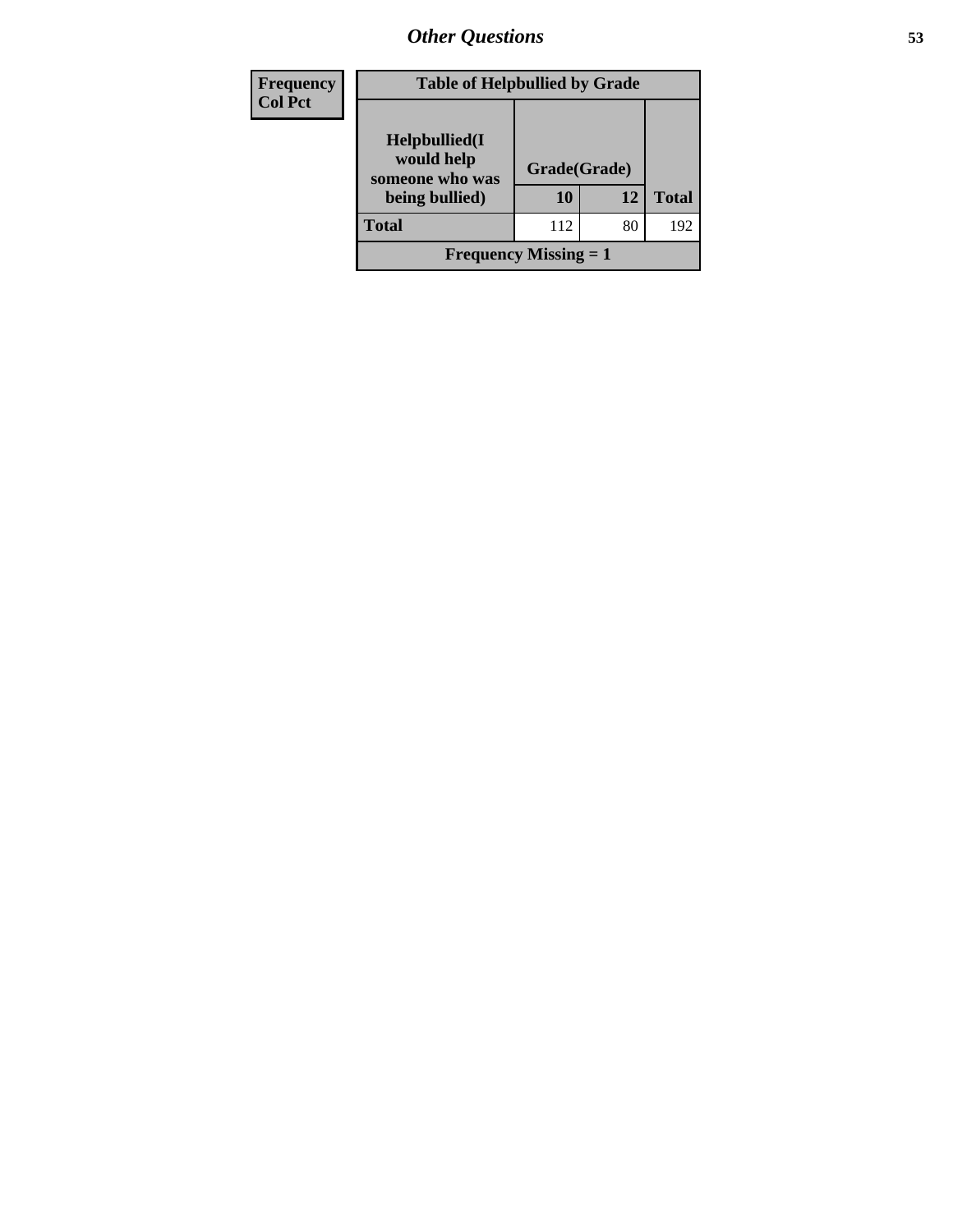| <b>Frequency</b><br>Row Pct |
|-----------------------------|
|                             |

| <b>Table of Grade by Bingedrinking</b> |                  |                                                                                                         |                        |                          |                        |                        |                   |              |
|----------------------------------------|------------------|---------------------------------------------------------------------------------------------------------|------------------------|--------------------------|------------------------|------------------------|-------------------|--------------|
|                                        |                  | Bingedrinking(I have drunk five or more<br>drinks of alcohol at one sitting during the<br>last 30 days) |                        |                          |                        |                        |                   |              |
| Grade(Grade)                           | 0<br><b>Days</b> | 1 or<br>2<br>days                                                                                       | 3 to<br>days           | <b>6 to</b><br>9<br>days | 10<br>to<br>19<br>days | 20<br>to<br>29<br>days | All<br>30<br>days | <b>Total</b> |
| 10                                     | 95<br>84.07      | 8<br>7.08                                                                                               | 4<br>3.54              | 2<br>1.77                | 0.88                   | 2<br>1.77              | 0.88              | 113          |
|                                        |                  |                                                                                                         |                        |                          |                        |                        |                   |              |
| 12                                     | 62<br>77.50      | 8<br>10.00                                                                                              | $\overline{4}$<br>5.00 | 3<br>3.75                | 1.25                   | 1.25                   | 1.25              | 80           |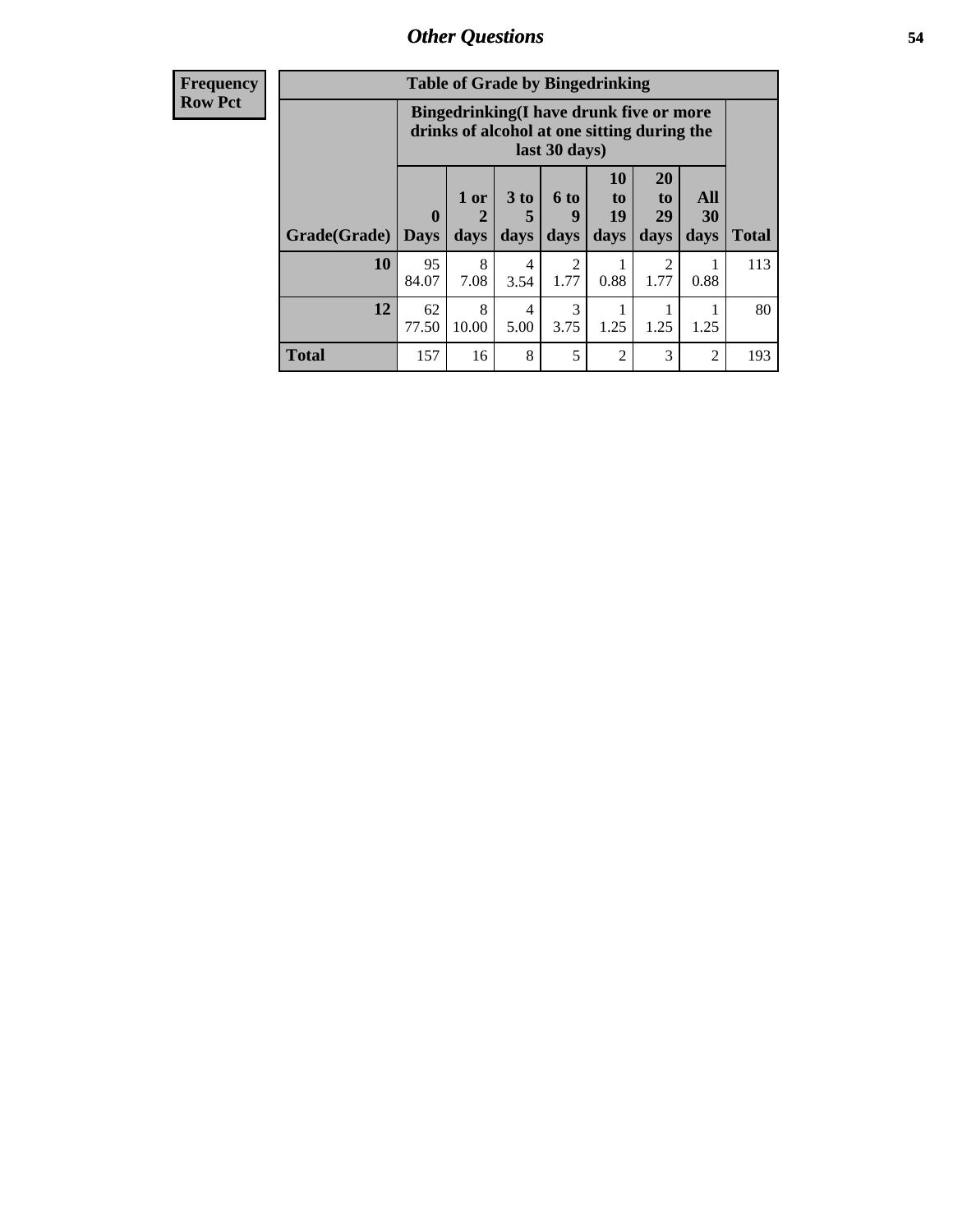### *Nutrition* **55**

**Frequency Row Pct**

| <b>Table of Grade by Dairy</b> |                          |                                                                 |                                        |                                    |              |  |  |
|--------------------------------|--------------------------|-----------------------------------------------------------------|----------------------------------------|------------------------------------|--------------|--|--|
|                                |                          | Dairy (I eat at least 3 servings of dairy<br>products each day) |                                        |                                    |              |  |  |
| Grade(Grade)                   | <b>Strongly</b><br>Agree | Agree                                                           | Somewhat   Somewhat<br><b>Disagree</b> | <b>Strongly</b><br><b>Disagree</b> | <b>Total</b> |  |  |
| 10                             | 37<br>33.04              | 44<br>39.29                                                     | 17<br>15.18                            | 14<br>12.50                        | 112          |  |  |
| 12                             | 30<br>37.50              | 25<br>31.25                                                     | 12<br>15.00                            | 13<br>16.25                        | 80           |  |  |
| <b>Total</b>                   | 67                       | 69                                                              | 29                                     | 27                                 | 192          |  |  |
| Frequency Missing $= 1$        |                          |                                                                 |                                        |                                    |              |  |  |

**Frequency Row Pct**

| $\mathbf{c}\mathbf{v}$ |                                                                          |                          | <b>Table of Grade by Fruitveg</b>         |                                    |                                    |              |
|------------------------|--------------------------------------------------------------------------|--------------------------|-------------------------------------------|------------------------------------|------------------------------------|--------------|
|                        | Fruitveg(I eat at least 5 servings of fruits<br>and vegetables each day) |                          |                                           |                                    |                                    |              |
|                        | Grade(Grade)                                                             | <b>Strongly</b><br>Agree | <b>Somewhat</b><br>Agree                  | <b>Somewhat</b><br><b>Disagree</b> | <b>Strongly</b><br><b>Disagree</b> | <b>Total</b> |
|                        | 10                                                                       | 19<br>16.96              | 31<br>27.68                               | 42<br>37.50                        | 20<br>17.86                        | 112          |
|                        | 12                                                                       | 15<br>18.75              | 21<br>26.25                               | 25<br>31.25                        | 19<br>23.75                        | 80           |
|                        | <b>Total</b>                                                             | 34                       | 52                                        | 67                                 | 39                                 | 192          |
|                        |                                                                          |                          | <b>Frequency Missing <math>= 1</math></b> |                                    |                                    |              |

**Frequency Row Pct**

| <b>Table of Grade by Cafeteriahealthy</b>                             |                          |                              |                             |                                    |              |
|-----------------------------------------------------------------------|--------------------------|------------------------------|-----------------------------|------------------------------------|--------------|
| Cafeteriahealthy (School meals in my<br>school cafeteria are healthy) |                          |                              |                             |                                    |              |
| Grade(Grade)                                                          | <b>Strongly</b><br>Agree | Somewhat<br>Agree            | <b>Somewhat</b><br>Disagree | <b>Strongly</b><br><b>Disagree</b> | <b>Total</b> |
| 10                                                                    | 6<br>5.36                | 22<br>19.64                  | 26<br>23.21                 | 58<br>51.79                        | 112          |
| 12                                                                    | 8<br>10.00               | 14<br>17.50                  | 21<br>26.25                 | 37<br>46.25                        | 80           |
| <b>Total</b>                                                          | 14                       | 36                           | 47                          | 95                                 | 192          |
|                                                                       |                          | <b>Frequency Missing = 1</b> |                             |                                    |              |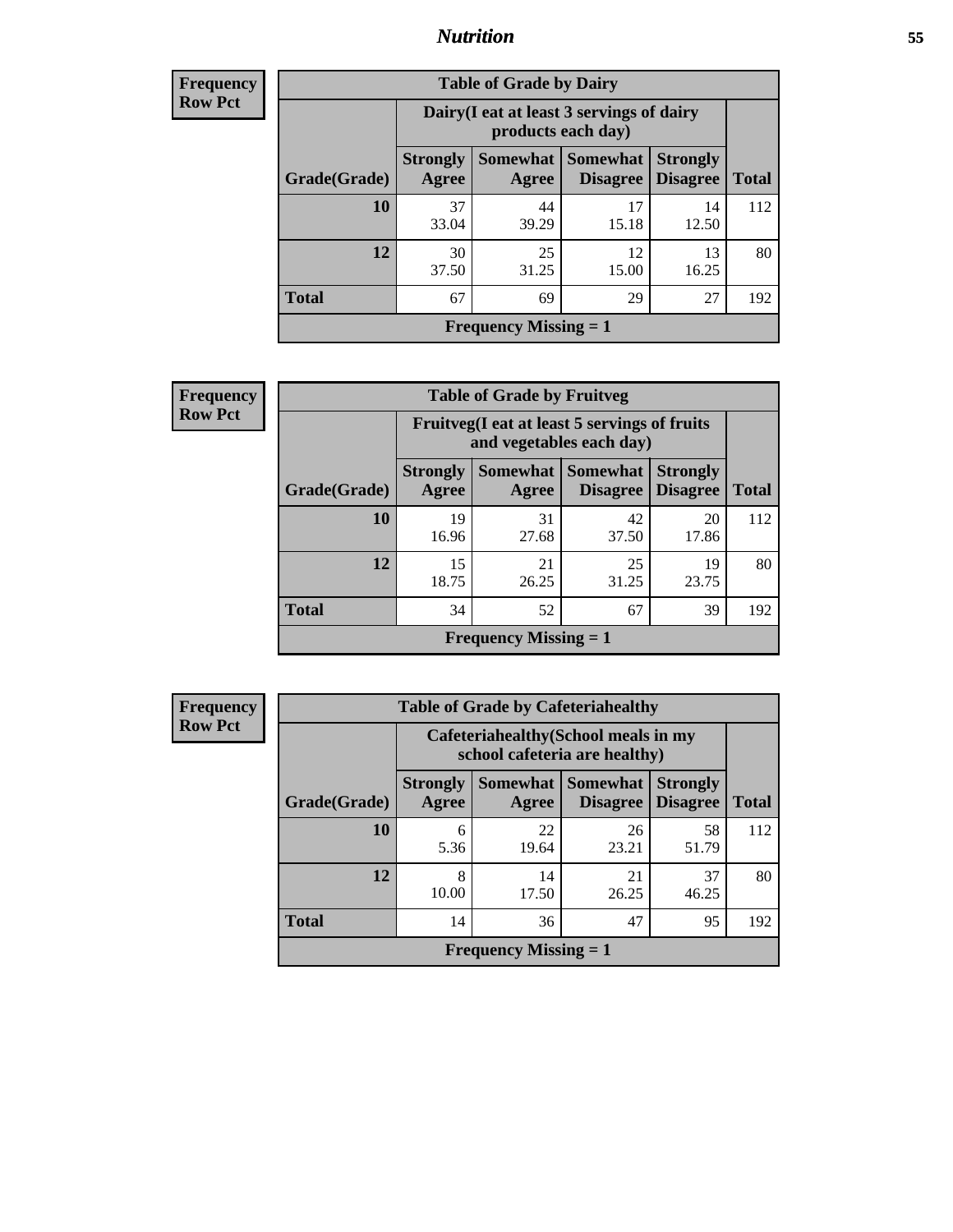### *Nutrition* **56**

| <b>Frequency</b> |  |
|------------------|--|
| Kow Pct          |  |

| <b>Table of Grade by Cafeterianutrition</b> |                          |                                                                                           |                             |                                    |              |  |  |
|---------------------------------------------|--------------------------|-------------------------------------------------------------------------------------------|-----------------------------|------------------------------------|--------------|--|--|
|                                             |                          | <b>Cafeterianutrition</b> (Facts about nutrition<br>are available in my school cafeteria) |                             |                                    |              |  |  |
| Grade(Grade)                                | <b>Strongly</b><br>Agree | Somewhat  <br>Agree                                                                       | Somewhat<br><b>Disagree</b> | <b>Strongly</b><br><b>Disagree</b> | <b>Total</b> |  |  |
| 10                                          | 15<br>13.39              | 34<br>30.36                                                                               | 35<br>31.25                 | 28<br>25.00                        | 112          |  |  |
| 12                                          | 10<br>12.50              | 40<br>50.00                                                                               | 14<br>17.50                 | 16<br>20.00                        | 80           |  |  |
| <b>Total</b>                                | 25                       | 74                                                                                        | 49                          | 44                                 | 192          |  |  |
| <b>Frequency Missing = 1</b>                |                          |                                                                                           |                             |                                    |              |  |  |

**Frequency Row Pct**

| $\mathbf{y}$ | <b>Table of Grade by Schoollunch</b> |                                                                 |                              |                                    |                                    |              |  |
|--------------|--------------------------------------|-----------------------------------------------------------------|------------------------------|------------------------------------|------------------------------------|--------------|--|
|              |                                      | Schoollunch(I eat school lunch three or<br>more times per week) |                              |                                    |                                    |              |  |
|              | Grade(Grade)                         | <b>Strongly</b><br>Agree                                        | Somewhat  <br>Agree          | <b>Somewhat</b><br><b>Disagree</b> | <b>Strongly</b><br><b>Disagree</b> | <b>Total</b> |  |
|              | <b>10</b>                            | 53<br>47.32                                                     | 28<br>25.00                  | 10<br>8.93                         | 21<br>18.75                        | 112          |  |
|              | 12                                   | 46<br>57.50                                                     | 11<br>13.75                  | 4<br>5.00                          | 19<br>23.75                        | 80           |  |
|              | <b>Total</b>                         | 99                                                              | 39                           | 14                                 | 40                                 | 192          |  |
|              |                                      |                                                                 | <b>Frequency Missing = 1</b> |                                    |                                    |              |  |

**Frequency Row Pct**

| <b>Table of Grade by Foodchoices</b>                                       |                          |             |                               |                                    |              |
|----------------------------------------------------------------------------|--------------------------|-------------|-------------------------------|------------------------------------|--------------|
| <b>Foodchoices</b> (I make healthy food choices in<br>my school cafeteria) |                          |             |                               |                                    |              |
| <b>Grade</b> (Grade)                                                       | <b>Strongly</b><br>Agree | Agree       | Somewhat Somewhat<br>Disagree | <b>Strongly</b><br><b>Disagree</b> | <b>Total</b> |
| 10                                                                         | 12<br>10.71              | 48<br>42.86 | 27<br>24.11                   | 25<br>22.32                        | 112          |
| 12                                                                         | 11<br>13.75              | 26<br>32.50 | 25<br>31.25                   | 18<br>22.50                        | 80           |
| <b>Total</b>                                                               | 23                       | 74          | 52                            | 43                                 | 192          |
| <b>Frequency Missing = 1</b>                                               |                          |             |                               |                                    |              |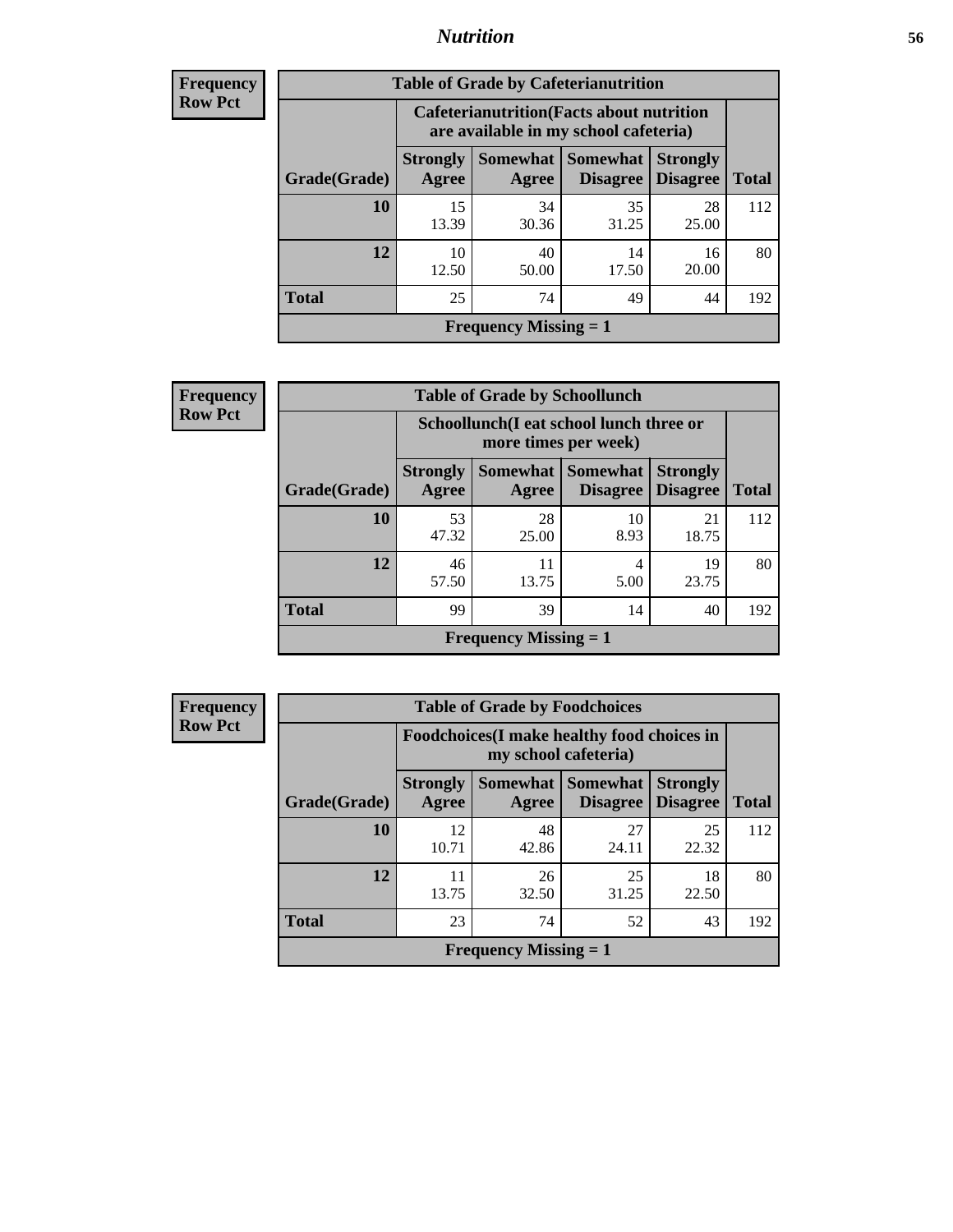### *Nutrition* **57**

| <b>Frequency</b> |
|------------------|
| <b>Row Pct</b>   |

| <b>Table of Grade by Wholewheat</b> |                          |                                                                                                             |                                             |                                    |              |  |  |
|-------------------------------------|--------------------------|-------------------------------------------------------------------------------------------------------------|---------------------------------------------|------------------------------------|--------------|--|--|
|                                     |                          | Wholewheat (There are whole wheat and<br>multigrain breads and cereals available in<br>my school cafeteria) |                                             |                                    |              |  |  |
| Grade(Grade)                        | <b>Strongly</b><br>Agree | Agree                                                                                                       | <b>Somewhat</b> Somewhat<br><b>Disagree</b> | <b>Strongly</b><br><b>Disagree</b> | <b>Total</b> |  |  |
| 10                                  | 14<br>12.50              | 31<br>27.68                                                                                                 | 38<br>33.93                                 | 29<br>25.89                        | 112          |  |  |
| 12                                  | 17<br>21.25              | 24<br>30.00                                                                                                 | 24<br>30.00                                 | 15<br>18.75                        | 80           |  |  |
| <b>Total</b>                        | 31                       | 55                                                                                                          | 62                                          | 44                                 | 192          |  |  |
|                                     |                          | <b>Frequency Missing = 1</b>                                                                                |                                             |                                    |              |  |  |

| <b>Frequency</b> |
|------------------|
| <b>Row Pct</b>   |

Г

|                              |                                                                                                                                   | <b>Table of Grade by Healthyvending</b><br>Healthyvending (If only healthy snacks and<br>beverages were available in the vending<br>machines during the school day,<br>I would buy them) |             |             |     |  |
|------------------------------|-----------------------------------------------------------------------------------------------------------------------------------|------------------------------------------------------------------------------------------------------------------------------------------------------------------------------------------|-------------|-------------|-----|--|
| Grade(Grade)                 | Somewhat   Somewhat<br><b>Strongly</b><br><b>Strongly</b><br><b>Disagree</b><br><b>Total</b><br><b>Disagree</b><br>Agree<br>Agree |                                                                                                                                                                                          |             |             |     |  |
| 10                           | 19<br>16.96                                                                                                                       | 39<br>34.82                                                                                                                                                                              | 24<br>21.43 | 30<br>26.79 | 112 |  |
| 12                           | 25<br>31.25                                                                                                                       | 22<br>27.50                                                                                                                                                                              | 8<br>10.00  | 25<br>31.25 | 80  |  |
| <b>Total</b>                 | 44                                                                                                                                | 61                                                                                                                                                                                       | 32          | 55          | 192 |  |
| <b>Frequency Missing = 1</b> |                                                                                                                                   |                                                                                                                                                                                          |             |             |     |  |

| <b>Frequency</b> |
|------------------|
| <b>Row Pct</b>   |

| <b>Table of Grade by Schoolbreakfast</b> |                                                                                                                                         |             |                                      |                                    |              |  |
|------------------------------------------|-----------------------------------------------------------------------------------------------------------------------------------------|-------------|--------------------------------------|------------------------------------|--------------|--|
|                                          | Schoolbreakfast (If breakfast were<br>available at school,<br>but outside the cafeteria,<br>I would eat breakfast at school more often) |             |                                      |                                    |              |  |
| Grade(Grade)                             | <b>Strongly</b><br>Agree                                                                                                                | Agree       | Somewhat Somewhat<br><b>Disagree</b> | <b>Strongly</b><br><b>Disagree</b> | <b>Total</b> |  |
| 10                                       | 32<br>28.57                                                                                                                             | 39<br>34.82 | 23<br>20.54                          | 18<br>16.07                        | 112          |  |
| 12                                       | 32<br>40.00                                                                                                                             | 25<br>31.25 | 10<br>12.50                          | 13<br>16.25                        | 80           |  |
| <b>Total</b>                             | 64                                                                                                                                      | 64          | 33                                   | 31                                 | 192          |  |
|                                          | <b>Frequency Missing = 1</b>                                                                                                            |             |                                      |                                    |              |  |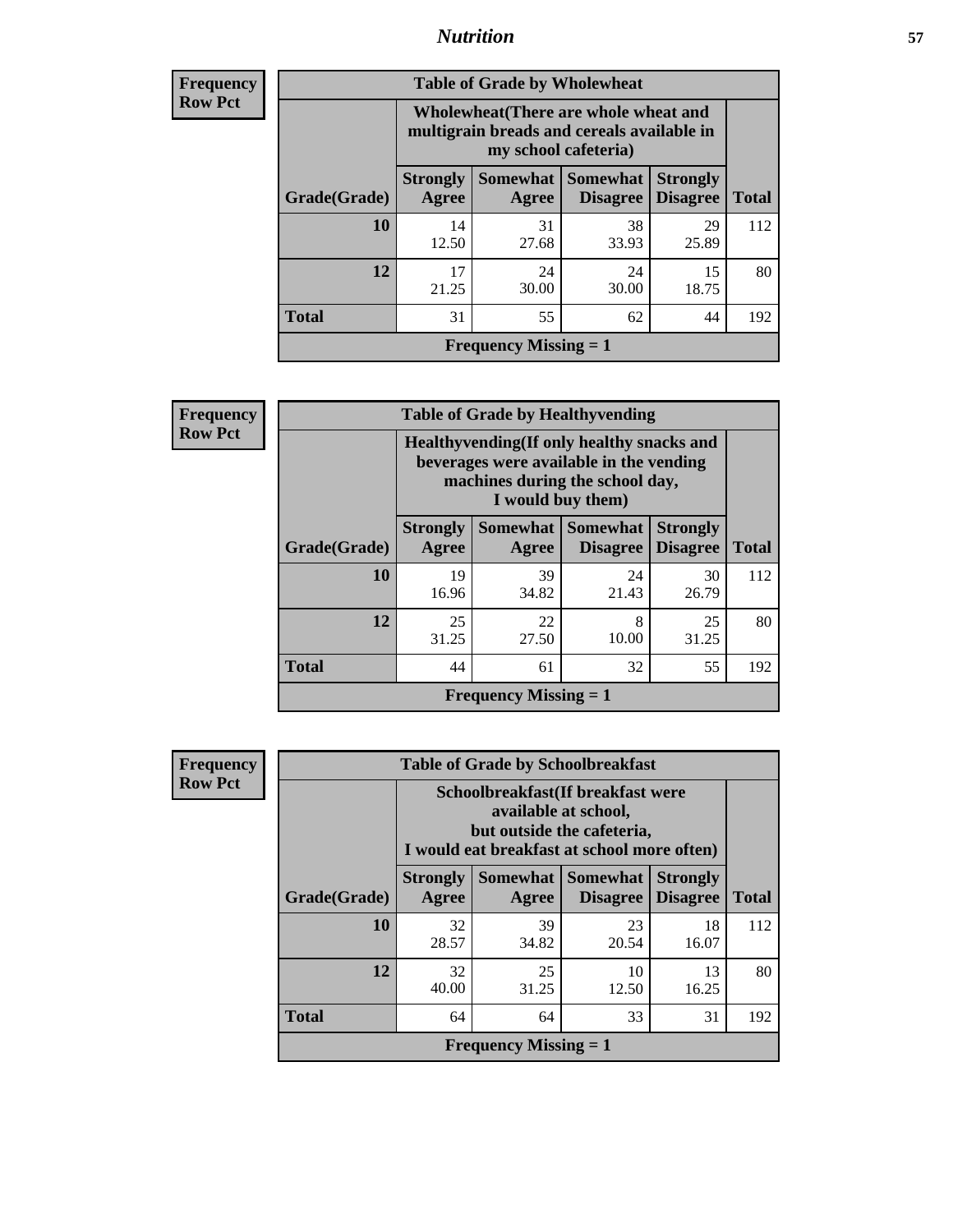| Frequency      | <b>Table of Educationaids by Grade</b>                                                                    |                              |       |              |  |
|----------------|-----------------------------------------------------------------------------------------------------------|------------------------------|-------|--------------|--|
| <b>Col Pct</b> | <b>Educationaids</b> (I<br>have been<br>taught about<br><b>HIV/AIDS</b> at<br>school in the<br>past year) | Grade(Grade)<br>10           | 12    | <b>Total</b> |  |
|                | <b>Yes</b>                                                                                                | 80                           | 34    | 114          |  |
|                |                                                                                                           | 71.43                        | 42.50 |              |  |
|                | N <sub>0</sub>                                                                                            | 32                           | 46    | 78           |  |
|                |                                                                                                           | 28.57                        | 57.50 |              |  |
|                | <b>Total</b>                                                                                              | 112                          | 80    | 192          |  |
|                |                                                                                                           | <b>Frequency Missing = 1</b> |       |              |  |

| Frequency<br><b>Col Pct</b> | <b>Table of Educationcharacter by Grade</b>                                          |              |             |              |
|-----------------------------|--------------------------------------------------------------------------------------|--------------|-------------|--------------|
|                             | Educationcharacter(I<br>have been taught<br>about character<br>education in the past | Grade(Grade) |             |              |
|                             | year at school)                                                                      | 10           | 12          | <b>Total</b> |
|                             | Yes                                                                                  | 65<br>58.04  | 46<br>57.50 | 111          |
|                             | N <sub>0</sub>                                                                       | 47<br>41.96  | 34<br>42.50 | 81           |
|                             | <b>Total</b>                                                                         | 112          | 80          | 192          |
|                             | <b>Frequency Missing = 1</b>                                                         |              |             |              |

| <b>Frequency</b> | <b>Table of Gradcoach1 by Grade</b>              |                              |             |              |
|------------------|--------------------------------------------------|------------------------------|-------------|--------------|
| <b>Col Pct</b>   | Gradcoach1(I<br>know who my<br><b>Graduation</b> | Grade(Grade)                 |             |              |
|                  | Coach is)                                        | 10                           | 12          | <b>Total</b> |
|                  | Yes                                              | 39<br>34.82                  | 45<br>56.25 | 84           |
|                  | N <sub>0</sub>                                   | 73<br>65.18                  | 35<br>43.75 | 108          |
|                  | <b>Total</b>                                     | 112                          | 80          | 192          |
|                  |                                                  | <b>Frequency Missing = 1</b> |             |              |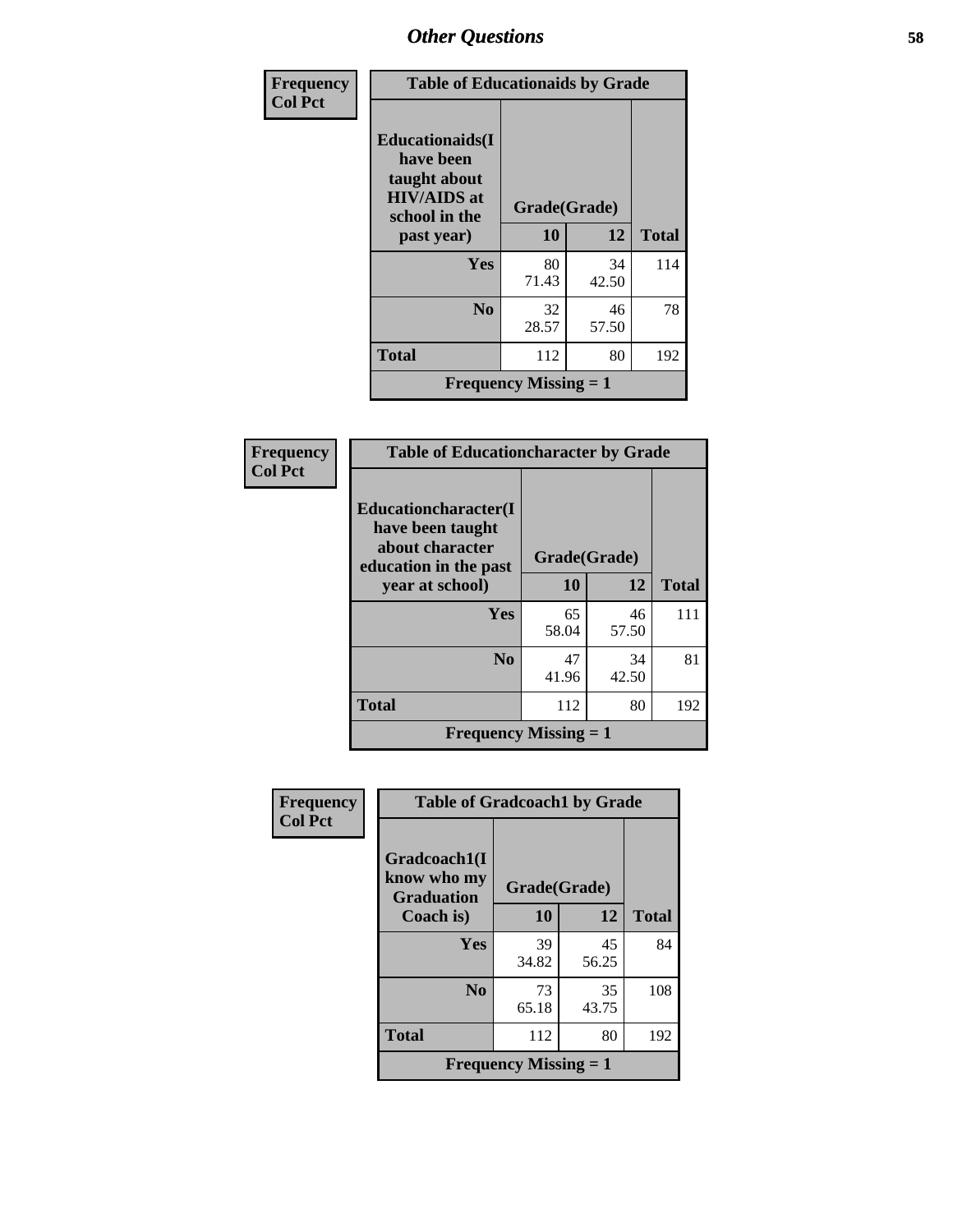| Frequency<br><b>Col Pct</b> | <b>Table of Gradcoach2 by Grade</b>                       |                              |             |              |  |
|-----------------------------|-----------------------------------------------------------|------------------------------|-------------|--------------|--|
|                             | Gradcoach2(I<br>have<br>contacted my<br><b>Graduation</b> | Grade(Grade)                 |             |              |  |
|                             | Coach)                                                    | 10                           | 12          | <b>Total</b> |  |
|                             | Yes                                                       | 18<br>16.07                  | 33<br>41.25 | 51           |  |
|                             | N <sub>0</sub>                                            | 94<br>83.93                  | 47<br>58.75 | 141          |  |
|                             | <b>Total</b>                                              | 112                          | 80          | 192          |  |
|                             |                                                           | <b>Frequency Missing = 1</b> |             |              |  |

| Frequency<br><b>Col Pct</b> | <b>Table of Gradcoach3 by Grade</b>                                         |                              |             |              |  |
|-----------------------------|-----------------------------------------------------------------------------|------------------------------|-------------|--------------|--|
|                             | Gradcoach3(I<br>have received<br>assistance<br>from my<br><b>Graduation</b> | Grade(Grade)                 |             |              |  |
|                             | Coach)                                                                      | 10                           | 12          | <b>Total</b> |  |
|                             | Yes                                                                         | 15<br>13.39                  | 28<br>35.00 | 43           |  |
|                             | N <sub>0</sub>                                                              | 45<br>40.18                  | 16<br>20.00 | 61           |  |
|                             | Don't know                                                                  | 52<br>46.43                  | 36<br>45.00 | 88           |  |
|                             | Total                                                                       | 112                          | 80          | 192          |  |
|                             |                                                                             | <b>Frequency Missing = 1</b> |             |              |  |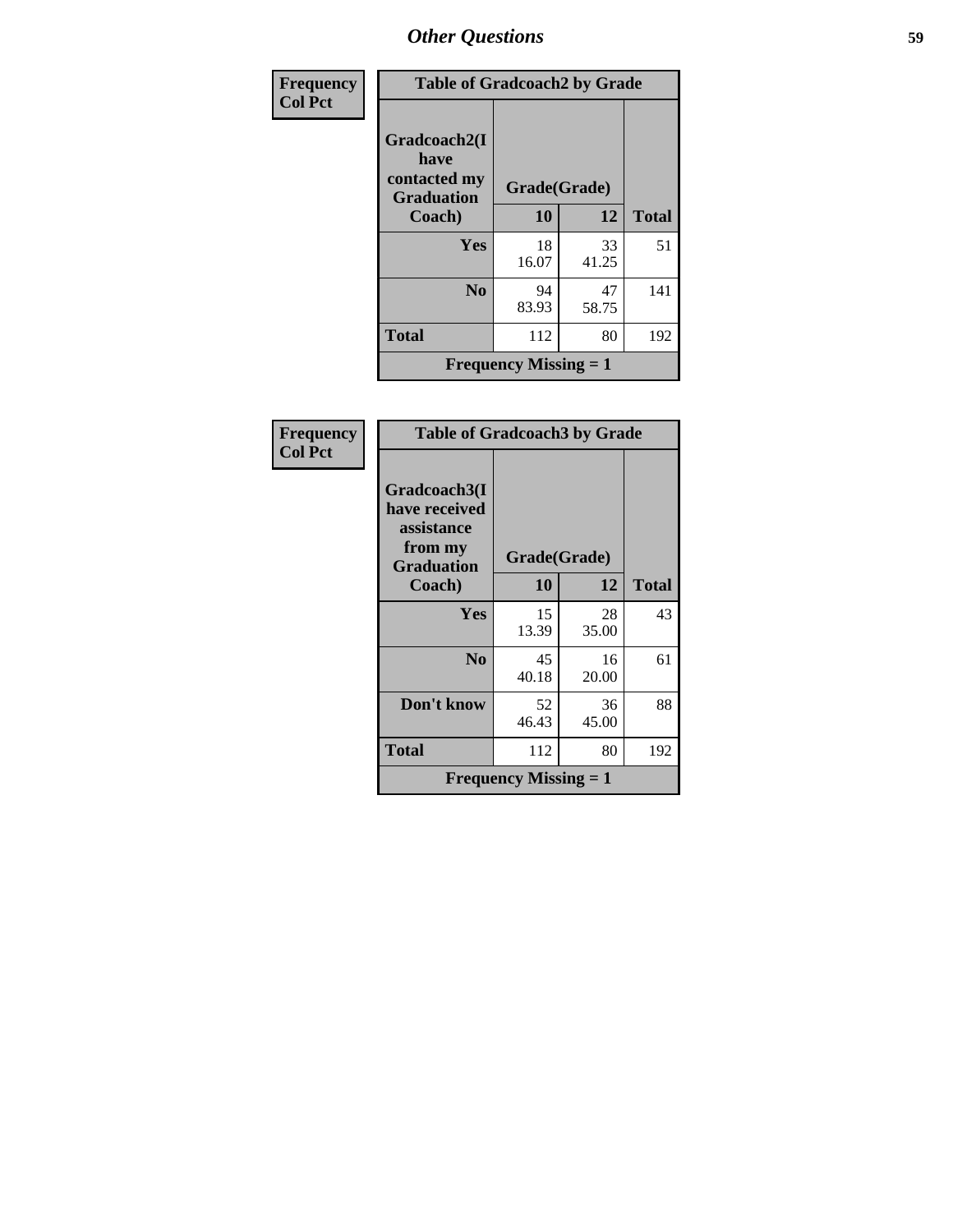| Frequency      | <b>Table of Selfharm by Grade</b>                                                                                                                                                      |                              |             |              |
|----------------|----------------------------------------------------------------------------------------------------------------------------------------------------------------------------------------|------------------------------|-------------|--------------|
| <b>Col Pct</b> | <b>Selfharm</b> (During<br>the past 12<br>months,<br>I harmed myself<br>on purpose<br><b>Suicideconsider</b><br>During the past<br>12 months,<br>I seriously<br>considered<br>suicide) | Grade(Grade)<br><b>10</b>    | 12          | <b>Total</b> |
|                | Yes                                                                                                                                                                                    | 17<br>15.18                  | 6<br>7.50   | 23           |
|                | N <sub>0</sub>                                                                                                                                                                         | 95<br>84.82                  | 74<br>92.50 | 169          |
|                | <b>Total</b>                                                                                                                                                                           | 112                          | 80          | 192          |
|                |                                                                                                                                                                                        | <b>Frequency Missing = 1</b> |             |              |

| Frequency      | <b>Table of Suicideconsider by Grade</b> |                              |             |              |
|----------------|------------------------------------------|------------------------------|-------------|--------------|
| <b>Col Pct</b> |                                          | Grade(Grade)                 |             |              |
|                | Suicideconsider                          | 10                           | 12          | <b>Total</b> |
|                | Yes                                      | 16<br>14.29                  | 6<br>7.50   | 22           |
|                | N <sub>0</sub>                           | 96<br>85.71                  | 74<br>92.50 | 170          |
|                | <b>Total</b>                             | 112                          | 80          | 192          |
|                |                                          | <b>Frequency Missing = 1</b> |             |              |

| Frequency      | <b>Table of Suicideattempt by Grade</b>              |                                           |             |              |  |
|----------------|------------------------------------------------------|-------------------------------------------|-------------|--------------|--|
| <b>Col Pct</b> | Suicideattempt(I<br>have attempted<br>suicide in the | Grade(Grade)                              |             |              |  |
|                | last year)                                           | 10                                        | 12          | <b>Total</b> |  |
|                | Yes                                                  | 11<br>9.82                                | 4<br>5.00   | 15           |  |
|                | N <sub>0</sub>                                       | 101<br>90.18                              | 76<br>95.00 | 177          |  |
|                | <b>Total</b>                                         | 112                                       | 80          | 192          |  |
|                |                                                      | <b>Frequency Missing <math>= 1</math></b> |             |              |  |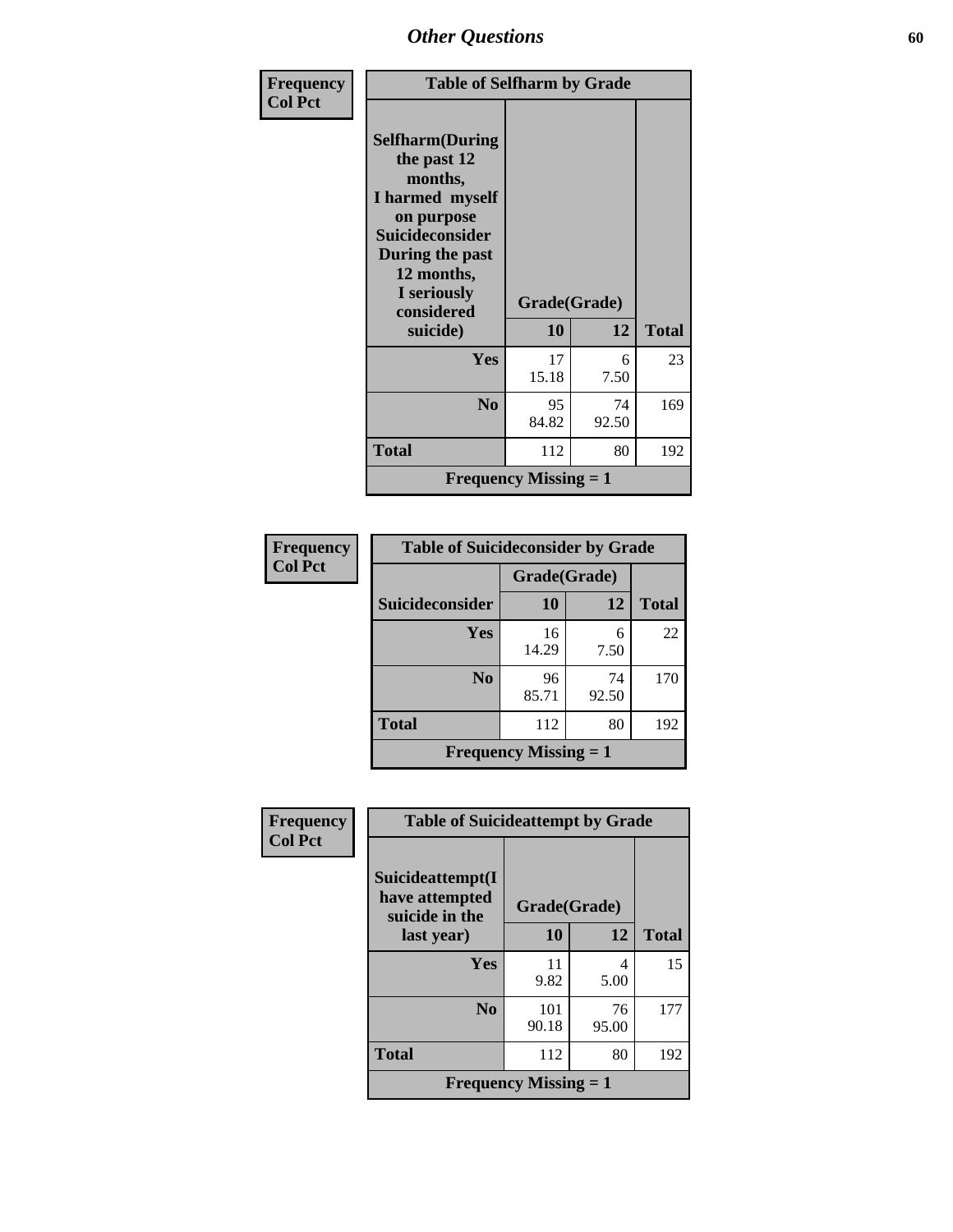| Frequency      | <b>Table of Instantmessaged by Grade</b>               |                              |             |              |  |  |  |
|----------------|--------------------------------------------------------|------------------------------|-------------|--------------|--|--|--|
| <b>Col Pct</b> | Instantmessaged(I<br>have instant<br>messaged people I | Grade(Grade)                 |             |              |  |  |  |
|                | do not even know)                                      | 10                           | 12          | <b>Total</b> |  |  |  |
|                | Yes                                                    | 46<br>41.07                  | 35<br>43.75 | 81           |  |  |  |
|                | No                                                     | 66<br>58.93                  | 45<br>56.25 | 111          |  |  |  |
|                | <b>Total</b>                                           | 112                          | 80          | 192          |  |  |  |
|                |                                                        | <b>Frequency Missing = 1</b> |             |              |  |  |  |

| Frequency      | <b>Table of Getsalong by Grade</b>                             |                       |             |              |  |  |  |
|----------------|----------------------------------------------------------------|-----------------------|-------------|--------------|--|--|--|
| <b>Col Pct</b> | Getsalong(I get<br>along with other<br>students and<br>adults) | Grade(Grade)<br>10    | 12          | <b>Total</b> |  |  |  |
|                | <b>Strongly Agree</b>                                          | 44<br>39.29           | 46<br>57.50 | 90           |  |  |  |
|                | <b>Somewhat Agree</b>                                          | 53<br>47.32           | 29<br>36.25 | 82           |  |  |  |
|                | <b>Somewhat Disagree</b>                                       | 13<br>11.61           | 4<br>5.00   | 17           |  |  |  |
|                | <b>Strongly Disagree</b>                                       | $\mathcal{L}$<br>1.79 | 1.25        | 3            |  |  |  |
|                | <b>Total</b>                                                   | 112                   | 80          | 192          |  |  |  |
|                | <b>Frequency Missing <math>= 1</math></b>                      |                       |             |              |  |  |  |

| Frequency      | <b>Table of Safehome by Grade</b> |                    |             |              |  |  |  |  |
|----------------|-----------------------------------|--------------------|-------------|--------------|--|--|--|--|
| <b>Col Pct</b> | Safehome(I feel<br>safe at home)  | Grade(Grade)<br>10 | 12          | <b>Total</b> |  |  |  |  |
|                | <b>Strongly Agree</b>             | 66<br>58.93        | 58<br>72.50 | 124          |  |  |  |  |
|                | <b>Somewhat Agree</b>             | 31<br>27.68        | 17<br>21.25 | 48           |  |  |  |  |
|                | <b>Somewhat Disagree</b>          | 7<br>6.25          | 1.25        | 8            |  |  |  |  |
|                | <b>Strongly Disagree</b>          | 8<br>7.14          | 4<br>5.00   | 12           |  |  |  |  |
|                | <b>Total</b>                      | 112                | 80          | 192          |  |  |  |  |
|                | <b>Frequency Missing = 1</b>      |                    |             |              |  |  |  |  |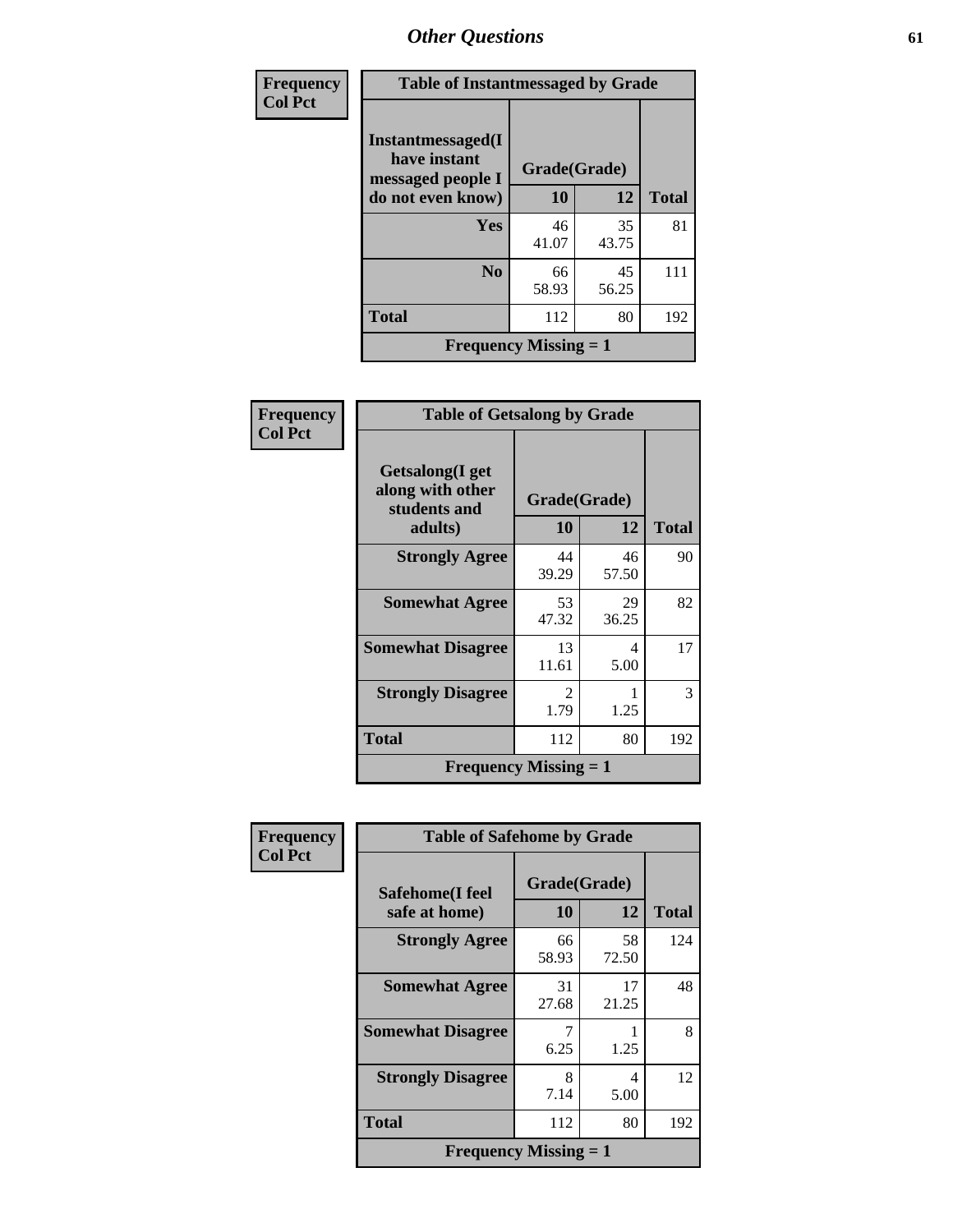| Frequency      | <b>Table of Adulttalk by Grade</b>                                                  |                              |             |              |  |  |  |  |  |  |
|----------------|-------------------------------------------------------------------------------------|------------------------------|-------------|--------------|--|--|--|--|--|--|
| <b>Col Pct</b> | <b>Adulttalk(I</b><br>know an<br>adult at<br>school that<br>I can talk<br>with if I | Grade(Grade)                 |             |              |  |  |  |  |  |  |
|                | need help)                                                                          | 10                           | 12          | <b>Total</b> |  |  |  |  |  |  |
|                | Yes                                                                                 | 67<br>59.82                  | 60<br>75.00 | 127          |  |  |  |  |  |  |
|                | No                                                                                  | 45<br>40.18                  | 20<br>25.00 | 65           |  |  |  |  |  |  |
|                | <b>Total</b>                                                                        | 112                          | 80          | 192          |  |  |  |  |  |  |
|                |                                                                                     | <b>Frequency Missing = 1</b> |             |              |  |  |  |  |  |  |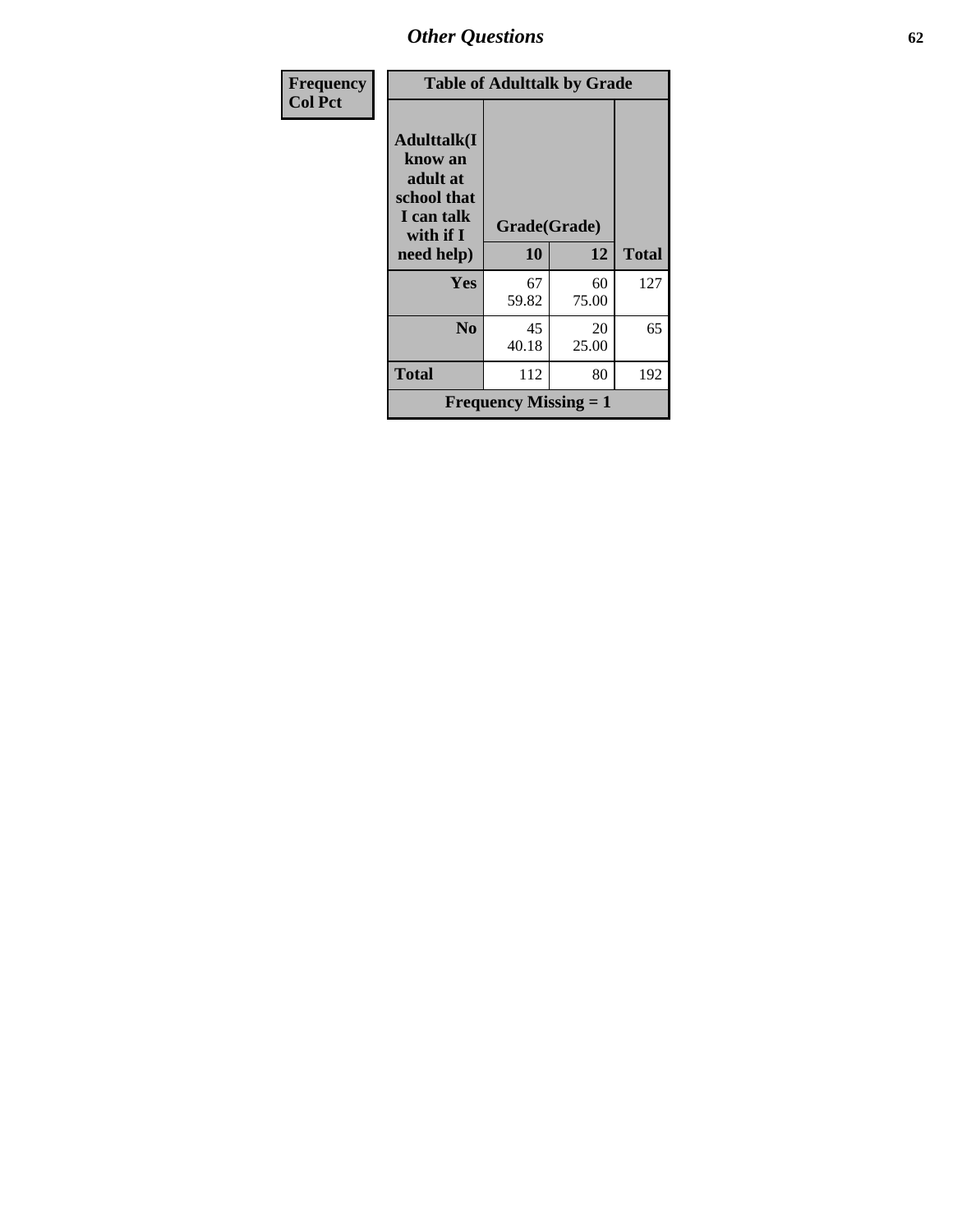| <b>Frequency</b> |  |
|------------------|--|
| <b>Row Pct</b>   |  |

| <b>Table of Grade by Tytime</b> |                                                                                                                                           |                                                                                         |                              |             |            |            |     |  |  |
|---------------------------------|-------------------------------------------------------------------------------------------------------------------------------------------|-----------------------------------------------------------------------------------------|------------------------------|-------------|------------|------------|-----|--|--|
|                                 |                                                                                                                                           | Tvtime (On an average school day,<br>how much unsupervised time do I spend watching TV) |                              |             |            |            |     |  |  |
| Grade(Grade)                    | <b>Less that</b><br>$4 - 5$<br>$2 - 3$<br>$6+$<br>hours/day<br>hours/day<br>hour/day<br>hour/day<br>hours/day<br>None $ $<br><b>Total</b> |                                                                                         |                              |             |            |            |     |  |  |
| 10                              | 30<br>26.79                                                                                                                               | 16<br>14.29                                                                             | 16<br>14.29                  | 31<br>27.68 | 8<br>7.14  | 11<br>9.82 | 112 |  |  |
| 12                              | 16<br>20.00                                                                                                                               | 12<br>15.00                                                                             | 20<br>25.00                  | 18<br>22.50 | 8<br>10.00 | 6<br>7.50  | 80  |  |  |
| <b>Total</b>                    | 46                                                                                                                                        | 28                                                                                      | 36                           | 49          | 16         | 17         | 192 |  |  |
|                                 |                                                                                                                                           |                                                                                         | <b>Frequency Missing = 1</b> |             |            |            |     |  |  |

| <b>Frequency</b> | <b>Table of Grade by Computertime</b> |                                                                                                   |                              |                              |                          |                      |                   |              |  |  |
|------------------|---------------------------------------|---------------------------------------------------------------------------------------------------|------------------------------|------------------------------|--------------------------|----------------------|-------------------|--------------|--|--|
| <b>Row Pct</b>   |                                       | Computertime (On an average school day,<br>how much unsupervised time do I spend on the computer) |                              |                              |                          |                      |                   |              |  |  |
|                  | Grade(Grade)   None                   |                                                                                                   | <b>Less that</b><br>hour/day | hour/day                     | $2 - 3$<br>hours/day $ $ | $4 - 5$<br>hours/day | $6+$<br>hours/day | <b>Total</b> |  |  |
|                  | 10                                    | 13<br>11.61                                                                                       | 28<br>25.00                  | 19<br>16.96                  | 37<br>33.04              | 5.36                 | 9<br>8.04         | 112          |  |  |
|                  | 12                                    | 17<br>21.25                                                                                       | 17<br>21.25                  | $\mathbf Q$<br>11.25         | 26<br>32.50              | 6.25                 | 6<br>7.50         | 80           |  |  |
|                  | <b>Total</b>                          | 30                                                                                                | 45                           | 28                           | 63                       | 11                   | 15                | 192          |  |  |
|                  |                                       |                                                                                                   |                              | <b>Frequency Missing = 1</b> |                          |                      |                   |              |  |  |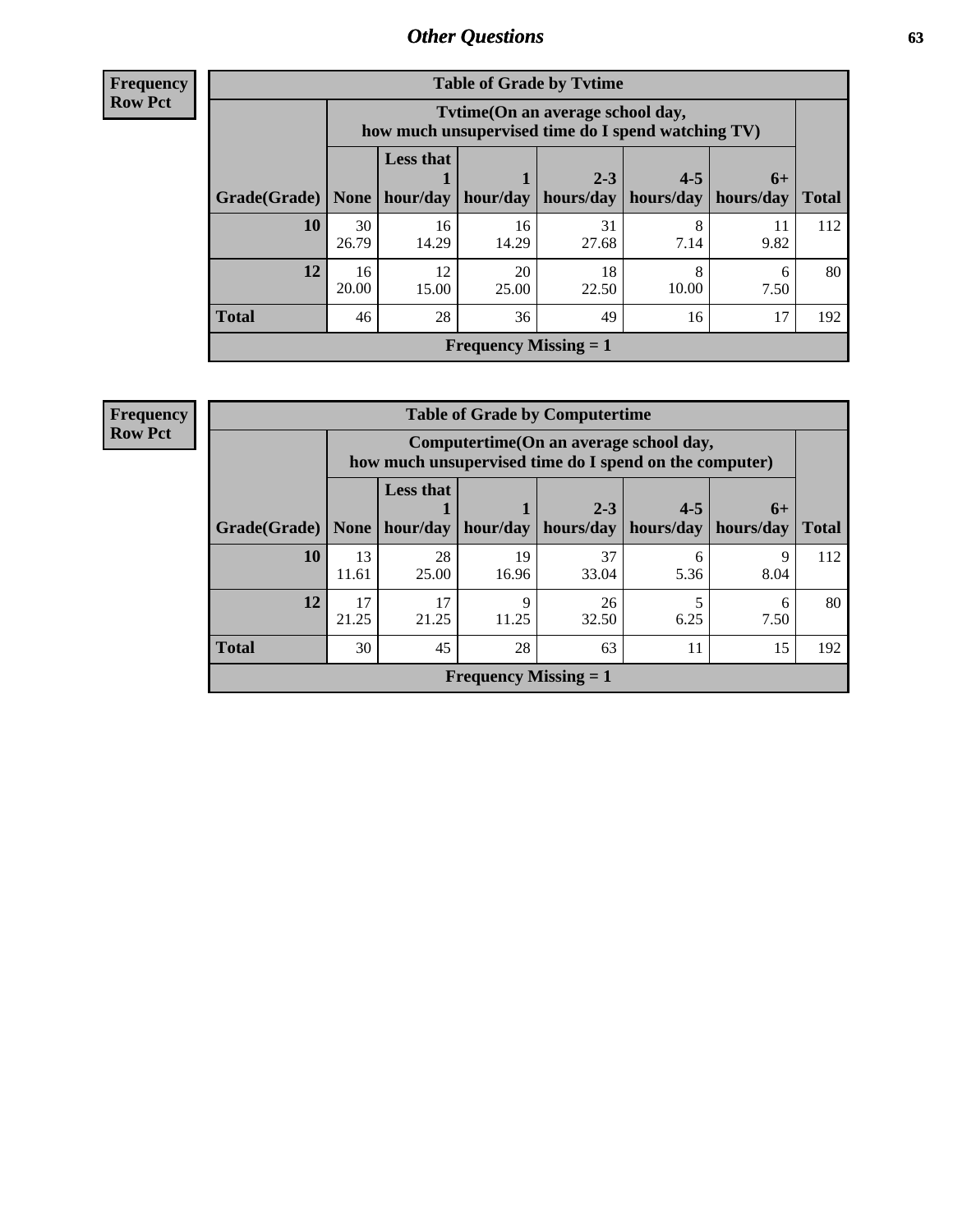### *Questions about Driving Laws* **64** *Driving Questions were asked only of high school students.*

| <b>Frequency</b> |
|------------------|
| <b>Row Pct</b>   |

| <b>Table of Grade by License1</b> |                                                                                                                                           |             |                        |           |             |     |  |  |  |
|-----------------------------------|-------------------------------------------------------------------------------------------------------------------------------------------|-------------|------------------------|-----------|-------------|-----|--|--|--|
|                                   | License1(During the first 6 months of driving<br>with a provisional license,<br>the only passengers who can ride with the<br>driver are:) |             |                        |           |             |     |  |  |  |
| Grade(Grade)                      | Don't<br><b>Parent or</b><br>Family<br><b>Total</b><br>Guardian  <br><b>Members</b><br><b>Friends</b><br><b>Know</b><br><b>Anyone</b>     |             |                        |           |             |     |  |  |  |
| 10                                | 24<br>21.43                                                                                                                               | 79<br>70.54 | $\mathfrak{D}$<br>1.79 | 3<br>2.68 | 4<br>3.57   | 112 |  |  |  |
| 12                                | 16<br>20.00                                                                                                                               | 51<br>63.75 | 1.25                   | 1.25      | 11<br>13.75 | 80  |  |  |  |
| <b>Total</b>                      | 3<br>15<br>40<br>130<br>4                                                                                                                 |             |                        |           |             |     |  |  |  |
| Frequency Missing $= 1$           |                                                                                                                                           |             |                        |           |             |     |  |  |  |

**Frequency Row Pct**

| $\mathbf{y}$ | <b>Table of Grade by License2</b> |                              |                                                                                                          |                                     |                                                      |                      |              |  |  |
|--------------|-----------------------------------|------------------------------|----------------------------------------------------------------------------------------------------------|-------------------------------------|------------------------------------------------------|----------------------|--------------|--|--|
|              |                                   |                              | License2(17 yr old drivers with a<br>provisional driver's license cannot<br>drive between the hours of:) |                                     |                                                      |                      |              |  |  |
|              | Grade(Grade)                      | <b>Midnight</b><br>to 6am    | 1am<br>t <sub>0</sub><br>5am                                                                             | 1am<br>t <sub>0</sub><br><b>6am</b> | N <sub>0</sub><br>curfew<br>for $17$<br>year<br>olds | Don't<br><b>Know</b> | <b>Total</b> |  |  |
|              | 10                                | 74<br>66.07                  | 12<br>10.71                                                                                              | 12<br>10.71                         | 4<br>3.57                                            | 10<br>8.93           | 112          |  |  |
|              | 12                                | 55<br>68.75                  | 6<br>7.50                                                                                                | 6<br>7.50                           | 1.25                                                 | 12<br>15.00          | 80           |  |  |
|              | <b>Total</b>                      | 129                          | 5<br>18<br>22<br>18                                                                                      |                                     |                                                      |                      |              |  |  |
|              |                                   | <b>Frequency Missing = 1</b> |                                                                                                          |                                     |                                                      |                      |              |  |  |

| <b>Frequency</b> |
|------------------|
| <b>Row Pct</b>   |

| <b>Table of Grade by License3</b> |                                                                                                 |             |                                  |                       |             |               |              |  |  |
|-----------------------------------|-------------------------------------------------------------------------------------------------|-------------|----------------------------------|-----------------------|-------------|---------------|--------------|--|--|
|                                   | License3(For drivers under the age of<br>21,<br>what level of alcohol is considered<br>$DUI$ ?) |             |                                  |                       |             |               |              |  |  |
| Grade(Grade)                      | Any<br><b>Amount</b>                                                                            | 0.02        | 0.04                             | 0.06                  | 0.08        | Don't<br>know | <b>Total</b> |  |  |
| 10                                | 34<br>30.36                                                                                     | 37<br>33.04 | 6<br>5.36                        | 5<br>4.46             | 9<br>8.04   | 21<br>18.75   | 112          |  |  |
| 12                                | 33<br>41.25                                                                                     | 19<br>23.75 | $\overline{\mathcal{L}}$<br>2.50 | $\mathcal{L}$<br>2.50 | 10<br>12.50 | 14<br>17.50   | 80           |  |  |
| <b>Total</b>                      | 67                                                                                              | 56          | 8                                | 7                     | 19          | 35            | 192          |  |  |
| <b>Frequency Missing = 1</b>      |                                                                                                 |             |                                  |                       |             |               |              |  |  |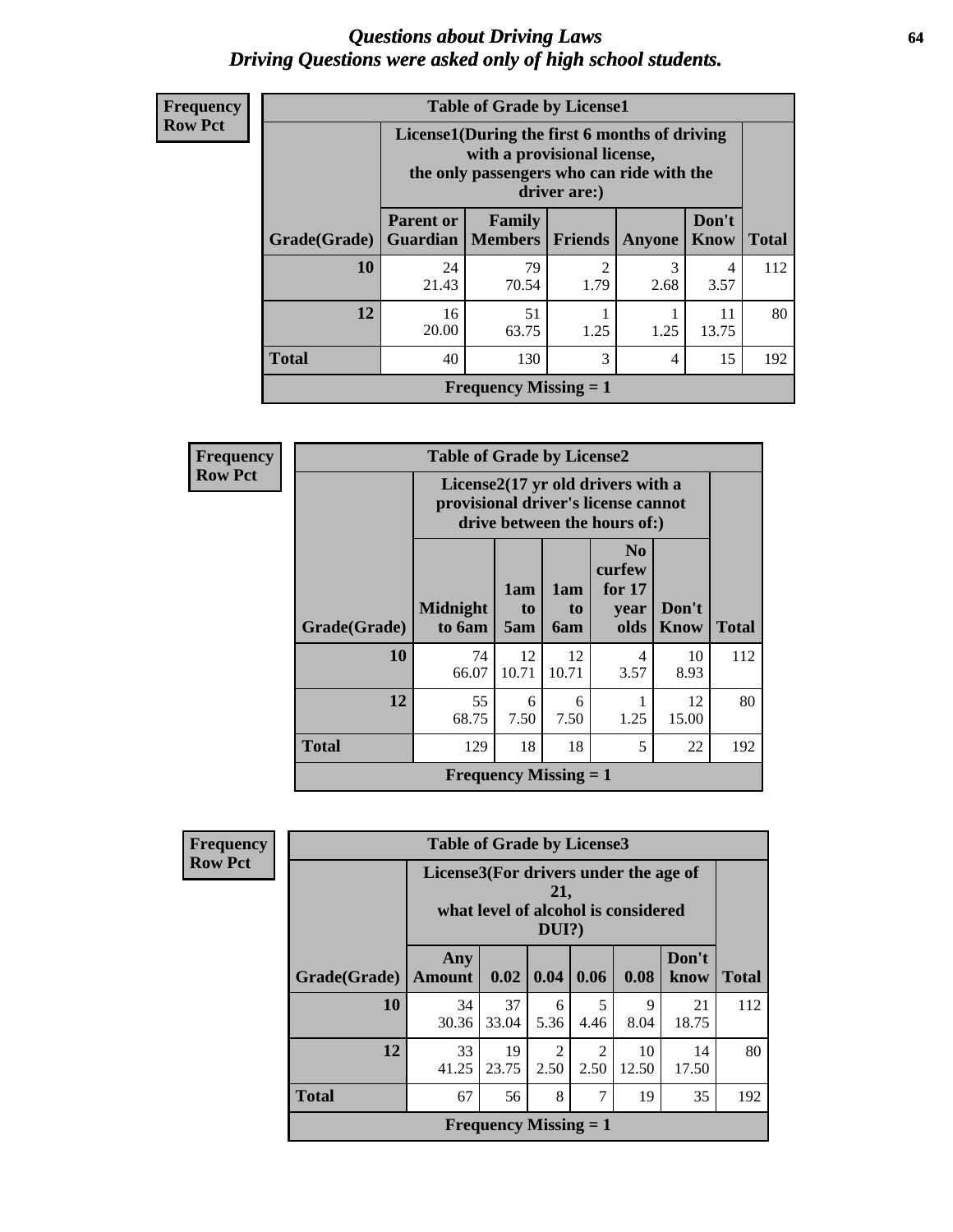### *Questions about Driving Laws* **65** *Driving Questions were asked only of high school students.*

**Frequency Row Pct**

|              |                              |                                                                                                                      |              | <b>Table of Grade by License4</b> |                                             |               |              |  |
|--------------|------------------------------|----------------------------------------------------------------------------------------------------------------------|--------------|-----------------------------------|---------------------------------------------|---------------|--------------|--|
|              |                              | License4(A driver under 21 automatically<br>loses his/her license if caught exceeding the<br>posted speet limit by:) |              |                                   |                                             |               |              |  |
| Grade(Grade) | $15+$<br>mph                 | $25+$<br>mph                                                                                                         | $35+$<br>mph | <b>Depends</b><br>on<br>judge     | Can't<br>lose<br>license<br>for<br>speeding | Don't<br>know | <b>Total</b> |  |
| 10           | 39<br>34.82                  | 20<br>17.86                                                                                                          | 5<br>4.46    | 15<br>13.39                       | 3<br>2.68                                   | 30<br>26.79   | 112          |  |
| 12           | 21<br>26.25                  | 28<br>35.00                                                                                                          | 10<br>12.50  | $\mathbf Q$<br>11.25              | 1.25                                        | 11<br>13.75   | 80           |  |
| <b>Total</b> | 60                           | 48                                                                                                                   | 15           | 24                                | 4                                           | 41            | 192          |  |
|              | <b>Frequency Missing = 1</b> |                                                                                                                      |              |                                   |                                             |               |              |  |

| Frequency      | <b>Table of Grade by License5</b> |                                                                                                                                                             |                              |               |              |  |  |
|----------------|-----------------------------------|-------------------------------------------------------------------------------------------------------------------------------------------------------------|------------------------------|---------------|--------------|--|--|
| <b>Row Pct</b> |                                   | License5(A)<br>Georgia teenager<br>with family<br>connections or a<br>good lawyer can<br>break a teen<br>driving law and<br>keep their driver's<br>license) |                              |               |              |  |  |
|                | Grade(Grade)                      | Yes                                                                                                                                                         | N <sub>0</sub>               | Don't<br>know | <b>Total</b> |  |  |
|                | 10                                | 16<br>14.29                                                                                                                                                 | 54<br>48.21                  | 42<br>37.50   | 112          |  |  |
|                | 12                                | 30<br>37.50                                                                                                                                                 | 34<br>42.50                  | 16<br>20.00   | 80           |  |  |
|                | <b>Total</b>                      | 46                                                                                                                                                          | 88                           | 58            | 192          |  |  |
|                |                                   |                                                                                                                                                             | <b>Frequency Missing = 1</b> |               |              |  |  |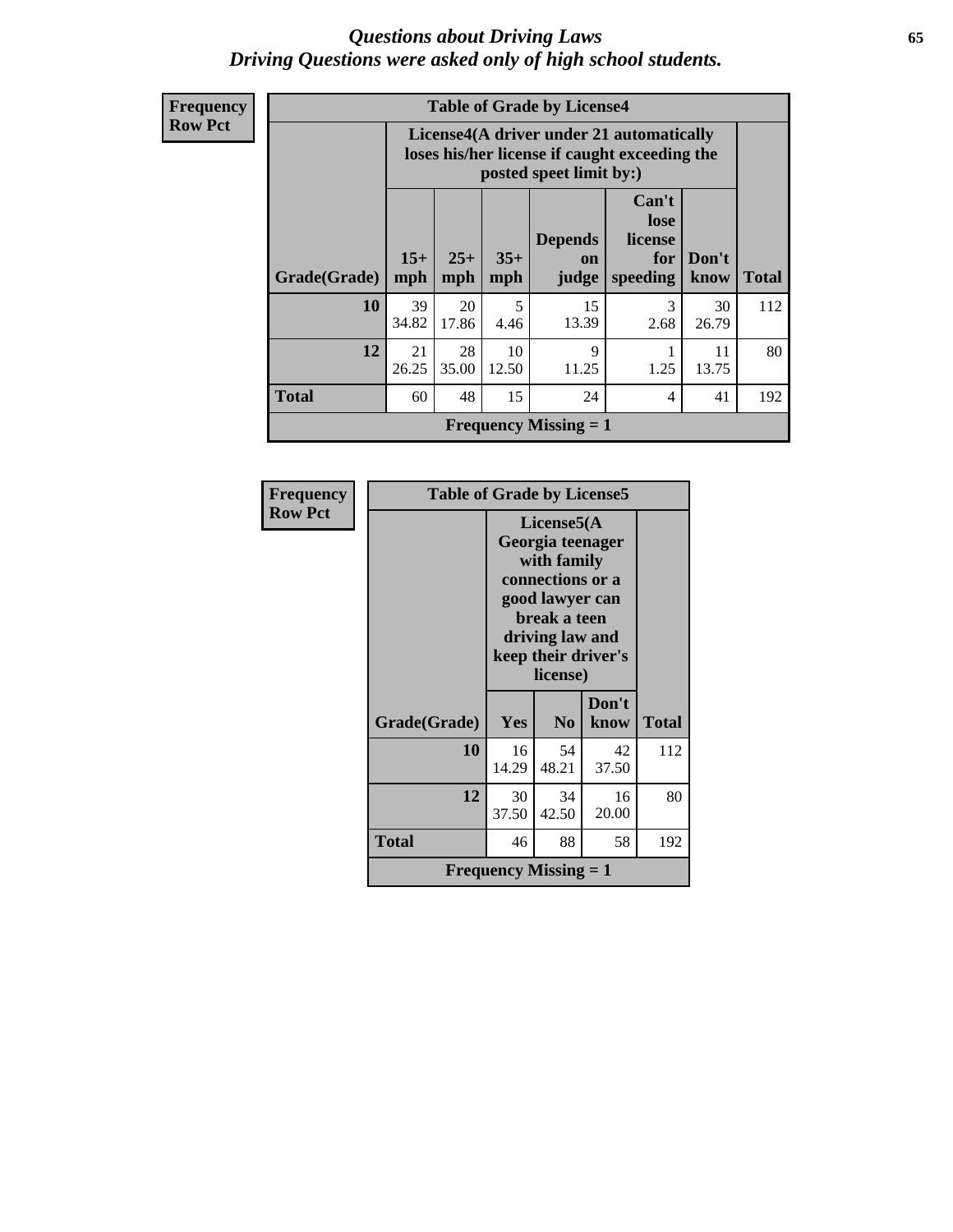### *Questions about Driving Laws* **66** *Driving Questions were asked only of high school students.*

| <b>Frequency</b><br><b>Row Pct</b> | <b>Table of Grade by License6</b><br>License <sub>6</sub> (I know a |                                                                                                               |                |               |              |
|------------------------------------|---------------------------------------------------------------------|---------------------------------------------------------------------------------------------------------------|----------------|---------------|--------------|
|                                    |                                                                     | friend or<br>classmate that<br>broke a teen<br>driving law,<br>but was allowed to<br>keep his/her<br>license) |                |               |              |
|                                    | Grade(Grade)                                                        | <b>Yes</b>                                                                                                    | N <sub>0</sub> | Don't<br>know | <b>Total</b> |
|                                    | 10                                                                  | 26<br>23.21                                                                                                   | 44<br>39.29    | 42<br>37.50   | 112          |
|                                    | 12                                                                  | 36<br>45.00                                                                                                   | 25<br>31.25    | 19<br>23.75   | 80           |
|                                    | <b>Total</b>                                                        | 62                                                                                                            | 69             | 61            | 192          |
|                                    |                                                                     | <b>Frequency Missing <math>= 1</math></b>                                                                     |                |               |              |

| <b>Frequency</b> |  |
|------------------|--|
| <b>Row Pct</b>   |  |

| <b>Table of Grade by License7</b> |                                                                                               |                                   |                                                   |                        |              |  |  |
|-----------------------------------|-----------------------------------------------------------------------------------------------|-----------------------------------|---------------------------------------------------|------------------------|--------------|--|--|
|                                   | License7(A student under the age of 18 cam loser<br>his/her driving privileges if he or she:) |                                   |                                                   |                        |              |  |  |
| Grade(Grade)                      | <b>Have</b><br>more than<br>10<br>unexcused<br>absences<br>per school<br>yr                   | Drop out<br>without<br>graduating | <b>Bring</b><br>alcohol/drugs/weapon<br>to school | All of<br>the<br>above | <b>Total</b> |  |  |
| 10                                | 9<br>8.04                                                                                     | 4<br>3.57                         | 4.46                                              | 94<br>83.93            | 112          |  |  |
| 12                                | 8<br>10.00                                                                                    | 5<br>6.25                         | $\Omega$<br>0.00                                  | 67<br>83.75            | 80           |  |  |
| <b>Total</b>                      | 17                                                                                            | 9                                 | 5                                                 | 161                    | 192          |  |  |
|                                   | <b>Frequency Missing = 1</b>                                                                  |                                   |                                                   |                        |              |  |  |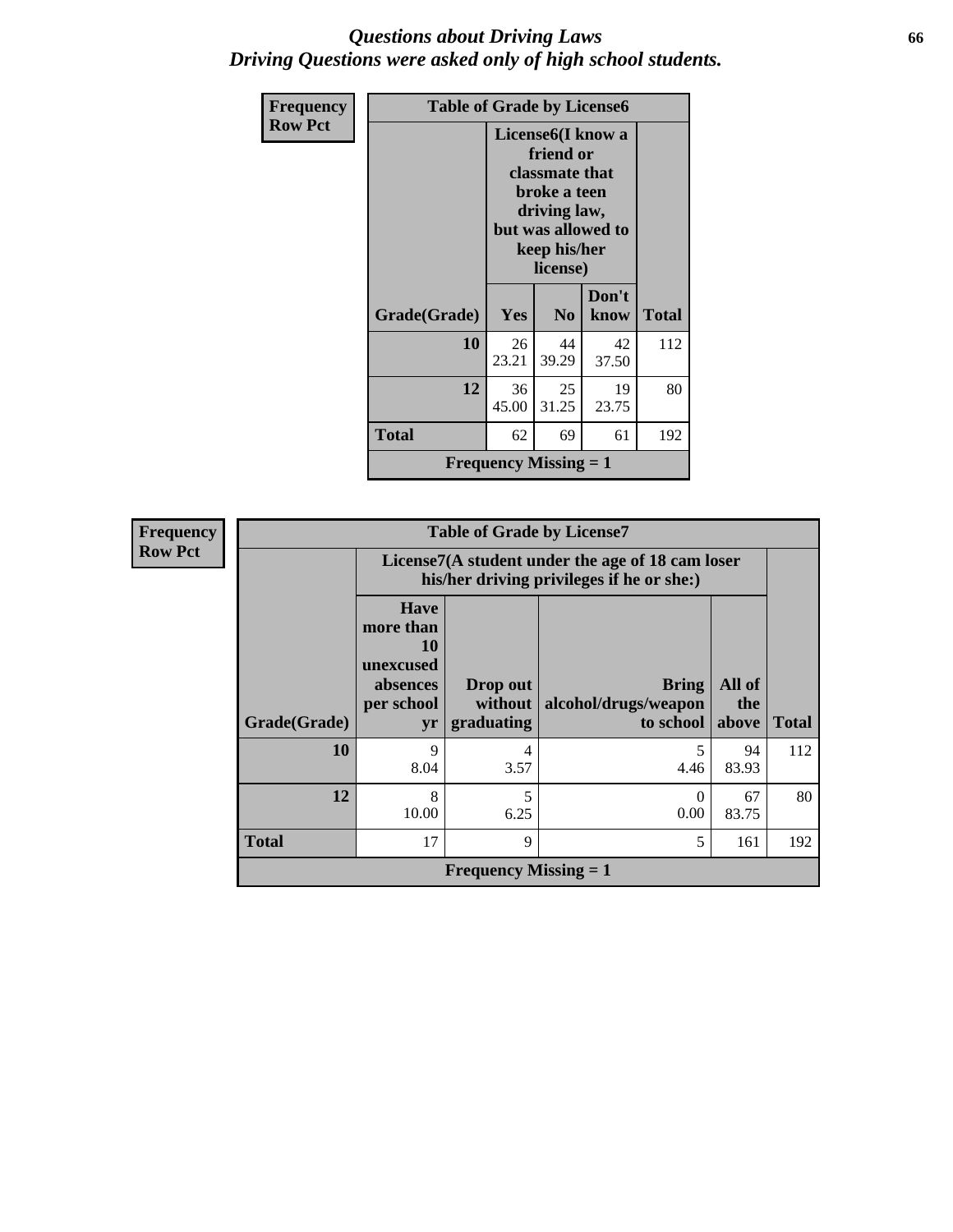# **Select Results by Gender** 67

| Frequency      | <b>Table of SchoolClimate2 by Gender</b>          |               |                               |              |  |
|----------------|---------------------------------------------------|---------------|-------------------------------|--------------|--|
| <b>Col Pct</b> | SchoolClimate2(I<br>feel successful at<br>school) | <b>Female</b> | Gender(Gender)<br><b>Male</b> | <b>Total</b> |  |
|                | <b>Strongly Agree</b>                             | 26<br>23.21   | 16<br>19.75                   | 42           |  |
|                | <b>Somewhat Agree</b>                             | 67<br>59.82   | 45<br>55.56                   | 112          |  |
|                | <b>Somewhat Disagree</b>                          | 18<br>16.07   | 15<br>18.52                   | 33           |  |
|                | <b>Strongly Disagree</b>                          | 0.89          | 5<br>6.17                     | 6            |  |
|                | <b>Total</b>                                      | 112           | 81                            | 193          |  |

| Frequency      | <b>Table of SchoolClimate6 by Gender</b>                 |                                                |             |              |  |  |
|----------------|----------------------------------------------------------|------------------------------------------------|-------------|--------------|--|--|
| <b>Col Pct</b> | <b>SchoolClimate6(Teachers</b><br>treat me with respect) | Gender(Gender)<br><b>Male</b><br><b>Female</b> |             | <b>Total</b> |  |  |
|                | <b>Strongly Agree</b>                                    | 35<br>31.25                                    | 26<br>32.10 | 61           |  |  |
|                | <b>Somewhat Agree</b>                                    | 42<br>37.50                                    | 35<br>43.21 | 77           |  |  |
|                | <b>Somewhat Disagree</b>                                 | 30<br>26.79                                    | 14<br>17.28 | 44           |  |  |
|                | <b>Strongly Disagree</b>                                 | 5<br>4.46                                      | 6<br>7.41   | 11           |  |  |
|                | <b>Total</b>                                             | 112                                            | 81          | 193          |  |  |

| <b>Frequency</b> | <b>Table of SchoolClimate8 by Gender</b>                                             |                                 |              |     |
|------------------|--------------------------------------------------------------------------------------|---------------------------------|--------------|-----|
| <b>Col Pct</b>   | <b>SchoolClimate8(Students</b><br>are frequently<br>recognized for good<br>behavior) | Gender(Gender)<br><b>Female</b> | <b>Total</b> |     |
|                  |                                                                                      |                                 | <b>Male</b>  |     |
|                  | <b>Strongly Agree</b>                                                                | 16<br>14.29                     | 7<br>8.64    | 23  |
|                  | <b>Somewhat Agree</b>                                                                | 35<br>31.25                     | 32<br>39.51  | 67  |
|                  | <b>Somewhat Disagree</b>                                                             | 40<br>35.71                     | 26<br>32.10  | 66  |
|                  | <b>Strongly Disagree</b>                                                             | 21<br>18.75                     | 16<br>19.75  | 37  |
|                  | Total                                                                                | 112                             | 81           | 193 |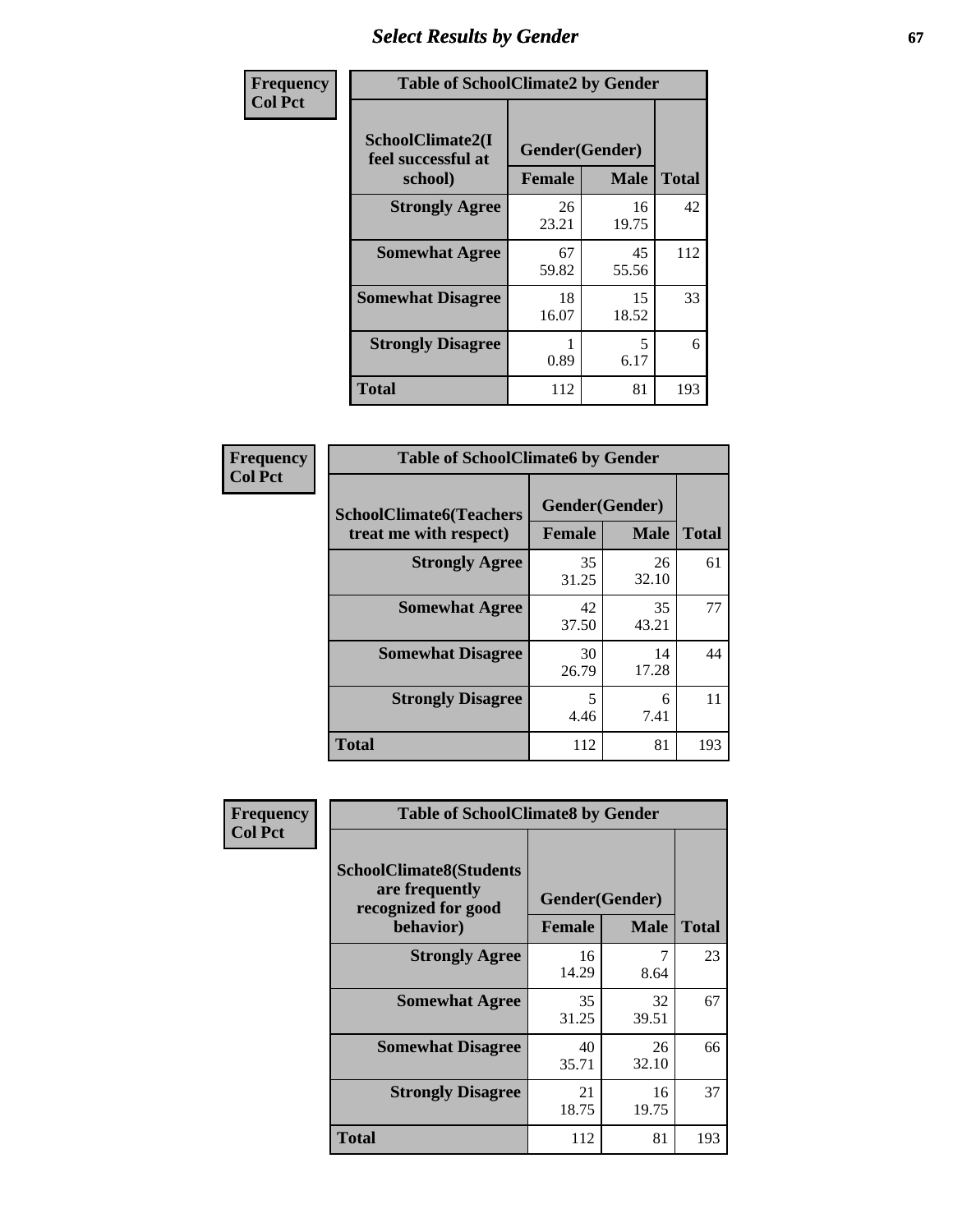## *Select Results by Gender* **68**

| Frequency      | <b>Table of Gender by Dropout</b> |                                                                  |                |              |  |  |
|----------------|-----------------------------------|------------------------------------------------------------------|----------------|--------------|--|--|
| <b>Row Pct</b> |                                   | Dropout(I<br>have thought<br>about<br>dropping out<br>of school) |                |              |  |  |
|                | Gender(Gender)                    | <b>Yes</b>                                                       | N <sub>0</sub> | <b>Total</b> |  |  |
|                | <b>Female</b>                     | 43<br>38.39                                                      | 69<br>61.61    | 112          |  |  |
|                | <b>Male</b>                       | 28<br>35.00                                                      | 52<br>65.00    | 80           |  |  |
|                | <b>Total</b>                      | 71                                                               | 121            | 192          |  |  |
|                | Frequency Missing $= 1$           |                                                                  |                |              |  |  |

| <b>Frequency</b> | <b>Table of Gender by Dropoutreason</b> |                                                                     |              |                          |                                |              |              |  |
|------------------|-----------------------------------------|---------------------------------------------------------------------|--------------|--------------------------|--------------------------------|--------------|--------------|--|
| <b>Row Pct</b>   |                                         | Dropoutreason (If I dropped out the<br>reason would most likely be) |              |                          |                                |              |              |  |
|                  | Gender(Gender)                          | Won't<br>Drop<br>out                                                | <b>Bored</b> | Family<br><b>Reasons</b> | <b>Being</b><br><b>Bullied</b> | <b>Other</b> | <b>Total</b> |  |
|                  | Female                                  | 53<br>47.32                                                         | 21<br>18.75  | 3<br>2.68                | 0.89                           | 34<br>30.36  | 112          |  |
|                  | <b>Male</b>                             | 53<br>66.25                                                         | 12<br>15.00  | $\overline{c}$<br>2.50   | 1.25                           | 12<br>15.00  | 80           |  |
|                  | <b>Total</b>                            | 106                                                                 | 33           | 5                        | $\overline{2}$                 | 46           | 192          |  |
|                  | <b>Frequency Missing = 1</b>            |                                                                     |              |                          |                                |              |              |  |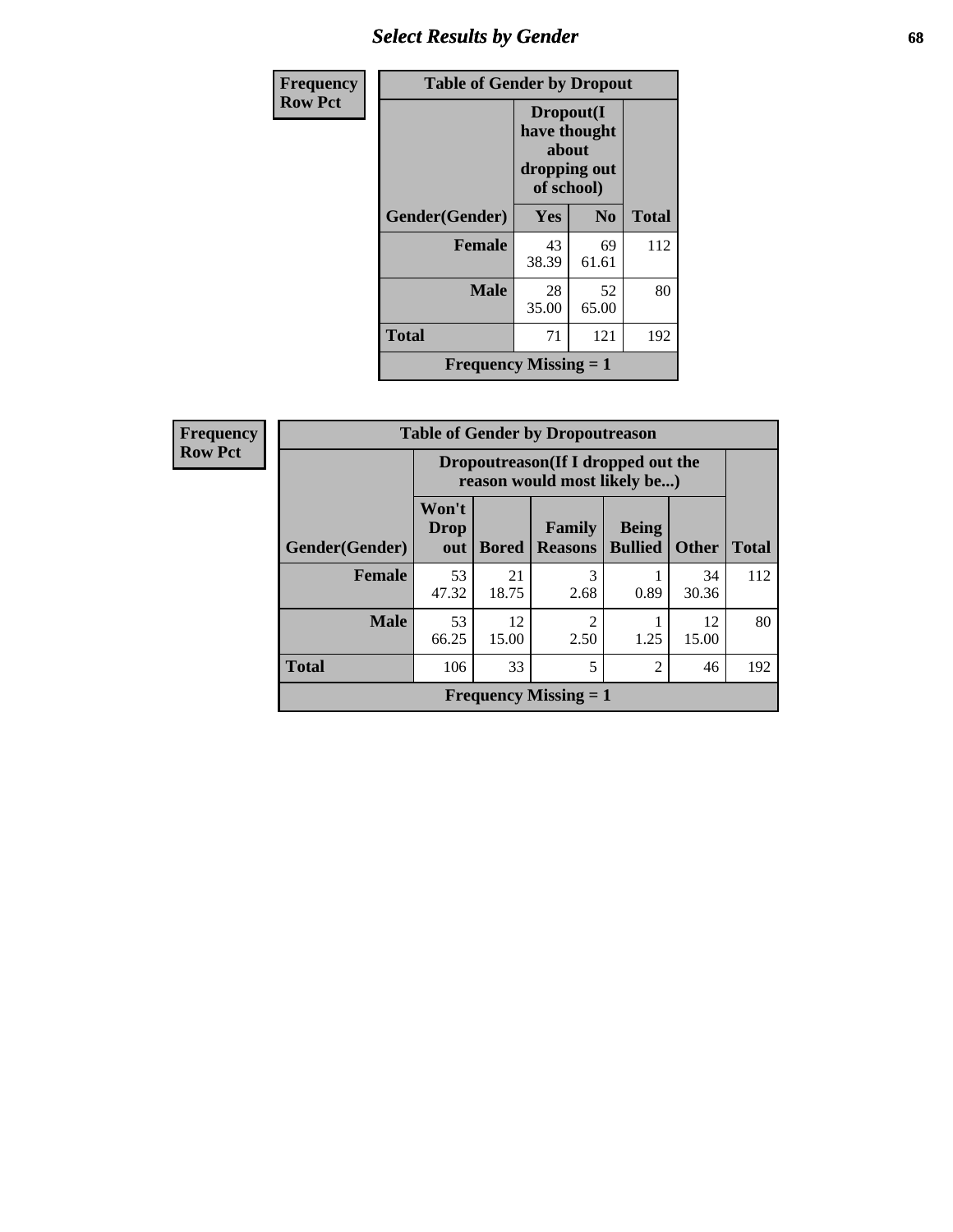*School Safety* **69**

| Frequency      | <b>Table of Gender by Bullied2</b> |                 |                |              |  |
|----------------|------------------------------------|-----------------|----------------|--------------|--|
| <b>Row Pct</b> |                                    | <b>Bullied2</b> |                |              |  |
|                | Gender(Gender)                     | <b>Yes</b>      | N <sub>0</sub> | <b>Total</b> |  |
|                | <b>Female</b>                      | 17<br>15.18     | 95<br>84.82    | 112          |  |
|                | <b>Male</b>                        | 9.88            | 73<br>90.12    | 81           |  |
|                | <b>Total</b>                       | 25              | 168            | 193          |  |

| Frequency      | <b>Table of Gender by Bulliedothers2</b> |                       |              |              |  |  |
|----------------|------------------------------------------|-----------------------|--------------|--------------|--|--|
| <b>Row Pct</b> |                                          | <b>Bulliedothers2</b> |              |              |  |  |
|                | Gender(Gender)                           | <b>Yes</b>            | $\bf N_0$    | <b>Total</b> |  |  |
|                | <b>Female</b>                            | 10<br>8.93            | 102<br>91.07 | 112          |  |  |
|                | <b>Male</b>                              | 10<br>12.35           | 71<br>87.65  | 81           |  |  |
|                | Total                                    | 20                    | 173          | 193          |  |  |

| <b>Frequency</b> | <b>Table of Gender by Weaponschool2</b> |                      |                |              |  |
|------------------|-----------------------------------------|----------------------|----------------|--------------|--|
| <b>Row Pct</b>   |                                         | <b>Weaponschool2</b> |                |              |  |
|                  | Gender(Gender)                          | Yes                  | N <sub>0</sub> | <b>Total</b> |  |
|                  | <b>Female</b>                           | 6<br>5.36            | 106<br>94.64   | 112          |  |
|                  | <b>Male</b>                             | 9<br>11.11           | 72<br>88.89    | 81           |  |
|                  | <b>Total</b>                            | 15                   | 178            | 193          |  |

| Frequency      | <b>Table of Gender by Absentunsafe2</b> |               |                |              |  |
|----------------|-----------------------------------------|---------------|----------------|--------------|--|
| <b>Row Pct</b> |                                         | Absentunsafe2 |                |              |  |
|                | Gender(Gender)                          | Yes           | N <sub>0</sub> | <b>Total</b> |  |
|                | <b>Female</b>                           | 6<br>5.36     | 106<br>94.64   | 112          |  |
|                | <b>Male</b>                             | 2.47          | 79<br>97.53    | 81           |  |
|                | <b>Total</b>                            | 8             | 185            | 193          |  |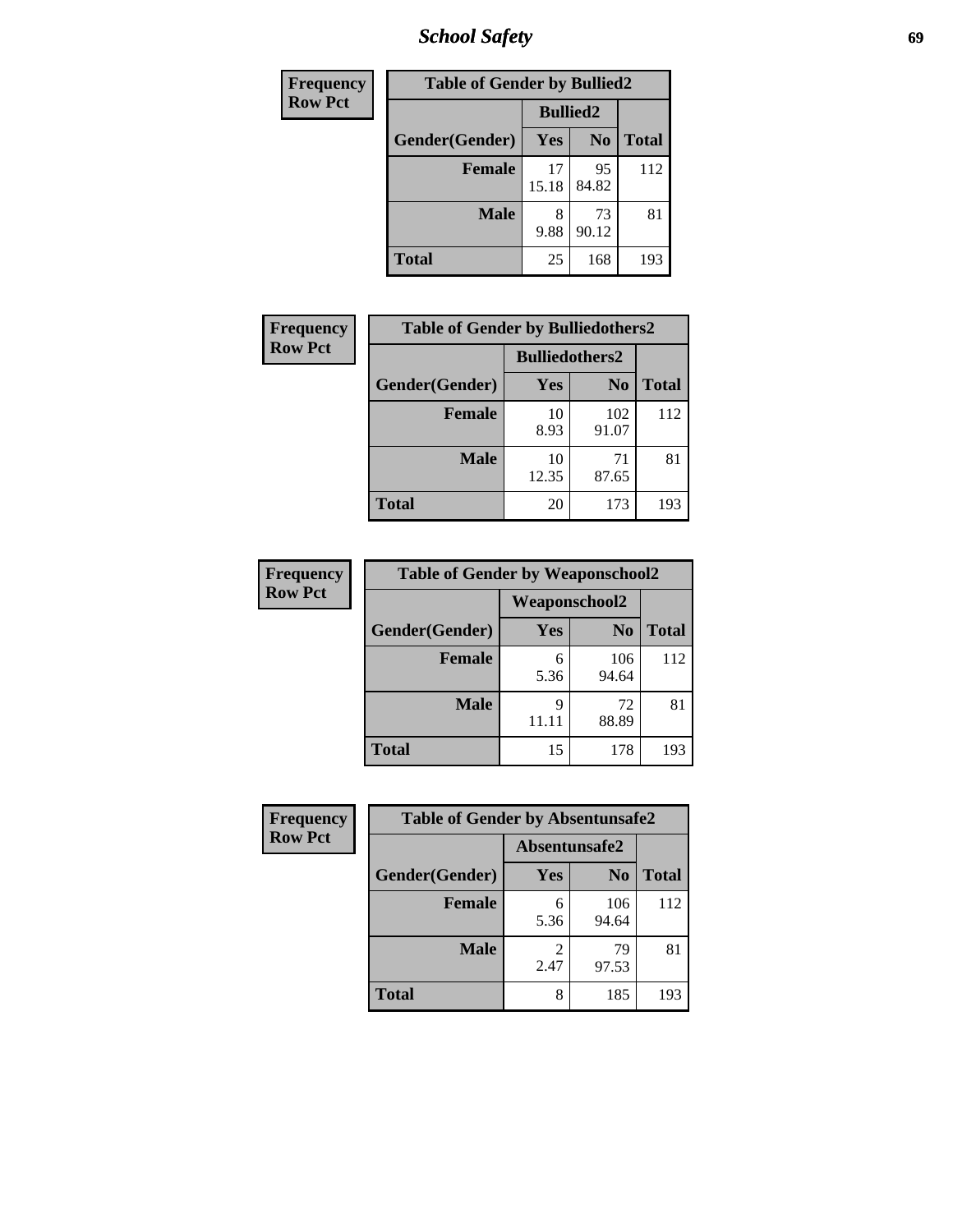*School Safety* **70**

| Frequency      | <b>Table of Gender by Gangself</b> |                                                                                                |                |              |
|----------------|------------------------------------|------------------------------------------------------------------------------------------------|----------------|--------------|
| <b>Row Pct</b> |                                    | Gangself(I<br>have<br>participated<br>in illegal gang<br>activities in<br>the past 30<br>days) |                |              |
|                | Gender(Gender)                     | <b>Yes</b>                                                                                     | N <sub>0</sub> | <b>Total</b> |
|                | <b>Female</b>                      | 5<br>4.46                                                                                      | 107<br>95.54   | 112          |
|                | <b>Male</b>                        | 5<br>6.25                                                                                      | 75<br>93.75    | 80           |
|                | <b>Total</b>                       | 10                                                                                             | 182            | 192          |
|                | <b>Frequency Missing = 1</b>       |                                                                                                |                |              |

| Frequency      | <b>Table of Gender by Gangpeers</b> |                                                                                                                             |                |              |
|----------------|-------------------------------------|-----------------------------------------------------------------------------------------------------------------------------|----------------|--------------|
| <b>Row Pct</b> |                                     | <b>Gangpeers</b> (I<br>have friends<br>who have<br>participated<br>in illegal gang<br>activities in<br>the past 30<br>days) |                |              |
|                | Gender(Gender)                      | <b>Yes</b>                                                                                                                  | N <sub>0</sub> | <b>Total</b> |
|                | <b>Female</b>                       | 13<br>11.61                                                                                                                 | 99<br>88.39    | 112          |
|                | <b>Male</b>                         | 19<br>23.75                                                                                                                 | 61<br>76.25    | 80           |
|                | <b>Total</b>                        | 32                                                                                                                          | 160            | 192          |
|                | <b>Frequency Missing = 1</b>        |                                                                                                                             |                |              |

| Frequency      | <b>Table of Gender by Pickedon2</b>       |             |                |              |
|----------------|-------------------------------------------|-------------|----------------|--------------|
| <b>Row Pct</b> |                                           | Pickedon2   |                |              |
|                | Gender(Gender)                            | Yes         | N <sub>0</sub> | <b>Total</b> |
|                | <b>Female</b>                             | 35<br>31.25 | 77<br>68.75    | 112          |
|                | <b>Male</b>                               | 20<br>25.00 | 60<br>75.00    | 80           |
|                | <b>Total</b>                              | 55          | 137            | 192          |
|                | <b>Frequency Missing <math>= 1</math></b> |             |                |              |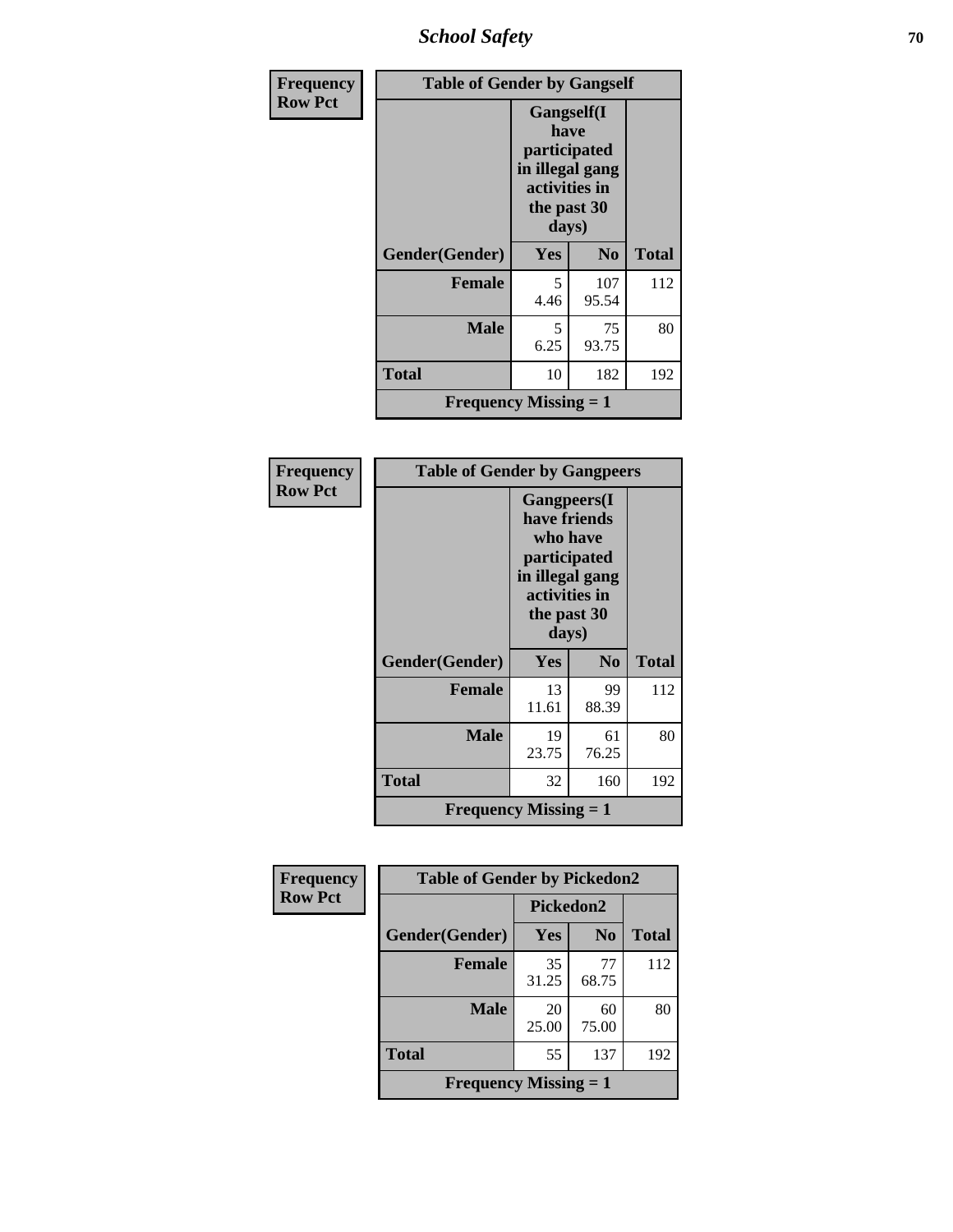*School Safety* **71**

| <b>Frequency</b> | <b>Table of Gender by Safeschool2</b> |             |                |              |  |
|------------------|---------------------------------------|-------------|----------------|--------------|--|
| <b>Row Pct</b>   |                                       | Safeschool2 |                |              |  |
|                  | Gender(Gender)                        | Yes         | N <sub>0</sub> | <b>Total</b> |  |
|                  | <b>Female</b>                         | 69<br>61.61 | 43<br>38.39    | 112          |  |
|                  | <b>Male</b>                           | 55<br>68.75 | 25<br>31.25    | 80           |  |
|                  | <b>Total</b>                          | 124         | 68             | 192          |  |
|                  | <b>Frequency Missing = 1</b>          |             |                |              |  |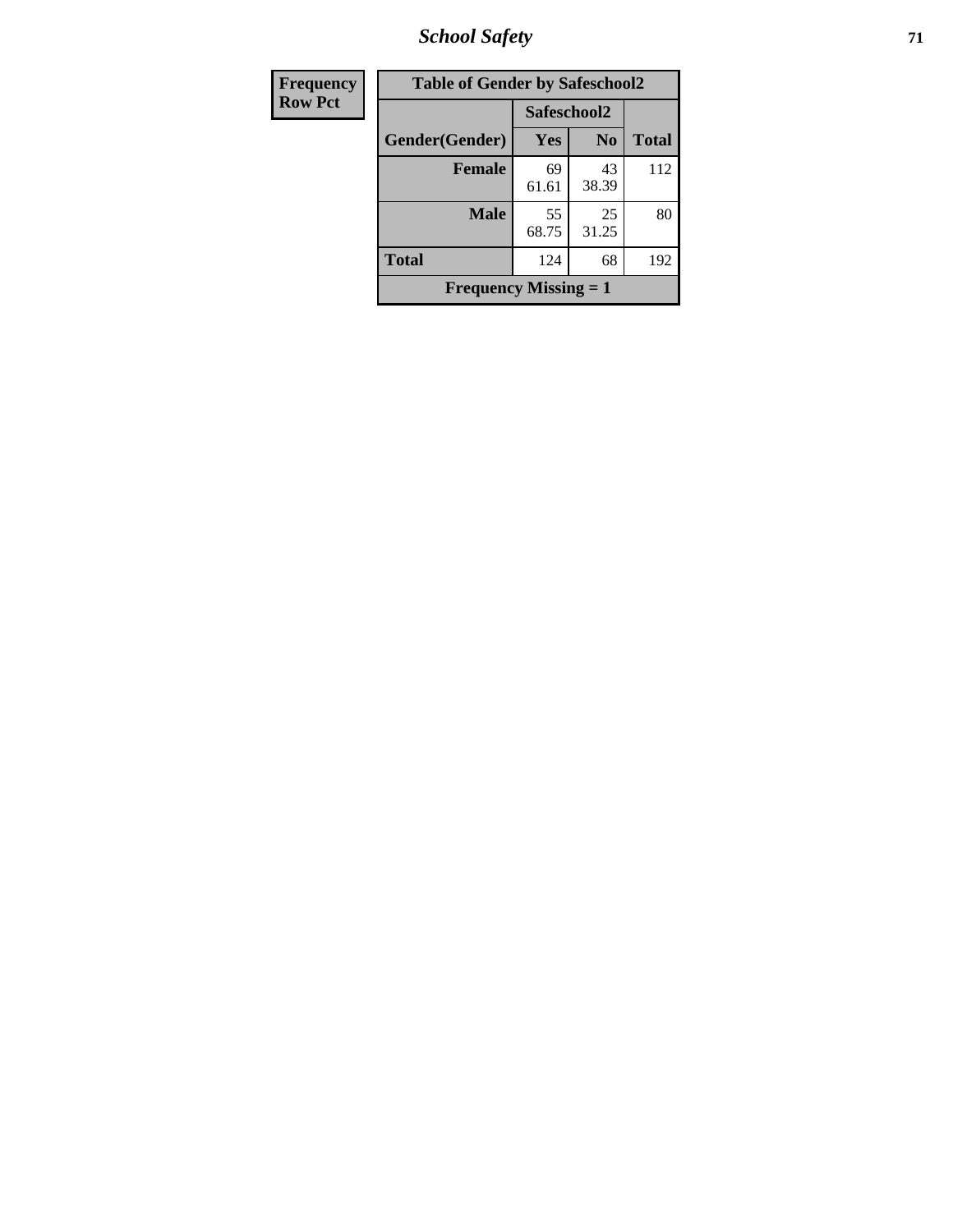# *Incidence of Drug Use 72*

| <b>Frequency</b> | <b>Table of Gender by AlcoholAlt</b> |                                          |                |              |  |
|------------------|--------------------------------------|------------------------------------------|----------------|--------------|--|
| <b>Row Pct</b>   |                                      | AlcoholAlt(Alcohol<br>use, past 30 days) |                |              |  |
|                  | Gender(Gender)                       | Yes                                      | N <sub>0</sub> | <b>Total</b> |  |
|                  | <b>Female</b>                        | 28<br>25.00                              | 84<br>75.00    | 112          |  |
|                  | <b>Male</b>                          | 26<br>32.10                              | 55<br>67.90    | 81           |  |
|                  | <b>Total</b>                         | 54                                       | 139            | 193          |  |

| Frequency      | <b>Table of Gender by TobaccoAny</b> |                                          |                |              |  |
|----------------|--------------------------------------|------------------------------------------|----------------|--------------|--|
| <b>Row Pct</b> |                                      | TobaccoAny(Tobacco<br>use, past 30 days) |                |              |  |
|                | Gender(Gender)                       | Yes                                      | N <sub>0</sub> | <b>Total</b> |  |
|                | <b>Female</b>                        | 37<br>33.04                              | 75<br>66.96    | 112          |  |
|                | <b>Male</b>                          | 27<br>33.33                              | 54<br>66.67    | 81           |  |
|                | Total                                | 64                                       | 129            | 193          |  |

| <b>Frequency</b> | <b>Table of Gender by MarijuanaAlt</b> |                                              |                |              |  |
|------------------|----------------------------------------|----------------------------------------------|----------------|--------------|--|
| <b>Row Pct</b>   |                                        | MarijuanaAlt(Marijuana<br>use, past 30 days) |                |              |  |
|                  | Gender(Gender)                         | <b>Yes</b>                                   | N <sub>0</sub> | <b>Total</b> |  |
|                  | Female                                 | 32<br>28.57                                  | 80<br>71.43    | 112          |  |
|                  | <b>Male</b>                            | 8<br>9.88                                    | 73<br>90.12    | 81           |  |
|                  | <b>Total</b>                           | 40                                           | 153            | 193          |  |

| <b>Frequency</b> | <b>Table of Gender by OtherDrugAny</b> |                                                      |                |              |  |
|------------------|----------------------------------------|------------------------------------------------------|----------------|--------------|--|
| <b>Row Pct</b>   |                                        | <b>OtherDrugAny(Other</b><br>drug use, past 30 days) |                |              |  |
|                  | Gender(Gender)                         | <b>Yes</b>                                           | N <sub>0</sub> | <b>Total</b> |  |
|                  | <b>Female</b>                          | 12<br>10.71                                          | 100<br>89.29   | 112          |  |
|                  | <b>Male</b>                            | 8.64                                                 | 74<br>91.36    | 81           |  |
|                  | <b>Total</b>                           | 19                                                   | 174            | 193          |  |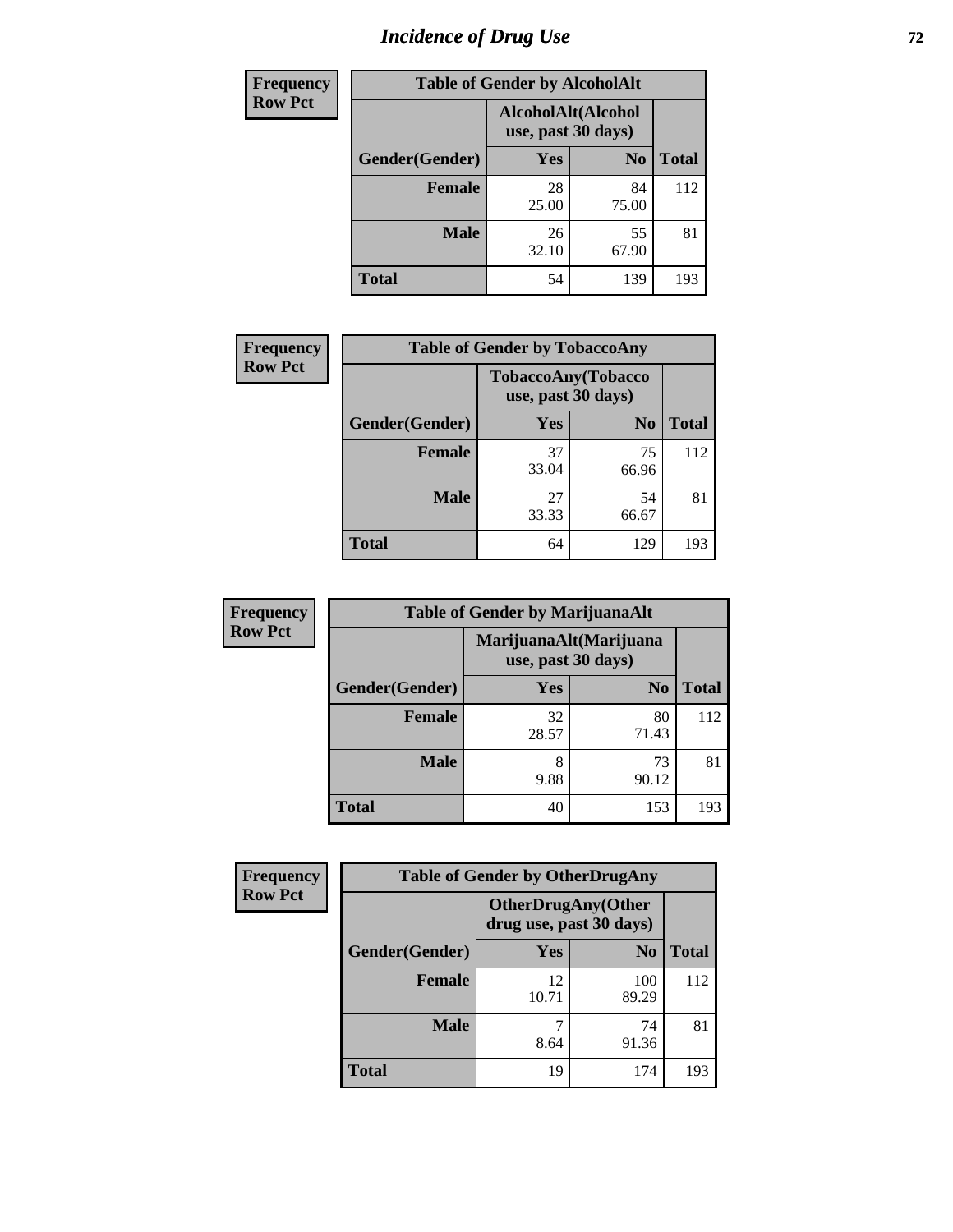## *Average Age at Onset of Use* **73** *Results for "Average Age at Onset of Use" questions exclude students who said they did not use that substance*

## **Gender=Female**

| <b>Variable</b>                 | Label                                                              | <b>Mean</b> |
|---------------------------------|--------------------------------------------------------------------|-------------|
| Alcoholinit2                    | I started using alcohol when I was                                 | 13.43       |
| Cigarettesinit2                 | I started smoking tobacco when I was                               | 12.86       |
| Smokelessinit2                  | I started chewing tobacco when I was                               | 13.94       |
| Marijuanainit2                  | I started using marijuana when I was                               | 13.54       |
| Cocaineinit2                    | I started using cocaine when I was                                 | 8.50        |
| Inhalantsinit2                  | I started using inhalants when I was                               | 11.50       |
| Steroidsinit2                   | I started using steroids when I was                                | 8.50        |
| Ecstasyinit2                    | I started using ecstasy when I was                                 | 11.50       |
| Methinit2                       | I started using methamphetamines when I was                        | 8.50        |
| Hallucinogensinit2              | I started using hallucinogens when I was                           | 9.67        |
| Prescription in it <sub>2</sub> | I started using prescription drugs not prescribed to me when I was | 14.23       |

## **Gender=Male**

| <b>Variable</b>                 | Label                                                              | <b>Mean</b> |
|---------------------------------|--------------------------------------------------------------------|-------------|
| Alcoholinit2                    | I started using alcohol when I was                                 | 11.91       |
| Cigarettesinit2                 | I started smoking tobacco when I was                               | 13.36       |
| Smokelessinit2                  | I started chewing tobacco when I was                               | 14.11       |
| Marijuanainit2                  | I started using marijuana when I was                               | 12.35       |
| Cocaineinit2                    | I started using cocaine when I was                                 | 11.60       |
| Inhalantsinit2                  | I started using inhalants when I was                               | 15.00       |
| Steroidsinit2                   | I started using steroids when I was                                | 16.00       |
| Ecstasyinit2                    | I started using ecstasy when I was                                 | 16.20       |
| Methinit <sub>2</sub>           | I started using methamphetamines when I was                        | 16.75       |
| Hallucinogensinit2              | I started using hallucinogens when I was                           | 13.67       |
| Prescription in it <sub>2</sub> | I started using prescription drugs not prescribed to me when I was | 14.10       |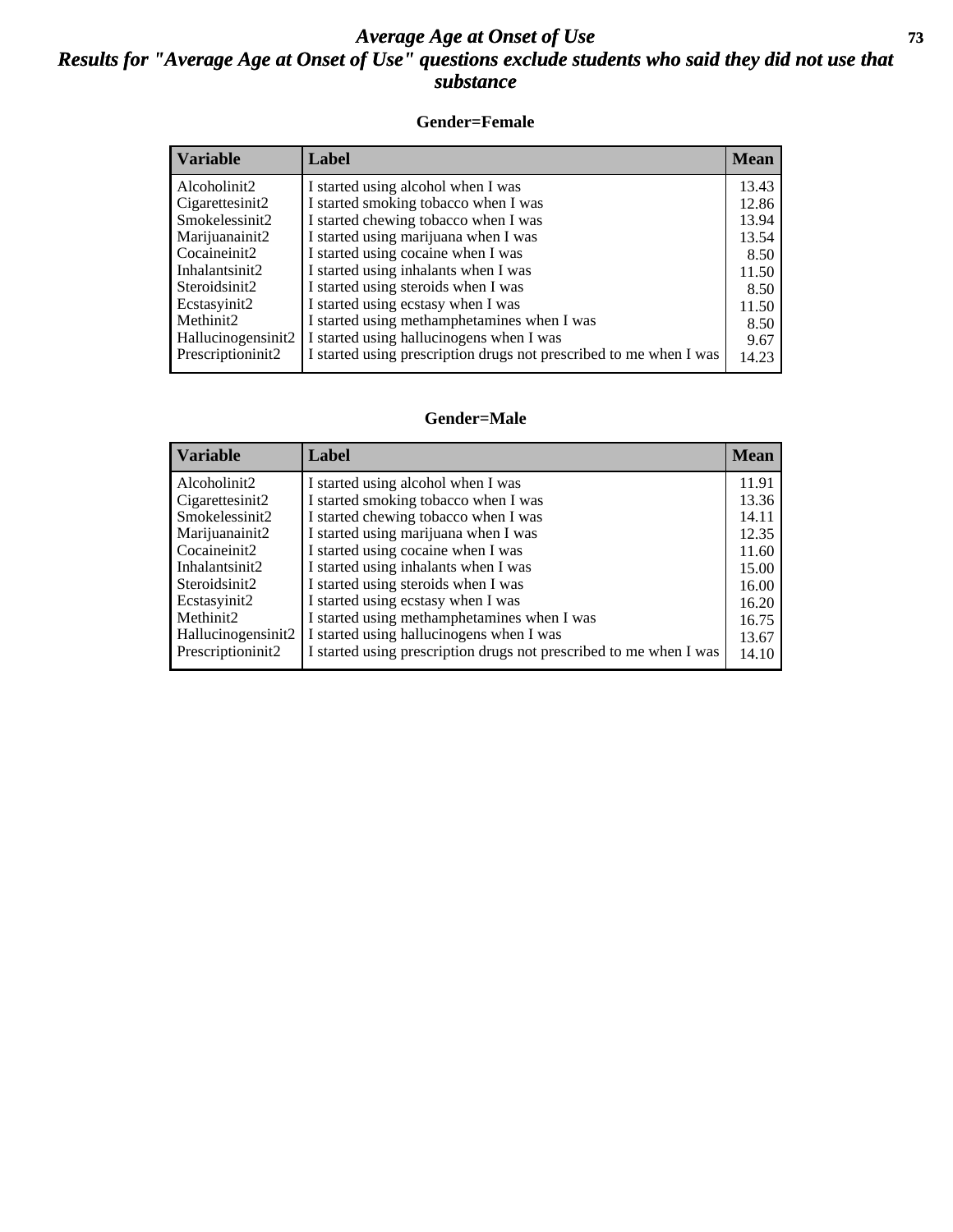# *I Think These Drugs are Harmful* **74**

| <b>Frequency</b> | <b>Table of Gender by Alcoholharmdich</b> |                  |                               |              |
|------------------|-------------------------------------------|------------------|-------------------------------|--------------|
| <b>Row Pct</b>   |                                           | think alcohol is | Alcoholharmdich(I<br>harmful) |              |
|                  | Gender(Gender)                            | Yes              | N <sub>0</sub>                | <b>Total</b> |
|                  | <b>Female</b>                             | 88<br>78.57      | 24<br>21.43                   | 112          |
|                  | <b>Male</b>                               | 64<br>79.01      | 17<br>20.99                   | 81           |
|                  | <b>Total</b>                              | 152              | 41                            | 193          |

| Frequency      | <b>Table of Gender by Tobaccoharmdich</b> |                              |                   |              |
|----------------|-------------------------------------------|------------------------------|-------------------|--------------|
| <b>Row Pct</b> |                                           | think tobacco is<br>harmful) | Tobaccoharmdich(I |              |
|                | Gender(Gender)                            | Yes                          | N <sub>0</sub>    | <b>Total</b> |
|                | <b>Female</b>                             | 104<br>92.86                 | 8<br>7.14         | 112          |
|                | <b>Male</b>                               | 74<br>91.36                  | 8.64              | 81           |
|                | <b>Total</b>                              | 178                          | 15                | 193          |

| Frequency      | <b>Table of Gender by Marijuanaharmdich</b> |                                                       |                |              |
|----------------|---------------------------------------------|-------------------------------------------------------|----------------|--------------|
| <b>Row Pct</b> |                                             | Marijuanaharmdich(I<br>think marijuana is<br>harmful) |                |              |
|                | Gender(Gender)                              | <b>Yes</b>                                            | N <sub>0</sub> | <b>Total</b> |
|                | <b>Female</b>                               | 86<br>76.79                                           | 26<br>23.21    | 112          |
|                | <b>Male</b>                                 | 62<br>76.54                                           | 19<br>23.46    | 81           |
|                | <b>Total</b>                                | 148                                                   | 45             | 193          |

| <b>Frequency</b> | <b>Table of Gender by Otherdrugharmdich</b> |                                                          |                |              |
|------------------|---------------------------------------------|----------------------------------------------------------|----------------|--------------|
| <b>Row Pct</b>   |                                             | Otherdrugharmdich(I<br>think other drugs are<br>harmful) |                |              |
|                  | Gender(Gender)                              | Yes                                                      | N <sub>0</sub> | <b>Total</b> |
|                  | <b>Female</b>                               | 96<br>85.71                                              | 16<br>14.29    | 112          |
|                  | <b>Male</b>                                 | 79<br>97.53                                              | 2<br>2.47      | 81           |
|                  | <b>Total</b>                                | 175                                                      | 18             | 193          |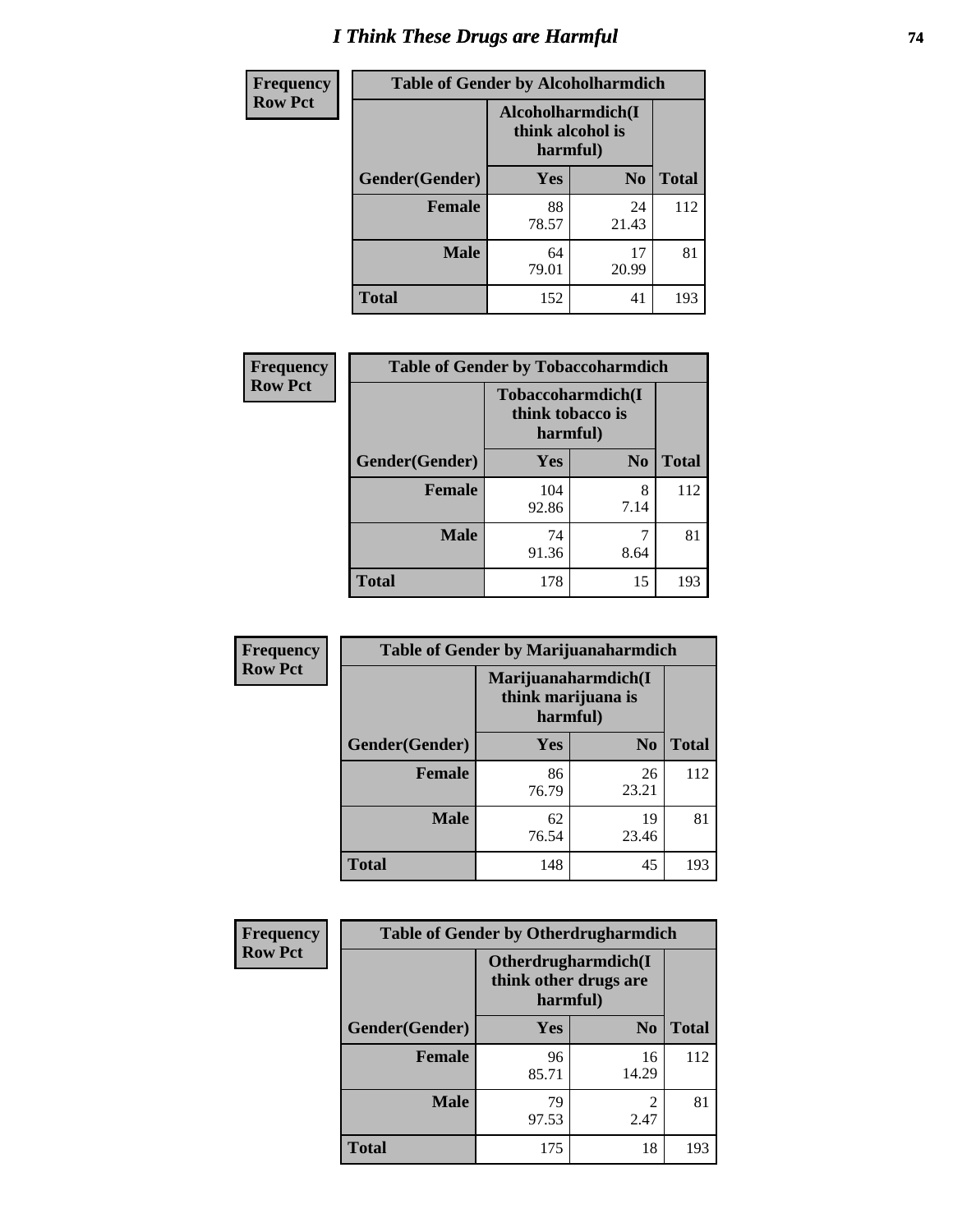| <b>Frequency</b> | <b>Table of Gender by Alcohollocation1</b>                    |             |             |              |
|------------------|---------------------------------------------------------------|-------------|-------------|--------------|
| <b>Row Pct</b>   | <b>Alcohollocation1(Places</b><br><b>Friends Use Alcohol)</b> |             |             |              |
|                  | Gender(Gender)                                                |             | Do Not Use  | <b>Total</b> |
|                  | <b>Female</b>                                                 | 89<br>79.46 | 23<br>20.54 | 112          |
|                  | <b>Male</b>                                                   | 50<br>61.73 | 31<br>38.27 | 81           |
|                  | <b>Total</b>                                                  | 139         | 54          | 193          |

| <b>Frequency</b> | <b>Table of Gender by Alcohollocation2</b> |                                                               |             |              |
|------------------|--------------------------------------------|---------------------------------------------------------------|-------------|--------------|
| <b>Row Pct</b>   |                                            | <b>Alcohollocation2(Places</b><br><b>Friends Use Alcohol)</b> |             |              |
|                  | Gender(Gender)                             |                                                               | Home        | <b>Total</b> |
|                  | Female                                     | 49<br>43.75                                                   | 63<br>56.25 | 112          |
|                  | <b>Male</b>                                | 36<br>44.44                                                   | 45<br>55.56 | 81           |
|                  | <b>Total</b>                               | 85                                                            | 108         | 193          |

| Frequency      | <b>Table of Gender by Alcohollocation3</b> |                                                               |               |              |
|----------------|--------------------------------------------|---------------------------------------------------------------|---------------|--------------|
| <b>Row Pct</b> |                                            | <b>Alcohollocation3(Places</b><br><b>Friends Use Alcohol)</b> |               |              |
|                | Gender(Gender)                             |                                                               | <b>School</b> | <b>Total</b> |
|                | <b>Female</b>                              | 90<br>80.36                                                   | 22<br>19.64   | 112          |
|                | <b>Male</b>                                | 61<br>75.31                                                   | 20<br>24.69   | 81           |
|                | <b>Total</b>                               | 151                                                           | 42            | 193          |

| <b>Frequency</b> | <b>Table of Gender by Alcohollocation4</b> |                                                               |             |              |
|------------------|--------------------------------------------|---------------------------------------------------------------|-------------|--------------|
| <b>Row Pct</b>   |                                            | <b>Alcohollocation4(Places</b><br><b>Friends Use Alcohol)</b> |             |              |
|                  | Gender(Gender)                             |                                                               | Car         | <b>Total</b> |
|                  | <b>Female</b>                              | 91<br>81.25                                                   | 21<br>18.75 | 112          |
|                  | <b>Male</b>                                | 59<br>72.84                                                   | 22<br>27.16 | 81           |
|                  | <b>Total</b>                               | 150                                                           | 43          | 193          |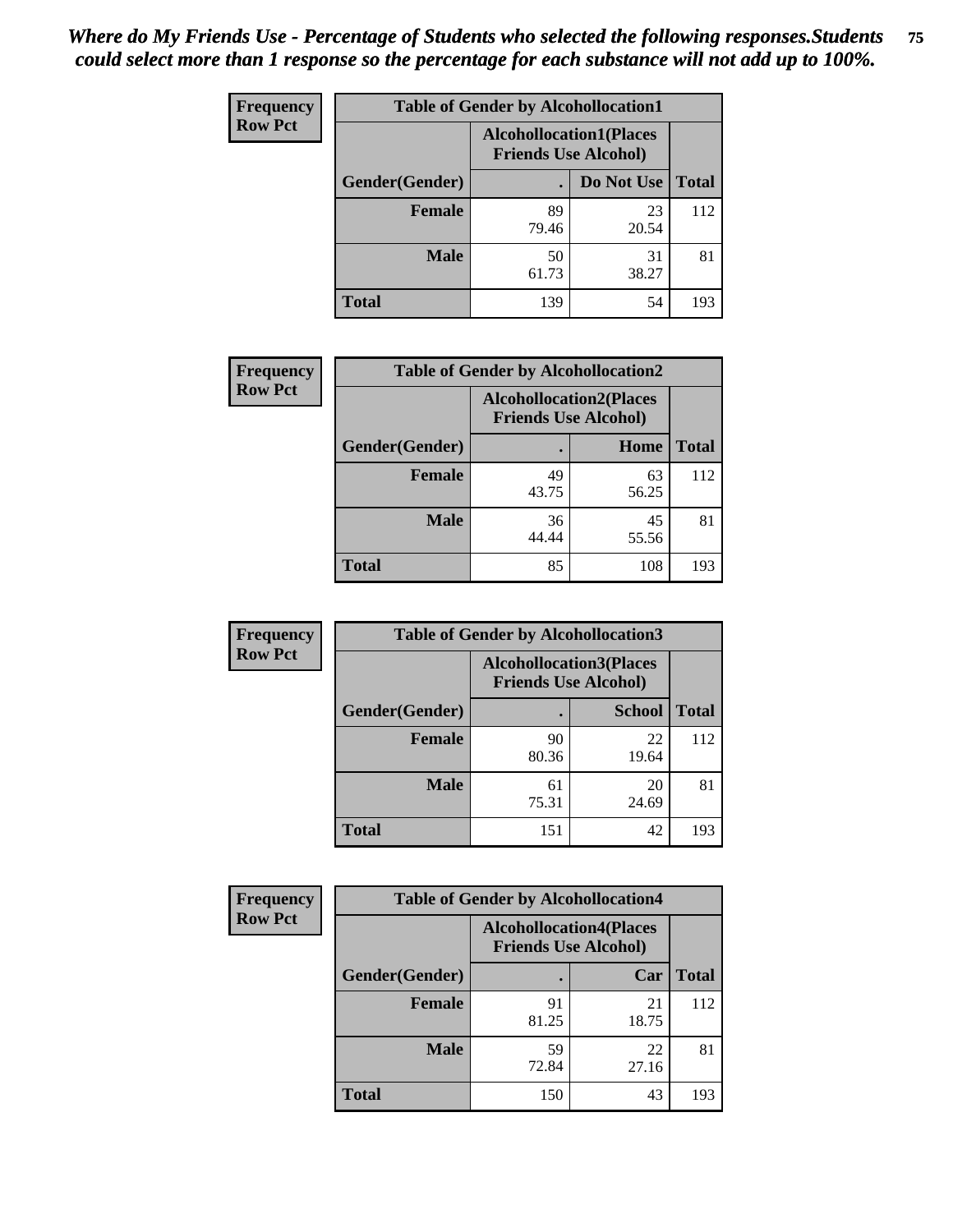| <b>Frequency</b> | <b>Table of Gender by Alcohollocation5</b> |                                 |                                 |              |
|------------------|--------------------------------------------|---------------------------------|---------------------------------|--------------|
| <b>Row Pct</b>   |                                            | <b>Alcohollocation5</b> (Places | <b>Friends Use Alcohol)</b>     |              |
|                  | Gender(Gender)                             |                                 | <b>Friend's</b><br><b>House</b> | <b>Total</b> |
|                  | <b>Female</b>                              | 30<br>26.79                     | 82<br>73.21                     | 112          |
|                  | <b>Male</b>                                | 25<br>30.86                     | 56<br>69.14                     | 81           |
|                  | <b>Total</b>                               | 55                              | 138                             | 193          |

| <b>Frequency</b> | <b>Table of Gender by Alcohollocation6</b> |                                                               |              |              |
|------------------|--------------------------------------------|---------------------------------------------------------------|--------------|--------------|
| <b>Row Pct</b>   |                                            | <b>Alcohollocation6(Places</b><br><b>Friends Use Alcohol)</b> |              |              |
|                  | Gender(Gender)                             |                                                               | <b>Other</b> | <b>Total</b> |
|                  | <b>Female</b>                              | 61<br>54.46                                                   | 51<br>45.54  | 112          |
|                  | <b>Male</b>                                | 43<br>53.09                                                   | 38<br>46.91  | 81           |
|                  | <b>Total</b>                               | 104                                                           | 89           | 193          |

| Frequency      | <b>Table of Gender by Tobaccolocation1</b> |                                                               |             |              |  |
|----------------|--------------------------------------------|---------------------------------------------------------------|-------------|--------------|--|
| <b>Row Pct</b> |                                            | <b>Tobaccolocation1(Places</b><br><b>Friends Use Tobacco)</b> |             |              |  |
|                | Gender(Gender)                             |                                                               | Do Not Use  | <b>Total</b> |  |
|                | Female                                     | 79<br>70.54                                                   | 33<br>29.46 | 112          |  |
|                | <b>Male</b>                                | 53<br>65.43                                                   | 28<br>34.57 | 81           |  |
|                | <b>Total</b>                               | 132                                                           | 61          | 193          |  |

| <b>Frequency</b> |                | <b>Table of Gender by Tobaccolocation2</b> |                                |              |
|------------------|----------------|--------------------------------------------|--------------------------------|--------------|
| <b>Row Pct</b>   |                | <b>Friends Use Tobacco)</b>                | <b>Tobaccolocation2(Places</b> |              |
|                  | Gender(Gender) |                                            | Home                           | <b>Total</b> |
|                  | Female         | 43<br>38.39                                | 69<br>61.61                    | 112          |
|                  | <b>Male</b>    | 23<br>28.40                                | 58<br>71.60                    | 81           |
|                  | <b>Total</b>   | 66                                         | 127                            | 193          |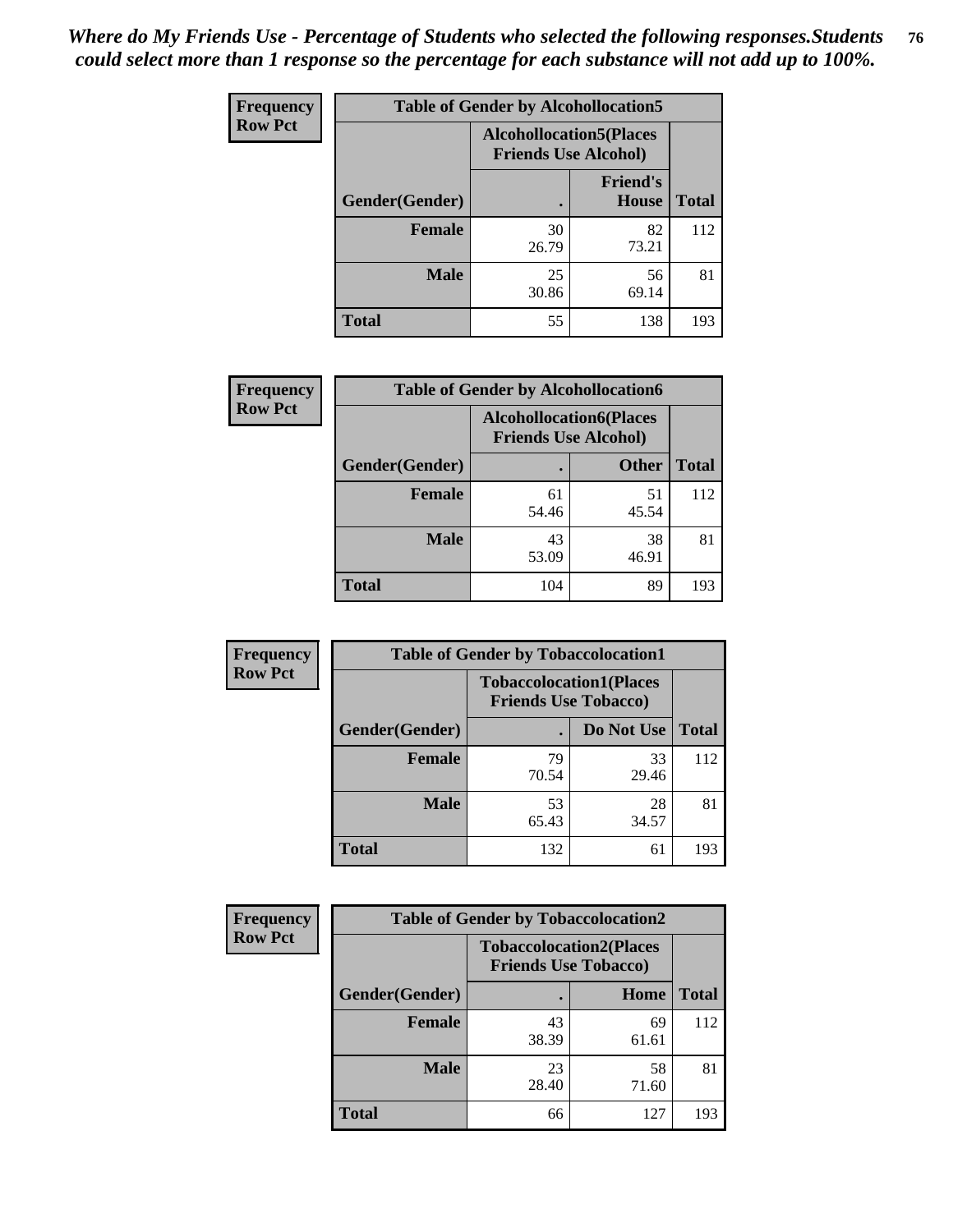| <b>Frequency</b> | <b>Table of Gender by Tobaccolocation3</b> |                             |                                |              |
|------------------|--------------------------------------------|-----------------------------|--------------------------------|--------------|
| <b>Row Pct</b>   |                                            | <b>Friends Use Tobacco)</b> | <b>Tobaccolocation3(Places</b> |              |
|                  | Gender(Gender)                             |                             | <b>School</b>                  | <b>Total</b> |
|                  | <b>Female</b>                              | 64<br>57.14                 | 48<br>42.86                    | 112          |
|                  | <b>Male</b>                                | 34<br>41.98                 | 47<br>58.02                    | 81           |
|                  | <b>Total</b>                               | 98                          | 95                             | 193          |

| <b>Frequency</b> | <b>Table of Gender by Tobaccolocation4</b> |                                                               |             |              |
|------------------|--------------------------------------------|---------------------------------------------------------------|-------------|--------------|
| <b>Row Pct</b>   |                                            | <b>Tobaccolocation4(Places</b><br><b>Friends Use Tobacco)</b> |             |              |
|                  | Gender(Gender)                             |                                                               | Car         | <b>Total</b> |
|                  | <b>Female</b>                              | 53<br>47.32                                                   | 59<br>52.68 | 112          |
|                  | <b>Male</b>                                | 33<br>40.74                                                   | 48<br>59.26 | 81           |
|                  | <b>Total</b>                               | 86                                                            | 107         | 193          |

| <b>Frequency</b> | <b>Table of Gender by Tobaccolocation5</b> |             |                                                               |              |
|------------------|--------------------------------------------|-------------|---------------------------------------------------------------|--------------|
| <b>Row Pct</b>   |                                            |             | <b>Tobaccolocation5(Places</b><br><b>Friends Use Tobacco)</b> |              |
|                  | Gender(Gender)                             |             | <b>Friend's</b><br><b>House</b>                               | <b>Total</b> |
|                  | <b>Female</b>                              | 43<br>38.39 | 69<br>61.61                                                   | 112          |
|                  | <b>Male</b>                                | 28<br>34.57 | 53<br>65.43                                                   | 81           |
|                  | <b>Total</b>                               | 71          | 122                                                           | 193          |

| <b>Frequency</b> | <b>Table of Gender by Tobaccolocation6</b> |             |                                                               |              |
|------------------|--------------------------------------------|-------------|---------------------------------------------------------------|--------------|
| <b>Row Pct</b>   |                                            |             | <b>Tobaccolocation6(Places</b><br><b>Friends Use Tobacco)</b> |              |
|                  | Gender(Gender)                             |             | <b>Other</b>                                                  | <b>Total</b> |
|                  | Female                                     | 63<br>56.25 | 49<br>43.75                                                   | 112          |
|                  | <b>Male</b>                                | 34<br>41.98 | 47<br>58.02                                                   | 81           |
|                  | <b>Total</b>                               | 97          | 96                                                            | 193          |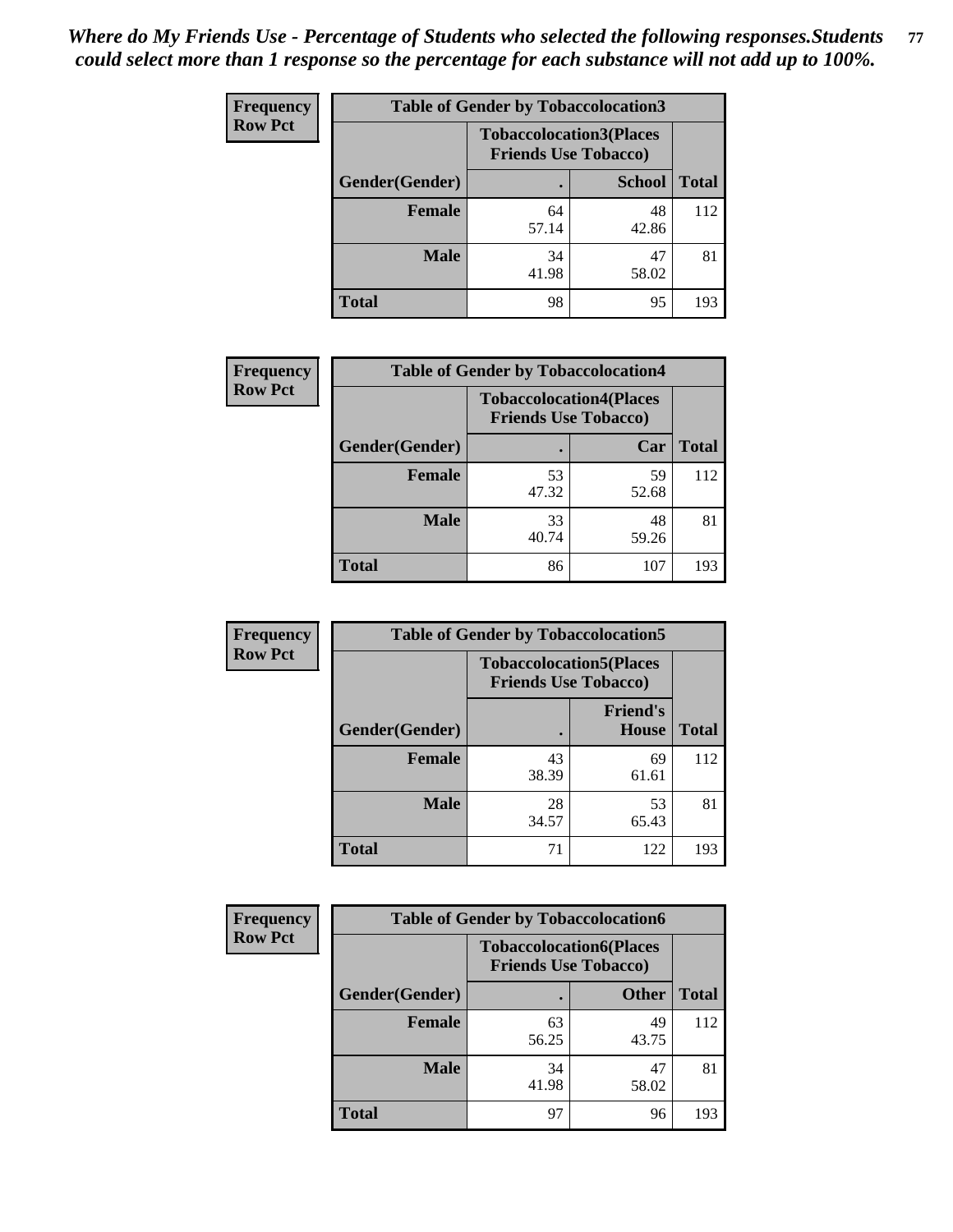| <b>Frequency</b> | <b>Table of Gender by Marijuanalocation1</b> |                                                                    |             |              |
|------------------|----------------------------------------------|--------------------------------------------------------------------|-------------|--------------|
| <b>Row Pct</b>   |                                              | <b>Marijuanalocation1(Places</b><br><b>Friends Use Marijuana</b> ) |             |              |
|                  | Gender(Gender)                               |                                                                    | Do Not Use  | <b>Total</b> |
|                  | <b>Female</b>                                | 66<br>58.93                                                        | 46<br>41.07 | 112          |
|                  | <b>Male</b>                                  | 28<br>34.57                                                        | 53<br>65.43 | 81           |
|                  | <b>Total</b>                                 | 94                                                                 | 99          | 193          |

| <b>Frequency</b> |                | <b>Table of Gender by Marijuanalocation2</b>                       |             |              |
|------------------|----------------|--------------------------------------------------------------------|-------------|--------------|
| <b>Row Pct</b>   |                | <b>Marijuanalocation2(Places</b><br><b>Friends Use Marijuana</b> ) |             |              |
|                  | Gender(Gender) |                                                                    | Home        | <b>Total</b> |
|                  | <b>Female</b>  | 57<br>50.89                                                        | 55<br>49.11 | 112          |
|                  | <b>Male</b>    | 54<br>66.67                                                        | 27<br>33.33 | 81           |
|                  | <b>Total</b>   | 111                                                                | 82          | 193          |

| Frequency      | <b>Table of Gender by Marijuanalocation3</b> |             |                                                                    |              |
|----------------|----------------------------------------------|-------------|--------------------------------------------------------------------|--------------|
| <b>Row Pct</b> |                                              |             | <b>Marijuanalocation3(Places</b><br><b>Friends Use Marijuana</b> ) |              |
|                | Gender(Gender)                               |             | <b>School</b>                                                      | <b>Total</b> |
|                | Female                                       | 85<br>75.89 | 27<br>24.11                                                        | 112          |
|                | <b>Male</b>                                  | 67<br>82.72 | 14<br>17.28                                                        | 81           |
|                | <b>Total</b>                                 | 152         | 41                                                                 | 193          |

| <b>Frequency</b> | <b>Table of Gender by Marijuanalocation4</b> |                                |                                  |              |  |
|------------------|----------------------------------------------|--------------------------------|----------------------------------|--------------|--|
| <b>Row Pct</b>   |                                              | <b>Friends Use Marijuana</b> ) | <b>Marijuanalocation4(Places</b> |              |  |
|                  | Gender(Gender)                               |                                | Car                              | <b>Total</b> |  |
|                  | <b>Female</b>                                | 65<br>58.04                    | 47<br>41.96                      | 112          |  |
|                  | <b>Male</b>                                  | 60<br>74.07                    | 21<br>25.93                      | 81           |  |
|                  | <b>Total</b>                                 | 125                            | 68                               | 193          |  |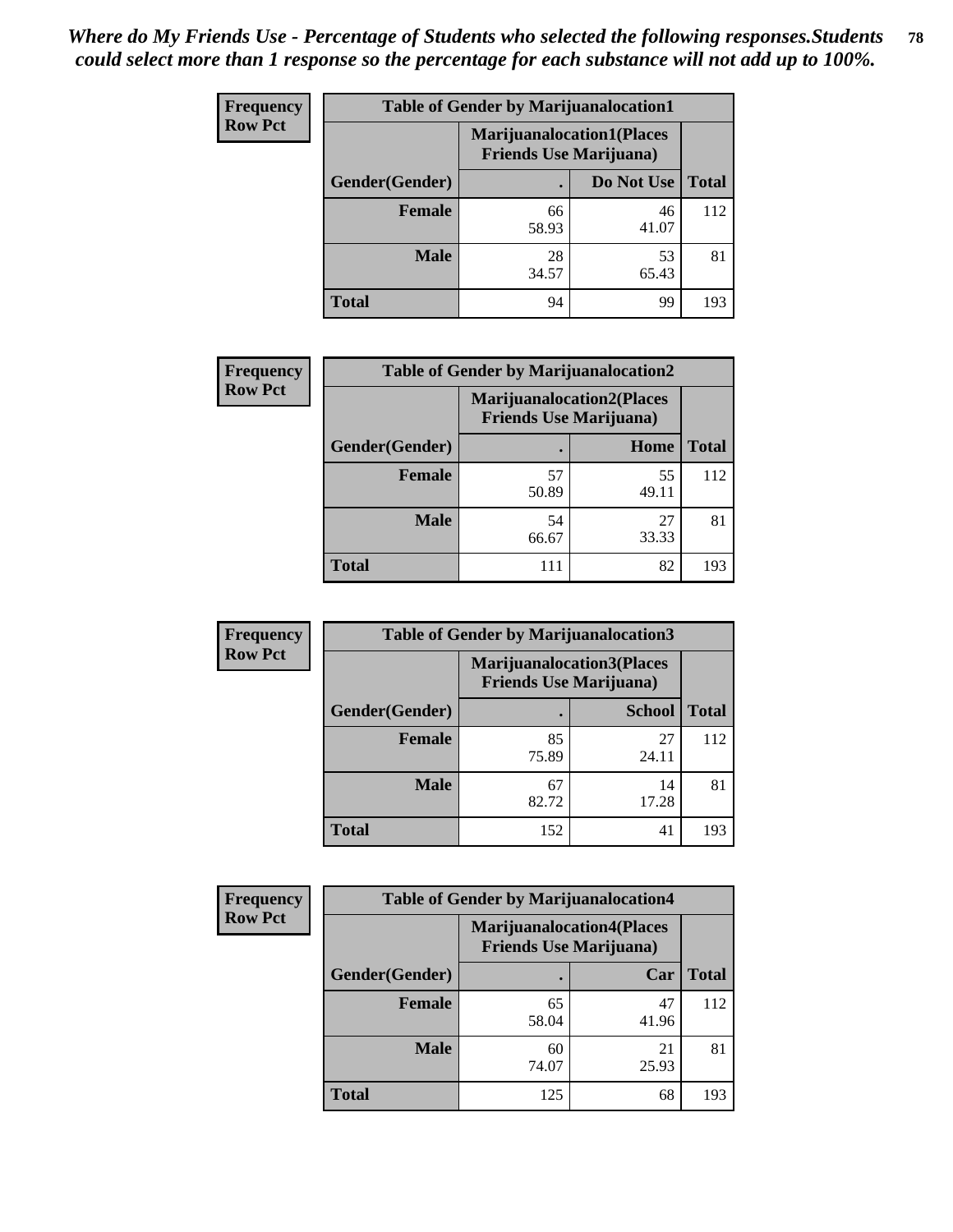| <b>Frequency</b> | <b>Table of Gender by Marijuanalocation5</b> |                                                                    |                                 |              |
|------------------|----------------------------------------------|--------------------------------------------------------------------|---------------------------------|--------------|
| <b>Row Pct</b>   |                                              | <b>Marijuanalocation5(Places</b><br><b>Friends Use Marijuana</b> ) |                                 |              |
|                  | Gender(Gender)                               |                                                                    | <b>Friend's</b><br><b>House</b> | <b>Total</b> |
|                  | <b>Female</b>                                | 51<br>45.54                                                        | 61<br>54.46                     | 112          |
|                  | <b>Male</b>                                  | 53<br>65.43                                                        | 28<br>34.57                     | 81           |
|                  | <b>Total</b>                                 | 104                                                                | 89                              | 193          |

| <b>Frequency</b> |                        | <b>Table of Gender by Marijuanalocation6</b> |                                                                    |              |
|------------------|------------------------|----------------------------------------------|--------------------------------------------------------------------|--------------|
| <b>Row Pct</b>   |                        |                                              | <b>Marijuanalocation6(Places</b><br><b>Friends Use Marijuana</b> ) |              |
|                  | <b>Gender</b> (Gender) |                                              | <b>Other</b>                                                       | <b>Total</b> |
|                  | <b>Female</b>          | 69<br>61.61                                  | 43<br>38.39                                                        | 112          |
|                  | <b>Male</b>            | 58<br>71.60                                  | 23<br>28.40                                                        | 81           |
|                  | <b>Total</b>           | 127                                          | 66                                                                 | 193          |

| <b>Frequency</b> | <b>Table of Gender by Otherdruglocation1</b> |                                                                                |             |              |
|------------------|----------------------------------------------|--------------------------------------------------------------------------------|-------------|--------------|
| <b>Row Pct</b>   |                                              | <b>Otherdruglocation1(Places</b><br><b>Friends Use Other Illegal</b><br>Drugs) |             |              |
|                  | Gender(Gender)                               |                                                                                | Do Not Use  | <b>Total</b> |
|                  | Female                                       | 39<br>34.82                                                                    | 73<br>65.18 | 112          |
|                  | <b>Male</b>                                  | 22<br>27.16                                                                    | 59<br>72.84 | 81           |
|                  | <b>Total</b>                                 | 61                                                                             | 132         | 193          |

| Frequency      | <b>Table of Gender by Otherdruglocation2</b> |                                            |                                  |              |
|----------------|----------------------------------------------|--------------------------------------------|----------------------------------|--------------|
| <b>Row Pct</b> |                                              | <b>Friends Use Other Illegal</b><br>Drugs) | <b>Otherdruglocation2(Places</b> |              |
|                | Gender(Gender)                               |                                            | <b>Home</b>                      | <b>Total</b> |
|                | Female                                       | 79<br>70.54                                | 33<br>29.46                      | 112          |
|                | <b>Male</b>                                  | 61<br>75.31                                | 20<br>24.69                      | 81           |
|                | <b>Total</b>                                 | 140                                        | 53                               | 193          |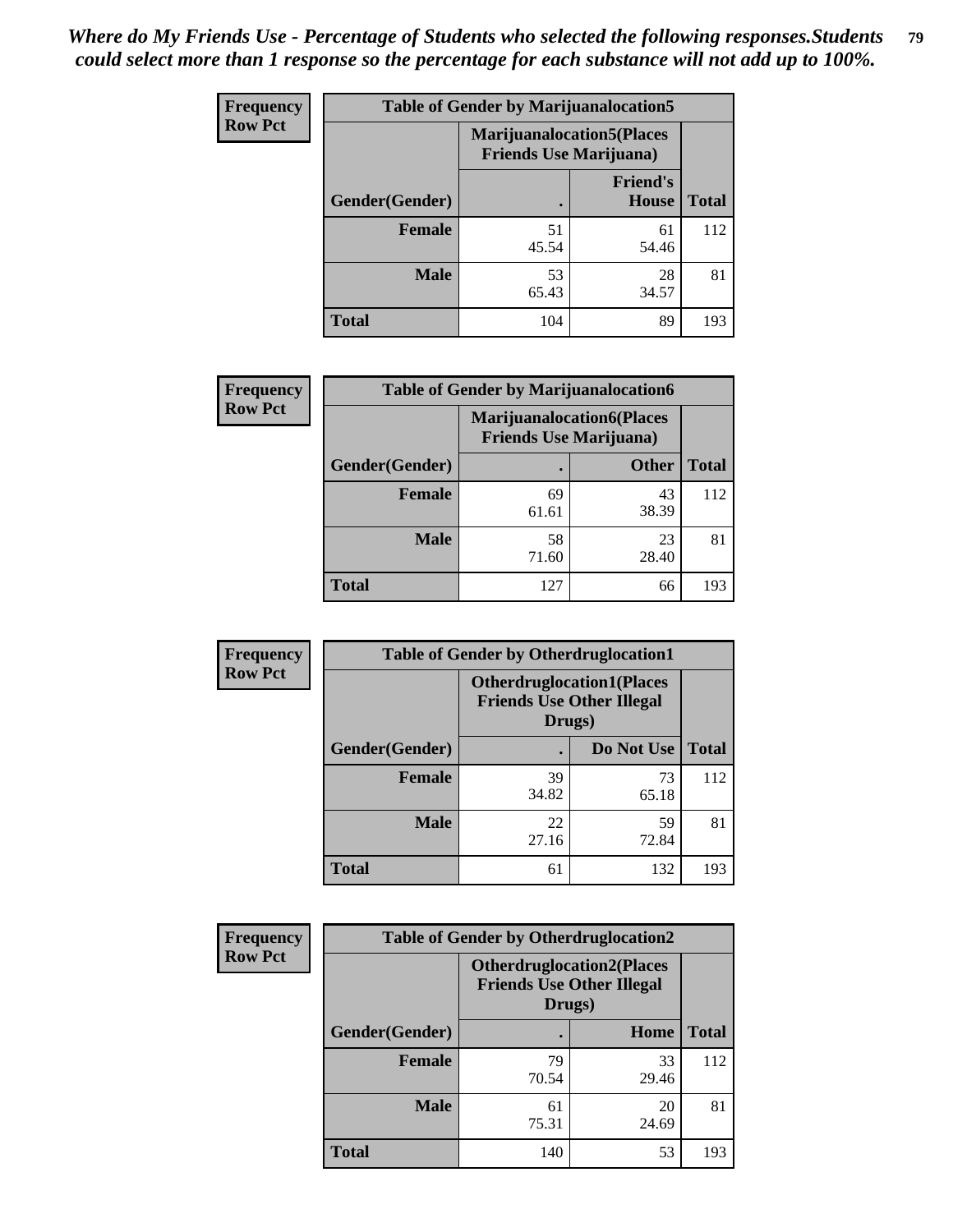| <b>Frequency</b> | <b>Table of Gender by Otherdruglocation3</b> |                                                                                |               |              |
|------------------|----------------------------------------------|--------------------------------------------------------------------------------|---------------|--------------|
| <b>Row Pct</b>   |                                              | <b>Otherdruglocation3(Places</b><br><b>Friends Use Other Illegal</b><br>Drugs) |               |              |
|                  | Gender(Gender)                               |                                                                                | <b>School</b> | <b>Total</b> |
|                  | <b>Female</b>                                | 87<br>77.68                                                                    | 25<br>22.32   | 112          |
|                  | <b>Male</b>                                  | 63<br>77.78                                                                    | 18<br>22.22   | 81           |
|                  | <b>Total</b>                                 | 150                                                                            | 43            | 193          |

| Frequency      |                | <b>Table of Gender by Otherdruglocation4</b> |                                  |              |
|----------------|----------------|----------------------------------------------|----------------------------------|--------------|
| <b>Row Pct</b> |                | <b>Friends Use Other Illegal</b><br>Drugs)   | <b>Otherdruglocation4(Places</b> |              |
|                | Gender(Gender) |                                              | Car                              | <b>Total</b> |
|                | <b>Female</b>  | 88<br>78.57                                  | 24<br>21.43                      | 112          |
|                | <b>Male</b>    | 63<br>77.78                                  | 18<br>22.22                      | 81           |
|                | <b>Total</b>   | 151                                          | 42                               | 193          |

| Frequency      | <b>Table of Gender by Otherdruglocation5</b>                                   |             |                                 |              |
|----------------|--------------------------------------------------------------------------------|-------------|---------------------------------|--------------|
| <b>Row Pct</b> | <b>Otherdruglocation5(Places</b><br><b>Friends Use Other Illegal</b><br>Drugs) |             |                                 |              |
|                | Gender(Gender)                                                                 |             | <b>Friend's</b><br><b>House</b> | <b>Total</b> |
|                | <b>Female</b>                                                                  | 79<br>70.54 | 33<br>29.46                     | 112          |
|                | <b>Male</b>                                                                    | 60<br>74.07 | 21<br>25.93                     | 81           |
|                | <b>Total</b>                                                                   | 139         | 54                              | 193          |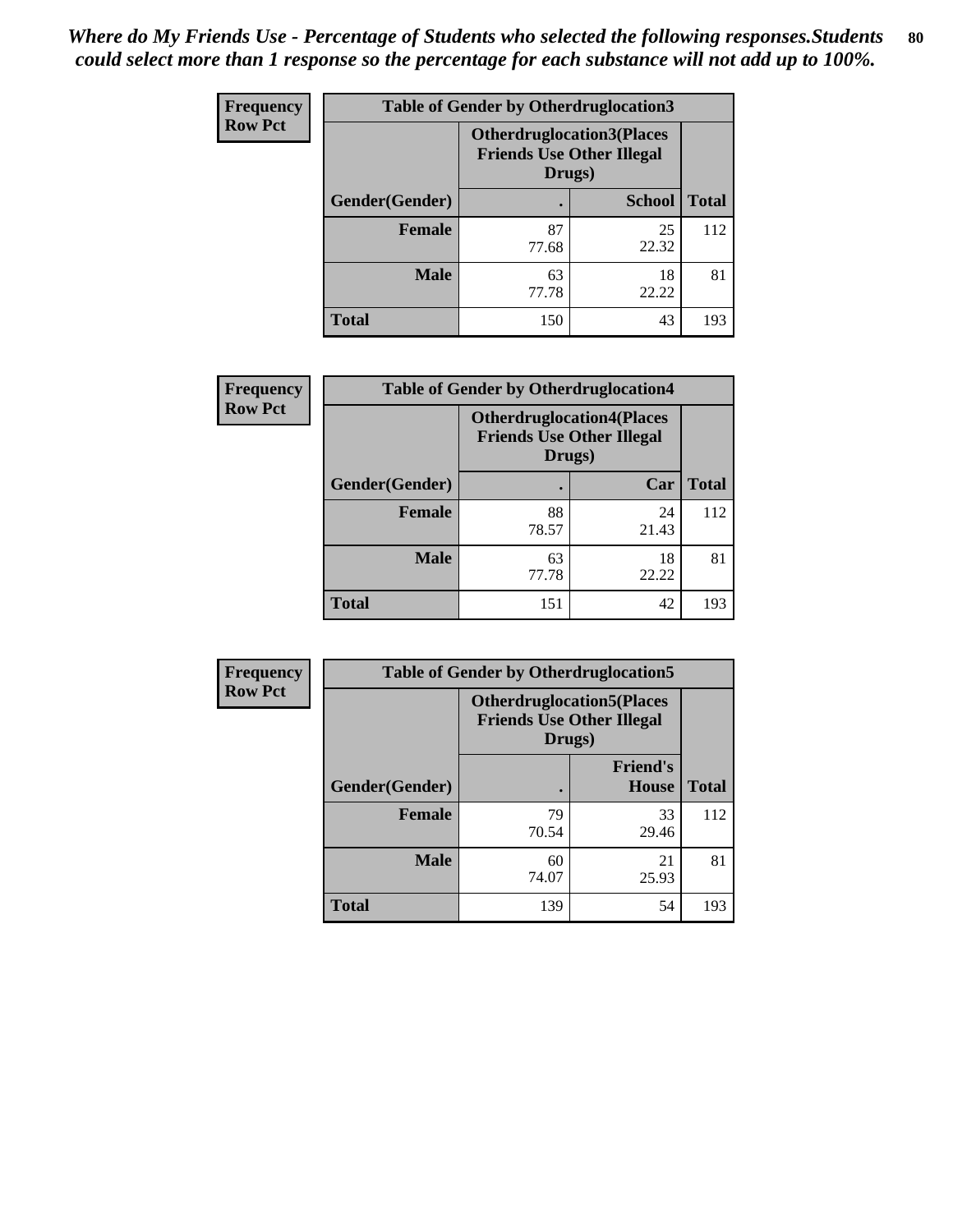| Frequency      | <b>Table of Gender by Otherdruglocation6</b> |                                                                                |              |              |
|----------------|----------------------------------------------|--------------------------------------------------------------------------------|--------------|--------------|
| <b>Row Pct</b> |                                              | <b>Otherdruglocation6(Places</b><br><b>Friends Use Other Illegal</b><br>Drugs) |              |              |
|                | Gender(Gender)                               |                                                                                | <b>Other</b> | <b>Total</b> |
|                | Female                                       | 89<br>79.46                                                                    | 23<br>20.54  | 112          |
|                | <b>Male</b>                                  | 59<br>72.84                                                                    | 22<br>27.16  | 81           |
|                | <b>Total</b>                                 | 148                                                                            | 45           | 193          |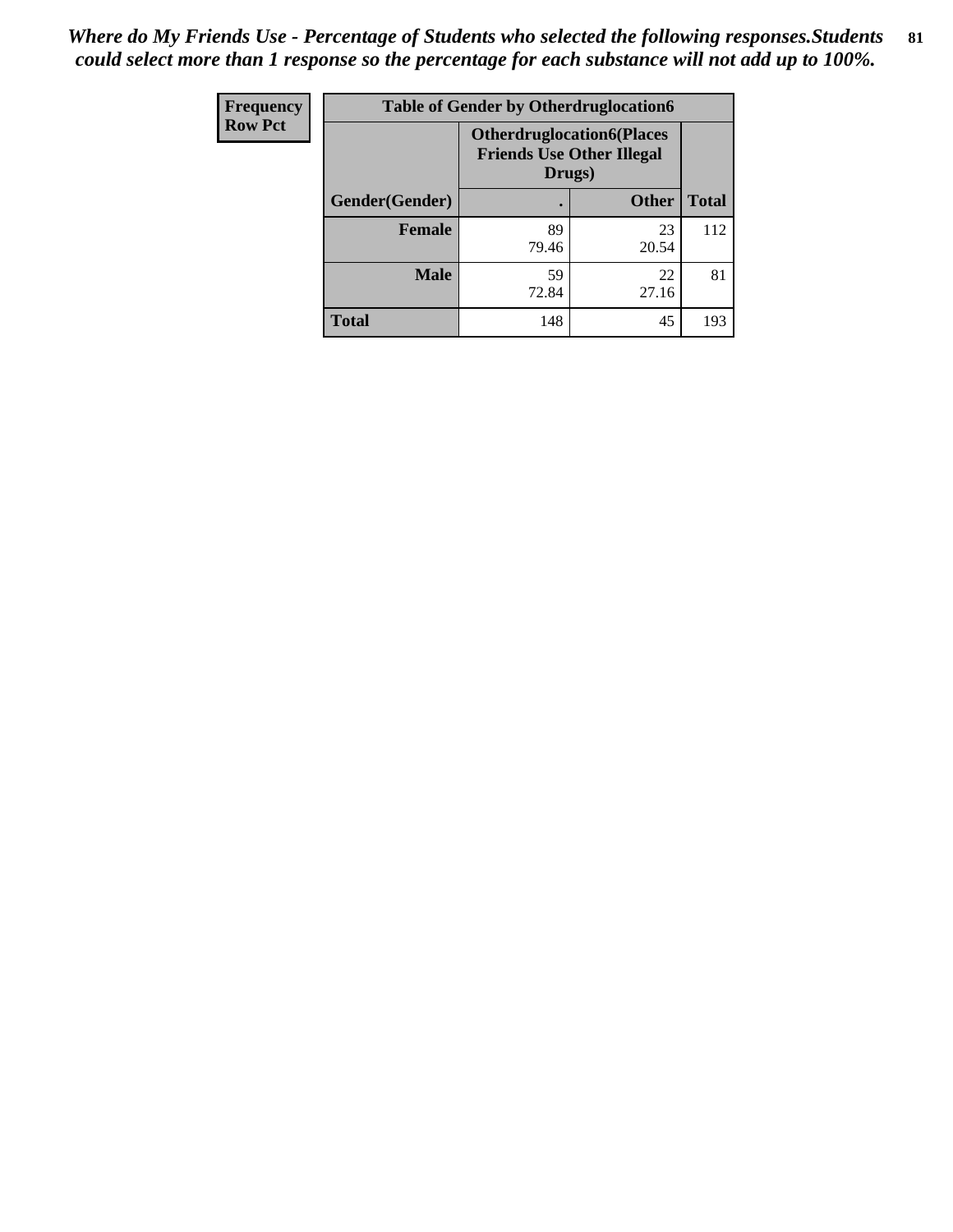| <b>Frequency</b> | <b>Table of Gender by Alcoholtime1</b> |                                                          |                      |              |
|------------------|----------------------------------------|----------------------------------------------------------|----------------------|--------------|
| <b>Row Pct</b>   |                                        | <b>Alcoholtime1(Times</b><br><b>Friends Use Alcohol)</b> |                      |              |
|                  | Gender(Gender)                         | $\bullet$                                                | Do Not<br><b>Use</b> | <b>Total</b> |
|                  | <b>Female</b>                          | 88<br>78.57                                              | 24<br>21.43          | 112          |
|                  | <b>Male</b>                            | 61<br>75.31                                              | 20<br>24.69          | 81           |
|                  | <b>Total</b>                           | 149                                                      | 44                   | 193          |

| <b>Frequency</b> | <b>Table of Gender by Alcoholtime2</b> |                                                          |                            |              |
|------------------|----------------------------------------|----------------------------------------------------------|----------------------------|--------------|
| <b>Row Pct</b>   |                                        | <b>Alcoholtime2(Times</b><br><b>Friends Use Alcohol)</b> |                            |              |
|                  | Gender(Gender)                         |                                                          | <b>On Way</b><br>to School | <b>Total</b> |
|                  | <b>Female</b>                          | 92<br>82.14                                              | 20<br>17.86                | 112          |
|                  | <b>Male</b>                            | 66<br>81.48                                              | 15<br>18.52                | 81           |
|                  | <b>Total</b>                           | 158                                                      | 35                         | 193          |

| Frequency      | <b>Table of Gender by Alcoholtime3</b> |                                                   |                                |              |
|----------------|----------------------------------------|---------------------------------------------------|--------------------------------|--------------|
| <b>Row Pct</b> |                                        | Alcoholtime3(Times<br><b>Friends Use Alcohol)</b> |                                |              |
|                | Gender(Gender)                         |                                                   | <b>During</b><br><b>School</b> | <b>Total</b> |
|                | Female                                 | 94<br>83.93                                       | 18<br>16.07                    | 112          |
|                | <b>Male</b>                            | 70<br>86.42                                       | 11<br>13.58                    | 81           |
|                | <b>Total</b>                           | 164                                               | 29                             | 193          |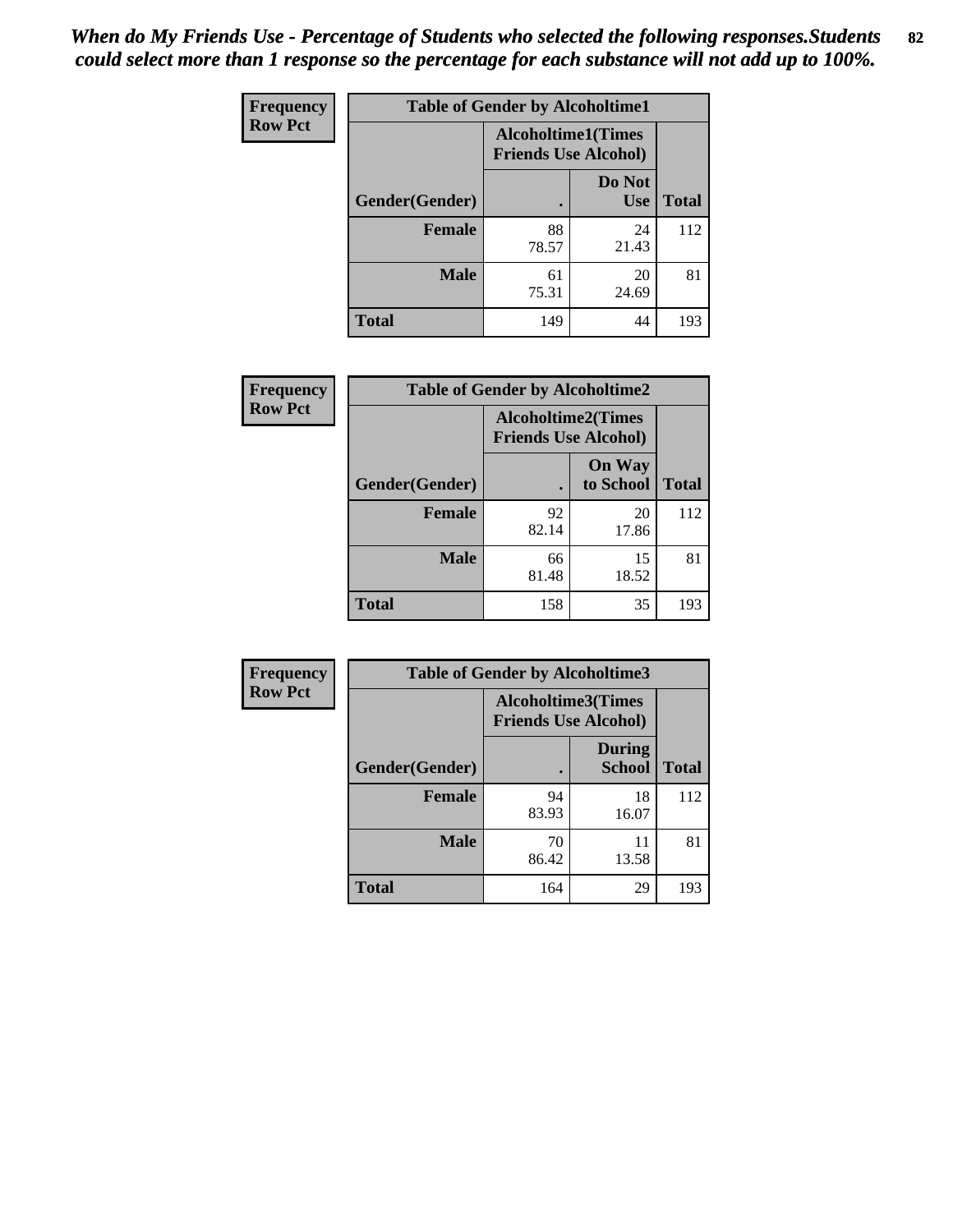*When do My Friends Use - Percentage of Students who selected the following responses.Students could select more than 1 response so the percentage for each substance will not add up to 100%.* **83**

| <b>Frequency</b> | <b>Table of Gender by Alcoholtime4</b> |                                                          |                                         |              |
|------------------|----------------------------------------|----------------------------------------------------------|-----------------------------------------|--------------|
| <b>Row Pct</b>   |                                        | <b>Alcoholtime4(Times</b><br><b>Friends Use Alcohol)</b> |                                         |              |
|                  | Gender(Gender)                         | $\bullet$                                                | <b>On Way</b><br>Home<br>From<br>School | <b>Total</b> |
|                  | <b>Female</b>                          | 91<br>81.25                                              | 21<br>18.75                             | 112          |
|                  | <b>Male</b>                            | 65<br>80.25                                              | 16<br>19.75                             | 81           |
|                  | <b>Total</b>                           | 156                                                      | 37                                      | 193          |

| <b>Frequency</b> | <b>Table of Gender by Alcoholtime5</b>                    |             |             |              |
|------------------|-----------------------------------------------------------|-------------|-------------|--------------|
| <b>Row Pct</b>   | <b>Alcoholtime5</b> (Times<br><b>Friends Use Alcohol)</b> |             |             |              |
|                  | Gender(Gender)                                            |             | Weeknights  | <b>Total</b> |
|                  | <b>Female</b>                                             | 71<br>63.39 | 41<br>36.61 | 112          |
|                  | <b>Male</b>                                               | 51<br>62.96 | 30<br>37.04 | 81           |
|                  | <b>Total</b>                                              | 122         | 71          | 193          |

| <b>Frequency</b> | <b>Table of Gender by Alcoholtime6</b> |             |                                                           |              |
|------------------|----------------------------------------|-------------|-----------------------------------------------------------|--------------|
| <b>Row Pct</b>   |                                        |             | <b>Alcoholtime6</b> (Times<br><b>Friends Use Alcohol)</b> |              |
|                  | Gender(Gender)                         |             | <b>Weekends</b>                                           | <b>Total</b> |
|                  | <b>Female</b>                          | 27<br>24.11 | 85<br>75.89                                               | 112          |
|                  | <b>Male</b>                            | 18<br>22.22 | 63<br>77.78                                               | 81           |
|                  | Total                                  | 45          | 148                                                       | 193          |

| Frequency      | <b>Table of Gender by Tobaccotime1</b> |                             |                           |              |
|----------------|----------------------------------------|-----------------------------|---------------------------|--------------|
| <b>Row Pct</b> |                                        | <b>Friends Use Tobacco)</b> | <b>Tobaccotime1(Times</b> |              |
|                | Gender(Gender)                         |                             | Do Not<br><b>Use</b>      | <b>Total</b> |
|                | Female                                 | 82<br>73.21                 | 30<br>26.79               | 112          |
|                | <b>Male</b>                            | 59<br>72.84                 | 22<br>27.16               | 81           |
|                | <b>Total</b>                           | 141                         | 52                        | 193          |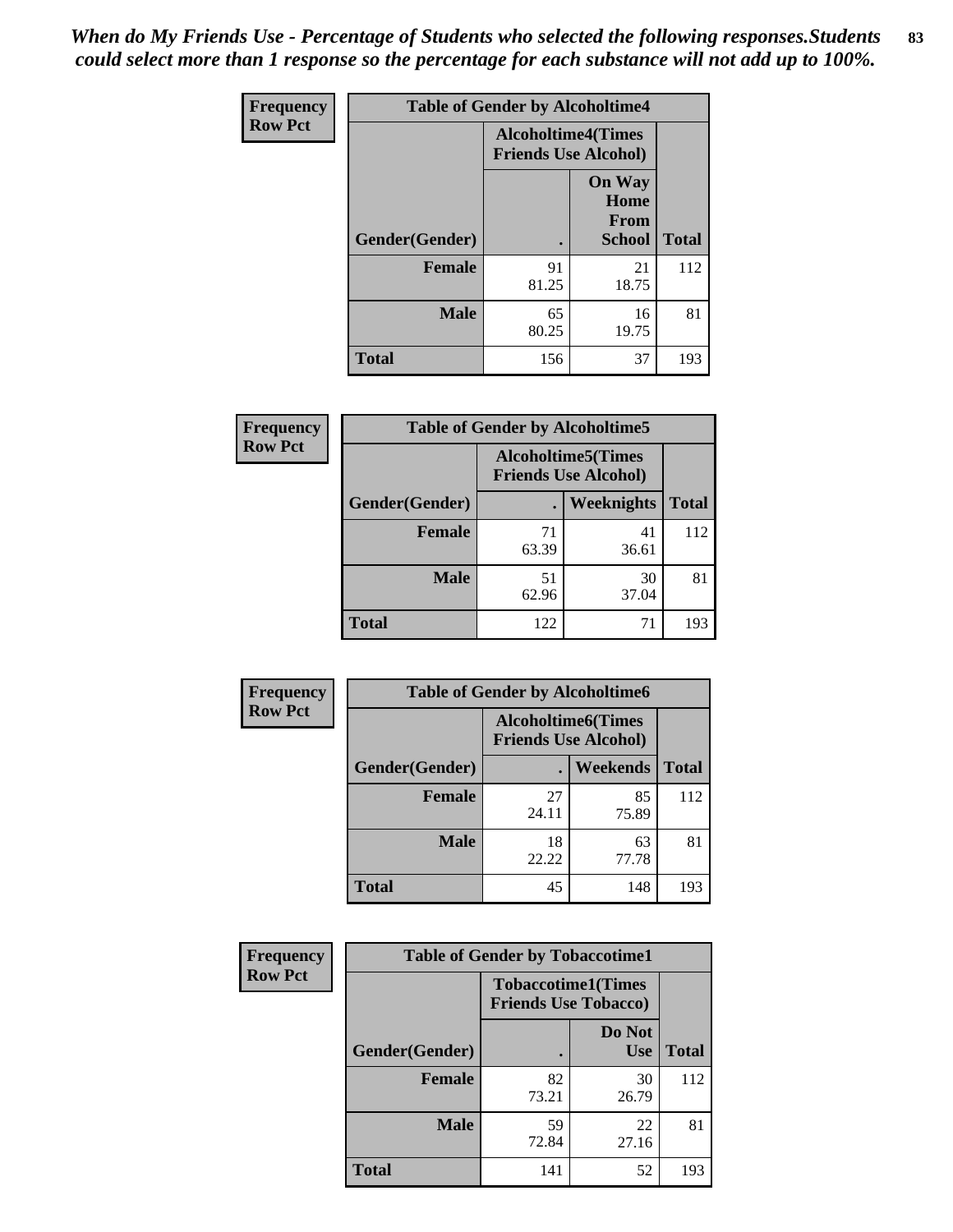*When do My Friends Use - Percentage of Students who selected the following responses.Students could select more than 1 response so the percentage for each substance will not add up to 100%.* **84**

| Frequency      | <b>Table of Gender by Tobaccotime2</b> |                                                          |                            |              |
|----------------|----------------------------------------|----------------------------------------------------------|----------------------------|--------------|
| <b>Row Pct</b> |                                        | <b>Tobaccotime2(Times</b><br><b>Friends Use Tobacco)</b> |                            |              |
|                | Gender(Gender)                         |                                                          | <b>On Way</b><br>to School | <b>Total</b> |
|                | <b>Female</b>                          | 51<br>45.54                                              | 61<br>54.46                | 112          |
|                | <b>Male</b>                            | 26<br>32.10                                              | 55<br>67.90                | 81           |
|                | Total                                  | 77                                                       | 116                        | 193          |

| Frequency      | <b>Table of Gender by Tobaccotime3</b> |                                                          |                                |              |
|----------------|----------------------------------------|----------------------------------------------------------|--------------------------------|--------------|
| <b>Row Pct</b> |                                        | <b>Tobaccotime3(Times</b><br><b>Friends Use Tobacco)</b> |                                |              |
|                | Gender(Gender)                         |                                                          | <b>During</b><br><b>School</b> | <b>Total</b> |
|                | Female                                 | 68<br>60.71                                              | 44<br>39.29                    | 112          |
|                | <b>Male</b>                            | 30<br>37.04                                              | 51<br>62.96                    | 81           |
|                | <b>Total</b>                           | 98                                                       | 95                             | 193          |

| Frequency      | <b>Table of Gender by Tobaccotime4</b> |                                                          |                                                |              |
|----------------|----------------------------------------|----------------------------------------------------------|------------------------------------------------|--------------|
| <b>Row Pct</b> |                                        | <b>Tobaccotime4(Times</b><br><b>Friends Use Tobacco)</b> |                                                |              |
|                | Gender(Gender)                         |                                                          | <b>On Way</b><br>Home<br>From<br><b>School</b> | <b>Total</b> |
|                | <b>Female</b>                          | 91<br>81.25                                              | 21<br>18.75                                    | 112          |
|                | <b>Male</b>                            | 65<br>80.25                                              | 16<br>19.75                                    | 81           |
|                | <b>Total</b>                           | 156                                                      | 37                                             | 193          |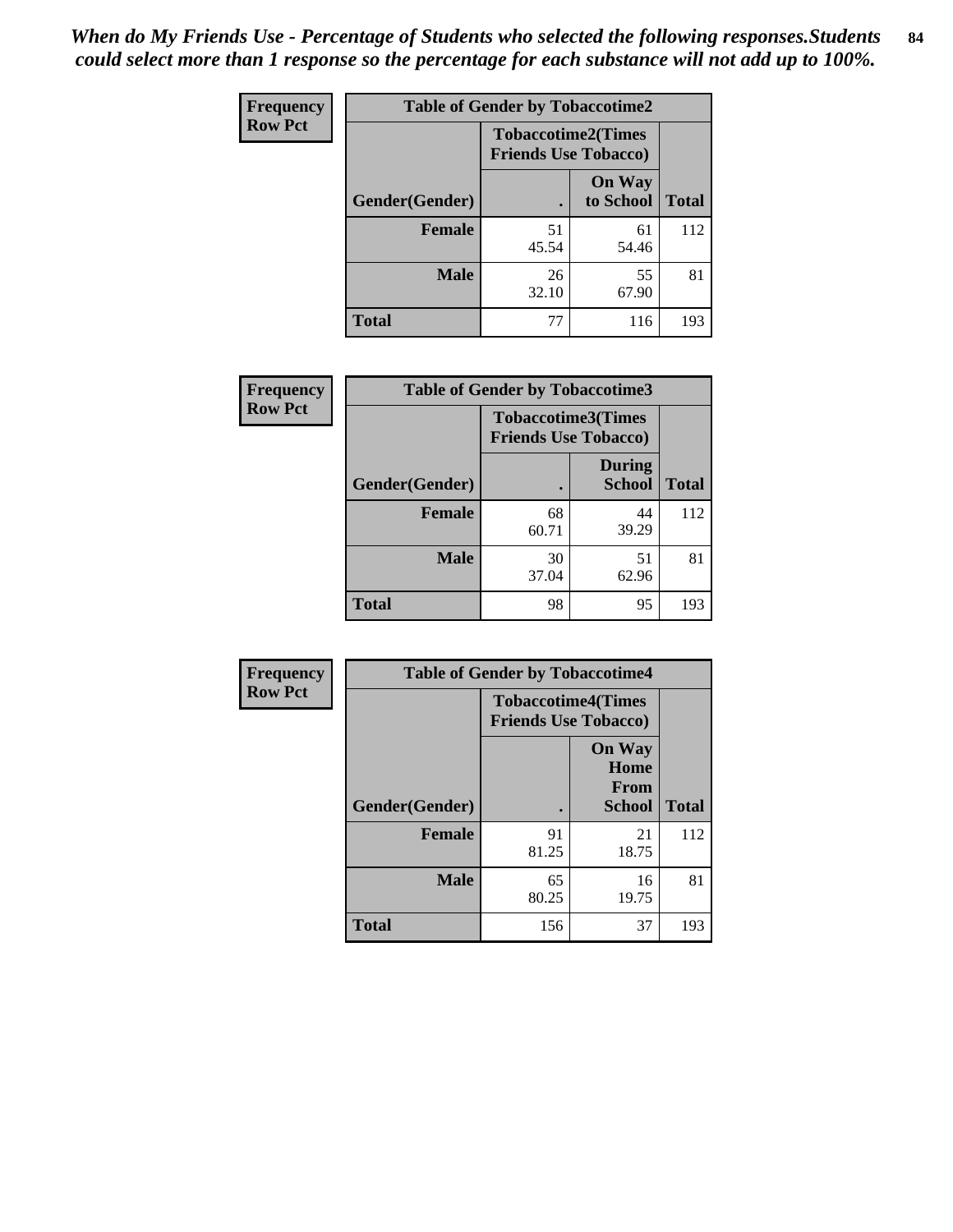| <b>Frequency</b> | <b>Table of Gender by Tobaccotime5</b> |             |                                                           |              |  |
|------------------|----------------------------------------|-------------|-----------------------------------------------------------|--------------|--|
| <b>Row Pct</b>   |                                        |             | <b>Tobaccotime5</b> (Times<br><b>Friends Use Tobacco)</b> |              |  |
|                  | <b>Gender</b> (Gender)                 |             | Weeknights                                                | <b>Total</b> |  |
|                  | <b>Female</b>                          | 46<br>41.07 | 66<br>58.93                                               | 112          |  |
|                  | <b>Male</b>                            | 24<br>29.63 | 57<br>70.37                                               | 81           |  |
|                  | <b>Total</b>                           | 70          | 123                                                       | 193          |  |

| Frequency      | <b>Table of Gender by Tobaccotime6</b> |                                                          |                 |              |
|----------------|----------------------------------------|----------------------------------------------------------|-----------------|--------------|
| <b>Row Pct</b> |                                        | <b>Tobaccotime6(Times</b><br><b>Friends Use Tobacco)</b> |                 |              |
|                | Gender(Gender)                         |                                                          | <b>Weekends</b> | <b>Total</b> |
|                | <b>Female</b>                          | 42<br>37.50                                              | 70<br>62.50     | 112          |
|                | <b>Male</b>                            | 25<br>30.86                                              | 56<br>69.14     | 81           |
|                | <b>Total</b>                           | 67                                                       | 126             | 193          |

| <b>Frequency</b> | <b>Table of Gender by Marijuanatime1</b> |                                |                             |              |
|------------------|------------------------------------------|--------------------------------|-----------------------------|--------------|
| <b>Row Pct</b>   |                                          | <b>Friends Use Marijuana</b> ) | <b>Marijuanatime1(Times</b> |              |
|                  | Gender(Gender)                           |                                | Do Not Use                  | <b>Total</b> |
|                  | <b>Female</b>                            | 67<br>59.82                    | 45<br>40.18                 | 112          |
|                  | <b>Male</b>                              | 28<br>34.57                    | 53<br>65.43                 | 81           |
|                  | <b>Total</b>                             | 95                             | 98                          | 193          |

| <b>Frequency</b> | <b>Table of Gender by Marijuanatime2</b> |                                                        |                            |              |
|------------------|------------------------------------------|--------------------------------------------------------|----------------------------|--------------|
| <b>Row Pct</b>   |                                          | Marijuanatime2(Times<br><b>Friends Use Marijuana</b> ) |                            |              |
|                  | Gender(Gender)                           |                                                        | On Way to<br><b>School</b> | <b>Total</b> |
|                  | <b>Female</b>                            | 83<br>74.11                                            | 29<br>25.89                | 112          |
|                  | <b>Male</b>                              | 60<br>74.07                                            | 21<br>25.93                | 81           |
|                  | <b>Total</b>                             | 143                                                    | 50                         | 193          |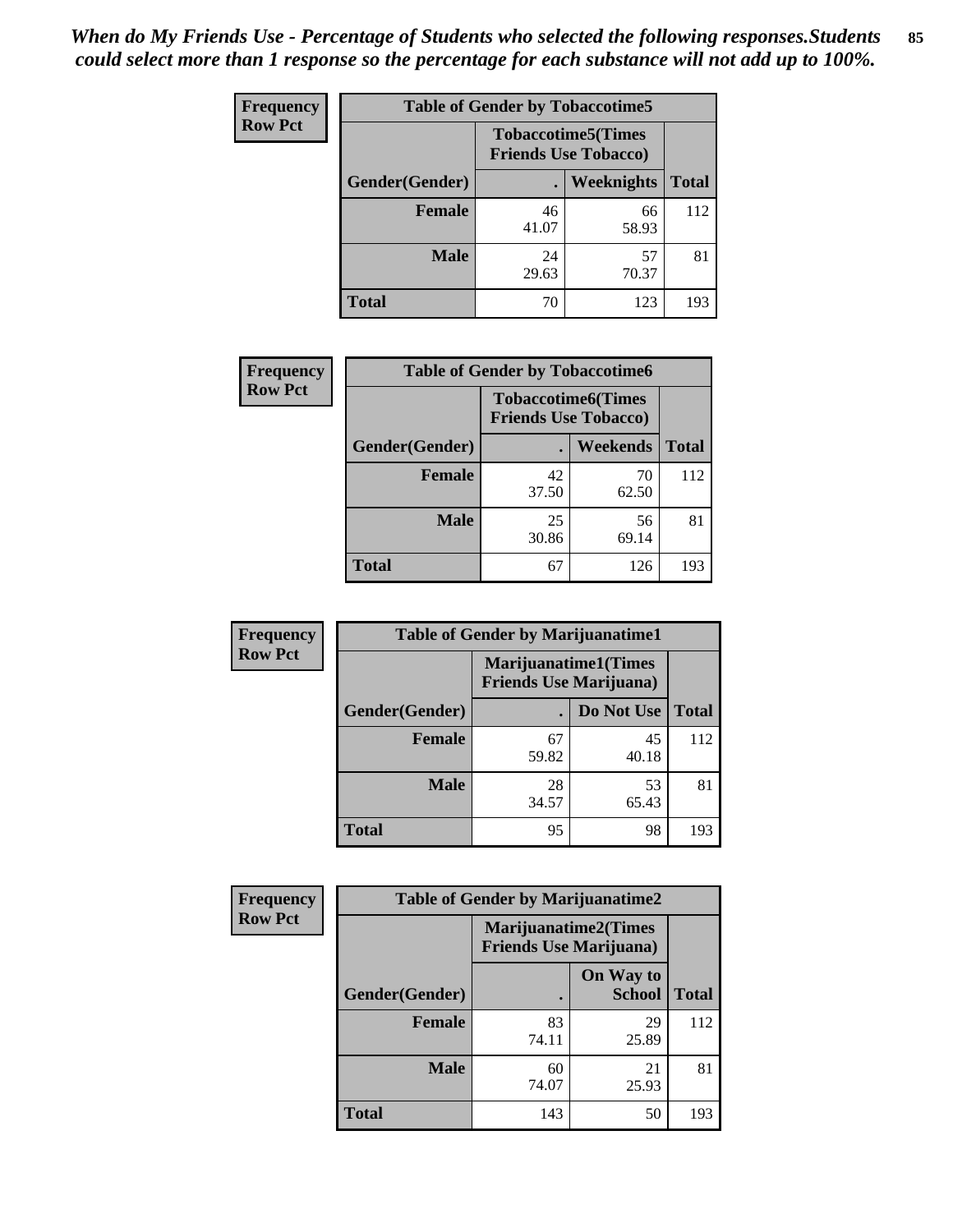| Frequency      | <b>Table of Gender by Marijuanatime3</b> |                                                        |                                |              |
|----------------|------------------------------------------|--------------------------------------------------------|--------------------------------|--------------|
| <b>Row Pct</b> |                                          | Marijuanatime3(Times<br><b>Friends Use Marijuana</b> ) |                                |              |
|                | Gender(Gender)                           |                                                        | <b>During</b><br><b>School</b> | <b>Total</b> |
|                | <b>Female</b>                            | 94<br>83.93                                            | 18<br>16.07                    | 112          |
|                | <b>Male</b>                              | 69<br>85.19                                            | 12<br>14.81                    | 81           |
|                | <b>Total</b>                             | 163                                                    | 30                             | 193          |

| <b>Frequency</b> | <b>Table of Gender by Marijuanatime4</b> |                                |                                                |              |
|------------------|------------------------------------------|--------------------------------|------------------------------------------------|--------------|
| <b>Row Pct</b>   |                                          | <b>Friends Use Marijuana</b> ) | <b>Marijuanatime4(Times</b>                    |              |
|                  | Gender(Gender)                           | ٠                              | <b>On Way</b><br>Home<br>From<br><b>School</b> | <b>Total</b> |
|                  | <b>Female</b>                            | 88<br>78.57                    | 24<br>21.43                                    | 112          |
|                  | <b>Male</b>                              | 63<br>77.78                    | 18<br>22.22                                    | 81           |
|                  | <b>Total</b>                             | 151                            | 42                                             | 193          |

| Frequency      | <b>Table of Gender by Marijuanatime5</b> |             |                                                                |              |
|----------------|------------------------------------------|-------------|----------------------------------------------------------------|--------------|
| <b>Row Pct</b> |                                          |             | <b>Marijuanatime5</b> (Times<br><b>Friends Use Marijuana</b> ) |              |
|                | Gender(Gender)                           | ٠           | Weeknights                                                     | <b>Total</b> |
|                | <b>Female</b>                            | 62<br>55.36 | 50<br>44.64                                                    | 112          |
|                | <b>Male</b>                              | 56<br>69.14 | 25<br>30.86                                                    | 81           |
|                | <b>Total</b>                             | 118         | 75                                                             | 193          |

| Frequency      | <b>Table of Gender by Marijuanatime6</b> |                                                               |                 |              |  |
|----------------|------------------------------------------|---------------------------------------------------------------|-----------------|--------------|--|
| <b>Row Pct</b> |                                          | <b>Marijuanatime6(Times</b><br><b>Friends Use Marijuana</b> ) |                 |              |  |
|                | Gender(Gender)                           |                                                               | <b>Weekends</b> | <b>Total</b> |  |
|                | <b>Female</b>                            | 48<br>42.86                                                   | 64<br>57.14     | 112          |  |
|                | <b>Male</b>                              | 50<br>61.73                                                   | 31<br>38.27     | 81           |  |
|                | <b>Total</b>                             | 98                                                            | 95              | 193          |  |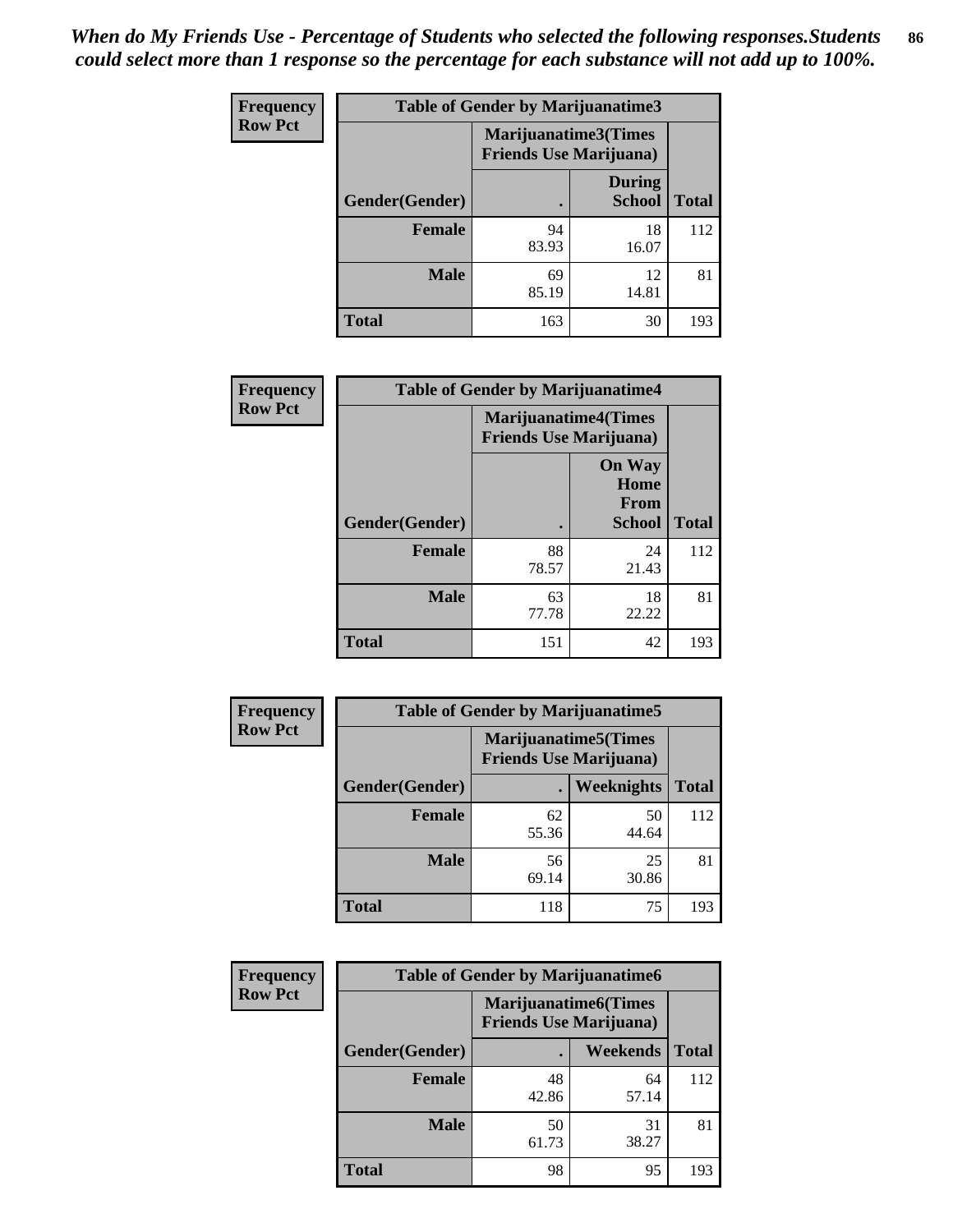*When do My Friends Use - Percentage of Students who selected the following responses.Students could select more than 1 response so the percentage for each substance will not add up to 100%.* **87**

| <b>Frequency</b> | <b>Table of Gender by Otherdrugtime1</b> |                                                                                    |                    |     |  |
|------------------|------------------------------------------|------------------------------------------------------------------------------------|--------------------|-----|--|
| <b>Row Pct</b>   |                                          | <b>Otherdrugtime1</b> (Times<br><b>Friends Use Other</b><br><b>Illegal Drugs</b> ) |                    |     |  |
|                  | Gender(Gender)                           |                                                                                    | Do Not Use   Total |     |  |
|                  | <b>Female</b>                            | 36<br>32.14                                                                        | 76<br>67.86        | 112 |  |
|                  | <b>Male</b>                              | 22<br>27.16                                                                        | 59<br>72.84        | 81  |  |
|                  | <b>Total</b>                             | 58                                                                                 | 135                | 193 |  |

| Frequency      | <b>Table of Gender by Otherdrugtime2</b> |                                                                                   |                            |              |  |
|----------------|------------------------------------------|-----------------------------------------------------------------------------------|----------------------------|--------------|--|
| <b>Row Pct</b> |                                          | <b>Otherdrugtime2(Times</b><br><b>Friends Use Other</b><br><b>Illegal Drugs</b> ) |                            |              |  |
|                | Gender(Gender)                           |                                                                                   | On Way to<br><b>School</b> | <b>Total</b> |  |
|                | <b>Female</b>                            | 93<br>83.04                                                                       | 19<br>16.96                | 112          |  |
|                | <b>Male</b>                              | 66<br>81.48                                                                       | 15<br>18.52                | 81           |  |
|                | <b>Total</b>                             | 159                                                                               | 34                         | 193          |  |

| Frequency      | <b>Table of Gender by Otherdrugtime3</b> |                                                                                   |                                |              |  |
|----------------|------------------------------------------|-----------------------------------------------------------------------------------|--------------------------------|--------------|--|
| <b>Row Pct</b> |                                          | <b>Otherdrugtime3(Times</b><br><b>Friends Use Other</b><br><b>Illegal Drugs</b> ) |                                |              |  |
|                | Gender(Gender)                           |                                                                                   | <b>During</b><br><b>School</b> | <b>Total</b> |  |
|                | <b>Female</b>                            | 95<br>84.82                                                                       | 17<br>15.18                    | 112          |  |
|                | <b>Male</b>                              | 68<br>83.95                                                                       | 13<br>16.05                    | 81           |  |
|                | <b>Total</b>                             | 163                                                                               | 30                             | 193          |  |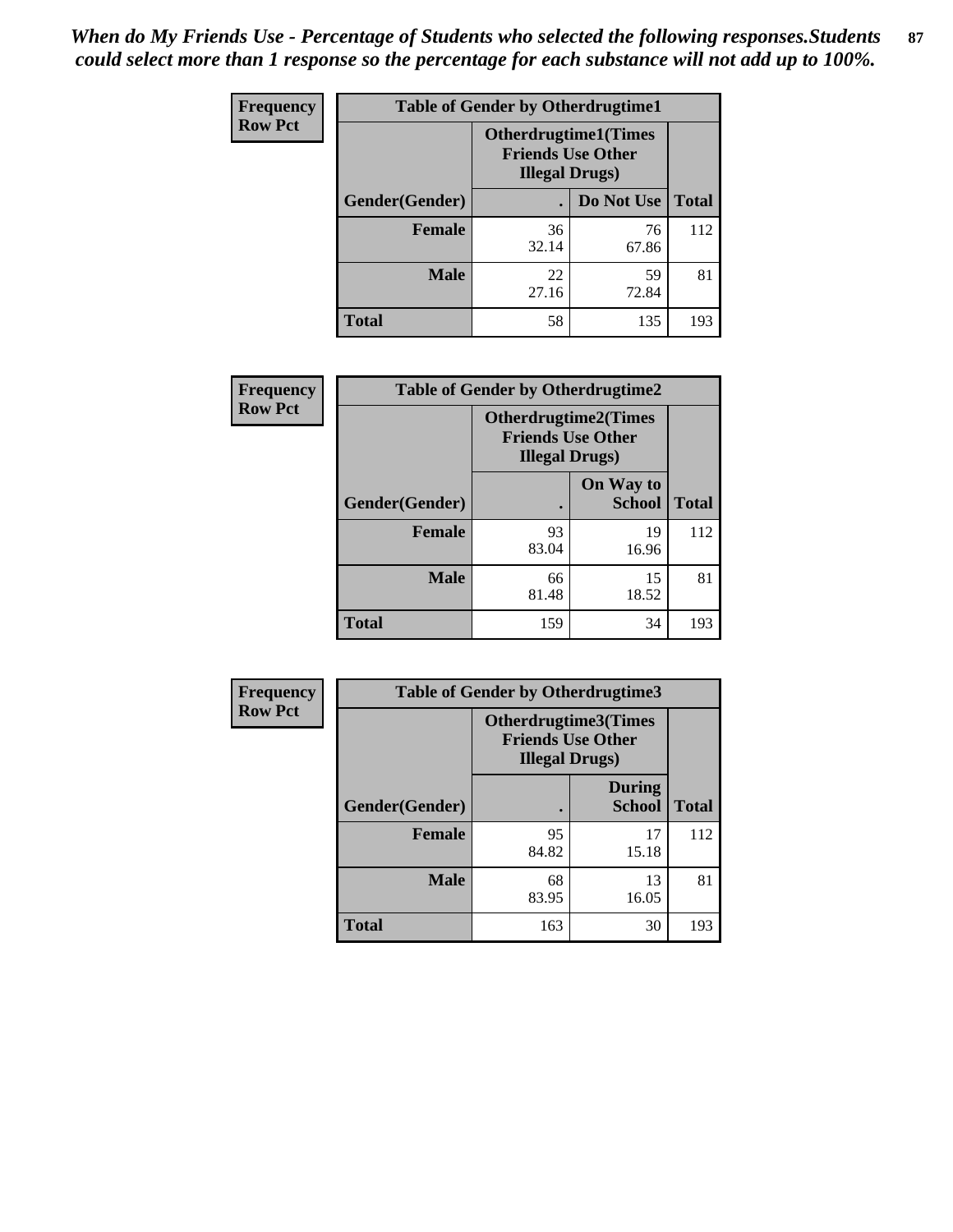*When do My Friends Use - Percentage of Students who selected the following responses.Students could select more than 1 response so the percentage for each substance will not add up to 100%.* **88**

| <b>Frequency</b> | <b>Table of Gender by Otherdrugtime4</b> |                                                                                   |                                                       |              |  |
|------------------|------------------------------------------|-----------------------------------------------------------------------------------|-------------------------------------------------------|--------------|--|
| <b>Row Pct</b>   |                                          | <b>Otherdrugtime4(Times</b><br><b>Friends Use Other</b><br><b>Illegal Drugs</b> ) |                                                       |              |  |
|                  | Gender(Gender)                           |                                                                                   | <b>On Way</b><br>Home<br><b>From</b><br><b>School</b> | <b>Total</b> |  |
|                  | <b>Female</b>                            | 94<br>83.93                                                                       | 18<br>16.07                                           | 112          |  |
|                  | <b>Male</b>                              | 68<br>83.95                                                                       | 13<br>16.05                                           | 81           |  |
|                  | <b>Total</b>                             | 162                                                                               | 31                                                    | 193          |  |

| Frequency      | <b>Table of Gender by Otherdrugtime5</b> |                                                                                    |                   |              |  |
|----------------|------------------------------------------|------------------------------------------------------------------------------------|-------------------|--------------|--|
| <b>Row Pct</b> |                                          | <b>Otherdrugtime5</b> (Times<br><b>Friends Use Other</b><br><b>Illegal Drugs</b> ) |                   |              |  |
|                | Gender(Gender)                           |                                                                                    | <b>Weeknights</b> | <b>Total</b> |  |
|                | <b>Female</b>                            | 89<br>79.46                                                                        | 23<br>20.54       | 112          |  |
|                | <b>Male</b>                              | 59<br>72.84                                                                        | 22<br>27.16       | 81           |  |
|                | <b>Total</b>                             | 148                                                                                | 45                | 193          |  |

| Frequency      | <b>Table of Gender by Otherdrugtime6</b> |                                                                                   |                 |              |  |  |
|----------------|------------------------------------------|-----------------------------------------------------------------------------------|-----------------|--------------|--|--|
| <b>Row Pct</b> |                                          | <b>Otherdrugtime6(Times</b><br><b>Friends Use Other</b><br><b>Illegal Drugs</b> ) |                 |              |  |  |
|                | Gender(Gender)                           |                                                                                   | <b>Weekends</b> | <b>Total</b> |  |  |
|                | <b>Female</b>                            | 80<br>71.43                                                                       | 32<br>28.57     | 112          |  |  |
|                | <b>Male</b>                              | 56<br>69.14                                                                       | 25<br>30.86     | 81           |  |  |
|                | <b>Total</b>                             | 136                                                                               | 57              | 193          |  |  |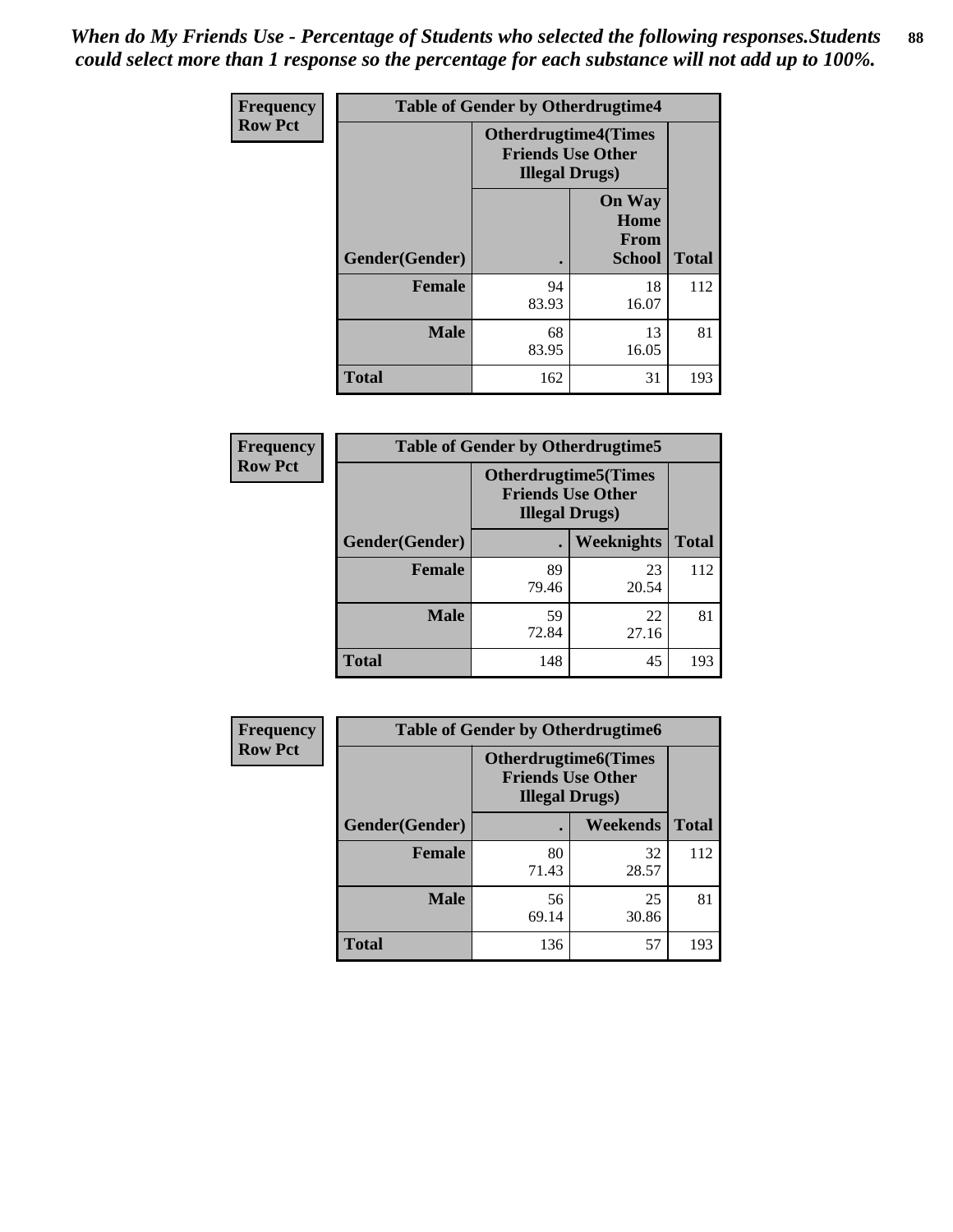# *Other Questions* **89**

| <b>Frequency</b> |                | <b>Table of Gender by Educationalcohol</b>                                                                                    |                |              |  |  |
|------------------|----------------|-------------------------------------------------------------------------------------------------------------------------------|----------------|--------------|--|--|
| <b>Row Pct</b>   |                | Educationalcohol(I<br>have been taught<br>about alcohol,<br>tobacco,<br>and other drugs<br>within the last year<br>at school) |                |              |  |  |
|                  | Gender(Gender) | Yes                                                                                                                           | N <sub>0</sub> | <b>Total</b> |  |  |
|                  | <b>Female</b>  | 51<br>45.54                                                                                                                   | 61<br>54.46    | 112          |  |  |
|                  | <b>Male</b>    | 58<br>72.50                                                                                                                   | 22<br>27.50    | 80           |  |  |
|                  | <b>Total</b>   | 109                                                                                                                           | 83             | 192          |  |  |
|                  |                | <b>Frequency Missing = 1</b>                                                                                                  |                |              |  |  |

| Frequency      | <b>Table of Gender by Rodedrinking</b> |                                                                                                                     |                |              |  |
|----------------|----------------------------------------|---------------------------------------------------------------------------------------------------------------------|----------------|--------------|--|
| <b>Row Pct</b> |                                        | Rodedrinking(In<br>the past 30 days I<br>have ridden in a<br>car with a driver<br>who had been<br>drinking alcohol) |                |              |  |
|                | Gender(Gender)                         | <b>Yes</b>                                                                                                          | N <sub>0</sub> | <b>Total</b> |  |
|                | <b>Female</b>                          | 18<br>16.07                                                                                                         | 94<br>83.93    | 112          |  |
|                | Male                                   | 11<br>13.75                                                                                                         | 69<br>86.25    | 80           |  |
|                | <b>Total</b>                           | 29                                                                                                                  | 163            | 192          |  |
|                |                                        | <b>Frequency Missing <math>= 1</math></b>                                                                           |                |              |  |

| <b>Frequency</b> | <b>Table of Gender by Drugsschool</b> |                                                                                                                                     |                        |              |  |
|------------------|---------------------------------------|-------------------------------------------------------------------------------------------------------------------------------------|------------------------|--------------|--|
| <b>Row Pct</b>   |                                       | <b>Drugsschool</b> (During<br>the past 12 months,<br>I have been offered,<br>sold,<br>or given illegal drugs<br>on school property) |                        |              |  |
|                  | Gender(Gender)                        | <b>Yes</b>                                                                                                                          | $\mathbf{N}\mathbf{0}$ | <b>Total</b> |  |
|                  | <b>Female</b>                         | 34<br>30.36                                                                                                                         | 78<br>69.64            | 112          |  |
|                  | <b>Male</b>                           | 25<br>31.25                                                                                                                         | 55<br>68.75            | 80           |  |
|                  | <b>Total</b>                          | 59                                                                                                                                  | 133                    | 192          |  |
|                  |                                       | <b>Frequency Missing = 1</b>                                                                                                        |                        |              |  |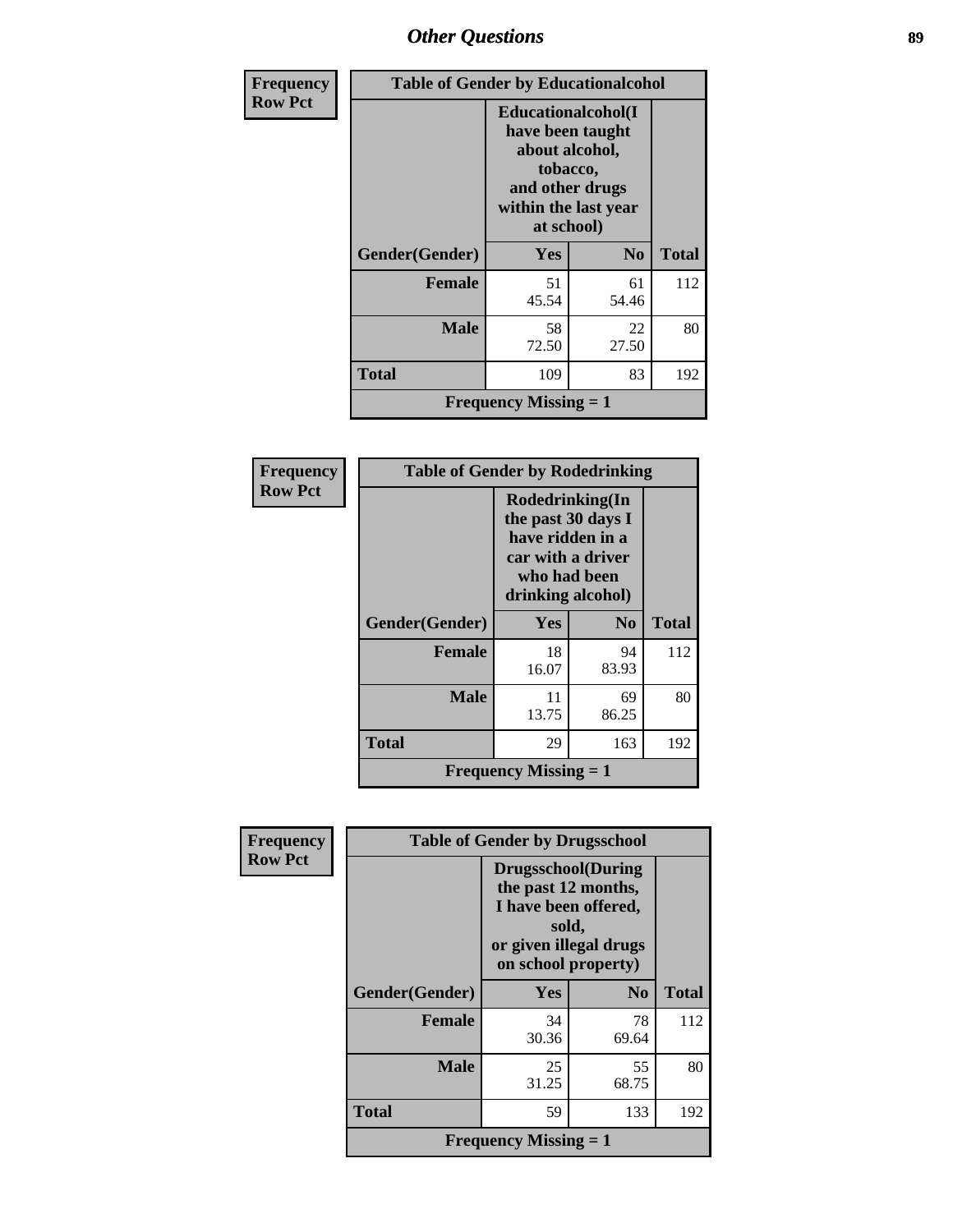# *Other Questions* **90**

**Frequency Row Pct**

| <b>Table of Gender by Bingedrinking</b> |                         |                                                                                                         |                   |                   |                               |                               |                   |              |
|-----------------------------------------|-------------------------|---------------------------------------------------------------------------------------------------------|-------------------|-------------------|-------------------------------|-------------------------------|-------------------|--------------|
|                                         |                         | Bingedrinking(I have drunk five or more<br>drinks of alcohol at one sitting during the<br>last 30 days) |                   |                   |                               |                               |                   |              |
| <b>Gender</b> (Gender)                  | $\bf{0}$<br><b>Days</b> | 1 or<br>days                                                                                            | 3 to<br>5<br>days | 6 to<br>9<br>days | <b>10</b><br>to<br>19<br>days | <b>20</b><br>to<br>29<br>days | All<br>30<br>days | <b>Total</b> |
| <b>Female</b>                           | 95<br>84.82             | 10<br>8.93                                                                                              | 5<br>4.46         | 0.00              | 0<br>0.00                     | 0.89                          | 0.89              | 112          |
| <b>Male</b>                             | 62<br>76.54             | 6<br>7.41                                                                                               | 3<br>3.70         | 5<br>6.17         | 2<br>2.47                     | 2<br>2.47                     | 1.23              | 81           |
| <b>Total</b>                            | 157                     | 16                                                                                                      | 8                 | 5                 | $\overline{2}$                | 3                             | $\mathfrak{D}$    | 193          |

| Frequency      | <b>Table of Gender by Educationaids</b> |                                                                                                 |                |              |  |
|----------------|-----------------------------------------|-------------------------------------------------------------------------------------------------|----------------|--------------|--|
| <b>Row Pct</b> |                                         | <b>Educationaids</b> (I<br>have been taught<br>about HIV/AIDS<br>at school in the<br>past year) |                |              |  |
|                | Gender(Gender)                          | Yes                                                                                             | N <sub>0</sub> | <b>Total</b> |  |
|                | <b>Female</b>                           | 57<br>50.89                                                                                     | 55<br>49.11    | 112          |  |
|                | <b>Male</b>                             | 57<br>71.25                                                                                     | 23<br>28.75    | 80           |  |
|                | <b>Total</b>                            | 114                                                                                             | 78             | 192          |  |
|                |                                         | Frequency Missing $= 1$                                                                         |                |              |  |

| Frequency      | <b>Table of Gender by Suicideconsider</b> |                 |                |              |
|----------------|-------------------------------------------|-----------------|----------------|--------------|
| <b>Row Pct</b> |                                           | Suicideconsider |                |              |
|                | Gender(Gender)                            | Yes             | N <sub>0</sub> | <b>Total</b> |
|                | Female                                    | 14<br>12.50     | 98<br>87.50    | 112          |
|                | <b>Male</b>                               | 8<br>10.00      | 72<br>90.00    | 80           |
|                | <b>Total</b>                              | 22              | 170            | 192          |
|                | <b>Frequency Missing <math>= 1</math></b> |                 |                |              |